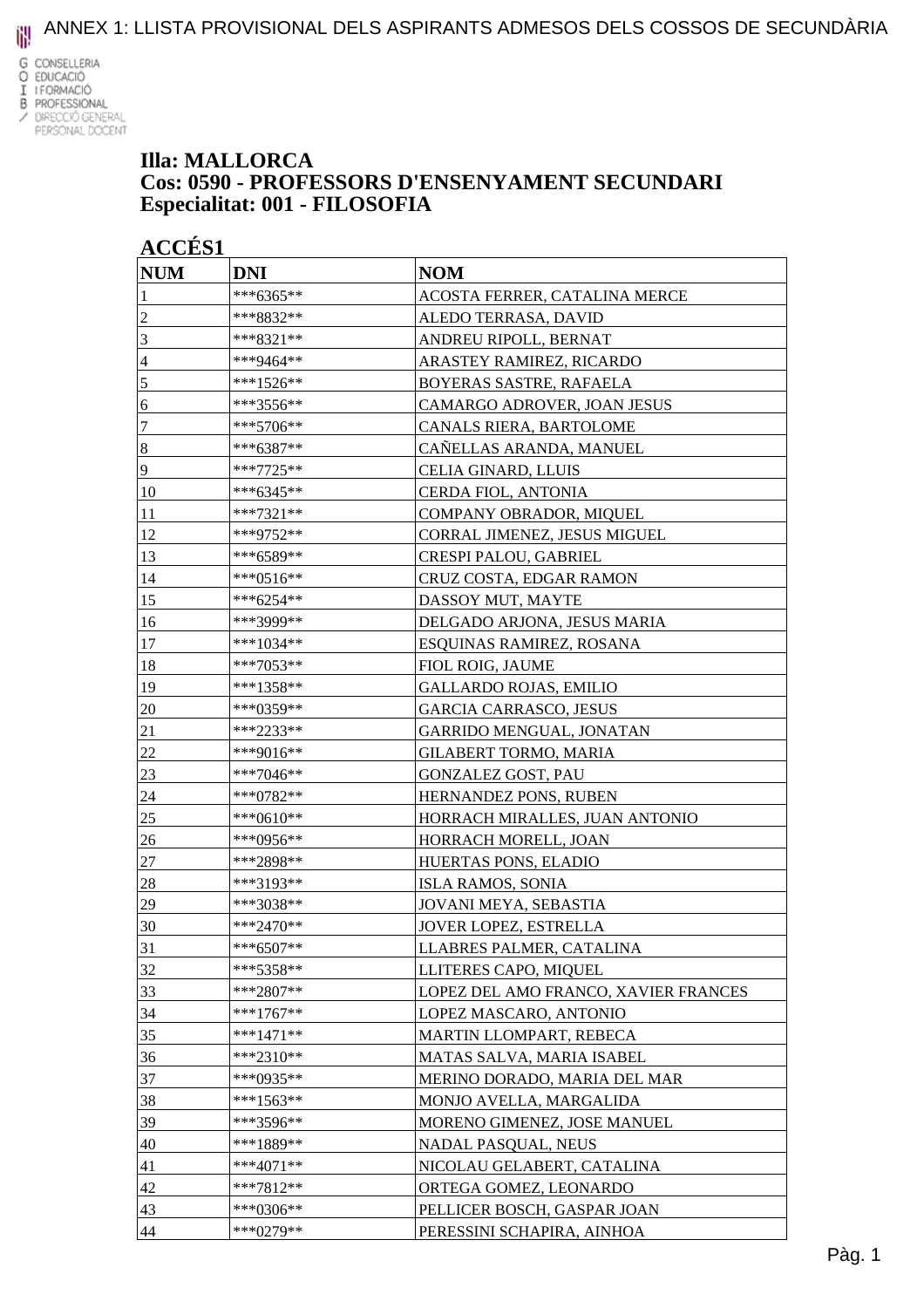| ***1084**   | PORTELA MAGPANTAY, PRISCILA   |
|-------------|-------------------------------|
| ***0067**   | PRADOS CARRION, ISABEL        |
| ***9082**   | PUIGROS GORNALS, MATEU        |
| $***3081**$ | QUETGLAS MAROTO, ANTONI       |
| ***5423**   | QUINTANA RUIZ, JORGE          |
| ***5968**   | RIERA FONT, MIGUEL            |
| $***1698**$ | ROMERO MUNAR, FRANCESCA       |
| ***1119**   | ROSSELLO LLOMPART, MARGARITA  |
| ***0620**   | RUSTARAZO OCHOA, JOSE ENRIQUE |
| ***2265**   | SALOM SANTANDREU, MARTA       |
| ***4679**   | SERRA JUAN, ESPERANZA         |
| ***3614**   | SUAU VAQUER, GABRIEL          |
| ***3057**   | VERGER MORLA, ANDRES JAIME    |
| ***1064**   | VICENS SERANTES, ANGEL        |
| $***1137**$ | XAMBO SIMON, MIQUEL           |
|             |                               |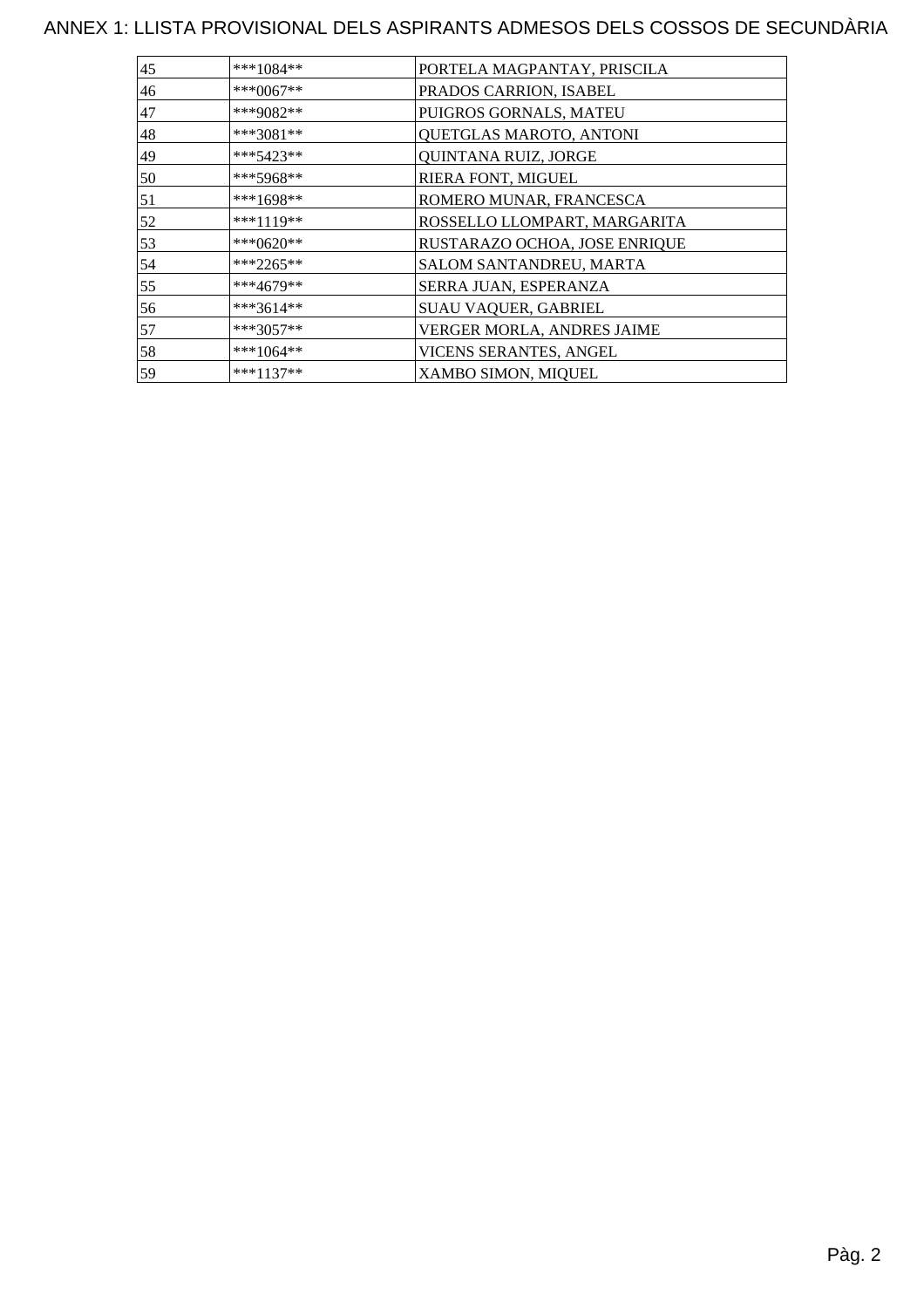### **Illa: MENORCA** Cos: 0590 - PROFESSORS D'ENSENYAMENT SECUNDARI Especialitat: 001 - FILOSOFIA

| <b>NUM</b>     | <b>DNI</b>  | NOM                           |
|----------------|-------------|-------------------------------|
|                | $***5066**$ | <b>BERENGUER ROMEU, NURIA</b> |
| $\overline{2}$ | $***1019**$ | CATCHOT SANCHO, SANDRA        |
|                | ***3949**   | CLEOFE HUGUET, SERGI          |
| ا 4            | $***2617**$ | ESCUDERO CANAL, JAVIER        |
|                | ***3410**   | MINUCHIN VILAFRANCA, CARLOS   |
| 16             | $***7477**$ | PEREDA GONZALEZ, CRISTINA     |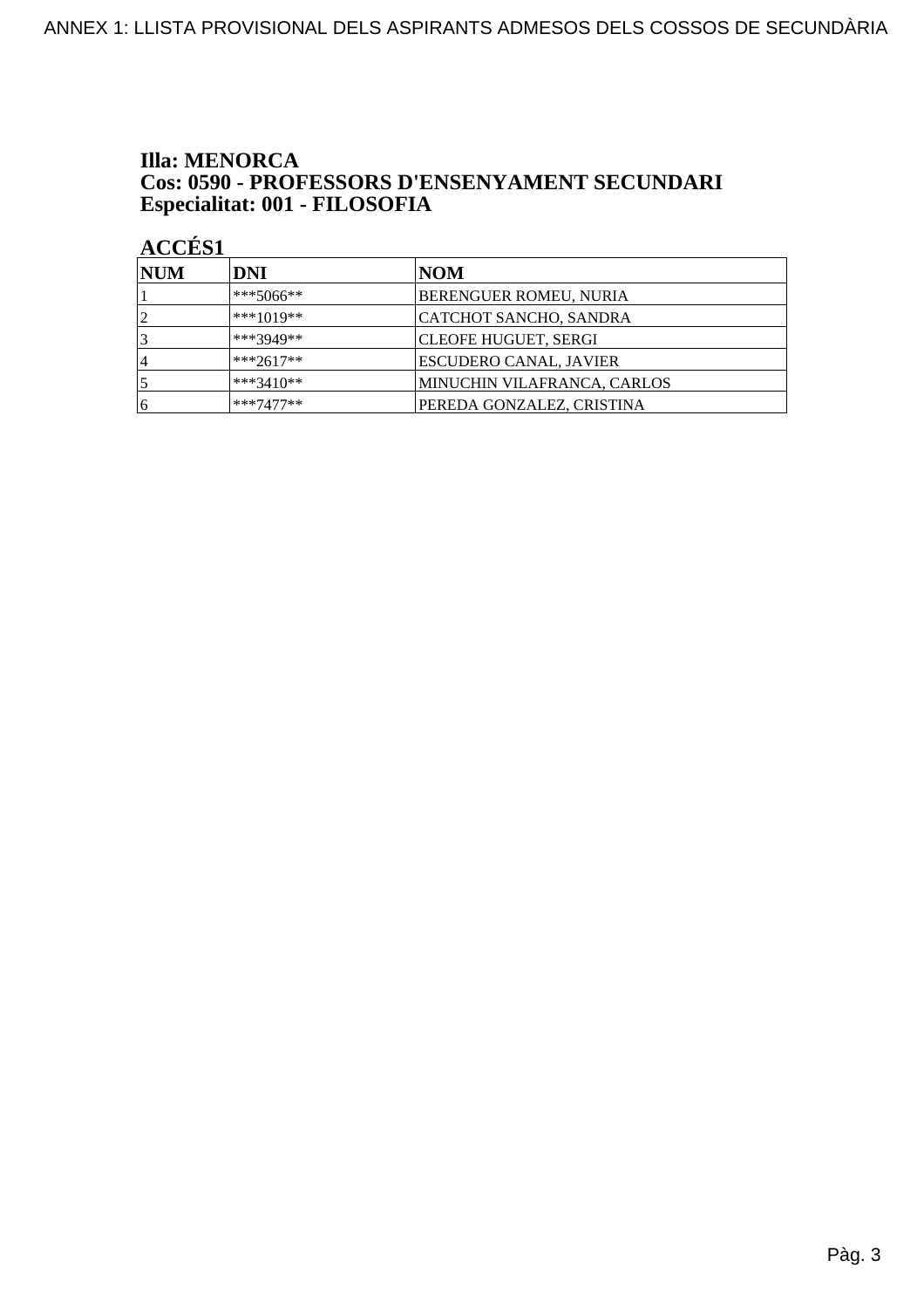## **Illa: MALLORCA Cos: 0590 - PROFESSORS D'ENSENYAMENT SECUNDARI<br>Especialitat: 003 - LLATÍ**

| <b>NUM</b>      | <b>DNI</b>   | <b>NOM</b>                      |
|-----------------|--------------|---------------------------------|
|                 | ***6922**    | CANO MENDEZ, ELISA              |
| $\overline{2}$  | $***1787**$  | CLADERA TUGORES, MARIA VICTORIA |
| $\vert 3 \vert$ | ***1204**    | <b>GARCIA ALBUJAR, LUIS</b>     |
| 4               | $***6198**$  | HERNANDEZ MOTA, PURIFICACION    |
| $\overline{5}$  | $***9477**$  | HERRERO POZA, PABLO             |
| 16              | ***9691**    | JAUME MAS, PERE ANTONI          |
| 17              | $***1777***$ | LLODRA TOSAR, GLORIA            |
| 8               | $***4205**$  | <b>MARI TORREJON, ANTONI</b>    |
| 19              | $***8556**$  | RIERA GARCIA, MARINA            |
| 10              | ***0641**    | SANCHO SAN MARTIN, ALMUDENA     |
| 11              | ***3635**    | SASTRE PAEZ, FRANCISCA          |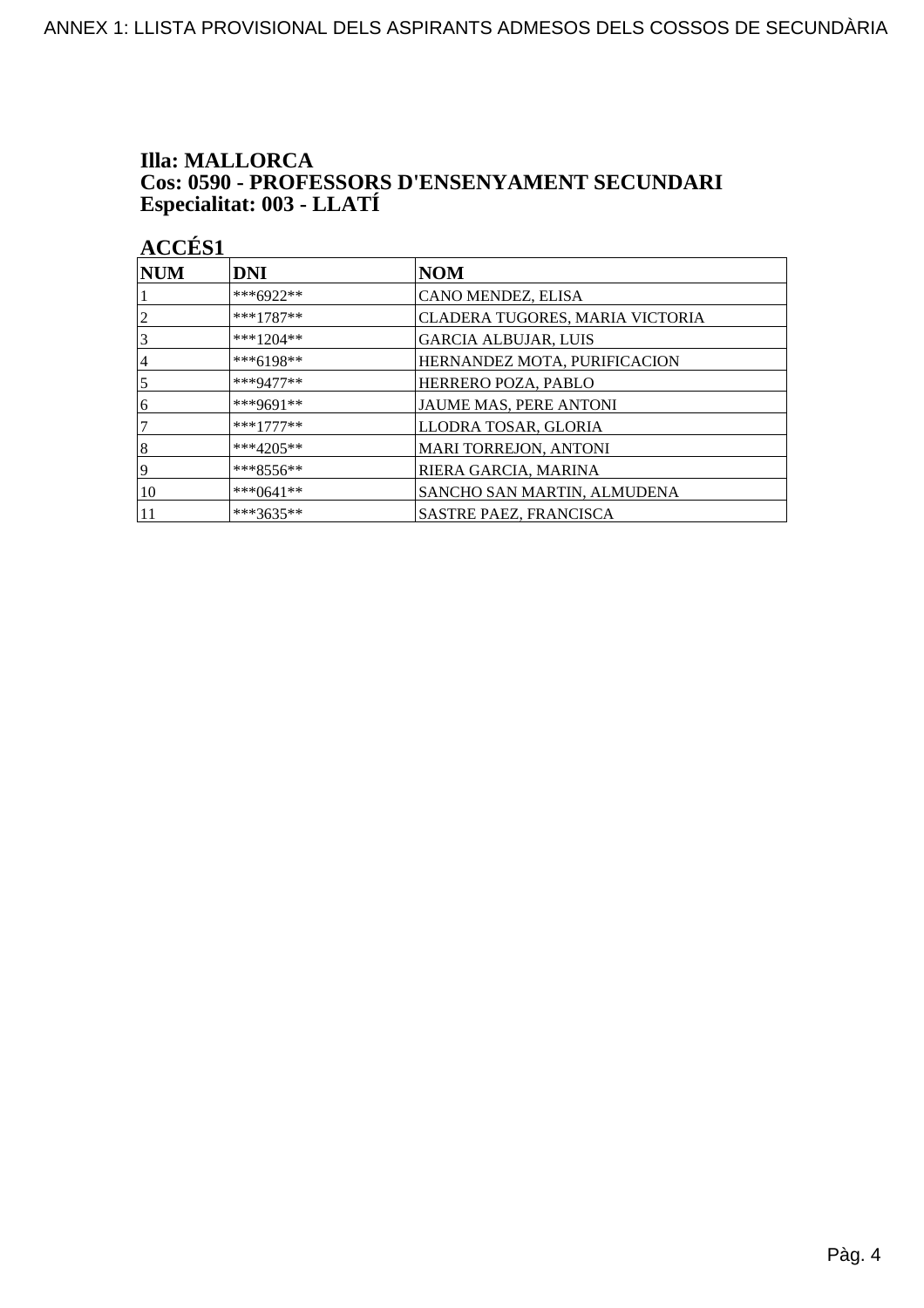## Illa: EIVISSA **Cos: 0590 - PROFESSORS D'ENSENYAMENT SECUNDARI<br>Especialitat: 003 - LLATÍ**

| <b>INUM</b> | DNI         | INOM                         |
|-------------|-------------|------------------------------|
|             | ***0897**   | FIGUEROLA MOYA, HELENA       |
| $\sqrt{ }$  | ***2711**   | <b>GIMENO PERALES, MANEL</b> |
|             | ***9156**   | <b>GOMEZ NAVARRO, AARON</b>  |
| 4           | $***5237**$ | VAZOUEZ GOMEZ. MARIA TERESA  |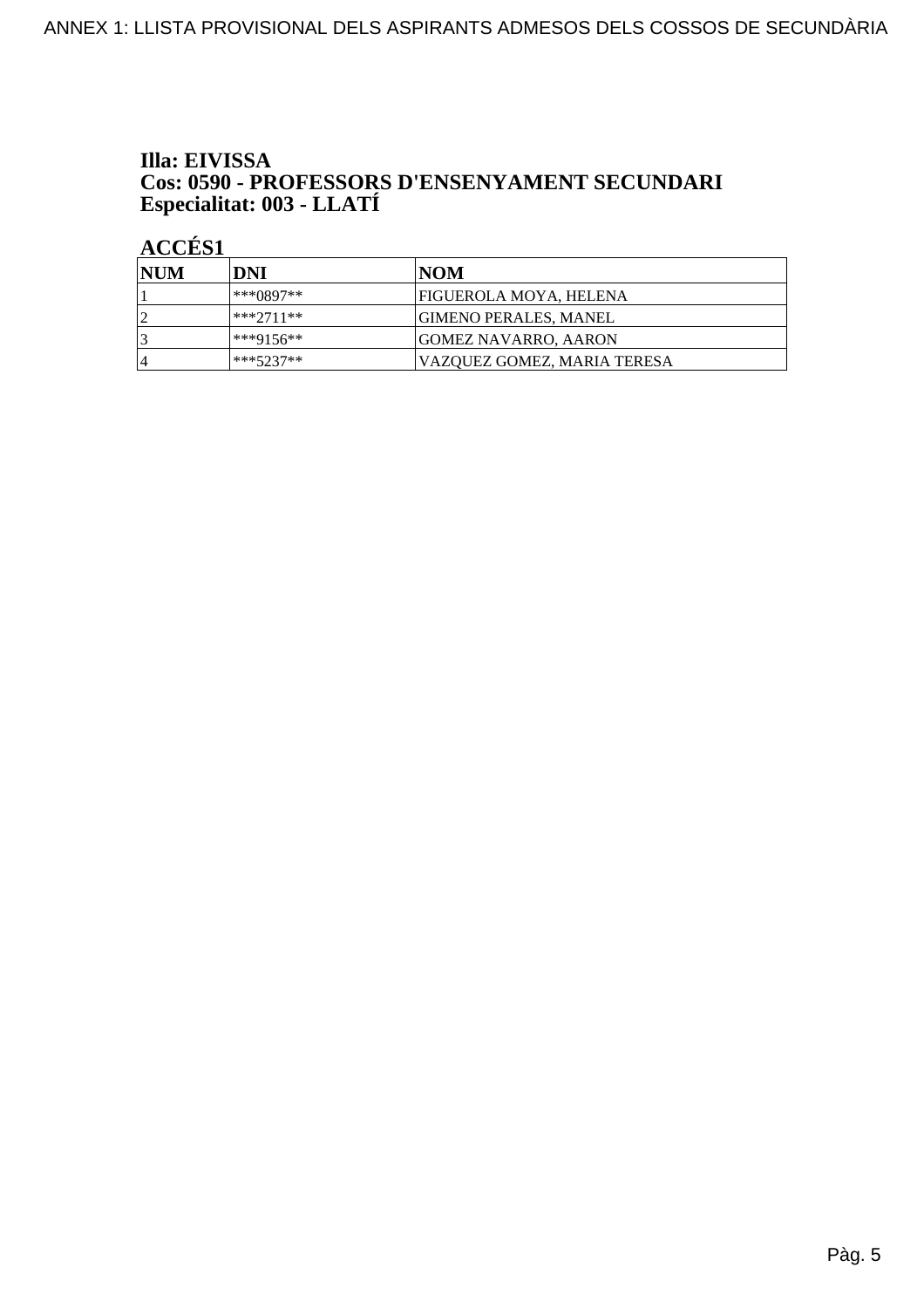### **Illa: MALLORCA Cos: 0590 - PROFESSORS D'ENSENYAMENT SECUNDARI Especialitat: 004 - LLENGUA CASTELLANA I LITERATURA**

| <b>ACCÉS 1</b> |            |                                   |
|----------------|------------|-----------------------------------|
| <b>NUM</b>     | <b>DNI</b> | <b>NOM</b>                        |
| 1              | ***7468**  | ADRIAN MANERO, IRENE              |
| $\overline{2}$ | ***0133**  | ALBURQUERQUE GAYA, MARTA          |
| 3              | ***2365**  | ALCARAZ SOLER, JUAN               |
| $\overline{4}$ | ***3158**  | ALMAZAN ESCOBAR, ESTEFANIA        |
| 5              | ***0910**  | AZNAR SITGES, MARIA CONCEPCI      |
| 6              | ***5517**  | <b>BALAGUER SERRANO, JUAN</b>     |
| 7              | ***3379**  | <b>BALLESTER TAMAYO, RAFAEL</b>   |
| $\,8\,$        | ***8564**  | BARRACHINA GONZALEZ, JESSICA      |
| 9              | ***2966**  | BASCUÑANA SORIANO, ANA            |
| 10             | ***5328**  | BERNABEU RAMON, ROSA INMACULAD    |
| 11             | ***1492**  | <b>BIBILONI FIOL, NEUS</b>        |
| 12             | ***6932**  | <b>BIBILONI FUSTER, MARINA</b>    |
| 13             | ***2509**  | <b>BOSCH ANTICH, GUILLERMO</b>    |
| 14             | ***8845**  | BOSCH RUIZ, MARIA VICTORIA        |
| 15             | ***7468**  | BOSSHARDT FERNANDEZ, DIANA        |
| 16             | ***2263**  | CALAFAT BOSCH, MARIA MAGDALEN     |
| 17             | ***7155**  | CALVO GARCIA, FRANCISCA           |
| 18             | ***0450**  | CAÑELLAS TORRES, MIGUEL           |
| 19             | ***4509**  | CASTELL PALLICER, MARIA           |
| 20             | ***8266**  | CERNUDA CLADERA, MIGUEL ANGEL     |
| 21             | ***6569**  | CONTRERAS CAPARROS, ANTONIA MARIA |
| 22             | ***9687**  | DIGIROLAMO, LUCIANO NICOLA        |
| 23             | ***1165**  | DUQUE COLL, LAURA                 |
| 24             | ***2590**  | EIRAS MARTIN, MARTA               |
| 25             | ***3372**  | ENSENYAT ITURBE, SANDRA           |
| 26             | ***1129**  | ESTEVE LOPEZ, ANA BELEN           |
| 27             | ***3588**  | FERNANDEZ MOLL, MARTA             |
| 28             | ***6908**  | FERNANDEZ NARANJO, LUIS           |
| 29             | ***0968**  | FERREIRA CARABAJAL, MARIA CECILIA |
| 30             | ***4029**  | FERRER ESCANERO, ESTRELLA         |
| 31             | ***3955**  | FERRER NADAL, CATALINA AGNES      |
| 32             | ***3397**  | GARCIA CANIEGO, ANA M.            |
| 33             | ***3119**  | <b>GARCIA HUMANES, NURIA</b>      |
| 34             | ***2271**  | <b>GIL BRUNO, ISABEL</b>          |
| 35             | ***6658**  | GONZALEZ CRUZ, JUAN FRANCISCO     |
| 36             | ***2333**  | GUARDIOLA SELFA, ALEJANDRO        |
| 37             | ***2179**  | JAUME GONZALEZ, ALICIA MARIA      |
| 38             | ***4027**  | LEVAS FERRER, RAUL                |
| 39             | ***8975**  | LLITERAS LEZCANO, ALBERTO         |
| 40             | ***1970**  | LOPEZ MUÑOZ, LUISA                |
| 41             | ***4964**  | LOPEZ VILCHES, SANDRA             |
| 42             | ***5836**  | LOUREIRO ARMADA, MARIA TERESA     |
| 43             | ***8719**  | LOZANO GALLEGO, ELVIRA            |
| 44             | ***8869**  | LUSTRES ALONSO, EDUARDO G.        |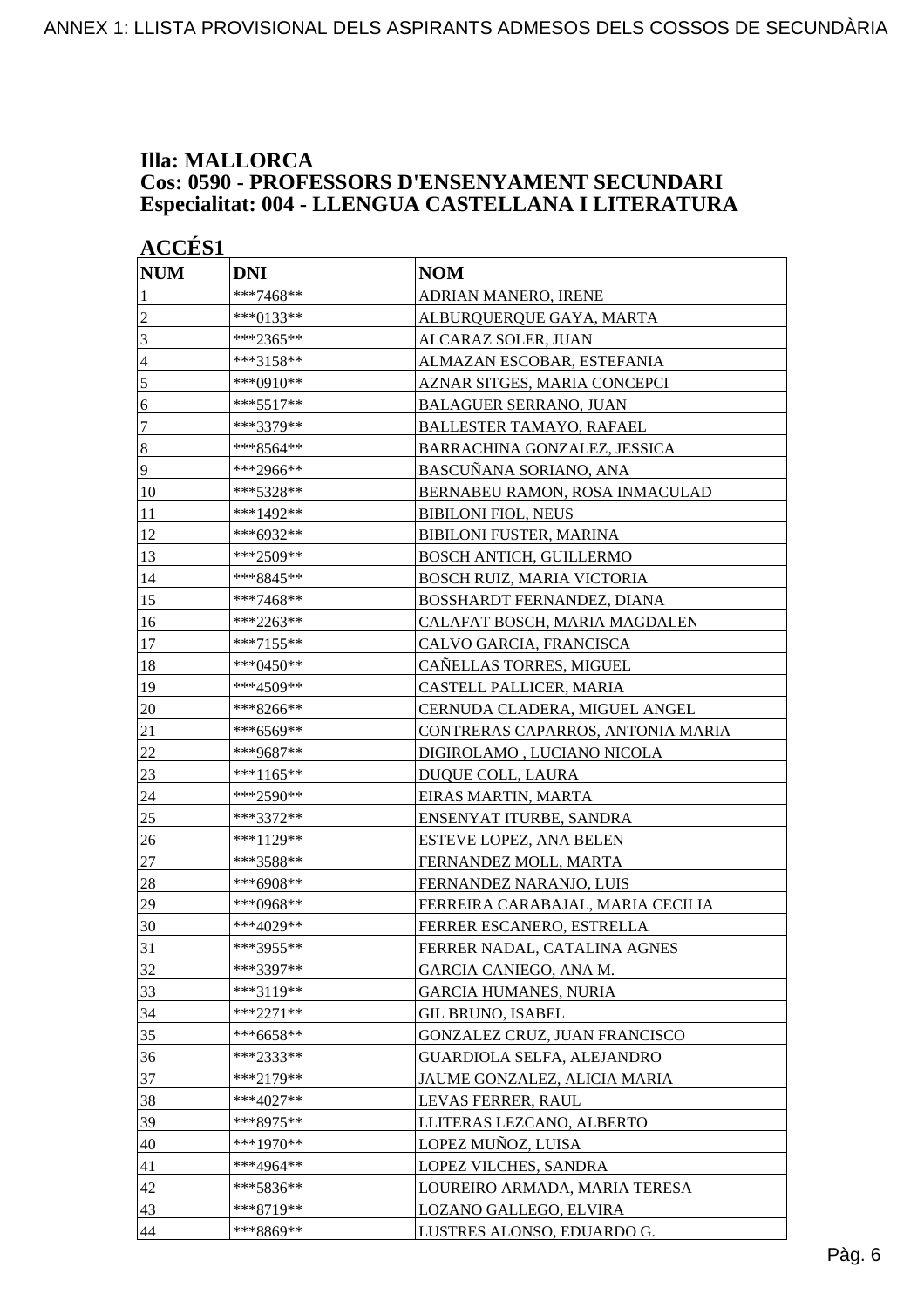| 45     | ***7411**   | <b>MARQUES BASTIDA, IRENE CELIA</b> |
|--------|-------------|-------------------------------------|
| 46     | ***9891**   | MARTIN MARTINEZ, ANTONI             |
| 47     | ***3083**   | MARTINEZ GAYOL, AIDA                |
| 48     | ***0992**   | MARTINEZ GONZALEZ, LAURA            |
| 49     | ***9073**   | MARTINEZ MORAGUES, MARIA DOLORS     |
| 50     | ***2347**   | MARTINEZ NTIFI-BOUHADI, HANNAN      |
| 51     | ***0416**   | MASLOVSKI GOMEZ, SONIA NOEMI        |
| 52     | ***8180**   | MAVROVA, KAROLIN                    |
| 53     | ***8475**   | MEDINA ROCA, ANTONIA LAURA          |
| 54     | ***8457**   | <b>MESQUIDA FIOL, MARIA</b>         |
| 55     | ***5530**   | MIR RODRIGUEZ, LAURA                |
| 56     | ***2276**   | MIR TOMAS, ELIONOR                  |
| 57     | ***9303**   | MONTERROSO SOTO, SONIA              |
| 58     | ***7130**   | MORA CAPLLONCH, MARIA ANGELS        |
| 59     | ***1685**   | MORAGUES CARRILLO, TAMARA           |
| 60     | ***8836**   | MORENO GARIJO, MAGDALENA            |
| 61     | ***1579**   | MORENO TORRES, MARIA ISABEL         |
| 62     | ***8811**   | MORENO VALLES, VICENTE              |
| 63     | ***1810**   | MORIANO MORALES, MARIA DE LOS A     |
| 64     | ***3876**   | NADAL FULLANA, GABRIEL              |
| 65     | ***6021**   | NARANJO FUERTE, DIEGO               |
| 66     | $***7878**$ | PEREZ MAÑEZ, CAROLINA               |
| 67     | ***8246**   | PETIT VERD, SANDRA                  |
| 68     | ***7782**   | POLONYI MARTINEZ, RODOLFO           |
| 69     | ***2150**   | PONS HORRACH, ANTONIA               |
| $70\,$ | ***2438**   | RECHACH BOYERAS, MARIA ESPERANZ     |
| 71     | ***1961**   | RECHACH PIZA, GABRIEL               |
| 72     | ***9829**   | ROCA TORRES, EDUARDO MARIA          |
| 73     | $***5787**$ | ROMERO GUEVARA, EVA MARIA           |
| 74     | ***8307**   | ROS SANSO, CATALINA                 |
| 75     | ***3509**   | ROSSELLO RECIO, ANA ISABEL          |
| 76     | ***1913**   | SALAS BARCELO, Mª COLOMA            |
| 77     | ***3643**   | SANCHEZ MOLINA, ELENA               |
| 78     | ***2261**   | SASTRE TORRENS, MARIA MAGDALEN      |
| 79     | ***6077**   | SEGARRA RUIZ, M.ª ANTONIA           |
| 80     | ***2427**   | SEGURA ALCARRIA, MARTA              |
| 81     | ***6203**   | SEMPERE BELDA, EVA NURIA            |
| 82     | ***8311**   | SERRA CLADERA, CATERINA             |
| 83     | ***8622**   | SERVER BONNIN, MARINA               |
| 84     | ***2283**   | TOLEDO RUIZ, ROBERTO                |
| 85     | $***0752**$ | TOMAS JIMENEZ, SUSANA               |
| 86     | ***6559**   | VEGA OLIVER, MARGARITA LUZ          |
| 87     | ***3652**   | VIDAL SUREDA, ISABEL                |
| 88     | ***8899**   | VIGARA GARCIA, ALVARO               |
| 89     | ***3720**   | VIVAS GARCIA, EVA                   |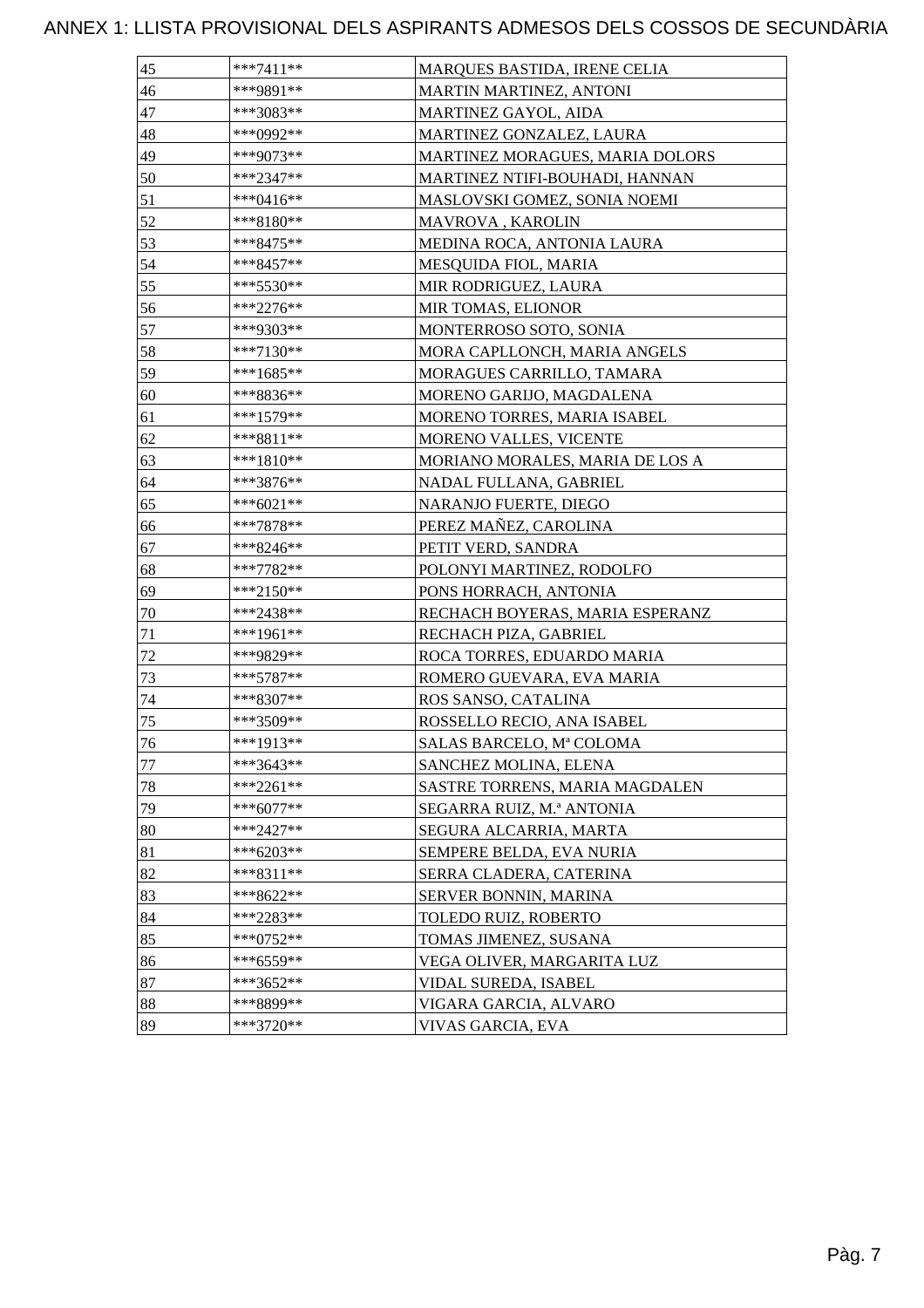### **Illa: MENORCA** Cos: 0590 - PROFESSORS D'ENSENYAMENT SECUNDARI Especialitat: 004 - LLENGUA CASTELLANA I LITERATURA

| <b>INUM</b>    | DNI         | NOM                      |
|----------------|-------------|--------------------------|
|                | ***4590**   | DABEN FLORIT, MARIA      |
|                | $***5638**$ | DELGADO PAREDES, YOLANDA |
|                | ***1070**   | PEREZ PONS, MERCE ISABEL |
| $\overline{4}$ | $***0467**$ | PIRIS TUDURI, LORENZO    |
|                | $***0291**$ | <b>TUR FERRER, ENRIC</b> |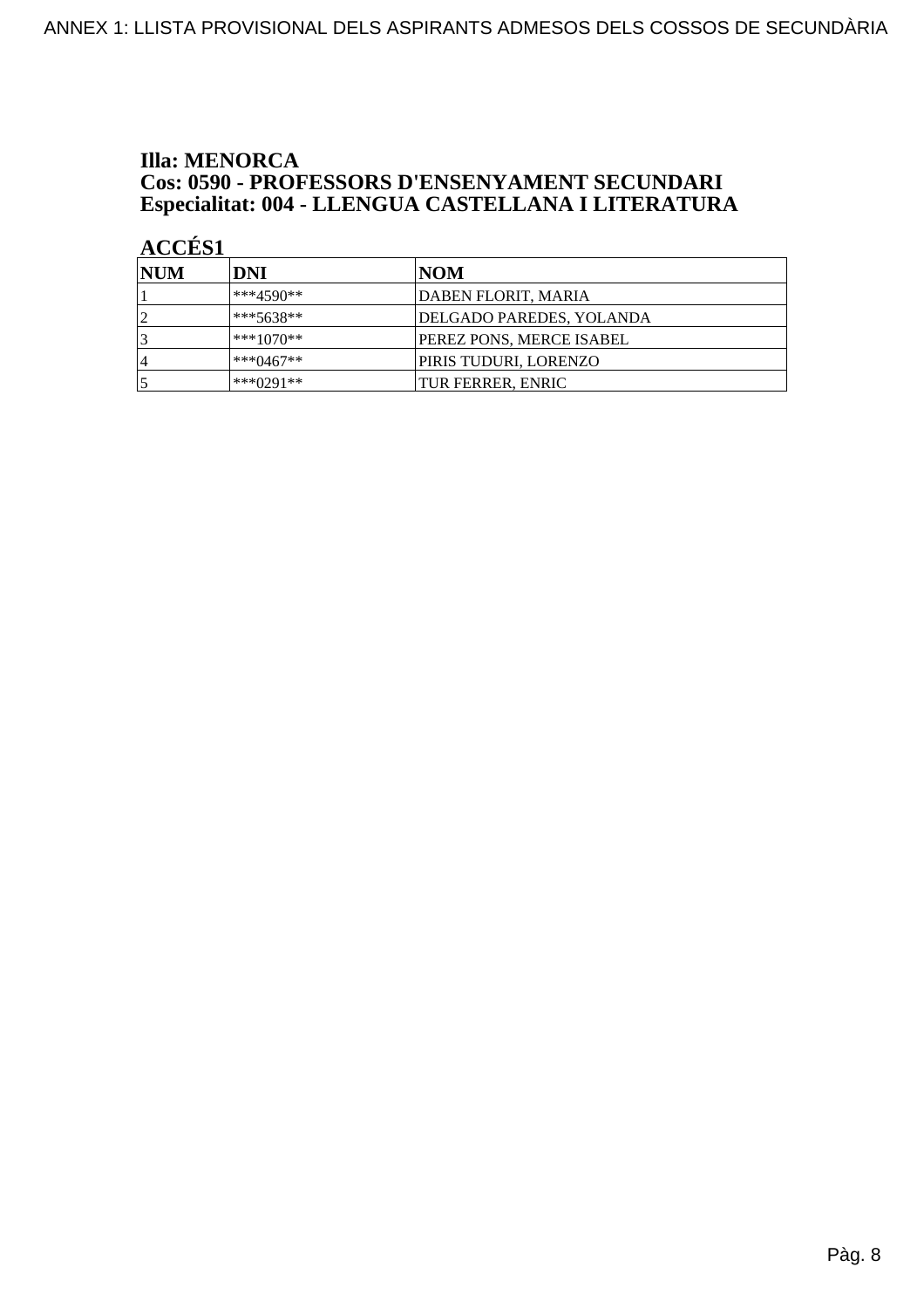### Illa: EIVISSA **Cos: 0590 - PROFESSORS D'ENSENYAMENT SECUNDARI** Especialitat: 004 - LLENGUA CASTELLANA I LITERATURA

| <b>ACCÉS 1</b> |             |                              |
|----------------|-------------|------------------------------|
| <b>NUM</b>     | DNI         | <b>NOM</b>                   |
|                | $***5302**$ | ARCOS BONET, MARIA NIEVES    |
| $\overline{2}$ | ***5707**   | BETETA LOZANO, CLARA         |
| 3              | ***0011**   | FRANCO SANCHEZ, DAVID        |
| $\overline{4}$ | ***5501**   | JIMENEZ TORRES, ANDREA       |
| 5              | $***9043**$ | LACRUZ NOVEJARQUE, MªCARME   |
| 6              | ***0968**   | MARI GALIANO, ALMUDENA       |
| 7              | ***3341**   | MIÑANA POBLADOR, SARA        |
| 8              | $***5477**$ | SANCHEZ BONET, ALBA ROCIO    |
| 9              | ***9003**   | SANCHEZ VALERO, RAQUEL       |
| 10             | ***5383**   | SOLANO ATIENZA, JORDI        |
| 11             | $***5050**$ | TEJERINA LOPEZ, SANDRA MARIA |
| 12             | ***7936**   | TOMAS PELLICER, NURIA        |
| 13             | $***1956**$ | <b>TORRES GOMEZ, PILAR</b>   |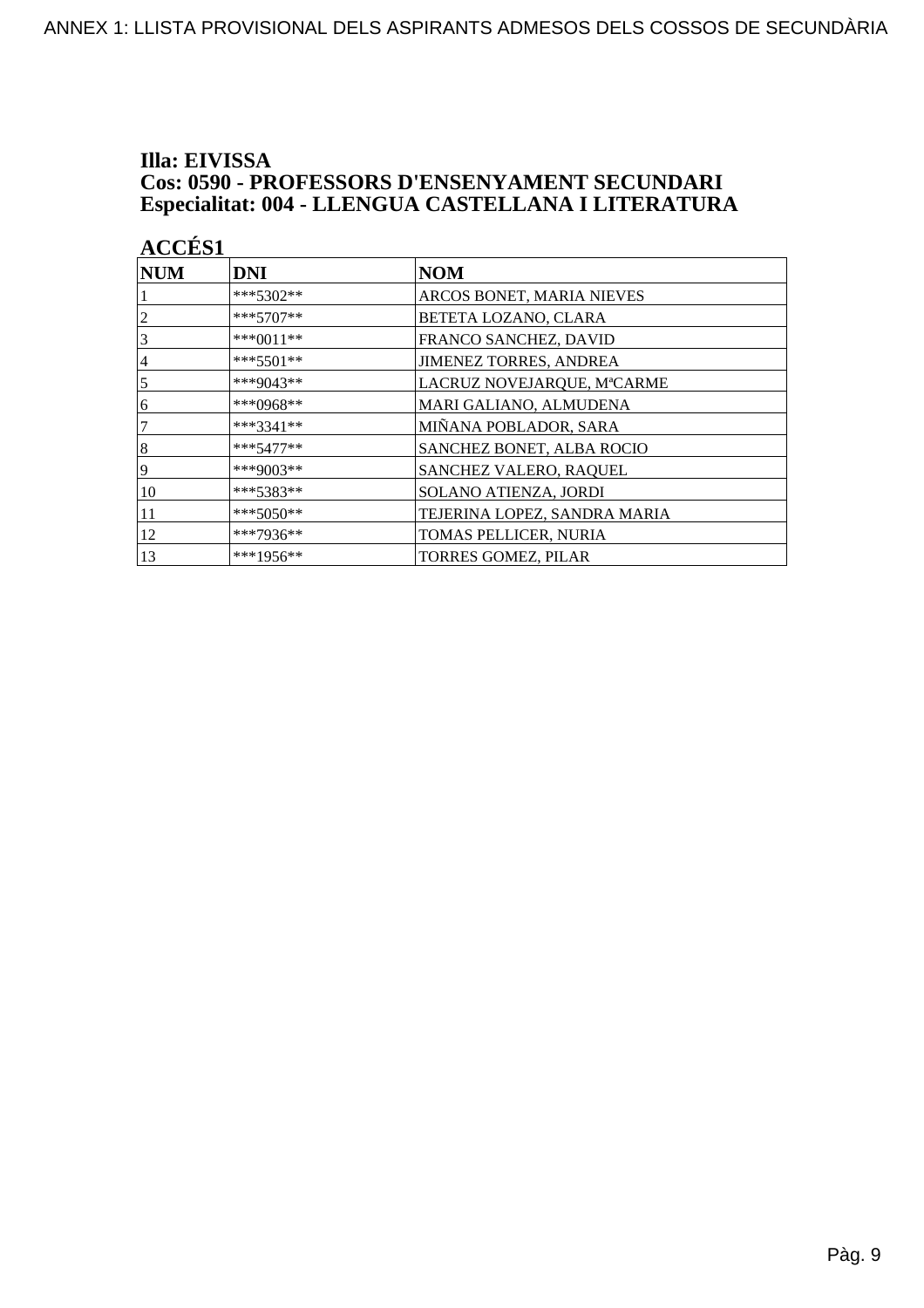### Illa: EIVISSA Cos: 0590 - PROFESSORS D'ENSENYAMENT SECUNDARI Especialitat: 004 - LLENGUA CASTELLANA I LITERATURA

| <b>NUM</b> | <b>DNI</b>            | <b>NOM</b>           |
|------------|-----------------------|----------------------|
|            | ***4725**<br><u>_</u> | 'ARNAU GARCIA, MARTA |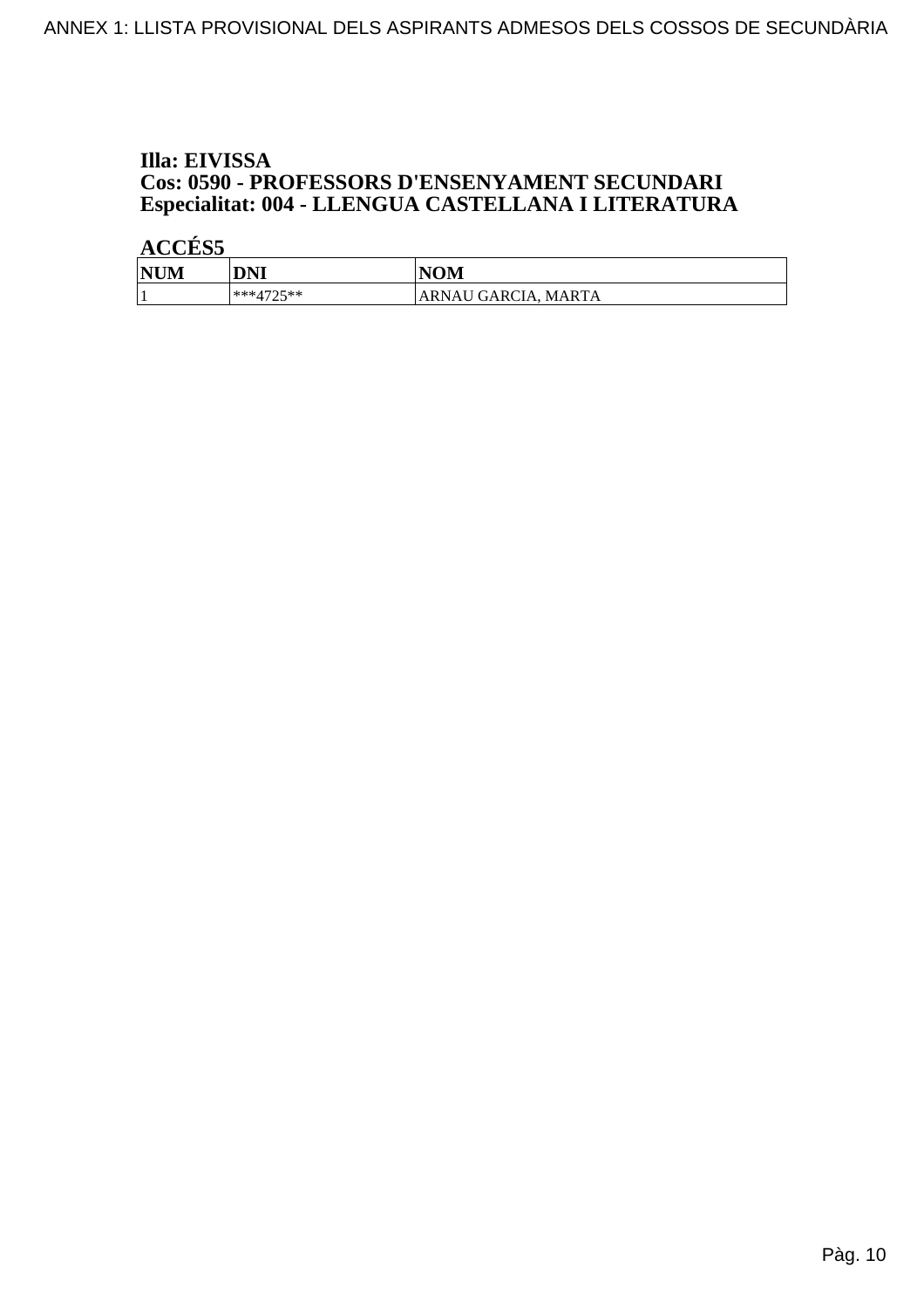### **Illa: MALLORCA Cos: 0590 - PROFESSORS D'ENSENYAMENT SECUNDARI Especialitat: 005 - GEOGRAFIA I HISTÒRIA**

| <b>ACCÉS 1</b>   |              |                                      |
|------------------|--------------|--------------------------------------|
| <b>NUM</b>       | <b>DNI</b>   | <b>NOM</b>                           |
| 1                | ***9002**    | ALARCON RIOS, ENRIQUE                |
| $\overline{c}$   | *** $0845**$ | ALMEIDA CARBONELL, GUILLERMO         |
| 3                | ***4539**    | ANGLADA PONS, GUILLERMO              |
| $\overline{4}$   | ***4261**    | ARGILES FELIP, BLANCA                |
| 5                | ***4147**    | ARTIGUES SOLER, TERESA               |
| 6                | ***1496**    | BARCELO FERRAGUT, MARIA ANTONIA      |
| $\boldsymbol{7}$ | ***5876**    | BELLVER RODRIGUEZ, CARLES            |
| $\boldsymbol{8}$ | ***9355**    | BELTRAN MARTINEZ, DAVID              |
| 9                | ***2472**    | BENNASAR GAYA, ANTONIO               |
| 10               | ***0604**    | BENNASSAR BINIMELIS, MAGDALENA       |
| 11               | ***4224**    | BERNICOLA GARCIA, JOSE DAVID         |
| 12               | ***8072**    | BIBILONI COVAS, MARIA ANTONIA        |
| 13               | ***1996**    | <b>BIBILONI ESTEVA, PAULA</b>        |
| 14               | ***0377**    | BLANQUER VALERA, FRANCISCO JAVI      |
| 15               | $***6571**$  | BORNE MAS, JOSEP FRANCESC            |
| 16               | ***0606**    | <b>BOSCH BENEJAM, BARTOLOME</b>      |
| 17               | ***1449**    | BOSCH MARTORELL, GABRIEL ANTONI      |
| 18               | ***5868**    | <b>BOSCH MIRANDA, AINA</b>           |
| 19               | ***7525**    | <b>BOSCH MUNAR, JOSE LUIS</b>        |
| 20               | ***8551**    | BOYERAS CATALA, CATALINA EVA         |
| 21               | $***1086**$  | <b>BROTONS NOGUES, JOAQUIN</b>       |
| 22               | ***3682**    | BRUNET BORRAS, Mª ANTONIA            |
| 23               | ***6825**    | <b>BUSQUETS PORCEL, ISABEL</b>       |
| 24               | ***3209**    | BUSQUETS VALLCANERAS, CATALINA       |
| 25               | ***2230**    | CALAFAT CAÑAMERAS, MARIA DEL MAR     |
| 26               | ***9176**    | CAÑELLAS CABOT, ANTONI               |
| 27               | ***6054**    | CAPELLA ROIG, M. ASSUMPCIO           |
| 28               | ***6956**    | CASAÑAS VILAMALA, ROSA MARIA         |
| 29               | ***1319**    | CEREZO GONZALEZ, PATRICIA            |
| 30               | ***4623**    | CERVERA TORT, CARME                  |
| 31               | ***7901**    | CHIVA MAROTO, JOSE LUIS              |
| 32               | $***3540**$  | COLOM ORDINAS, BARBARA               |
| 33               | ***2617**    | COLOMINA SOLER, MIGUEL               |
| 34               | ***7230**    | CORADO GUERRERO, MIGUEL ANGEL        |
| 35               | ***3503**    | CRUZ BERNAD, MARIA ANTONIA           |
| 36               | $***5752**$  | <b>CUERVA PIZA, LUIS</b>             |
| 37               | $***8676**$  | DAUDEN CARRETERO, IRENE              |
| 38               | ***2011**    | DE MATA FEMENIA, JAIME               |
| 39               | ***6226**    | DEL SALVADOR CANZOBRE, CARLOS JAVIER |
| 40               | ***2263**    | DURAN PALMER, MARTIN ALEJAND         |
| 41               | ***9590**    | ENRIQUEZ GALLARDO, EVA               |
| 42               | ***8502**    | ENSEÑAT LOPEZ, FRANCISCA MARI        |
| 43               | ***7438**    | ESCALAS TOUS, CATALINA               |
| 44               | ***2880**    | ESTARELLAS PASCUAL, MARIA DEL MAR    |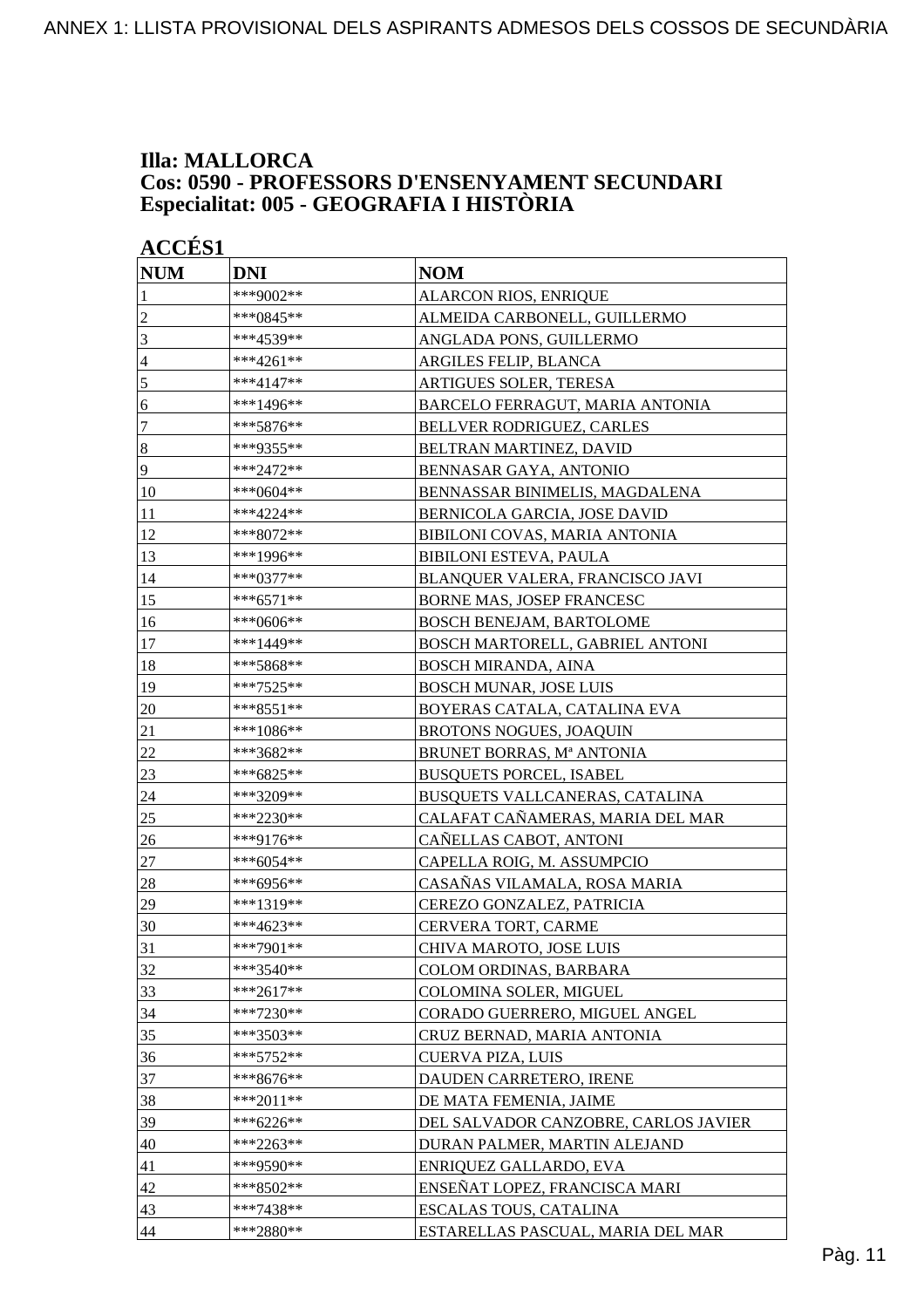| 46<br>***1330**<br>ESTEVEZ POVEDA, JULIAN<br>47<br>$***1700**$<br>ESTRANY VIVES, GUILLEM<br>48<br>***8858**<br>FAR MORENILLA, MARIA DE LLUC<br>49<br>***7973**<br>FARID LACIQUI, MERYEM<br>50<br>***2533**<br>FERRAGUT CIRER, AINA MARIA<br>51<br>***1957**<br>FERRANDO BOIGUES, SALVADOR<br>52<br>FERRER NADAL, CATALINA<br>***1821**<br>53<br>FLORIT GOÑALONS, ANDREA<br>***1321**<br>54<br>***2234**<br>FONT ANDREU, RAFEL<br>55<br>$***0566**$<br>FORTESA MARTORELL, MARIA BEL<br>56<br>***7181**<br>FORTEZA FUSTER, MIQUEL<br>57<br>***1962**<br>FRAU REUS, Mª ANTONIA<br>58<br>FULLANA PIZA, CATALINA<br>***9966**<br>59<br>***3367**<br>FUSTER DIEGUEZ, SARA<br>60<br>GALLEGO CAÑELLAS, EVA MARIA<br>$***3850**$<br>61<br><b>GALMES BURGUERA, ISABEL MARIA</b><br>***4076**<br>62<br>$***5407**$<br><b>GARCIA CASTILLEJO, MARIA</b><br>63<br>***1033**<br><b>GARCIA COMAS, DANIEL</b><br>64<br><b>GARCIA GRANI, FRANCESC</b><br>***6527**<br>65<br>***2702**<br><b>GARCIA MAYOR, JORDI DAVID</b><br>66<br>***4852**<br><b>GARCIA REYES, JUAN CARLOS</b><br>67<br>GARCIA-CONTELL BELLVER, INMACULADA<br>***0435**<br>68<br>***6567**<br>GARI DIAZ, VIRGINIA<br>69<br>***3325**<br>GARRIDO GALLEGO, ELENA<br>70<br><b>GELABERT BATLLORI, LARA</b><br>***8231**<br>71<br>$***1718**$<br>GENOVART RAPADO, MARIA CONSOLAC<br>$72\,$<br>***1926**<br>GENOVART SANSO, MARIA MAGDALEN<br>73<br>GIL PONS, JOSEP<br>***8449**<br>74<br>***9930**<br><b>GIMENEZ GARCIA, SERGIO</b><br>75<br>***3483**<br>GINARD MAS, CATALINA<br>76<br>GINARD SANTANDREU, MARIA BEL<br>***3563**<br>77<br>***1971**<br>GOMEZ FERNANDEZ, SANDRA<br>78<br>***4845**<br>GOMEZ GRANADA, CESAR<br>79<br>***4888**<br>GONZALEZ DE LA ROSA, JUAN MARIA<br>80<br>***6368**<br>GONZALEZ PEREZ, ALMUDENA<br>81<br>$***7003**$<br><b>GONZALEZ PINA, CELIA</b> |  |
|--------------------------------------------------------------------------------------------------------------------------------------------------------------------------------------------------------------------------------------------------------------------------------------------------------------------------------------------------------------------------------------------------------------------------------------------------------------------------------------------------------------------------------------------------------------------------------------------------------------------------------------------------------------------------------------------------------------------------------------------------------------------------------------------------------------------------------------------------------------------------------------------------------------------------------------------------------------------------------------------------------------------------------------------------------------------------------------------------------------------------------------------------------------------------------------------------------------------------------------------------------------------------------------------------------------------------------------------------------------------------------------------------------------------------------------------------------------------------------------------------------------------------------------------------------------------------------------------------------------------------------------------------------------------------------------------------------------------------------------------------------------------------------------------------------------------------------|--|
|                                                                                                                                                                                                                                                                                                                                                                                                                                                                                                                                                                                                                                                                                                                                                                                                                                                                                                                                                                                                                                                                                                                                                                                                                                                                                                                                                                                                                                                                                                                                                                                                                                                                                                                                                                                                                                |  |
|                                                                                                                                                                                                                                                                                                                                                                                                                                                                                                                                                                                                                                                                                                                                                                                                                                                                                                                                                                                                                                                                                                                                                                                                                                                                                                                                                                                                                                                                                                                                                                                                                                                                                                                                                                                                                                |  |
|                                                                                                                                                                                                                                                                                                                                                                                                                                                                                                                                                                                                                                                                                                                                                                                                                                                                                                                                                                                                                                                                                                                                                                                                                                                                                                                                                                                                                                                                                                                                                                                                                                                                                                                                                                                                                                |  |
|                                                                                                                                                                                                                                                                                                                                                                                                                                                                                                                                                                                                                                                                                                                                                                                                                                                                                                                                                                                                                                                                                                                                                                                                                                                                                                                                                                                                                                                                                                                                                                                                                                                                                                                                                                                                                                |  |
|                                                                                                                                                                                                                                                                                                                                                                                                                                                                                                                                                                                                                                                                                                                                                                                                                                                                                                                                                                                                                                                                                                                                                                                                                                                                                                                                                                                                                                                                                                                                                                                                                                                                                                                                                                                                                                |  |
|                                                                                                                                                                                                                                                                                                                                                                                                                                                                                                                                                                                                                                                                                                                                                                                                                                                                                                                                                                                                                                                                                                                                                                                                                                                                                                                                                                                                                                                                                                                                                                                                                                                                                                                                                                                                                                |  |
|                                                                                                                                                                                                                                                                                                                                                                                                                                                                                                                                                                                                                                                                                                                                                                                                                                                                                                                                                                                                                                                                                                                                                                                                                                                                                                                                                                                                                                                                                                                                                                                                                                                                                                                                                                                                                                |  |
|                                                                                                                                                                                                                                                                                                                                                                                                                                                                                                                                                                                                                                                                                                                                                                                                                                                                                                                                                                                                                                                                                                                                                                                                                                                                                                                                                                                                                                                                                                                                                                                                                                                                                                                                                                                                                                |  |
|                                                                                                                                                                                                                                                                                                                                                                                                                                                                                                                                                                                                                                                                                                                                                                                                                                                                                                                                                                                                                                                                                                                                                                                                                                                                                                                                                                                                                                                                                                                                                                                                                                                                                                                                                                                                                                |  |
|                                                                                                                                                                                                                                                                                                                                                                                                                                                                                                                                                                                                                                                                                                                                                                                                                                                                                                                                                                                                                                                                                                                                                                                                                                                                                                                                                                                                                                                                                                                                                                                                                                                                                                                                                                                                                                |  |
|                                                                                                                                                                                                                                                                                                                                                                                                                                                                                                                                                                                                                                                                                                                                                                                                                                                                                                                                                                                                                                                                                                                                                                                                                                                                                                                                                                                                                                                                                                                                                                                                                                                                                                                                                                                                                                |  |
|                                                                                                                                                                                                                                                                                                                                                                                                                                                                                                                                                                                                                                                                                                                                                                                                                                                                                                                                                                                                                                                                                                                                                                                                                                                                                                                                                                                                                                                                                                                                                                                                                                                                                                                                                                                                                                |  |
|                                                                                                                                                                                                                                                                                                                                                                                                                                                                                                                                                                                                                                                                                                                                                                                                                                                                                                                                                                                                                                                                                                                                                                                                                                                                                                                                                                                                                                                                                                                                                                                                                                                                                                                                                                                                                                |  |
|                                                                                                                                                                                                                                                                                                                                                                                                                                                                                                                                                                                                                                                                                                                                                                                                                                                                                                                                                                                                                                                                                                                                                                                                                                                                                                                                                                                                                                                                                                                                                                                                                                                                                                                                                                                                                                |  |
|                                                                                                                                                                                                                                                                                                                                                                                                                                                                                                                                                                                                                                                                                                                                                                                                                                                                                                                                                                                                                                                                                                                                                                                                                                                                                                                                                                                                                                                                                                                                                                                                                                                                                                                                                                                                                                |  |
|                                                                                                                                                                                                                                                                                                                                                                                                                                                                                                                                                                                                                                                                                                                                                                                                                                                                                                                                                                                                                                                                                                                                                                                                                                                                                                                                                                                                                                                                                                                                                                                                                                                                                                                                                                                                                                |  |
|                                                                                                                                                                                                                                                                                                                                                                                                                                                                                                                                                                                                                                                                                                                                                                                                                                                                                                                                                                                                                                                                                                                                                                                                                                                                                                                                                                                                                                                                                                                                                                                                                                                                                                                                                                                                                                |  |
|                                                                                                                                                                                                                                                                                                                                                                                                                                                                                                                                                                                                                                                                                                                                                                                                                                                                                                                                                                                                                                                                                                                                                                                                                                                                                                                                                                                                                                                                                                                                                                                                                                                                                                                                                                                                                                |  |
|                                                                                                                                                                                                                                                                                                                                                                                                                                                                                                                                                                                                                                                                                                                                                                                                                                                                                                                                                                                                                                                                                                                                                                                                                                                                                                                                                                                                                                                                                                                                                                                                                                                                                                                                                                                                                                |  |
|                                                                                                                                                                                                                                                                                                                                                                                                                                                                                                                                                                                                                                                                                                                                                                                                                                                                                                                                                                                                                                                                                                                                                                                                                                                                                                                                                                                                                                                                                                                                                                                                                                                                                                                                                                                                                                |  |
|                                                                                                                                                                                                                                                                                                                                                                                                                                                                                                                                                                                                                                                                                                                                                                                                                                                                                                                                                                                                                                                                                                                                                                                                                                                                                                                                                                                                                                                                                                                                                                                                                                                                                                                                                                                                                                |  |
|                                                                                                                                                                                                                                                                                                                                                                                                                                                                                                                                                                                                                                                                                                                                                                                                                                                                                                                                                                                                                                                                                                                                                                                                                                                                                                                                                                                                                                                                                                                                                                                                                                                                                                                                                                                                                                |  |
|                                                                                                                                                                                                                                                                                                                                                                                                                                                                                                                                                                                                                                                                                                                                                                                                                                                                                                                                                                                                                                                                                                                                                                                                                                                                                                                                                                                                                                                                                                                                                                                                                                                                                                                                                                                                                                |  |
|                                                                                                                                                                                                                                                                                                                                                                                                                                                                                                                                                                                                                                                                                                                                                                                                                                                                                                                                                                                                                                                                                                                                                                                                                                                                                                                                                                                                                                                                                                                                                                                                                                                                                                                                                                                                                                |  |
|                                                                                                                                                                                                                                                                                                                                                                                                                                                                                                                                                                                                                                                                                                                                                                                                                                                                                                                                                                                                                                                                                                                                                                                                                                                                                                                                                                                                                                                                                                                                                                                                                                                                                                                                                                                                                                |  |
|                                                                                                                                                                                                                                                                                                                                                                                                                                                                                                                                                                                                                                                                                                                                                                                                                                                                                                                                                                                                                                                                                                                                                                                                                                                                                                                                                                                                                                                                                                                                                                                                                                                                                                                                                                                                                                |  |
|                                                                                                                                                                                                                                                                                                                                                                                                                                                                                                                                                                                                                                                                                                                                                                                                                                                                                                                                                                                                                                                                                                                                                                                                                                                                                                                                                                                                                                                                                                                                                                                                                                                                                                                                                                                                                                |  |
|                                                                                                                                                                                                                                                                                                                                                                                                                                                                                                                                                                                                                                                                                                                                                                                                                                                                                                                                                                                                                                                                                                                                                                                                                                                                                                                                                                                                                                                                                                                                                                                                                                                                                                                                                                                                                                |  |
|                                                                                                                                                                                                                                                                                                                                                                                                                                                                                                                                                                                                                                                                                                                                                                                                                                                                                                                                                                                                                                                                                                                                                                                                                                                                                                                                                                                                                                                                                                                                                                                                                                                                                                                                                                                                                                |  |
|                                                                                                                                                                                                                                                                                                                                                                                                                                                                                                                                                                                                                                                                                                                                                                                                                                                                                                                                                                                                                                                                                                                                                                                                                                                                                                                                                                                                                                                                                                                                                                                                                                                                                                                                                                                                                                |  |
|                                                                                                                                                                                                                                                                                                                                                                                                                                                                                                                                                                                                                                                                                                                                                                                                                                                                                                                                                                                                                                                                                                                                                                                                                                                                                                                                                                                                                                                                                                                                                                                                                                                                                                                                                                                                                                |  |
|                                                                                                                                                                                                                                                                                                                                                                                                                                                                                                                                                                                                                                                                                                                                                                                                                                                                                                                                                                                                                                                                                                                                                                                                                                                                                                                                                                                                                                                                                                                                                                                                                                                                                                                                                                                                                                |  |
|                                                                                                                                                                                                                                                                                                                                                                                                                                                                                                                                                                                                                                                                                                                                                                                                                                                                                                                                                                                                                                                                                                                                                                                                                                                                                                                                                                                                                                                                                                                                                                                                                                                                                                                                                                                                                                |  |
|                                                                                                                                                                                                                                                                                                                                                                                                                                                                                                                                                                                                                                                                                                                                                                                                                                                                                                                                                                                                                                                                                                                                                                                                                                                                                                                                                                                                                                                                                                                                                                                                                                                                                                                                                                                                                                |  |
|                                                                                                                                                                                                                                                                                                                                                                                                                                                                                                                                                                                                                                                                                                                                                                                                                                                                                                                                                                                                                                                                                                                                                                                                                                                                                                                                                                                                                                                                                                                                                                                                                                                                                                                                                                                                                                |  |
|                                                                                                                                                                                                                                                                                                                                                                                                                                                                                                                                                                                                                                                                                                                                                                                                                                                                                                                                                                                                                                                                                                                                                                                                                                                                                                                                                                                                                                                                                                                                                                                                                                                                                                                                                                                                                                |  |
|                                                                                                                                                                                                                                                                                                                                                                                                                                                                                                                                                                                                                                                                                                                                                                                                                                                                                                                                                                                                                                                                                                                                                                                                                                                                                                                                                                                                                                                                                                                                                                                                                                                                                                                                                                                                                                |  |
| 82<br>***8442**<br>GONZALEZ SAN MARTIN, DIANA                                                                                                                                                                                                                                                                                                                                                                                                                                                                                                                                                                                                                                                                                                                                                                                                                                                                                                                                                                                                                                                                                                                                                                                                                                                                                                                                                                                                                                                                                                                                                                                                                                                                                                                                                                                  |  |
| 83<br>***2032**<br>GOST TORRANDELL, MARGALIDA                                                                                                                                                                                                                                                                                                                                                                                                                                                                                                                                                                                                                                                                                                                                                                                                                                                                                                                                                                                                                                                                                                                                                                                                                                                                                                                                                                                                                                                                                                                                                                                                                                                                                                                                                                                  |  |
| 84<br>$***3301**$<br><b>GUASP BORRAS, MARIA PAULA</b>                                                                                                                                                                                                                                                                                                                                                                                                                                                                                                                                                                                                                                                                                                                                                                                                                                                                                                                                                                                                                                                                                                                                                                                                                                                                                                                                                                                                                                                                                                                                                                                                                                                                                                                                                                          |  |
| 85<br>***9298**<br>HOMS MERCADER, LIDIA                                                                                                                                                                                                                                                                                                                                                                                                                                                                                                                                                                                                                                                                                                                                                                                                                                                                                                                                                                                                                                                                                                                                                                                                                                                                                                                                                                                                                                                                                                                                                                                                                                                                                                                                                                                        |  |
| 86<br>***0169**<br>JIMENEZ JIMENEZ, VICTORIA                                                                                                                                                                                                                                                                                                                                                                                                                                                                                                                                                                                                                                                                                                                                                                                                                                                                                                                                                                                                                                                                                                                                                                                                                                                                                                                                                                                                                                                                                                                                                                                                                                                                                                                                                                                   |  |
| 87<br>***3553**<br><b>JOY MARROIG, JULIAN</b>                                                                                                                                                                                                                                                                                                                                                                                                                                                                                                                                                                                                                                                                                                                                                                                                                                                                                                                                                                                                                                                                                                                                                                                                                                                                                                                                                                                                                                                                                                                                                                                                                                                                                                                                                                                  |  |
| 88<br>***7228**<br><b>JUAN VIVES, PEDRO</b>                                                                                                                                                                                                                                                                                                                                                                                                                                                                                                                                                                                                                                                                                                                                                                                                                                                                                                                                                                                                                                                                                                                                                                                                                                                                                                                                                                                                                                                                                                                                                                                                                                                                                                                                                                                    |  |
| 89<br>$***1202**$<br>JULIA PERELLO, GUILLERMO JUAN                                                                                                                                                                                                                                                                                                                                                                                                                                                                                                                                                                                                                                                                                                                                                                                                                                                                                                                                                                                                                                                                                                                                                                                                                                                                                                                                                                                                                                                                                                                                                                                                                                                                                                                                                                             |  |
| 90<br>***9795**<br>LLULL ALBERTI, JOAN                                                                                                                                                                                                                                                                                                                                                                                                                                                                                                                                                                                                                                                                                                                                                                                                                                                                                                                                                                                                                                                                                                                                                                                                                                                                                                                                                                                                                                                                                                                                                                                                                                                                                                                                                                                         |  |
| 91<br>***3901**<br>LLULL POU, LAURA                                                                                                                                                                                                                                                                                                                                                                                                                                                                                                                                                                                                                                                                                                                                                                                                                                                                                                                                                                                                                                                                                                                                                                                                                                                                                                                                                                                                                                                                                                                                                                                                                                                                                                                                                                                            |  |
| 92<br>***4936**<br>LOPEZ SERRA, LAURA                                                                                                                                                                                                                                                                                                                                                                                                                                                                                                                                                                                                                                                                                                                                                                                                                                                                                                                                                                                                                                                                                                                                                                                                                                                                                                                                                                                                                                                                                                                                                                                                                                                                                                                                                                                          |  |
| 93<br>$***0583**$<br>MAESE SUBIRES, JOSE LUIS                                                                                                                                                                                                                                                                                                                                                                                                                                                                                                                                                                                                                                                                                                                                                                                                                                                                                                                                                                                                                                                                                                                                                                                                                                                                                                                                                                                                                                                                                                                                                                                                                                                                                                                                                                                  |  |
| 94<br>***1360**<br>MAIRATA GUAL, JOANA MARIA                                                                                                                                                                                                                                                                                                                                                                                                                                                                                                                                                                                                                                                                                                                                                                                                                                                                                                                                                                                                                                                                                                                                                                                                                                                                                                                                                                                                                                                                                                                                                                                                                                                                                                                                                                                   |  |
| 95<br>***1349**<br>MARCOS CARRERAS, ESTER                                                                                                                                                                                                                                                                                                                                                                                                                                                                                                                                                                                                                                                                                                                                                                                                                                                                                                                                                                                                                                                                                                                                                                                                                                                                                                                                                                                                                                                                                                                                                                                                                                                                                                                                                                                      |  |
| ***4947**<br>96<br>MARTIN HERNANDEZ, GUSTAVO                                                                                                                                                                                                                                                                                                                                                                                                                                                                                                                                                                                                                                                                                                                                                                                                                                                                                                                                                                                                                                                                                                                                                                                                                                                                                                                                                                                                                                                                                                                                                                                                                                                                                                                                                                                   |  |
| 97<br>$***1509**$<br>MARTIN LUENGO, JUANA                                                                                                                                                                                                                                                                                                                                                                                                                                                                                                                                                                                                                                                                                                                                                                                                                                                                                                                                                                                                                                                                                                                                                                                                                                                                                                                                                                                                                                                                                                                                                                                                                                                                                                                                                                                      |  |
| 98<br>***5768**<br>MARTINEZ FIOL, MIQUEL ANGEL                                                                                                                                                                                                                                                                                                                                                                                                                                                                                                                                                                                                                                                                                                                                                                                                                                                                                                                                                                                                                                                                                                                                                                                                                                                                                                                                                                                                                                                                                                                                                                                                                                                                                                                                                                                 |  |
| 99<br>$***1568**$<br>MARTINEZ GALLARDO, SONIA                                                                                                                                                                                                                                                                                                                                                                                                                                                                                                                                                                                                                                                                                                                                                                                                                                                                                                                                                                                                                                                                                                                                                                                                                                                                                                                                                                                                                                                                                                                                                                                                                                                                                                                                                                                  |  |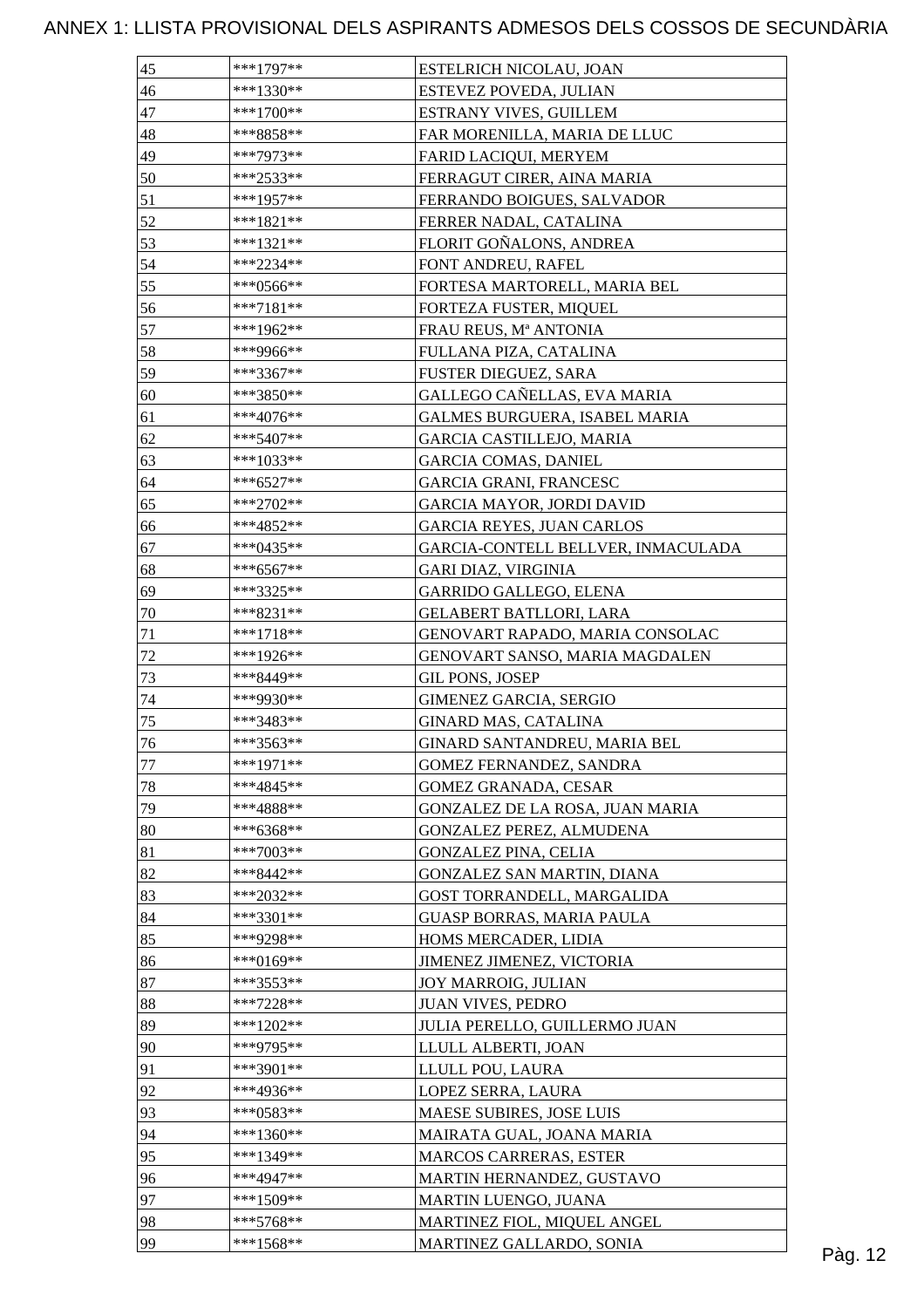| 100        | ***9687**   | MARTINEZ GARCIA, SERGI                                          |  |
|------------|-------------|-----------------------------------------------------------------|--|
| 101        | ***9395**   | MARTINEZ MENDEZ, CRISTINA                                       |  |
| 102        | ***5488**   | MARTINEZ MORCILLO, JOSE ANTONIO                                 |  |
| 103        | $***2756**$ | MARTINEZ PEIRO, IVAN                                            |  |
| 104        | ***5611**   | MARTORELL SALVA, FRANCESC                                       |  |
| 105        | ***6555**   | MAS FULLANA, JOAN                                               |  |
| 106        | $***2153**$ | MASSANET ALEMANY, JUANA MARIA                                   |  |
| 107        | ***3869**   | MASSANET AMENGUAL, MARC                                         |  |
| 108        | $***2047**$ | MATAMALAS MAS, MARIA ANTONIA                                    |  |
| 109        | $***3213**$ | MATAS GALLARDO, FRANCESC                                        |  |
| 110        | $***5475**$ | MATEOS MOYA, ANA MARIA                                          |  |
| 111        | ***8479**   | MATEU SALAS, SILVIA TERESA                                      |  |
| 112        | $***2164**$ | MAYA OLIVER, MARGARITA                                          |  |
| 113        | ***9205**   | MENA BARCO, MIGUEL                                              |  |
| 114        | ***2898**   | MENDEZ MORCILLO, JOSE MANUEL                                    |  |
| 115        | $***2272**$ | MENDOZA PEÑA, IVAN                                              |  |
| 116        | ***7100**   | MIRO CRESPI, ANTONIA MARIA                                      |  |
|            | $***3881**$ |                                                                 |  |
| 117        | ***2994**   | MONTAÑES VILLANUEVA, FCO. JORGE<br>MORALES REUS, ELISABET MARIA |  |
| 118        |             |                                                                 |  |
| 119        | ***6688**   | MORANTA GELABERT, JOAN MIQUEL<br>MORELL ALOU, JOAN              |  |
| <b>120</b> | ***8199**   |                                                                 |  |
| 121        | ***4650**   | MORELLA FUSET, VICENT                                           |  |
| 122        | ***8927**   | <b>MORENO BIBILONI, IRENE</b>                                   |  |
| 123        | ***8381**   | MOREY FOX, CRISTINA                                             |  |
| 124        | ***2388**   | MULET MIRALLES, JERONIA MARIA                                   |  |
| 125        | ***0507**   | MUNAR VERA, ESPERANZA                                           |  |
| 126        | ***6484**   | MUÑOZ GARCIA, JAVIER                                            |  |
| 127        | ***6479**   | NADAL ESTRANY, MARC                                             |  |
| 128        | ***3988**   | NAVARRO OLIVER, CARMEN                                          |  |
| 129        | ***6016**   | NICOLAU PERELLO, ESTEVE                                         |  |
| 130        | ***9688**   | NIGORRA VAQUER, PAULA                                           |  |
| 131        | $***6047**$ | NOGUERA VICH, GABRIEL                                           |  |
| 132        | $***1631**$ | OLIVA VIANA, LAURA                                              |  |
| 133        | $***2270**$ | OLIVER GALEA, TOMAS                                             |  |
| 134        | ***3564**   | OREA ARAUJO, LORENA                                             |  |
| 135        | ***3983**   | PADILLA DURAN, MARINA                                           |  |
| 136        | $***4752**$ | PARAMO DE MUNS, JAVIER CHRISTI                                  |  |
| 137        | ***2210**   | PARDO JUAN, ANTONIO                                             |  |
| 138        | ***0962**   | PARIS SAURINA, Mª ANTONIA                                       |  |
| 139        | $***6428**$ | PASTOR ANTEQUERA, RAFAEL                                        |  |
| 140        | ***8526**   | PERELLO PONS, MARIA MARGALID                                    |  |
| 141        | ***3999**   | PERESSINI SCHAPIRA, MAIA                                        |  |
| 142        | $***7576**$ | PEREZ ALVAREZ, FRANCISCO JAVI                                   |  |
| 143        | ***6418**   | PEREZ PIÑA, SANTIAGO                                            |  |
| 144        | ***4515**   | PEREZ-HITA RADO, SANDRA                                         |  |
| 145        | ***2049**   | POL ARROM, ANTONI                                               |  |
| 146        | ***4306**   | PONS COLL, IARA                                                 |  |
| 147        | $***7433**$ | PONS ROSSELLO, ANTONI                                           |  |
| 148        | ***3110**   | PRUNES MOYA, JORDI                                              |  |
| 149        | $***3086**$ | PUIG NIGORRA, JOSEP LLUIS                                       |  |
| 150        | ***0812**   | PUIGSERVER SALES, MIQUEL                                        |  |
| 151        | $***1586**$ | QUETGLAS MUNAR, ROSA MARIA                                      |  |
| 152        | ***3400**   | QUILES NAVIO, QUINTINA                                          |  |
| 153        | $***0220**$ | RAMIS OLIVER, Mª MACIANA                                        |  |
|            |             |                                                                 |  |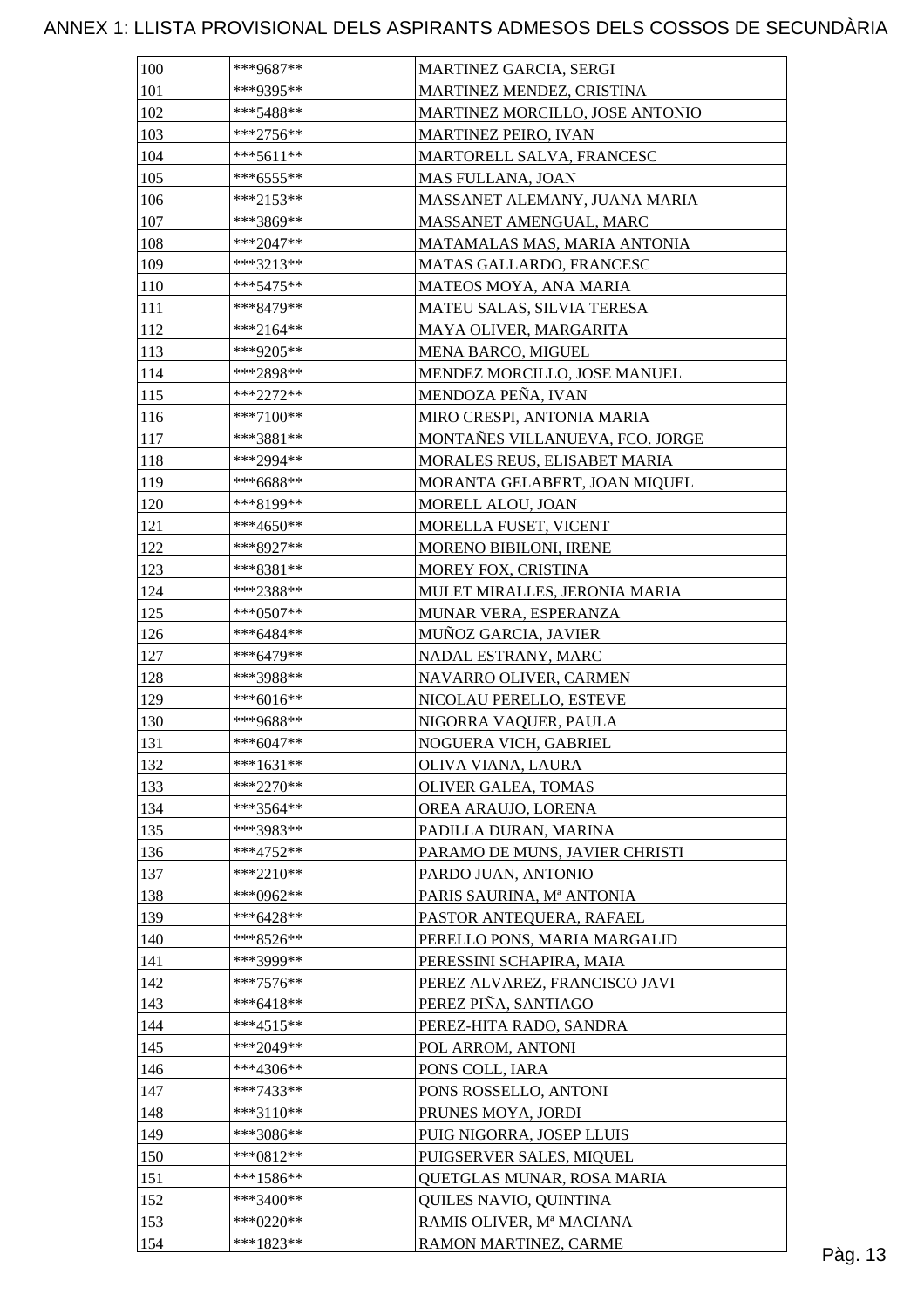| 155 | $***5330**$            | RAMON PALAU, FRANCISCO ANTO                                       |         |
|-----|------------------------|-------------------------------------------------------------------|---------|
| 156 | ***3214**              | REUS MORRO, JAUME                                                 |         |
| 157 | ***1999**              | REYNES ESCALAS, GABRIEL                                           |         |
| 158 | $***5317**$            | RICO VALERO, MARIA JOSE                                           |         |
| 159 | ***1412**              | RIERA FEMENIAS, PERE ELIES                                        |         |
| 160 | ***4050**              | RODRIGUEZ CARLSSON, PATRICIA                                      |         |
| 161 | $***6588**$            | ROIG BORDOY, MIGUEL                                               |         |
| 162 | ***7072**              | ROMERO GOMILA, INES                                               |         |
| 163 | ***4691**              | ROSSELLO ESTEVE, JOSE MIGUEL                                      |         |
| 164 | ***4924**              | RUA MONSERRAT, MARIA JOSE                                         |         |
| 165 | ***8772**              | RUBI SASTRE, MARIA MAGDALEN                                       |         |
| 166 | ***6299**              | RUIZ CARVAJAL, JOSE RAFAEL                                        |         |
| 167 | ***8459**              | RUIZ DE LA FUENTE HENARES, MARIA BELEN                            |         |
| 168 | ***0550**              | RUIZ GARCIA, SERGIO                                               |         |
| 169 | ***5219**              | RUIZ IBAÑEZ, DARIO TOMAS                                          |         |
| 170 | ***3495**              | <b>RUIZ ROSSELLO, ADRIA</b>                                       |         |
| 171 | ***2281**              | SAINZ TAPIA, NATALIA                                              |         |
| 172 | ***4636**              | SALLERAS COMPTE, MARTA                                            |         |
| 173 | $***0741**$            | SALOM FULLANA, BONAVENTURA                                        |         |
| 174 | ***1223**              | SANCHEZ PONS, SERGI                                               |         |
| 175 | ***1629**              | SANTANA AGÜERO, MARIA CARMEN                                      |         |
| 176 | $***1924**$            | SBERT ROIG, FRANCISCA                                             |         |
| 177 | ***1900**              | SEGUI CERDA, MARGARIDA                                            |         |
| 178 | ***1308**              | SEGUI GOMILA, MARC                                                |         |
| 179 | $***7797**$            | SERRA BARRES, MARTI                                               |         |
| 180 | ***6888**              | SERRA GIGANTE, KATIANA                                            |         |
| 181 | $***7103**$            |                                                                   |         |
| 182 | ***0648**              | <b>SERRA MONTES, BENJAMIN</b><br>SERVERA ESCANELLAS, MARIA ANGELS |         |
| 183 |                        |                                                                   |         |
| 184 | ***2679**<br>***1603** | SERVERA SALETAS, ANTONI                                           |         |
| 185 | $***1888**$            | <b>SIRVENT MARIN, NICOLAS</b><br>SOCIAS CORDOBA, RAFEL            |         |
| 186 | $***3661**$            | <b>SOCIAS GOST, PERE</b>                                          |         |
|     | ***7766**              |                                                                   |         |
| 187 |                        | SOCIES FIOL, JOAN                                                 |         |
| 188 | $***4921**$            | SOLA CRUZ, IMANOL                                                 |         |
| 189 | ***4424**              | SOLIVELLAS AGUILO, BEATRIU MARIA                                  |         |
| 190 | ***9660**              | SORIANO VAELLO, JOSEFA                                            |         |
| 191 | $***0282**$            | SOSA PONS, BEATRIZ REYES                                          |         |
| 192 | ***1902**              | SUÑER FORTEZA, RAFAEL                                             |         |
| 193 | ***4390**              | TALTAVULL PONS, DIEGO JOSE                                        |         |
| 194 | ***7289**              | THOMAS PLANAS, MIGUEL                                             |         |
| 195 | ***8135**              | TOMAS DOMINGUEZ, HECTOR                                           |         |
| 196 | ***0992**              | TORELLO TORRENS, ANTONIA                                          |         |
| 197 | $***6596**$            | TORRENS MAS, FRANCISCA Mª                                         |         |
| 198 | $***0653**$            | TORRES FIORI, ALEJANDRO                                           |         |
| 199 | $***1531**$            | TORTELL CALVO, FRANCISCA                                          |         |
| 200 | ***7888**              | TRIAS MAGRANER, LAURA CATALINA                                    |         |
| 201 | $***4185**$            | TRIVIÑO FUENTES, MARIA ELENA                                      |         |
| 202 | $***4054**$            | VADELL SUREDA, FRANCISCA                                          |         |
| 203 | ***8055**              | VERDEJO ALSINA, MARIA                                             |         |
| 204 | $***1877**$            | VERDU NAVARRO, VICENT                                             |         |
| 205 | $***7057**$            | VIDAL PERELLO, FRANCISCA                                          |         |
| 206 | ***6967**              | VIDAÑA LLADO, PERE                                                |         |
| 207 | ***5098**              | VILA CIPRES, CARLA ANDREA                                         |         |
| 208 | ***6226**              | VILLALONGA PERELLO, MARIA DEL MAR                                 |         |
| 209 | ***6830**              | VILLAR FUSTER, ANA CARMEN                                         | Pàg. 14 |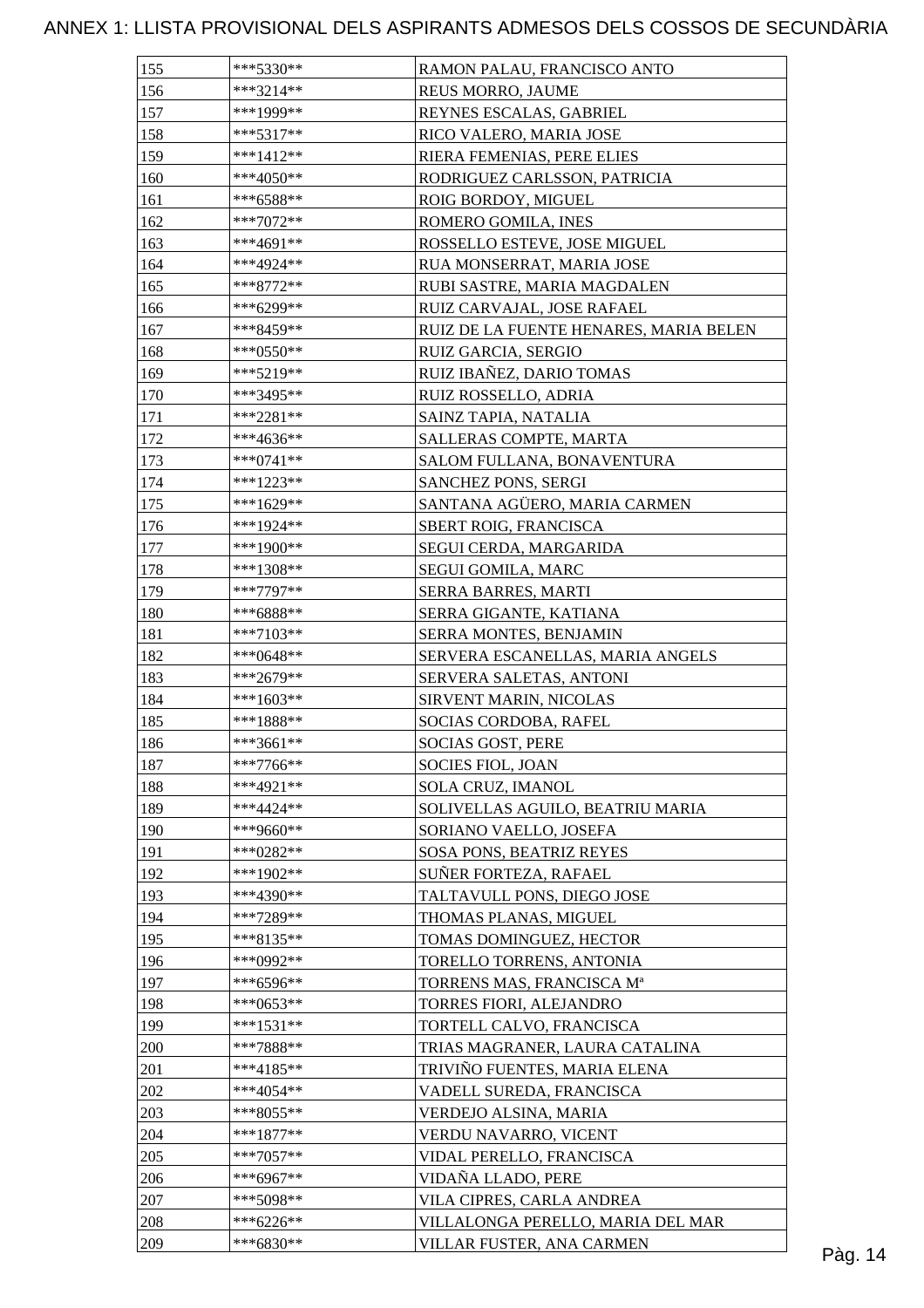| 210                    | ***1511** | VILLATORO ESPEJO, ANA M. |
|------------------------|-----------|--------------------------|
| $\sqrt{21}$<br>الداكرا | ***2386** | 'VIVES FERRER, GABRIEL   |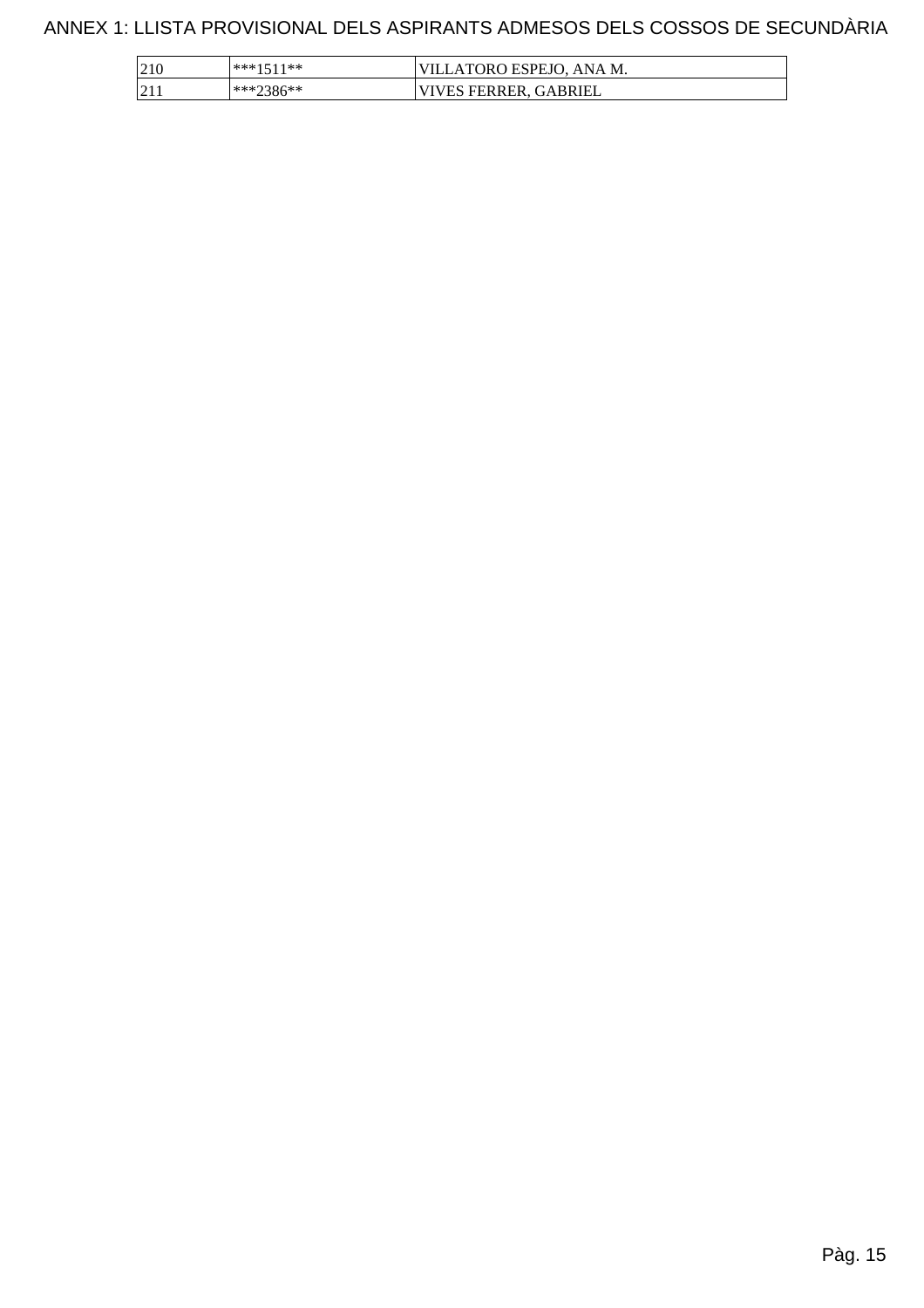## Illa: EIVISSA **Cos: 0590 - PROFESSORS D'ENSENYAMENT SECUNDARI<br>Especialitat: 005 - GEOGRAFIA I HISTÒRIA**

| <b>ACCÉS 1</b>   |             |                              |
|------------------|-------------|------------------------------|
| $\bf NUM$        | <b>DNI</b>  | NOM                          |
|                  | $***9757**$ | ALARCON GUERRERO, EVA        |
| 2                | ***2181**   | APARICI TORMO, AMPARO        |
| 3                | ***7266**   | BLAZQUEZ DEL RIO, DAVID      |
| 4                | ***5694**   | COLOMAR MARI, MARIA CARMEN   |
| 5                | $***7571**$ | MOLINA SANCHEZ, JACOBO       |
| 6                | $***5582**$ | MORENO CASANUEVA, CARLOS     |
| 7                | $***6141**$ | PIQUERES DIEZ, ANTONIO JESUS |
| $\boldsymbol{8}$ | $***5715**$ | RODRIGUEZ MORENO, ISRAEL     |
| 9                | $***5081**$ | TORRES BONED, RAMON          |
| 10               | $***5300**$ | TUR MARI, MONICA             |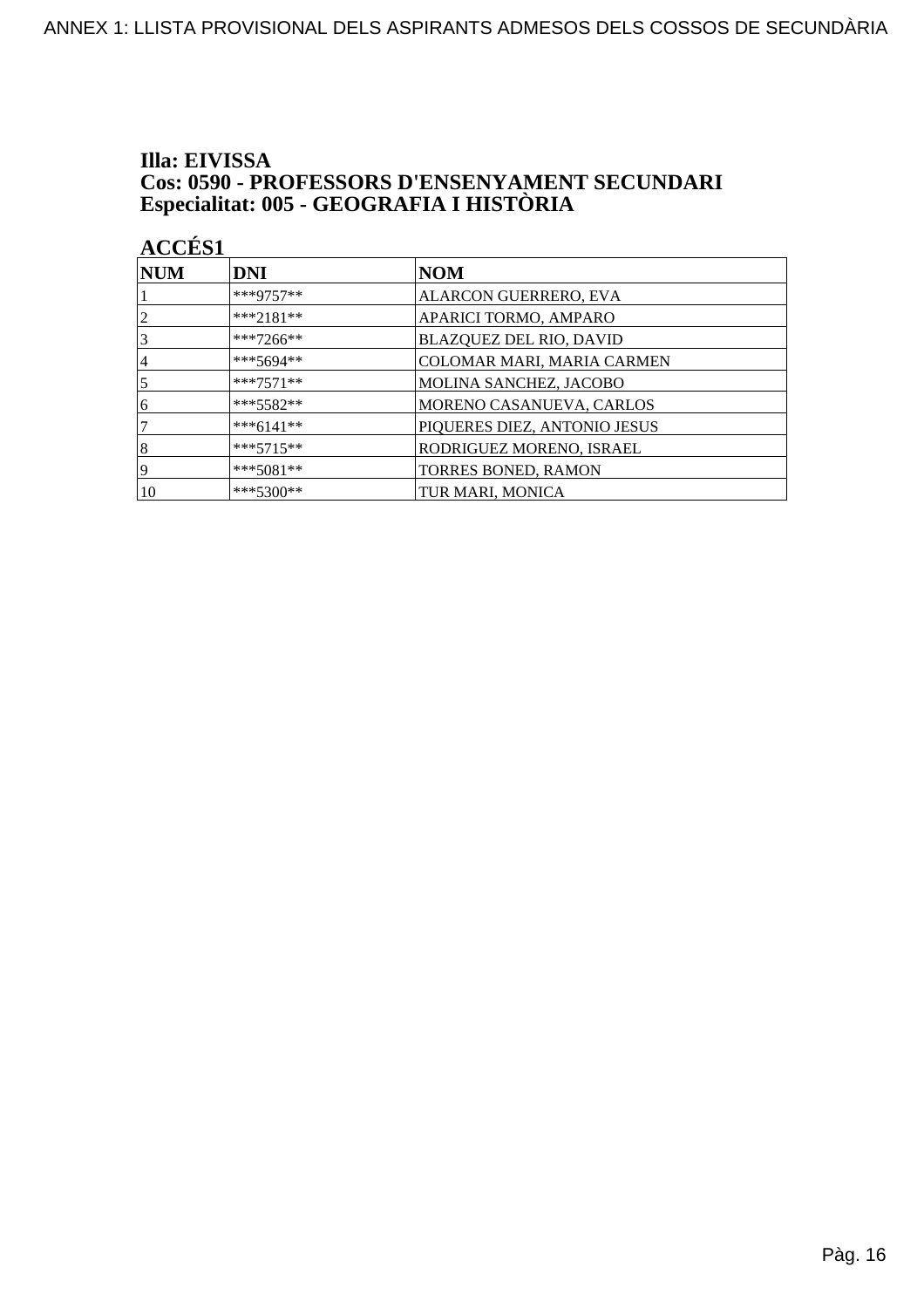## Illa: EIVISSA **Cos: 0590 - PROFESSORS D'ENSENYAMENT SECUNDARI<br>Especialitat: 005 - GEOGRAFIA I HISTÒRIA**

| <b>NUM</b> | DNI              | <b>NOM</b>              |
|------------|------------------|-------------------------|
|            | ***5001**<br>--- | VANESSA<br>SILLA SOLER. |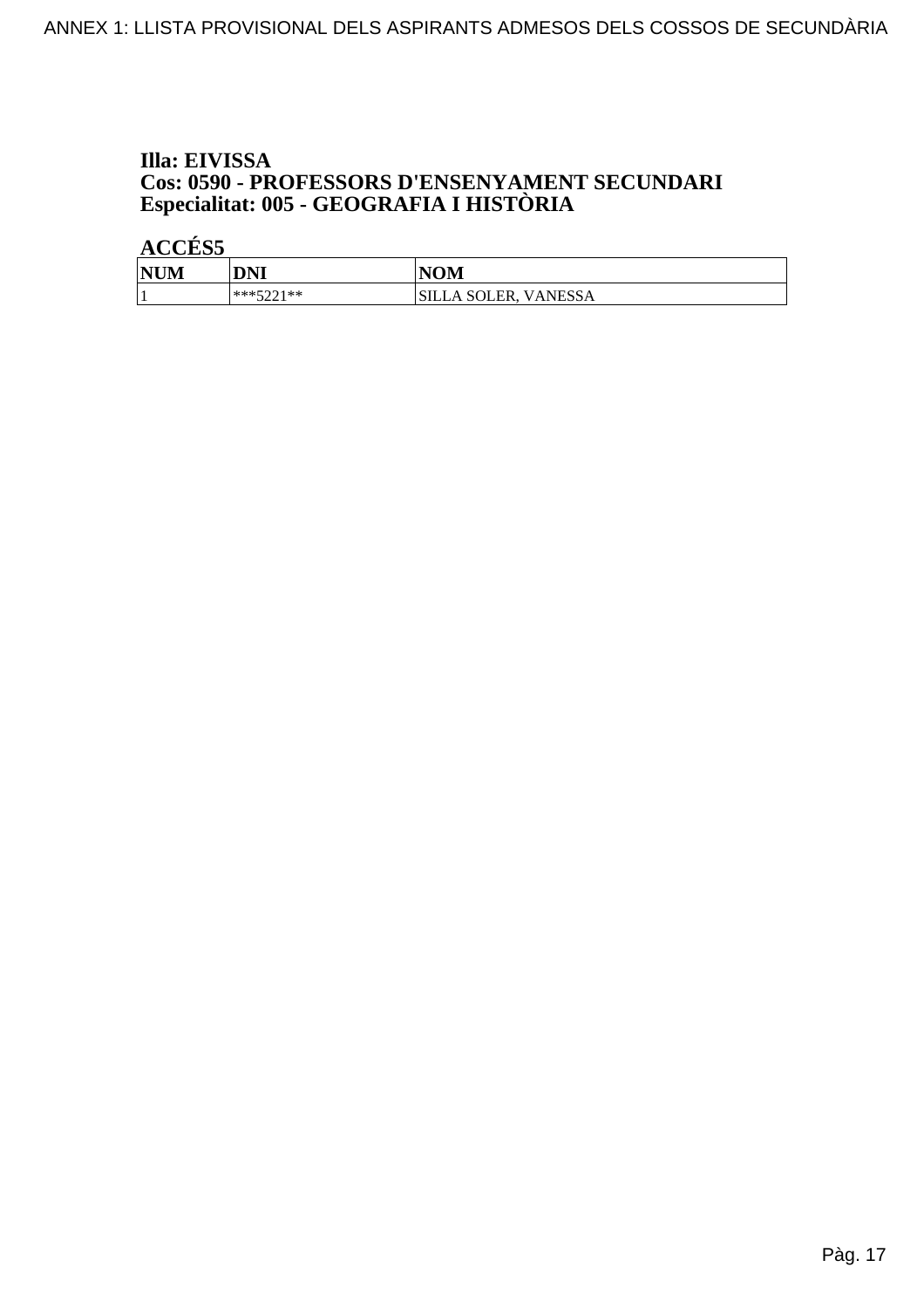### **Illa: MALLORCA Cos: 0590 - PROFESSORS D'ENSENYAMENT SECUNDARI Especialitat: 006 - MATEMÀTIQUES**

| <b>ACCÉS 1</b>   |             |                                         |  |
|------------------|-------------|-----------------------------------------|--|
| <b>NUM</b>       | <b>DNI</b>  | <b>NOM</b>                              |  |
| 1                | ***2031**   | ALENYAR BLANES, ELISABET                |  |
| $\overline{2}$   | ***5907**   | ALOMAR BARCELO, MIQUEL LLEO             |  |
| 3                | ***1825**   | ALORDA ARROM, MIQUEL                    |  |
| $\overline{4}$   | ***8436**   | AMENGUAL LUCIANO, ELENA MARIA           |  |
| 5                | ***8849**   | ARIZA ESTEPA, FERNANDO                  |  |
| 6                | ***1138**   | ARROM MARTORELL, ANTONIO ANDRES         |  |
| $\overline{7}$   | ***0304**   | <b>BALEANI SPRINGOLO SERRA, NICOLAS</b> |  |
| $\boldsymbol{8}$ | ***7486**   | <b>BARCELO SANCHO, RAFAEL</b>           |  |
| $\overline{9}$   | ***0550**   | BELTRAN COLL, ANTONIA                   |  |
| 10               | ***3991**   | BELTRAN GOMILA, CATERINA ALBA           |  |
| 11               | ***8914**   | BENNASAR RODRIGUEZ, CRISTOFOL           |  |
| 12               | ***3411**   | BORONAT MOREIRO, ALFREDO                |  |
| 13               | ***9697**   | CASANI MOMPO, HERMES                    |  |
| 14               | ***9903**   | CASAÑ PLAZA, CARLOS                     |  |
| 15               | ***8432**   | CASTELLO LLOBET, XAVIER                 |  |
| 16               | ***2807**   | CERDA VIDAL, MARGARIDA                  |  |
| 17               | ***3260**   | CORRO MOYA, MIQUEL LLUIS                |  |
| 18               | ***2048**   | DE LA ROSA FERNANDEZ, MANUEL            |  |
| 19               | ***6524**   | DEL ROMO HERNANDEZ, ALVARO              |  |
| 20               | ***2359**   | DONET DONET, MARIA ISABEL               |  |
| 21               | ***9508**   | FERNANDEZ DOMINGUEZ, ANA                |  |
| 22               | ***9049**   | FERNANDEZ SANCHEZ, ISABEL               |  |
| 23               | ***3024**   | FIOL RAMIS, MIQUEL                      |  |
| 24               | ***4026**   | <b>GAGO HOBEL, HENRIK</b>               |  |
| 25               | ***7993**   | <b>GALVEZ VADELL, CATALINA</b>          |  |
| 26               | ***6983**   | <b>GARCIA ALBERTI, JORGE PEDRO</b>      |  |
| 27               | ***2772**   | GARCIA BENNASAR, MARIA ANGELES          |  |
| 28               | $***1818**$ | <b>GELABERT SERRA, JUAN</b>             |  |
| 29               | ***7805**   | <b>GENOVART MARTINEZ, TONI</b>          |  |
| 30               | ***1309**   | <b>GREGORI FERRER, ALEJANDRO</b>        |  |
| 31               | ***8956**   | HERRERO OLIVARES, ENRIC                 |  |
| 32               | $***1677**$ | HUERTAS SAEZ, FRANCISCA                 |  |
| 33               | ***5150**   | ISERN BESTARD, CATERINA                 |  |
| 34               | ***9326**   | JAUME BIBILONI, DAMIANA PILAR           |  |
| 35               | ***2084**   | JORGENSEN ROCA, SIGRID                  |  |
| 36               | ***2177**   | JUAN VERD, MARIA VICTORIA               |  |
| 37               | ***6547**   | LEAL VENEGAS, SARA                      |  |
| 38               | ***6299**   | LLISTO SIMON, PALOMA                    |  |
| 39               | ***0689**   | LLOMPART KLEBER, MARC                   |  |
| 40               | ***1113**   | LOPEZ MERCADAL, AITOR                   |  |
| 41               | ***1719**   | MARTI CORTIJO, GONZALO                  |  |
| 42               | ***6863**   | MARTI SANMARTIN, CARLES                 |  |
| 43               | ***3416**   | MARTIN DE FUENTES PEREZ, MARTA          |  |
| 44               | ***3442**   | MARTORELL SAMPOL, ANTONI                |  |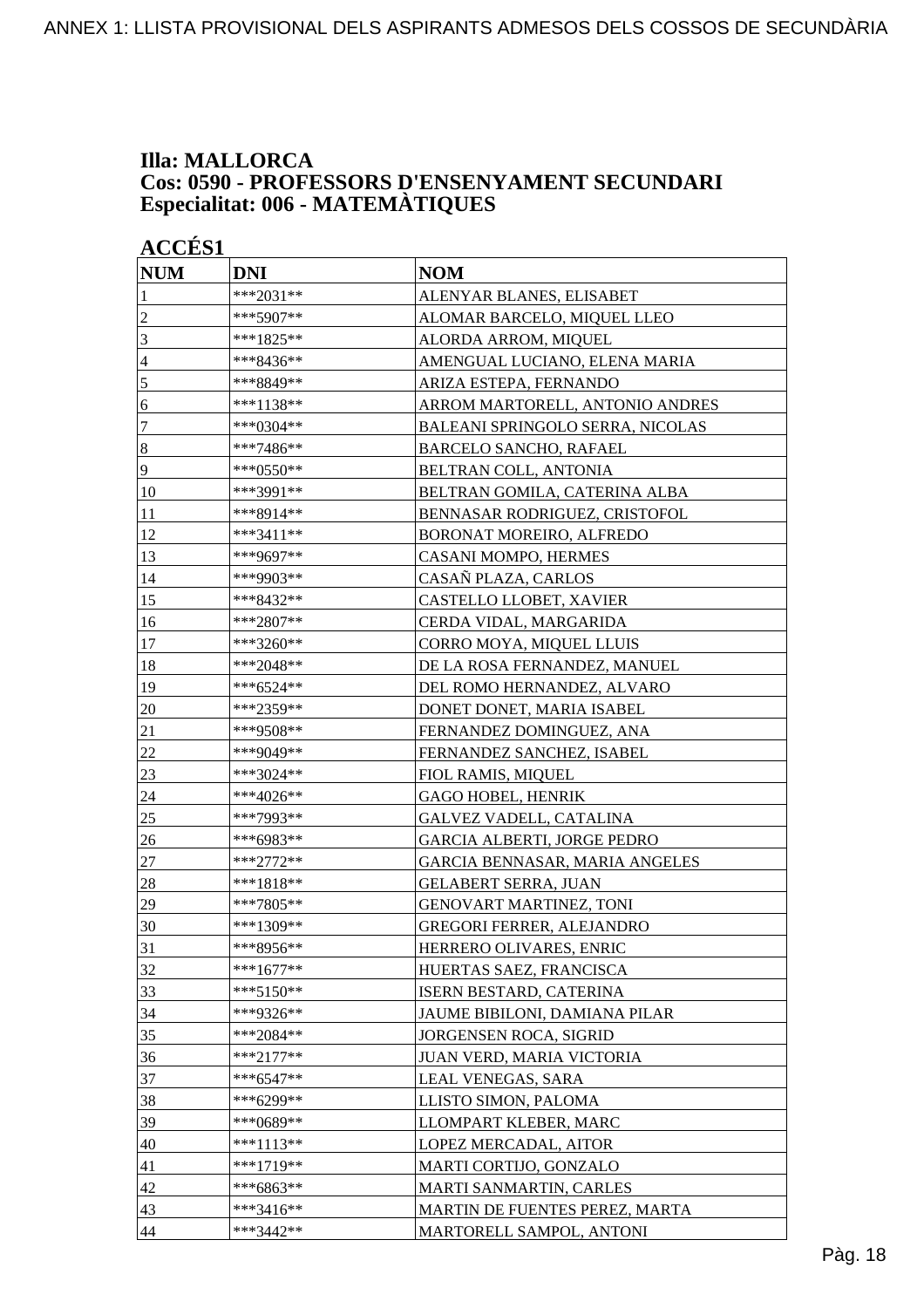| 45 | ***3851**   | MAS GUTIERREZ, PERE GUILLEM    |
|----|-------------|--------------------------------|
| 46 | ***8519**   | MATEU MOYA, PEDRO              |
| 47 | ***3955**   | MONDELO GARCIA, RAQUEL         |
| 48 | ***9468**   | MONSERRAT SASTRE, JAUME        |
| 49 | ***4144**   | MONYARCH CARRERA, ALBERT       |
| 50 | ***2740**   | NICOLAU SERVERA, ANTONI        |
| 51 | ***7347**   | OLMOS FONT, JORGE              |
| 52 | ***9677**   | OTEIZA BETELU, MARTA           |
| 53 | ***3742**   | <b>OURO PARDO, ISABEL</b>      |
| 54 | ***5705**   | PALLARDO JULIA, VICENT         |
| 55 | ***8495**   | PAYRATO BORRAS, CLAUDIA        |
| 56 | ***3433**   | PEREZ FIGUEROA, SONIA ISABEL   |
| 57 | ***2581**   | RAFAEL OLIVER, RAFEL           |
| 58 | $***6265**$ | RAMON ALEJANDRO, PERE          |
| 59 | ***4270**   | RIERA SANCHEZ, GABRIEL ANGEL   |
| 60 | ***7334**   | ROSADO MUÑOZ, ANGEL            |
| 61 | ***2070**   | ROSSELLO BATLE, BEATRIZ        |
| 62 | ***7068**   | ROTGER MAS, BARBARA            |
| 63 | $***2002**$ | RUJULA GELABERT, ESPERANZA     |
| 64 | $***2053**$ | SALAS PALLICER, ANTONIA        |
| 65 | $***7421**$ | SUREDA BARCELO, AINA           |
| 66 | ***4787**   | SUREDA PASTOR, ROSA MARIA      |
| 67 | $***7570**$ | TABERNER FERRER, JAUME         |
| 68 | ***4038**   | TARAZON MARTIN, JOSE IGNACIO   |
| 69 | ***1810**   | VIDAL BURGUERA, MARGARITA FRAN |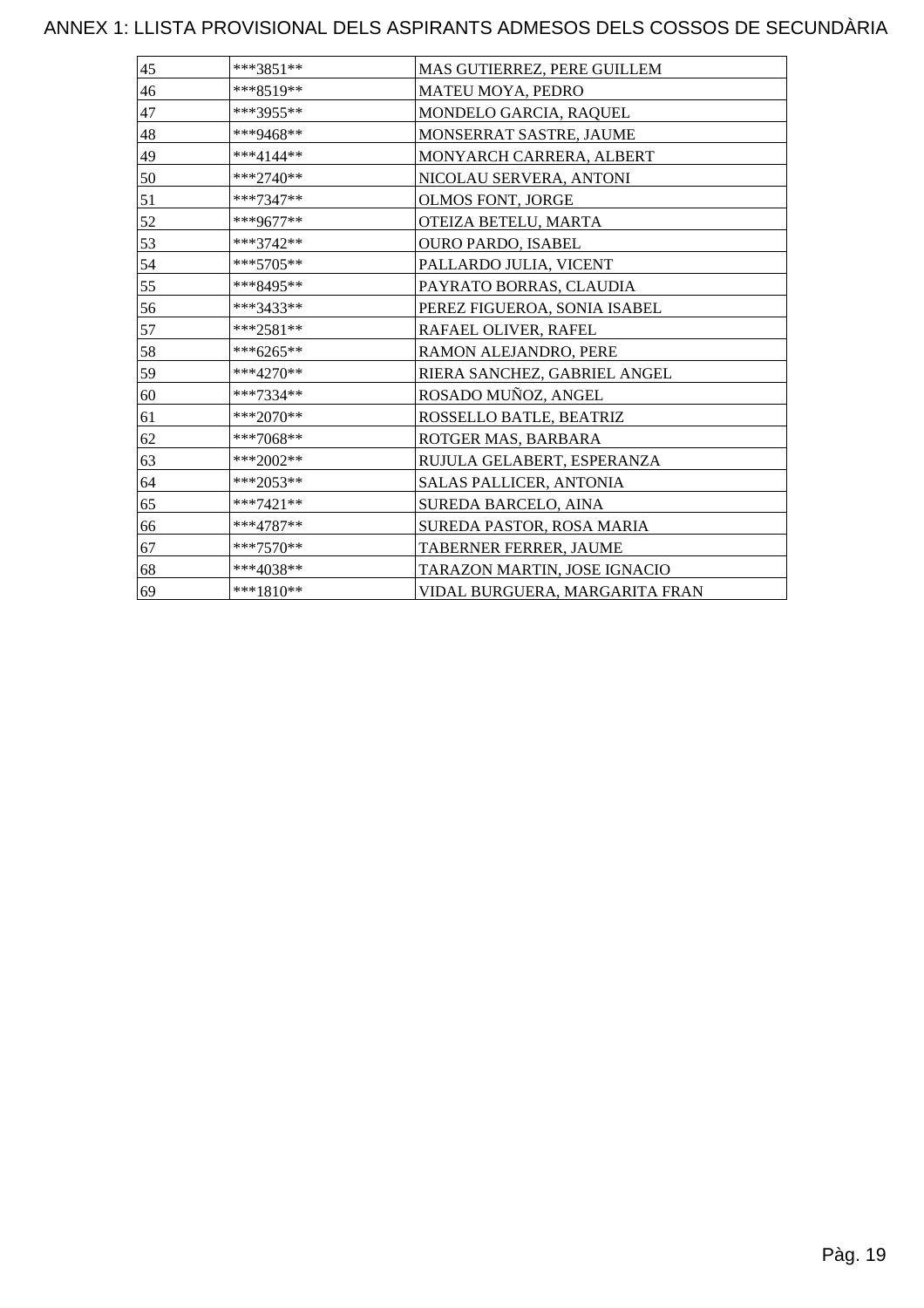## **Illa: MALLORCA Cos: 0590 - PROFESSORS D'ENSENYAMENT SECUNDARI<br>Especialitat: 006 - MATEMÀTIQUES**

| <b>NUM</b> | DNI         | <b>NOM</b>                       |
|------------|-------------|----------------------------------|
|            | $***3762**$ | <b>BLANCO FERRER, JOSE DAVID</b> |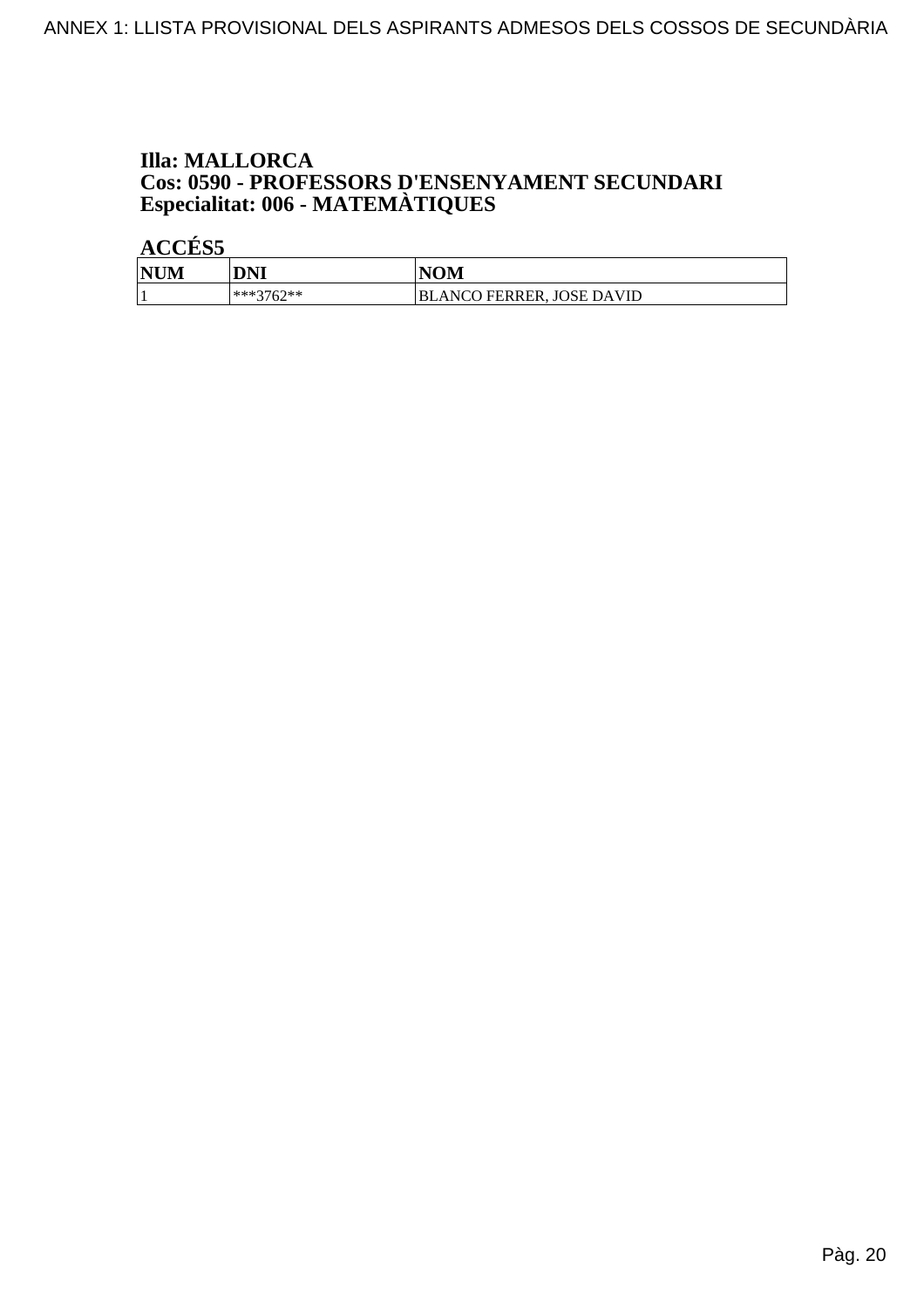# **Illa: MENORCA Cos: 0590 - PROFESSORS D'ENSENYAMENT SECUNDARI<br>Especialitat: 006 - MATEMÀTIQUES**

| <b>NUM</b>     | <b>DNI</b>  | NOM                               |
|----------------|-------------|-----------------------------------|
|                | ***1276**   | <b>BARRASA MARQUET, AINA</b>      |
| $\overline{2}$ | $***4593**$ | <b>CIFRE MARQUES, GLORIA</b>      |
| 3              | ***1965**   | FILIU MORA, FRANCISCA SARABEL     |
| 4              | $***7372**$ | <b>GIRAL DE LAS HERAS, ADRIAN</b> |
| 5              | $***8804**$ | LAFUENTE TARI, DIEGO JOAQUIN      |
| 6              | ***0687**   | OLIVES RAMIS, ANGELA              |
| 7              | $***4559**$ | PONS GORNES, MAITE                |
| 8              | $***0511**$ | PONS PONS, MARIA VICTORIA         |
| 19             | ***6108**   | <b>SEDZE PUCHOL, CAROLINA</b>     |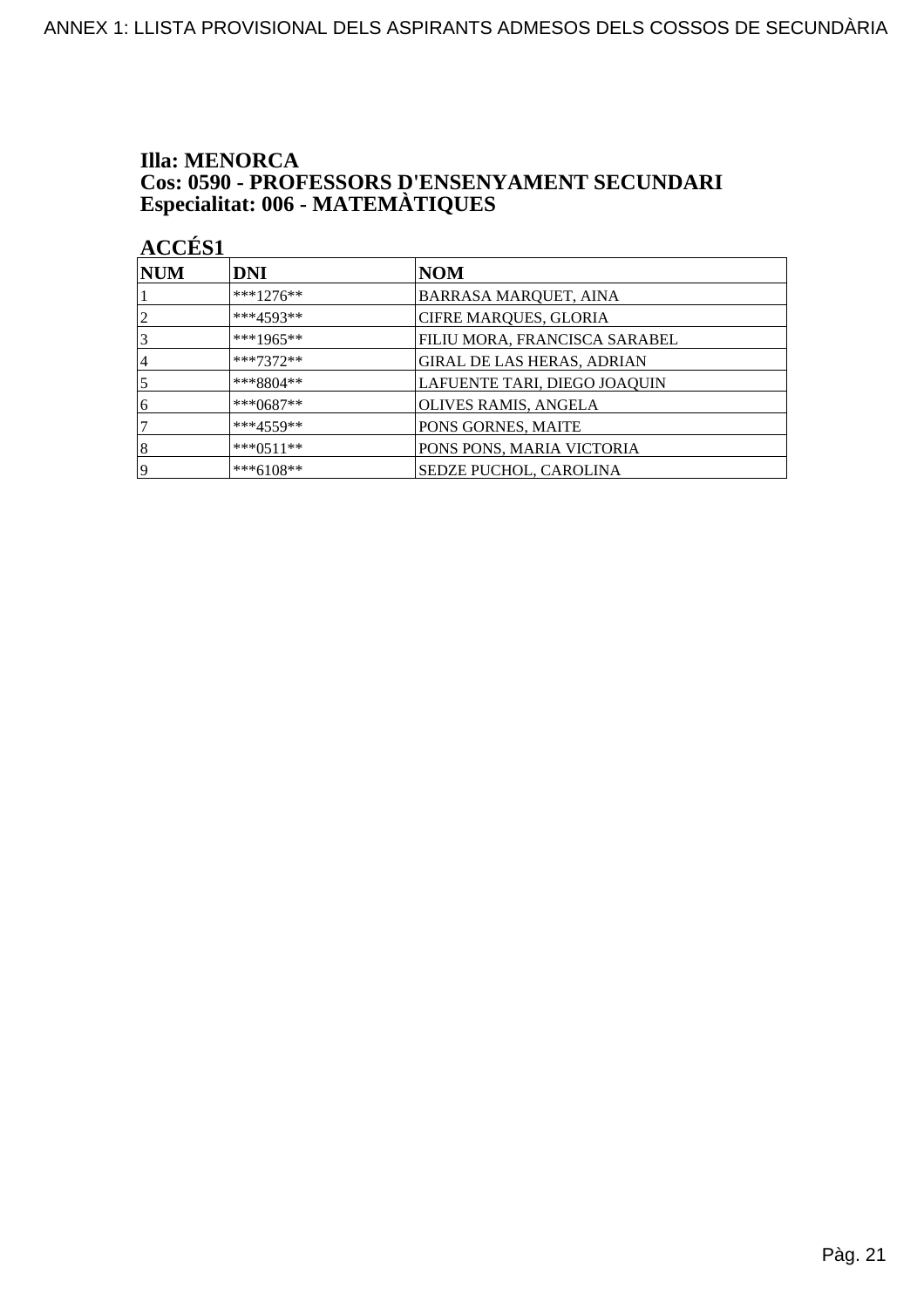# **Illa: MENORCA Cos: 0590 - PROFESSORS D'ENSENYAMENT SECUNDARI<br>Especialitat: 006 - MATEMÀTIQUES**

| <b>NUM</b> | DNI       | <b>NOM</b>            |
|------------|-----------|-----------------------|
|            | ***7185** | LLINAS SANSO, GABRIEL |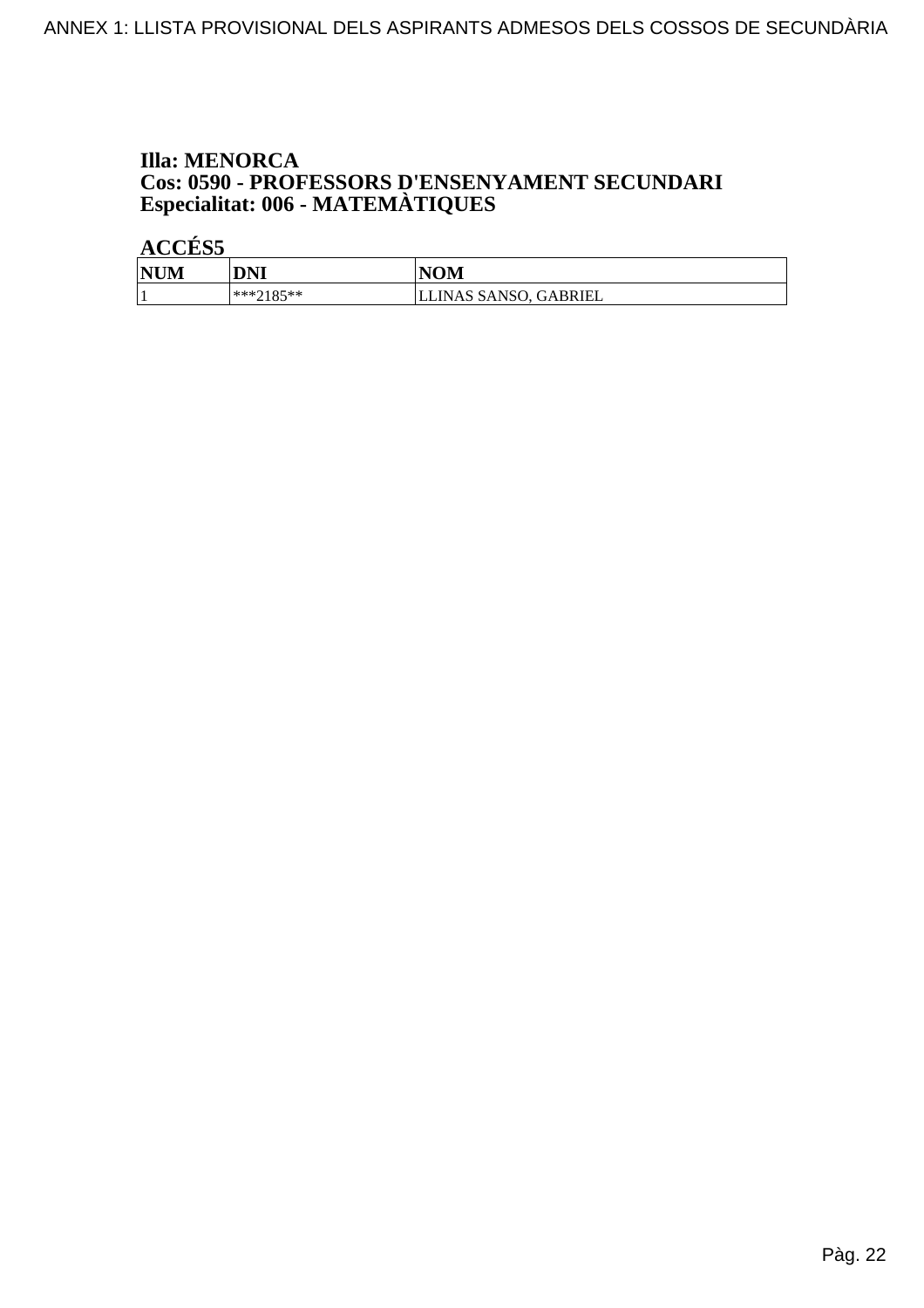#### Illa: EIVISSA **Cos: 0590 - PROFESSORS D'ENSENYAMENT SECUNDARI** Especialitat: 006 - MATEMÀTIQUES

ACCÉS<sub>1</sub> **NUM DNI NOM** \*\*\*9594\*\* CABRERA MIRALLES, FELIP 1  $***2264**$  $\overline{2}$ COSTA CHULIO, ROSA AMPARO  $\overline{3}$ \*\*\*0937\*\* ESPERIDON BRITO, CAROLINA ISABE  $\overline{4}$ \*\*\*6228\*\* ESTRADA RIERA, IRENE  $\overline{5}$ \*\*\*3428\*\* **JULVE MARTINEZ, LAURA**  $\overline{6}$ \*\*\*5855\*\* MONGE SANCHEZ, AZAHAR  $\overline{7}$ \*\*\*2753\*\* MUÑOZ DIAZ-TENDERO, LAURA  $\overline{8}$ \*\*\*5815\*\* PRATS LAVASTRE, BARBARA C.  $\overline{9}$ \*\*\*5882\*\* RIERA TORRES, ANA  $|10\rangle$ \*\*\*9520\*\* SALA GARCIA, JOSE FRANCISCO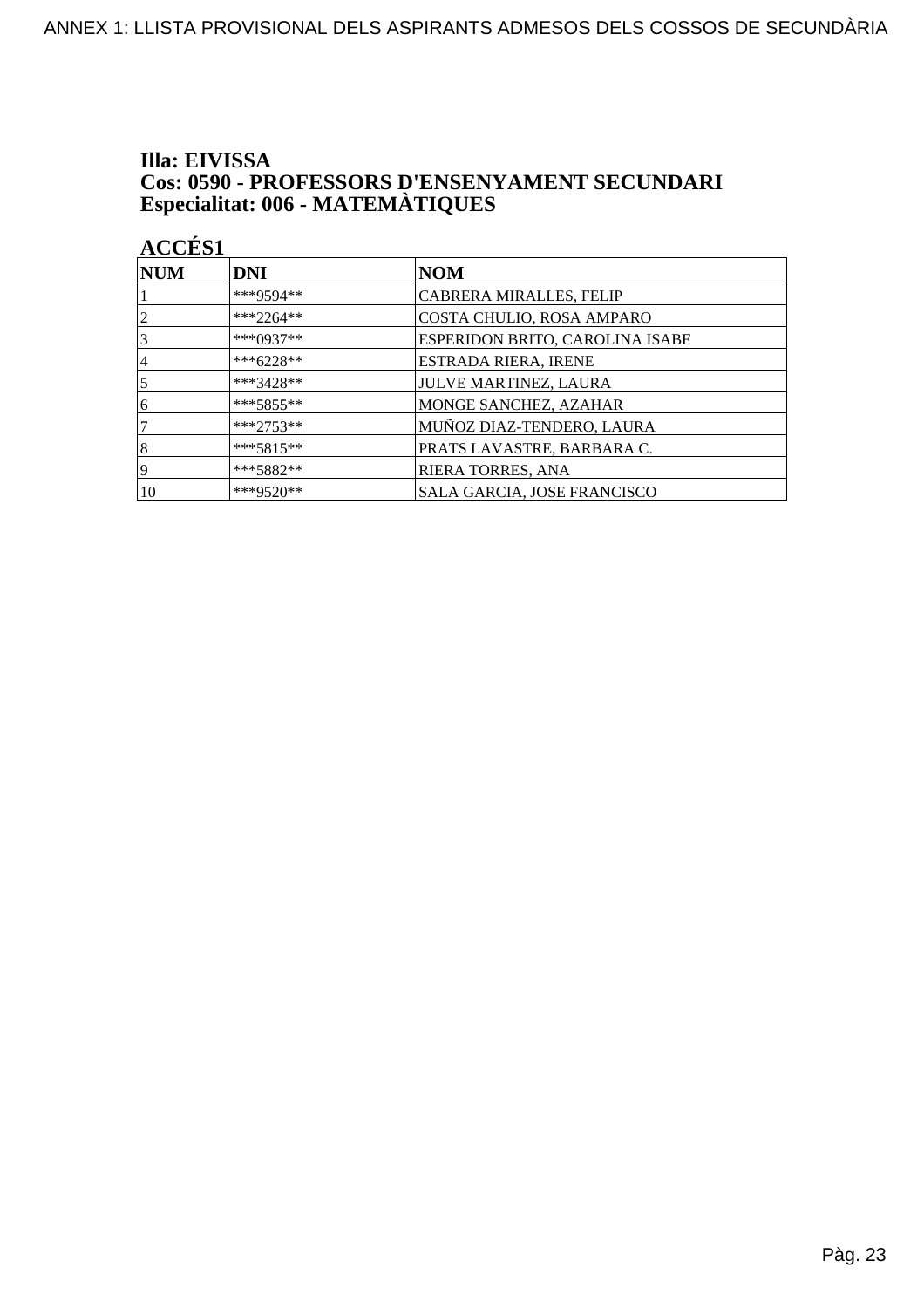### **Illa: MALLORCA Cos: 0590 - PROFESSORS D'ENSENYAMENT SECUNDARI Especialitat: 007 - FÍSICA I QUÍMICA**

| <b>ACCÉS 1</b> |             |                                   |  |
|----------------|-------------|-----------------------------------|--|
| <b>NUM</b>     | <b>DNI</b>  | <b>NOM</b>                        |  |
| 1              | ***3796**   | AGUADO VERGARA, ENRIQUE           |  |
| $\overline{c}$ | ***9036**   | ALOMAR BENNASSAR, MARIA ISABEL    |  |
| 3              | ***9693**   | AMADOR MARTINEZ, CARMEN           |  |
| $\overline{4}$ | ***3873**   | AMENGUAL GAYA, JAUME              |  |
| 5              | ***2081**   | ANDREU PIZA, M CARMEN             |  |
| 6              | ***8750**   | ANTICH ROSSELLO, MIQUEL           |  |
| $\tau$         | ***3555**   | ARAGÜEZ RUBIO, DIEGO              |  |
| $\sqrt{8}$     | ***9592**   | ARBONA CIFRE, CATALINA            |  |
| $\overline{9}$ | ***9262**   | ARNAL LLABRES, GUILLERMO          |  |
| 10             | ***2364**   | <b>BARCELO ADROVER, JOAN</b>      |  |
| 11             | ***3352**   | <b>BARCELO MOLINA, JONADAB</b>    |  |
| 12             | ***2465**   | BARRADO GALMES, JOAN DAVID        |  |
| 13             | ***3490**   | BAUZA RODRIGUEZ, MARC ANTONI      |  |
| 14             | ***0367**   | BESTARD JOVER, MIGUEL             |  |
| 15             | ***7083**   | BESTARD VACHIANO, MARIA FRANCISC  |  |
| 16             | ***2858**   | <b>BUSELHAM CELIA, ENRIQUE</b>    |  |
| 17             | ***1327**   | CALAFELL ARTESEROS, ANTONIA       |  |
| 18             | ***1943**   | CASELLAS AMER, Mª FRANCISCA       |  |
| 19             | ***4266**   | <b>CEREZO BRETON, CRISTINA</b>    |  |
| 20             | ***1226**   | DARDER AMENGUAL, MARIA            |  |
| 21             | ***8940**   | DE LOS ANGELES ALVARADO, SANDRA   |  |
| 22             | ***8465**   | DOMENECH MOLERO, EVA MARIA        |  |
| 23             | ***4937**   | DOÑATE NADAL, CARLOS              |  |
| 24             | ***8410**   | DUPUY POL, CATALINA               |  |
| <u>25</u>      | ***2483**   | FLORIT SABATER, BEATRIZ           |  |
| 26             | ***1360**   | FRIAS TELLEZ, ANTONIA             |  |
| 27             | ***4086**   | GAIA SANTANDREU, FRANCESC         |  |
| 28             | ***1984**   | <b>GALMES MATAS, ANTONIA</b>      |  |
| 29             | ***4530**   | GARROTE CUELLAR, ELISA ISABEL     |  |
| 30             | ***4492**   | GAYA LORENTE, NORMA S.            |  |
| 31             | ***0713**   | <b>GELABERT CERDA, CRISTINA</b>   |  |
| 32             | $***6376**$ | <b>GINARD ILLESCAS, JOAN</b>      |  |
| 33             | ***1194**   | <b>GONZALEZ LOPEZ, ALBA</b>       |  |
| 34             | ***1802**   | <b>GONZALEZ PAVON, FCO JAVIER</b> |  |
| 35             | ***1769**   | GONZALEZ SANCHEZ, JONATHAN        |  |
| 36             | ***1423**   | <b>GUIJARRO FERRER, LLUIS</b>     |  |
| 37             | ***6470**   | HERNANDEZ HARO, NOEMI             |  |
| 38             | ***9532**   | HERRAIZ MARTINEZ, RUBEN           |  |
| 39             | ***2022**   | JULIA TUGORES, Mª DEL MAR         |  |
| 40             | ***7458**   | LIESEGANG ESCAMILLA, ALEX         |  |
| 41             | ***9553**   | LLADO FLORIT, JUANA MARIA         |  |
| 42             | ***2440**   | LLASSES GASCON, JOSEP             |  |
| 43             | ***2211**   | LLINARES BAIXAULI, IRENE          |  |
| 44             | ***3958**   | LLITERAS I BAUZA, JOAN            |  |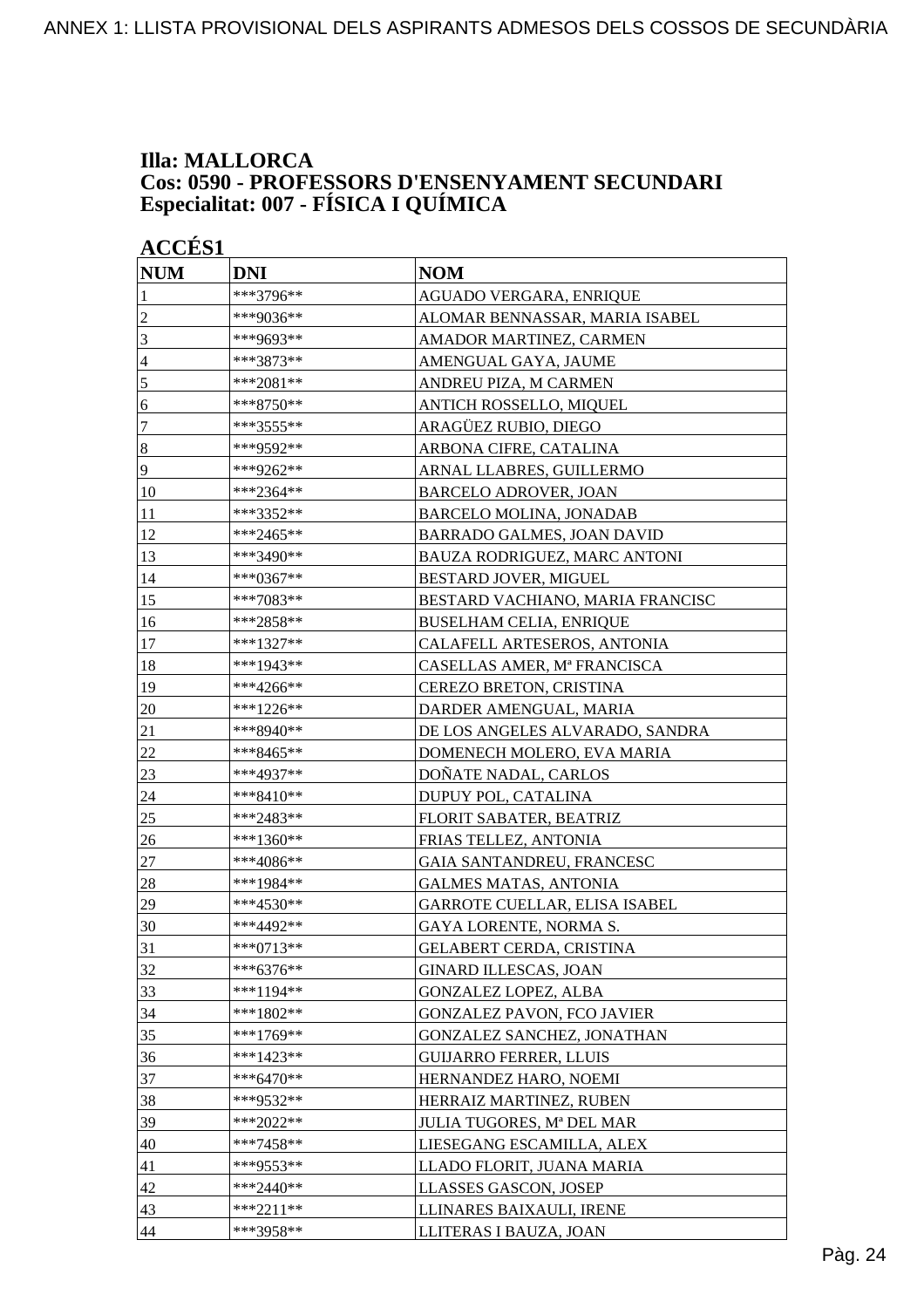| 45     | $***5616**$ | LLOBERA BONET, ANDREU           |
|--------|-------------|---------------------------------|
| 46     | ***2052**   | LLOMPART MARIANO, CRISTINA      |
| 47     | ***7183**   | <b>MARTINEZ AMER, CLARA</b>     |
| 48     | ***3765**   | MAS MANRESA, FRANCISCA          |
| 49     | ***1511**   | MASCARO BESTARD, MAGDALENA      |
| 50     | ***7350**   | MASSANET PIRIS, JOAN            |
| 51     | ***9779**   | MATEU GELABERT, MARIA ANTONIA   |
| 52     | $***5567**$ | MIRALLES ROSSINYOL, JOAN        |
| 53     | ***9383**   | MONTMANY OZONAS, VICTOR         |
| 54     | ***1780**   | MORLA RODRIGUEZ, ANGELA         |
| 55     | ***0550**   | NAVARRO GOMEZ, LAURA            |
| 56     | ***0206**   | OSORIO CORDON, CECILIA          |
| 57     | ***2618**   | PALACIO HEREDIA, ALBERTO        |
| 58     | ***1830**   | PERELLO GALMES, JOAN            |
| 59     | ***5320**   | PEREZ DIEGO, TOMAS              |
| 60     | ***1895**   | PEREZ SIERRA, AQUILINA MARIA    |
| 61     | ***1704**   | POL PERELLO, MARGARITA          |
| 62     | ***9287**   | PONS GARCIA, LAURA              |
| 63     | ***2489**   | QUERALT TARRAGA, ISABEL         |
| 64     | $***5773**$ | RAMON SUREDA, BARTOMEU          |
| 65     | ***9629**   | RAYO COMPANY, JOSEP             |
| 66     | ***2246**   | <b>REAL VILA, JAVIER</b>        |
| 67     | ***2759**   | RIBOT NICOLAU, MARIA CRISTINA   |
| 68     | ***0943**   | RODRIGUEZ VIVES, MARINA         |
| 69     | ***3876**   | ROSSELLO JIMENEZ, CATALINA ANA  |
| 70     | ***8858**   | RUBIO TROCOLI, SANDRA           |
| 71     | ***3710**   | RUIZ ALFARO, ELENA              |
| 72     | ***7443**   | RUIZ LOPEZ, LIDIA               |
| 73     | ***0624**   | SANCHEZ CUESTA, JUAN RAMON      |
| 74     | ***8226**   | SERNA OLIVER, ANA               |
| $75\,$ | ***2789**   | SERRA HERNANDEZ, ANTONIO MIGUEL |
| 76     | $***5564**$ | SERRADOR BAIXAULI, ROSANNA      |
| 77     | ***9026**   | SERRANO LOPEZ, ARACELI          |
| 78     | $***1158**$ | SOCIAS CAMPINS, MARGALIDA       |
| 79     | $***1474**$ | SOLERA RIPOLL, FRANCISCO        |
| 80     | $***4417**$ | <b>SUAREZ SANCHEZ, RUTH</b>     |
| 81     | ***4442**   | TAMARIT BORDES, FERNANDO        |
| 82     | ***8034**   | TORTELLA CANAVES, MARGARITA     |
| 83     | ***0196**   | URBINA PONS, MIGUEL ANGEL       |
| 84     | ***7739**   | VALICOURT GENZOR, JORGE         |
| 85     | ***0156**   | VILANOVA GARCIA, JAVIER         |
| 86     | ***7305**   | WULF SAMPOL, GERARD             |
| 87     | ***1026**   | ZAMORA CAMPOS, NELSON IGOR      |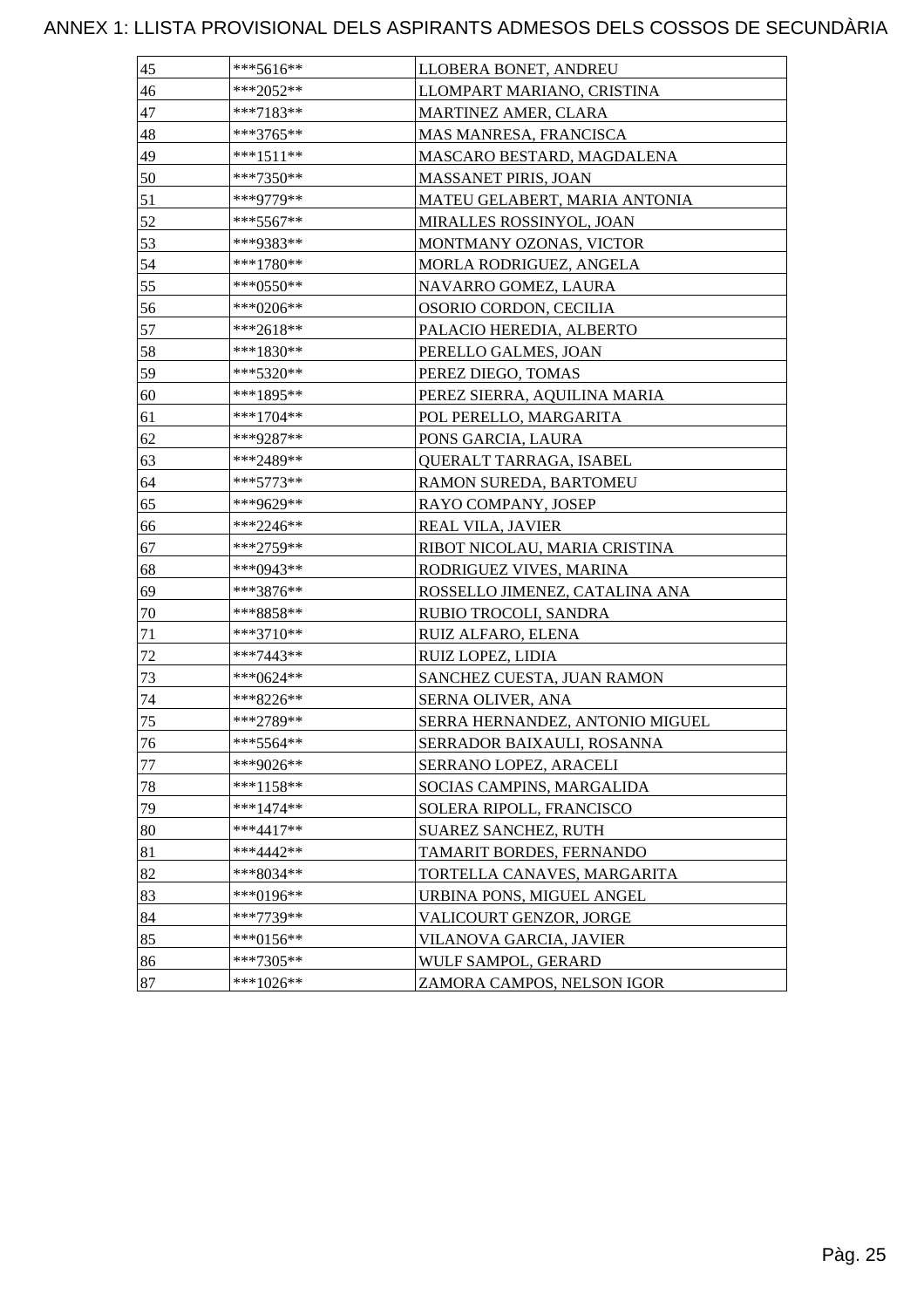## **Illa: MALLORCA Cos: 0590 - PROFESSORS D'ENSENYAMENT SECUNDARI<br>Especialitat: 007 - FÍSICA I QUÍMICA**

| <b>NUM</b> | DNI       | <b>NOM</b>                     |
|------------|-----------|--------------------------------|
|            | ***1つつ<** | <b>BLASCO FERRAGUD, SERGIO</b> |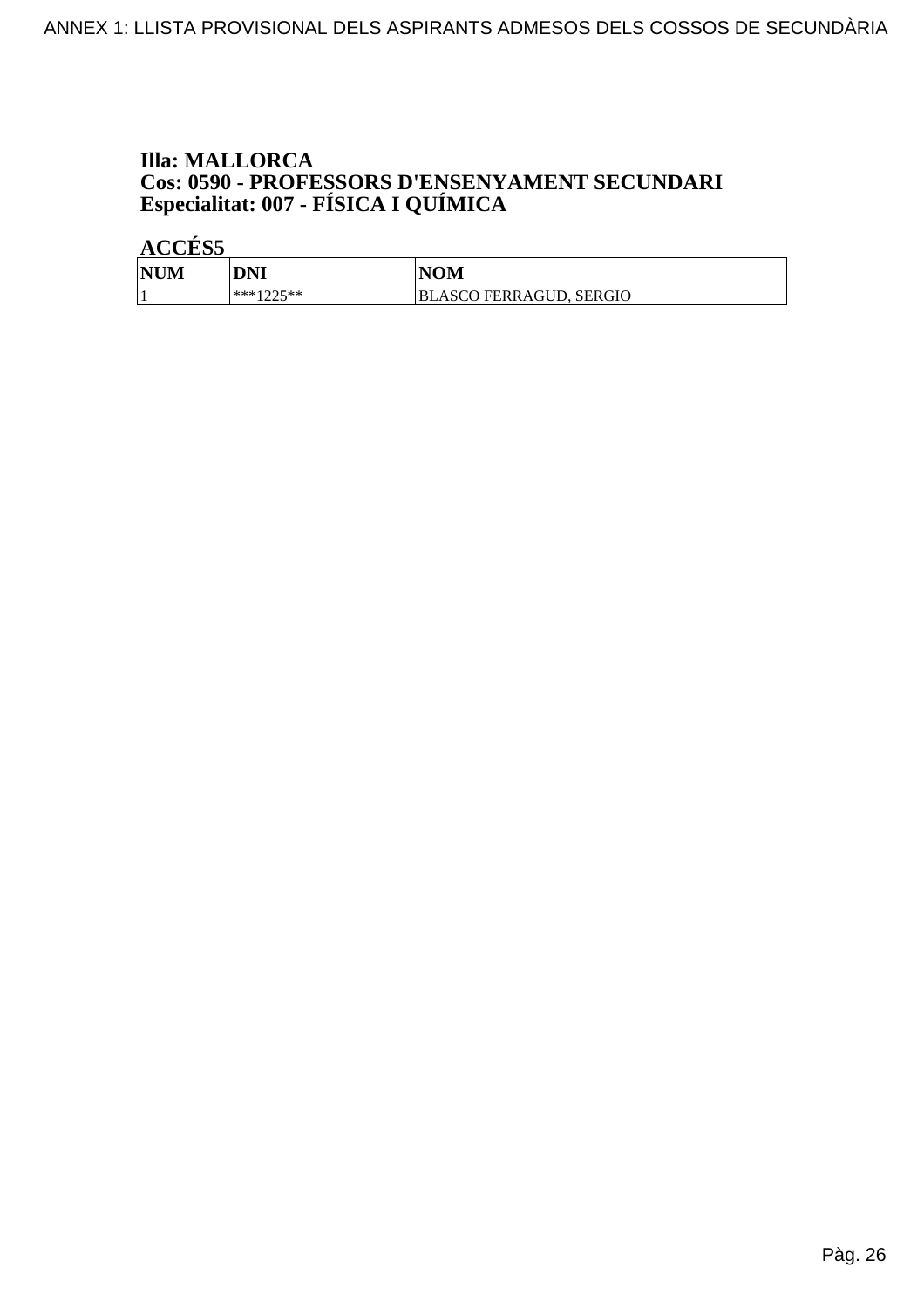## **Illa: MENORCA Cos: 0590 - PROFESSORS D'ENSENYAMENT SECUNDARI<br>Especialitat: 007 - FÍSICA I QUÍMICA**

| <b>ACCÉS 1</b> |             |                                |
|----------------|-------------|--------------------------------|
| <b>NUM</b>     | <b>DNI</b>  | <b>NOM</b>                     |
|                | ***0890**   | AMICH DE LA ASUNCION, AINA     |
| 2              | ***4718**   | BENEJAM CAMPS, DANIEL          |
| 3              | ***4286**   | ESPI BELVIS, PILAR             |
| 4              | ***0893**   | GOROSTIZA FRIEYRO, IGNACIO     |
| 5              | ***0894**   | HUGUET BAGUR, OSCAR            |
| 6              | $***1037**$ | MARTI RIERA, LLUCIA            |
| 7              | ***4624**   | MERCADAL TALTAVULL, CLARA      |
| 8              | ***0354**   | OLIVES RAMIS, MARIA ALBINA     |
| 9              | ***0907**   | PETRUS SANS, ESPERANÇA         |
| 10             | ***0901**   | PONS MORILLAS, LLUIS           |
| 11             | ***0361**   | PRETO VIVES, TERESA            |
| 12             | ***5136**   | SOGORB PAYA, SALVADOR          |
| 13             | $***3810**$ | VILLALONGA PONS, FERNANDO JOSE |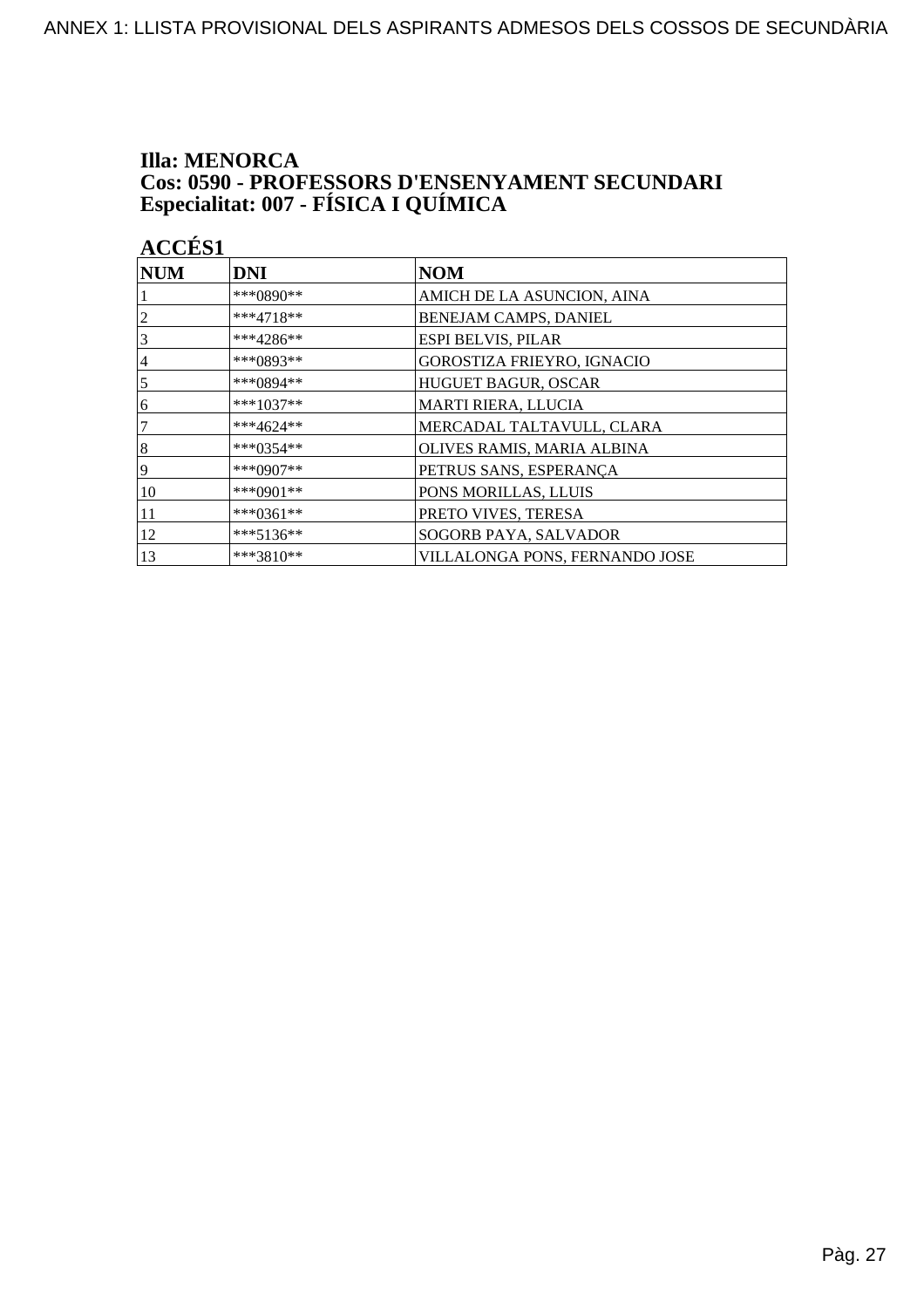## Illa: EIVISSA **Cos: 0590 - PROFESSORS D'ENSENYAMENT SECUNDARI<br>Especialitat: 007 - FÍSICA I QUÍMICA**

| <b>NUM</b>     | <b>DNI</b>  | <b>NOM</b>                       |
|----------------|-------------|----------------------------------|
|                | ***6696**   | AROCA CARRION, MARIA CRISTINA    |
| $\overline{2}$ | ***8888**   | CARRASCO ABUJAS, JORGE JAVIER    |
| $\overline{3}$ | $***1881**$ | CLIMENT ARACIL, SANTIAGO         |
| 14             | $***0749**$ | FERRI CARUANA, IGNACIO           |
| $\overline{5}$ | ***5382**   | <b>GUISADO COSTA, MARIA JOSE</b> |
| 16             | $***5432**$ | PERETE MARCO, VERONICA           |
| 7              | $***0675**$ | PEREZ RODRIGUEZ, FCO JAVIER      |
| $\vert 8$      | $***5639**$ | RODRIGUEZ NAVARRO, SARA          |
| 19             | $***5359**$ | ROIG GARCIA, LAURA               |
| 10             | $***2220**$ | YAÑEZ SEGADO, AZAHARA            |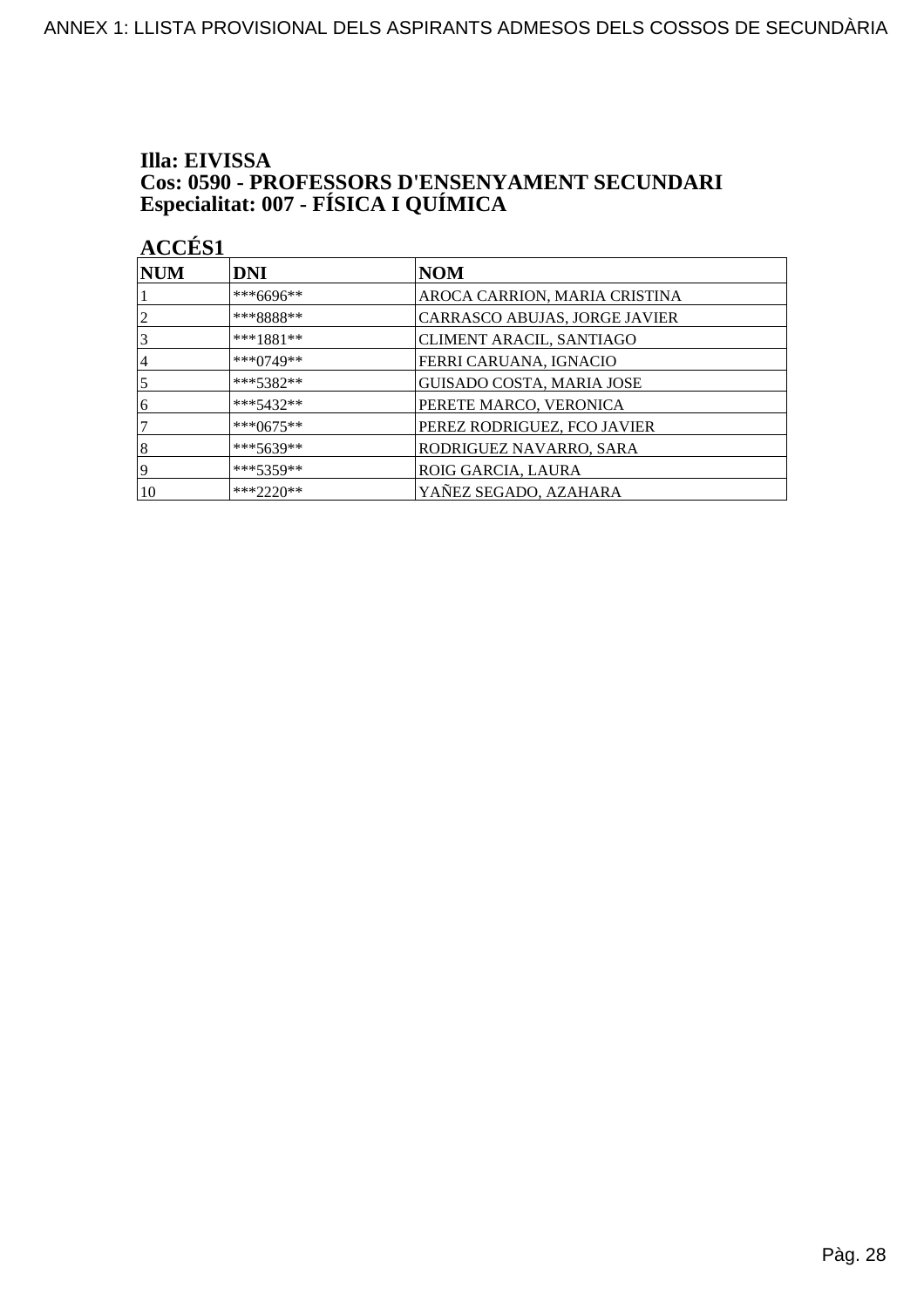### **Illa: MALLORCA Cos: 0590 - PROFESSORS D'ENSENYAMENT SECUNDARI Especialitat: 008 - BIOLOGIA I GEOLOGIA**

| <b>ACCÉS 1</b> |             |                                   |
|----------------|-------------|-----------------------------------|
| <b>NUM</b>     | <b>DNI</b>  | <b>NOM</b>                        |
| 1              | ***6253**   | <b>AGUILO ESTARELLAS, ROSER</b>   |
| $\overline{c}$ | ***5481**   | ALCINA SANS, FRANCISCA            |
| 3              | ***9835**   | ALEJANDRO MARIN, CATALINA MARIA   |
| $\overline{4}$ | ***2505**   | ALEMANY CONTI, JOANA MARIA        |
| 5              | ***4123**   | ALVAREZ PERELLO, JOAN MIQUEL      |
| 6              | ***9048**   | ALVIRA ROMERO, BEATRIZ            |
| 7              | ***1735**   | AMEZCUA VILLALONGA, MARIA ANTONIA |
| $\bf 8$        | ***1194**   | ANTICH HOMAR, LAURA               |
| 9              | ***0510**   | BALLESTER CAPELLA, LLORENÇ        |
| 10             | ***1911**   | BALLESTER GOST, MARGALIDA         |
| 11             | ***7215**   | BARCELO MONSERRAT, SEBASTIANA     |
| 12             | ***2795**   | BARCELO PASCUAL, JUANA Mª         |
| 13             | ***7502**   | BATLE OCAÑA, Mª DE LES NEUS       |
| 14             | ***1142**   | BAUZA RIBOT, MARIA DEL MAR        |
| 15             | ***3422**   | BENNASAR BESTARD, INES            |
| 16             | ***9825**   | <b>BLASCO THIELE, CRISTINA</b>    |
| 17             | ***6954**   | <b>BOI, MARZIA</b>                |
| 18             | ***0104**   | <b>BORRAS BORRAS, DAVID</b>       |
| 19             | ***7643**   | BUJOSA HOMAR, MARIA ELISABET      |
| 20             | ***9441**   | CABOT BONNIN, CLARA               |
| 21             | ***5601**   | CABOT COLLADO, ODETTE             |
| 22             | ***8761**   | CABRER ROMAN, MARIA FRANCISC      |
| 23             | ***9516**   | CALVO PEREZ, GONZALO              |
| 24             | ***2083**   | CASTARNADO DE LA FUENTE, LOURDES  |
| 25             | ***4030**   | CATALA MOREY, ANTONIO             |
| 26             | ***7454**   | CATANY CATANY, ISABEL             |
| $27\,$         | ***6254**   | CERDA MARCH, MARIA RAFELA         |
| 28             | $***0805**$ | CIFRE BIBILONI, MARGARITA         |
| 29             | ***2360**   | CLADERA TARONGI, MARIA            |
| 30             | ***8422**   | COLOM VAQUER, MARIA DEL CARM      |
| 31             | ***6833**   | <b>COMAS PORTAS, CARME</b>        |
| 32             | ***5891**   | CONTI GELABERT, AINA              |
| 33             | ***7114**   | COVES XAMENA, ELISABET            |
| 34             | ***9983**   | CRESPI ADROVER, ALBERTO COSME     |
| 35             | ***8397**   | CRESPI MARCE, JOANA MARIA         |
| 36             | ***0922**   | CRESPI ROIG, ANTONIA              |
| 37             | ***2914**   | DELGADO HERNANDEZ, OSCAR DARIO    |
| 38             | ***4539**   | FERRA FERRER, MARGALIDA           |
| 39             | ***5886**   | FERRER LLABRES, ANTONIA           |
| 40             | ***0912**   | FERRER PALOU, LLUÏSA              |
| 41             | ***0535**   | FIDALGO ROSSELLO, PATRICIA        |
| 42             | ***4010**   | FIOL FERRER, ELVIRA               |
| 43             | ***9240**   | FONT BOSCH, BARBARA MARIA         |
| 44             | ***8123**   | FUERTES PEREZ, ANTONIA            |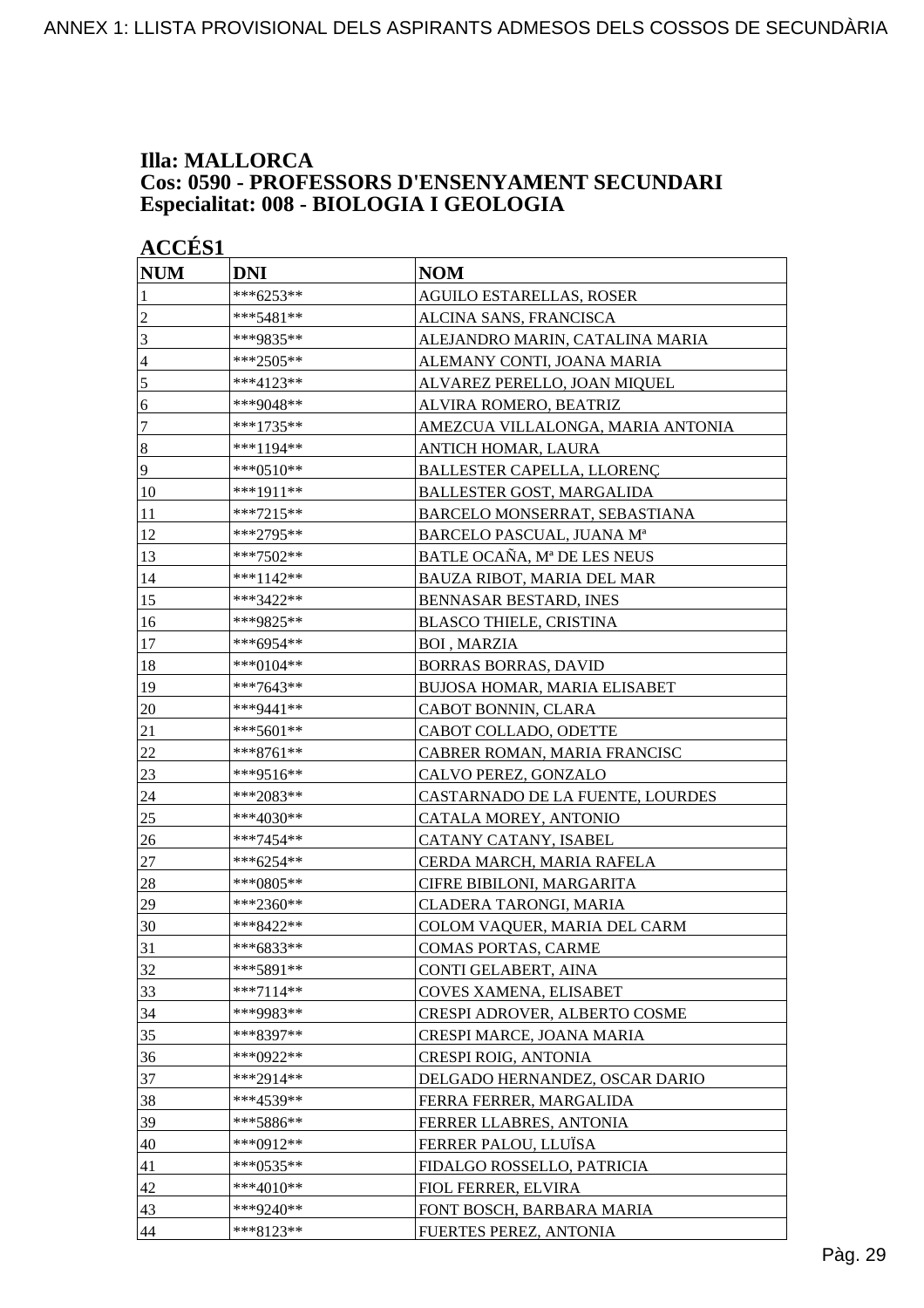| 45 | $***3713**$ | GALMES LLODRA, JOANA MARIA     |  |
|----|-------------|--------------------------------|--|
| 46 | ***9853**   | GIL DE SOLA GARCIA, LIDIA      |  |
| 47 | ***2553**   | <b>GONZALEZ MARI, EVA</b>      |  |
| 48 | ***3482**   | GUIU MORENO, JOANA MARIA       |  |
| 49 | $***2120**$ | HORRACH MUNAR, MARIA MAGDALEN  |  |
| 50 | ***3570**   | HUERGA VALDUEZA, SOFIA         |  |
| 51 | $***7007**$ | JAUME I LLITERAS, FRANCINA     |  |
| 52 | ***3824**   | JEREZ MAS, MARIA ISABEL        |  |
| 53 | ***1429**   | JIMENEZ JOFRE, MARIA DE LLUC   |  |
| 54 | ***1540**   | JUAN AMENGUAL, MATEO           |  |
| 55 | ***5539**   | LASO FERRER, MARIA ELENA       |  |
| 56 | ***5905**   | LLOMPART BELTRAN, PERE JOAN    |  |
| 57 | ***8772**   | LOPEZ CALLEJA, LUIS MARTIN     |  |
| 58 | $***8841**$ | MAIMO OLIVER, SARA INES        |  |
| 59 | ***7081**   | MAIMO PEREZ, NEUS              |  |
| 60 | $***3527**$ | MARTINEZ GONZALEZ, JAVIER      |  |
| 61 | $***7658**$ | MARTINEZ OLIVER, Mª ELENA      |  |
| 62 | ***1742**   | MARTINEZ WAMBRE, ANTONIO L.    |  |
| 63 | ***2460**   | MAS ARTIGUES, FRANCESC         |  |
| 64 | $***3017**$ | MASSUTI VILLALONGA, VICENÇ     |  |
| 65 | ***8329**   | MATAMALAS NICOLAU, CARME       |  |
| 66 | ***3661**   | MEDINA BOVER, LAURA            |  |
|    |             |                                |  |
| 67 | $***1613**$ | MIQUEL AMER, MARGALIDA         |  |
| 68 | ***3696**   | MIRO DURAN, ANTONIA MARIA      |  |
| 69 | $***4163**$ | MONERRIS MASCARO, MIRIAM       |  |
| 70 | $***4651**$ | MONTERO PINEDA, ELENA          |  |
| 71 | ***3957**   | MORA FERNANDEZ, ISABEL MARIA   |  |
| 72 | ***9758**   | MOREY BARCELO, MARIA ROSA      |  |
| 73 | ***4984**   | MUÑOZ IZQUIERDO, MARIA NIEVES  |  |
| 74 | ***1784**   | NAVARRO PLANISI, FRANCISCA     |  |
| 75 | $***1980**$ | NICOLAU VIEDMA, ANTONI         |  |
| 76 | $***8001**$ | OLIVER JAUME, FRANCISCA        |  |
| 77 | ***1178**   | OLIVER MARQUES, BARTOLOME      |  |
| 78 | ***4806**   | PALACIOS TORRES, JOSE MARIA    |  |
| 79 | $***4214**$ | PASCUAL CALDENTEY, MARGALIDA   |  |
| 80 | $***6770**$ | PEREDA BRIONES, LAURA          |  |
| 81 | ***2237**   | PERELLO NEBOT, CATERINA        |  |
| 82 | ***0038**   | PEREZ LEON, ELIA               |  |
| 83 | $***7315**$ | PORCELL ALEMANY, MARIA DEL MAR |  |
| 84 | ***3930**   | PROHENS ROSSELLO, COSME        |  |
| 85 | ***2595**   | PUERTA BAILE, EDUARDO          |  |
| 86 | $***1411**$ | RAMIS BONNIN, MARI CARMEN      |  |
| 87 | ***7992**   | RAMOS BLANCO, SARA             |  |
| 88 | $***2074**$ | RAYO AGUILAR, AURORA           |  |
| 89 | $***2304**$ | REPULLES, AIGÜES               |  |
| 90 | ***5502**   | RIBAS PRATS, MARGARITA         |  |
| 91 | ***8395**   | RIBAS VICENTE, CATALINA        |  |
| 92 | ***1519**   | RIBAS VILLALTA, BLANCA         |  |
| 93 | $***7251**$ | RIBOT RIERA, MARIA ANTONIA     |  |
| 94 | ***1949**   | RIERA MESTRE, SEBASTIA         |  |
| 95 | ***2060**   | RIERA RIERA, MARIA VICTORIA    |  |
| 96 | ***3670**   | RIERA VIVES, CATALINA MARIA    |  |
| 97 | $***8741**$ | RIGO ALORDA, JOAN              |  |
| 98 | ***7407**   | RIGO VIVES, MARIA DEL MAR      |  |
| 99 | ***4194**   | RIPOLL FONT, JAUME             |  |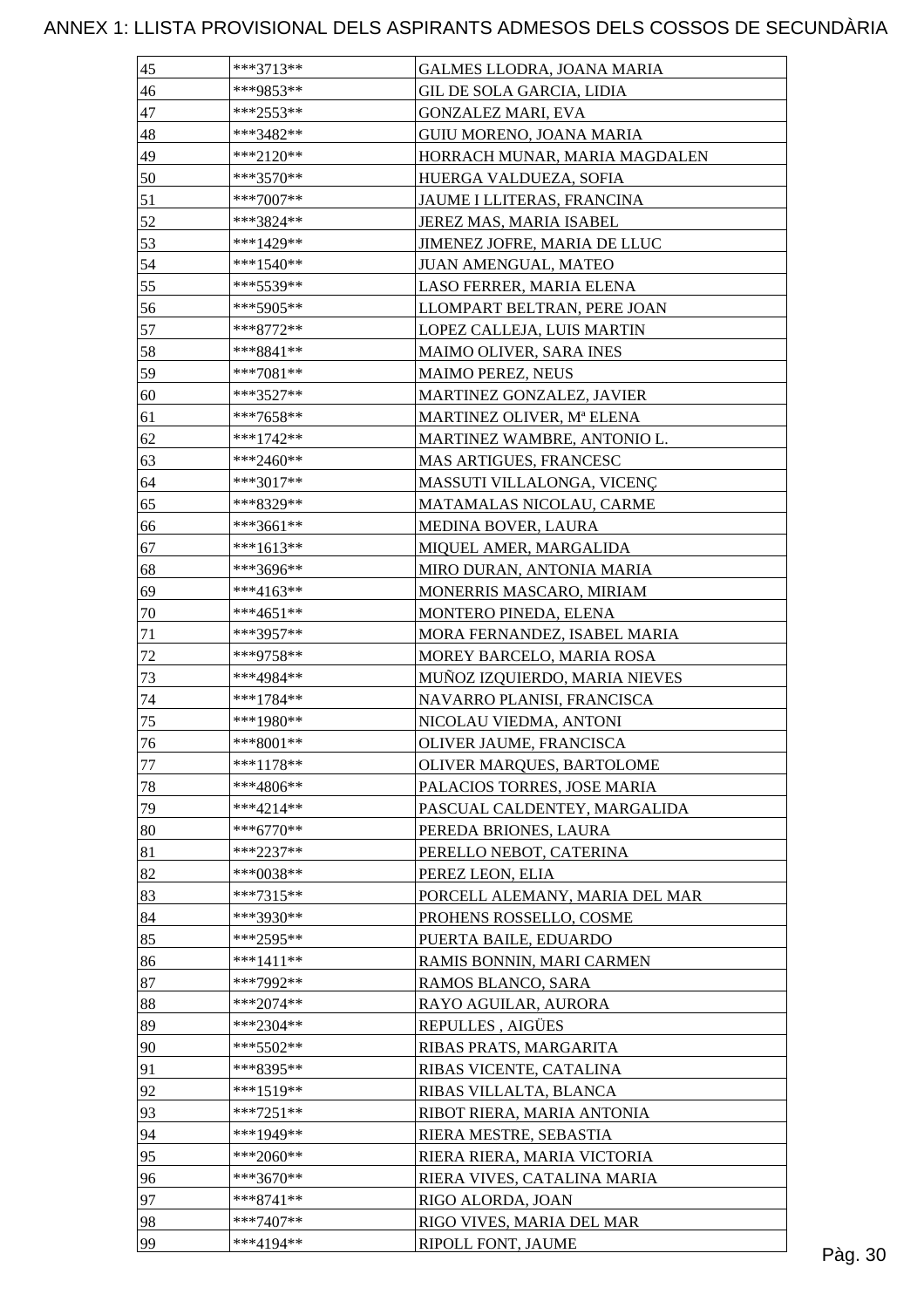| 100 | $***4101**$ | RODRIGUEZ GARCIA, ANA CRISTINA   |
|-----|-------------|----------------------------------|
| 101 | ***4647**   | RODRIGUEZ LAHERA, BEATRIZ BERTA  |
| 102 | ***6639**   | RODRIGUEZ PARRONA, ENRIQUE       |
| 103 | ***2292**   | ROIG CAPO, ANTONI                |
| 104 | ***1534**   | ROIG FEMENIAS, MARGARITA         |
| 105 | ***7407**   | ROIG OLIVER, MARGALIDA           |
| 106 | ***7284**   | ROSSELLO ALOMAR, MIQUELA         |
| 107 | ***1816**   | ROSSELLO GOMILA, BARBARA         |
| 108 | ***7949**   | RUIZ GUERRA, LAURA               |
| 109 | ***2387**   | SABATER BIBILONI, AGUSTIN GABRIE |
| 110 | ***4313**   | SALAS GAYA, VALENTINA            |
| 111 | ***2070**   | SALGADO HERNANZ, PAULA MARIA     |
| 112 | ***7128**   | SALOM RIERA, FRANCESCA           |
| 113 | ***9999**   | <b>SAZ PEREZ, FABIO</b>          |
| 114 | ***4970**   | SEBASTIAN PASTOR, TERESA ANA     |
| 115 | ***1657**   | <b>SEGUI FORTIN, NEUS</b>        |
| 116 | ***3910**   | <b>SEGUI JIMENEZ, ROCIO</b>      |
| 117 | ***2025**   | SEGUI SANTIAGO, CAROLINA         |
| 118 | ***8198**   | SOPENA GUASCH, MARIA             |
| 119 | ***5029**   | SORELL BARON, JOAN MIQUEL        |
| 120 | ***1554**   | TORRES REVERTE, NATALIA          |
| 121 | ***1776**   | VALLORI MARTORELL, MIGUEL        |
| 122 | ***0712**   | VARELA RODRIGUEZ, NEREA          |
| 123 | ***7237**   | VAZQUEZ ZAS, CARLOS              |
| 124 | $***5675**$ | VIDAL MATEU, AURA                |
| 125 | ***1008**   | VIVES RIQUELME, SARA             |
| 126 | $***0671**$ | WILTSHIRE ROMERO, EVA            |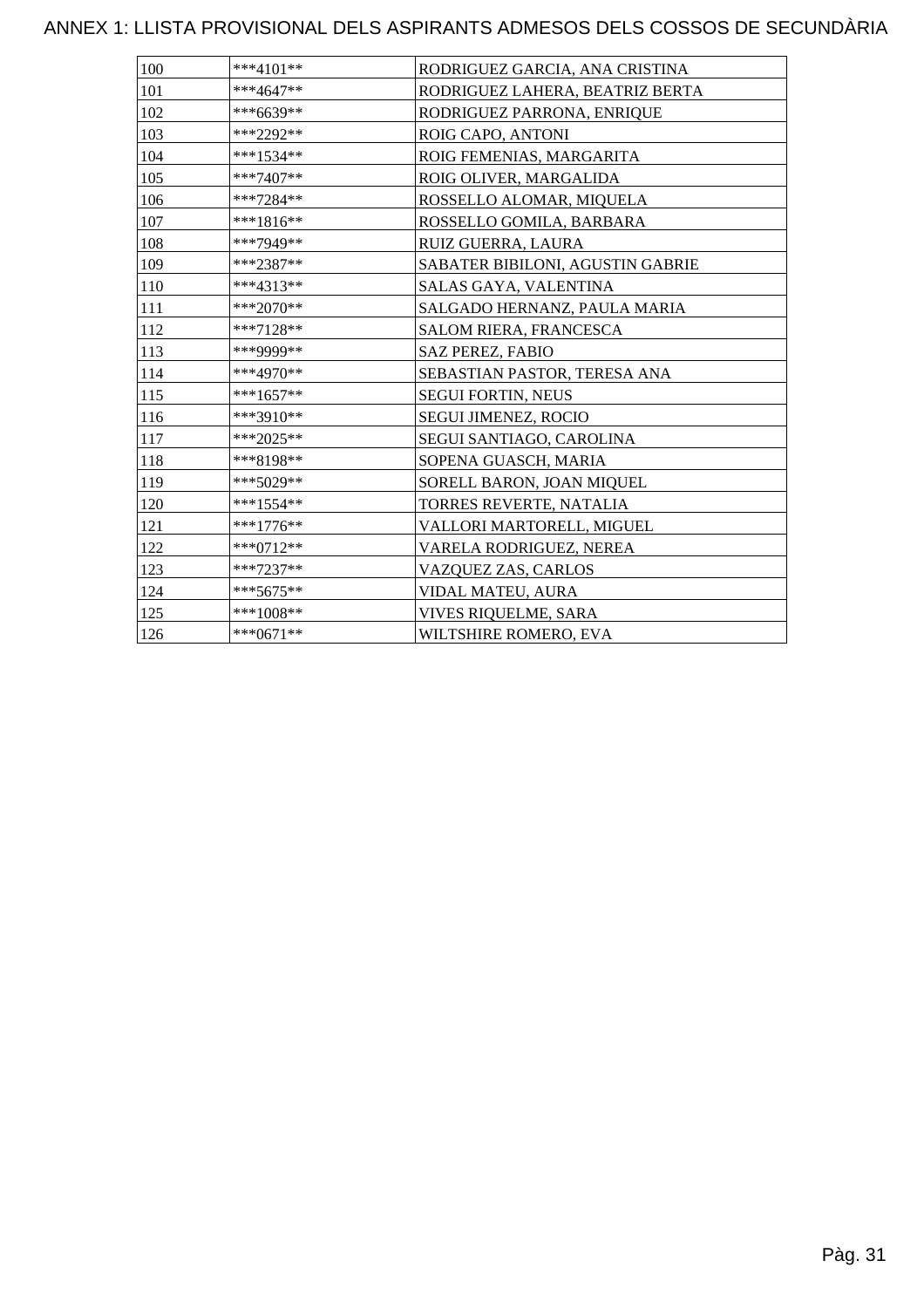## **Illa: MALLORCA Cos: 0590 - PROFESSORS D'ENSENYAMENT SECUNDARI<br>Especialitat: 008 - BIOLOGIA I GEOLOGIA**

| <b>NUM</b><br>M | DNI               | <b>NOM</b>                 |
|-----------------|-------------------|----------------------------|
|                 | ***4226**<br>┱∠∠∪ | MAYOL SERRA, JUAN BAUTISTA |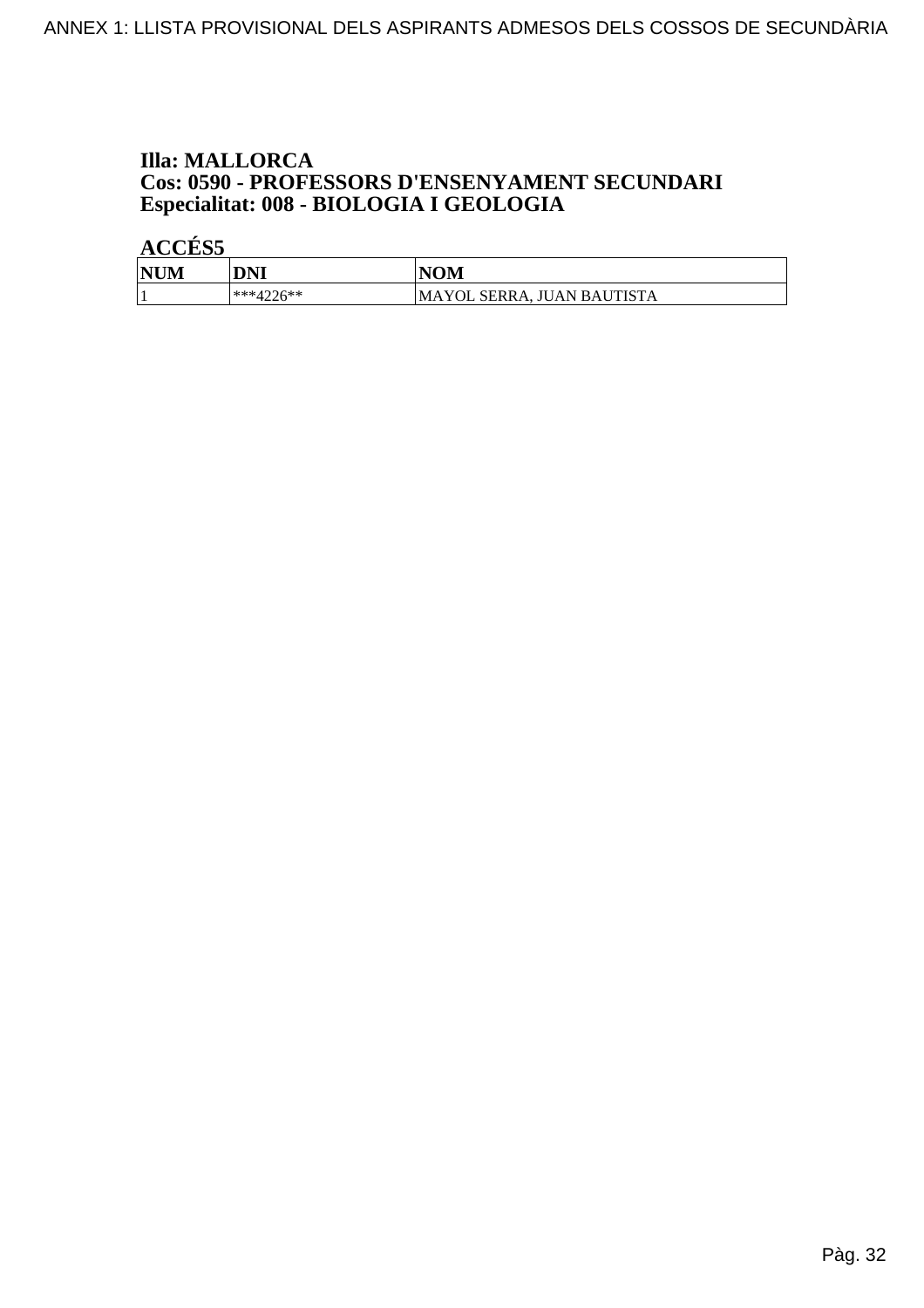### **Illa: MENORCA** Cos: 0590 - PROFESSORS D'ENSENYAMENT SECUNDARI Especialitat: 008 - BIOLOGIA I GEOLOGIA

| <b>ACCÉS 1</b> |             |                                 |
|----------------|-------------|---------------------------------|
| <b>NUM</b>     | <b>DNI</b>  | <b>NOM</b>                      |
|                | ***1099**   | ALVAREZ CARBONELL, CLARA        |
| 2              | ***9356**   | ARIMANY COLL, MARC              |
| 3              | ***1994**   | BARADAD BALDOMA, ORIOL          |
| 4              | ***0803**   | BENITO MARTIN, MARIA ISABEL     |
| 5              | ***2611**   | CALDENTEY SIERRA, GABRIEL ANGEL |
| 6              | $***4687**$ | CAMPS MOLL, CATERINA            |
| 7              | ***3863**   | CARDONA COLL, DAVID             |
| $\,8\,$        | ***4636**   | CARRERES PONS, MARIA            |
| 9              | ***1964**   | DOMINGUEZ MAZA-MADRAZO, CARLOS  |
| 10             | $***6049**$ | FONT CERDA, JOANA               |
| 11             | ***0834**   | <b>GARCIA ROCA, VICENT</b>      |
| 12             | ***3441**   | MARTIN MANERA, VICTORIA         |
| 13             | ***4443**   | MIR BENEJAM, MARIA ALBA         |
| 14             | ***7482**   | MORENO GARCIA, JACQUELINE       |
| 15             | ***1070**   | PASCUAL ORFILA, RAMON           |
| 16             | ***0487**   | PONS FABREGUES, SAMUEL          |
| 17             | ***0842**   | SANS BASSA, MARC                |
| 18             | ***2650**   | UBEDA RODRIGUEZ, ANA CRISTINA   |
| 19             | ***1100**   | VICTORY FIOL, NOEMI             |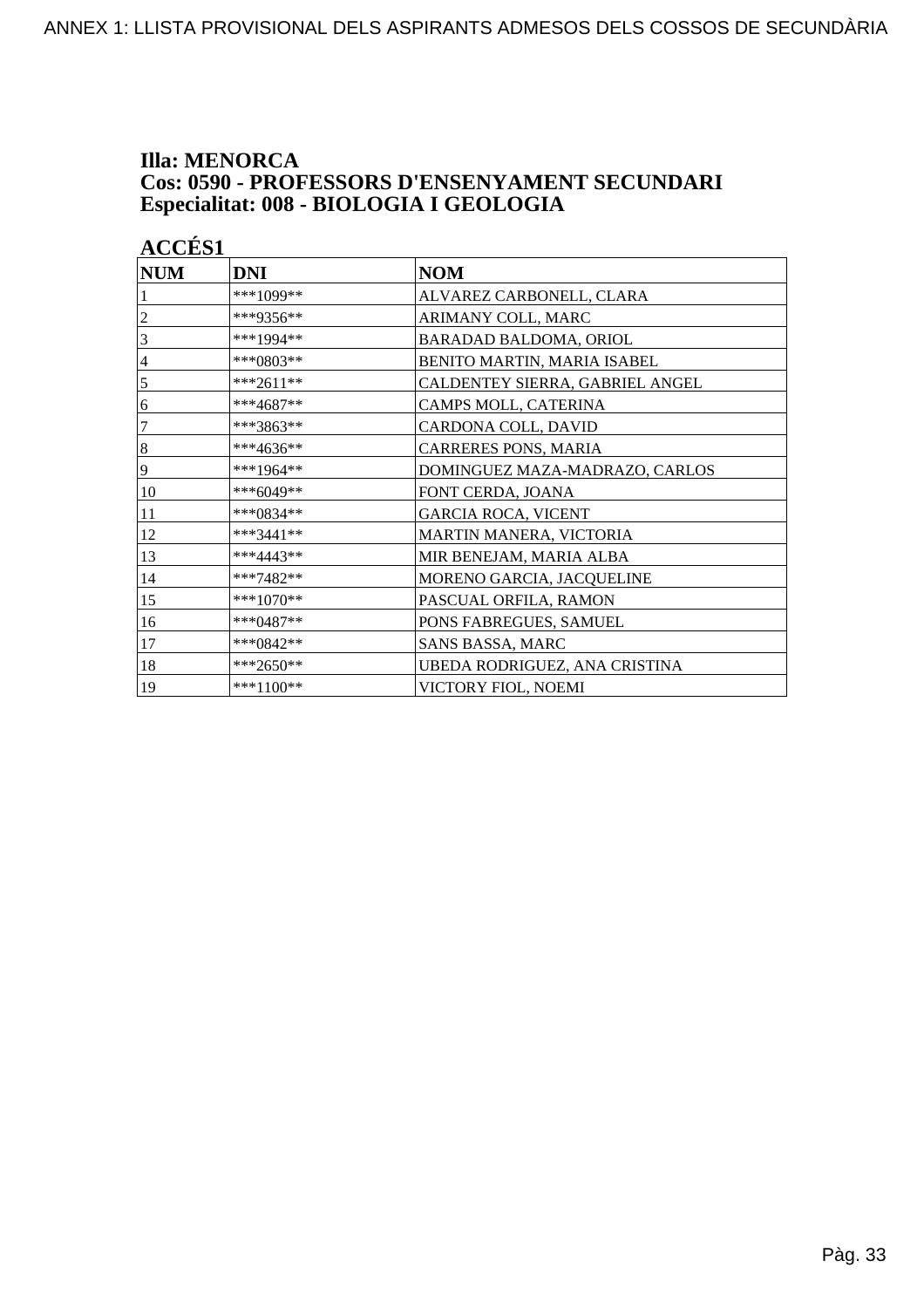### Illa: EIVISSA **Cos: 0590 - PROFESSORS D'ENSENYAMENT SECUNDARI** Especialitat: 008 - BIOLOGIA I GEOLOGIA

| <b>ACCÉS 1</b>   |            |                               |
|------------------|------------|-------------------------------|
| <b>NUM</b>       | <b>DNI</b> | <b>NOM</b>                    |
|                  | ***5078**  | BELMONTE NOGUERA, LAURA       |
| 2                | ***1710**  | BESTARD GILI, MARGARITA       |
| 3                | ***5118**  | BOFILL MARTINEZ, PATRICIA     |
| $\overline{4}$   | ***5649**  | <b>BROX TORRES, SUSANA</b>    |
| 5                | ***5544**  | CHAHBOUN GUASCH, ADRIAN       |
| 6                | ***5995**  | COLOMAR TORRES, ANA MARIA     |
| $\boldsymbol{7}$ | ***7275**  | ESTARELLAS CALDERON, FERNANDO |
| $\,8\,$          | ***0625**  | FERRER MEZQUIDA, ANA MARIA    |
| 9                | ***5814**  | FERRER ROIG, NEUS             |
| 10               | ***5679**  | GONZALEZ COSTA, MARIA TERESA  |
| 11               | *** 5527** | MANEIRO CALARDE, ANA LORENA   |
| 12               | ***5255**  | <b>MARCOS PAGEO, SARA</b>     |
| 13               | ***5326**  | RIBAS MARI, MARTA             |
| 14               | ***5364**  | RIBAS RIBAS, ANTONIO          |
| 15               | ***5827**  | RIERA BONET, PEPITA           |
| 16               | ***5564**  | RIVES PEREZ, BORJA            |
| 17               | ***9935**  | SALOM OLIVER, MARTA           |
| 18               | ***2058**  | SANTAMARIA REOS, TOMAS        |
| 19               | ***5499**  | SERRA CARDONA, MARIA ANTONIA  |
| 20               | ***0372**  | TARASCO PALOMARES, IVAN       |
| 21               | ***0378**  | TENA GARCIA, DAVID            |
| 22               | ***5098**  | TUR RAMON, ASUNCION           |
| 23               | ***6014**  | TUR RIERA, MARTA              |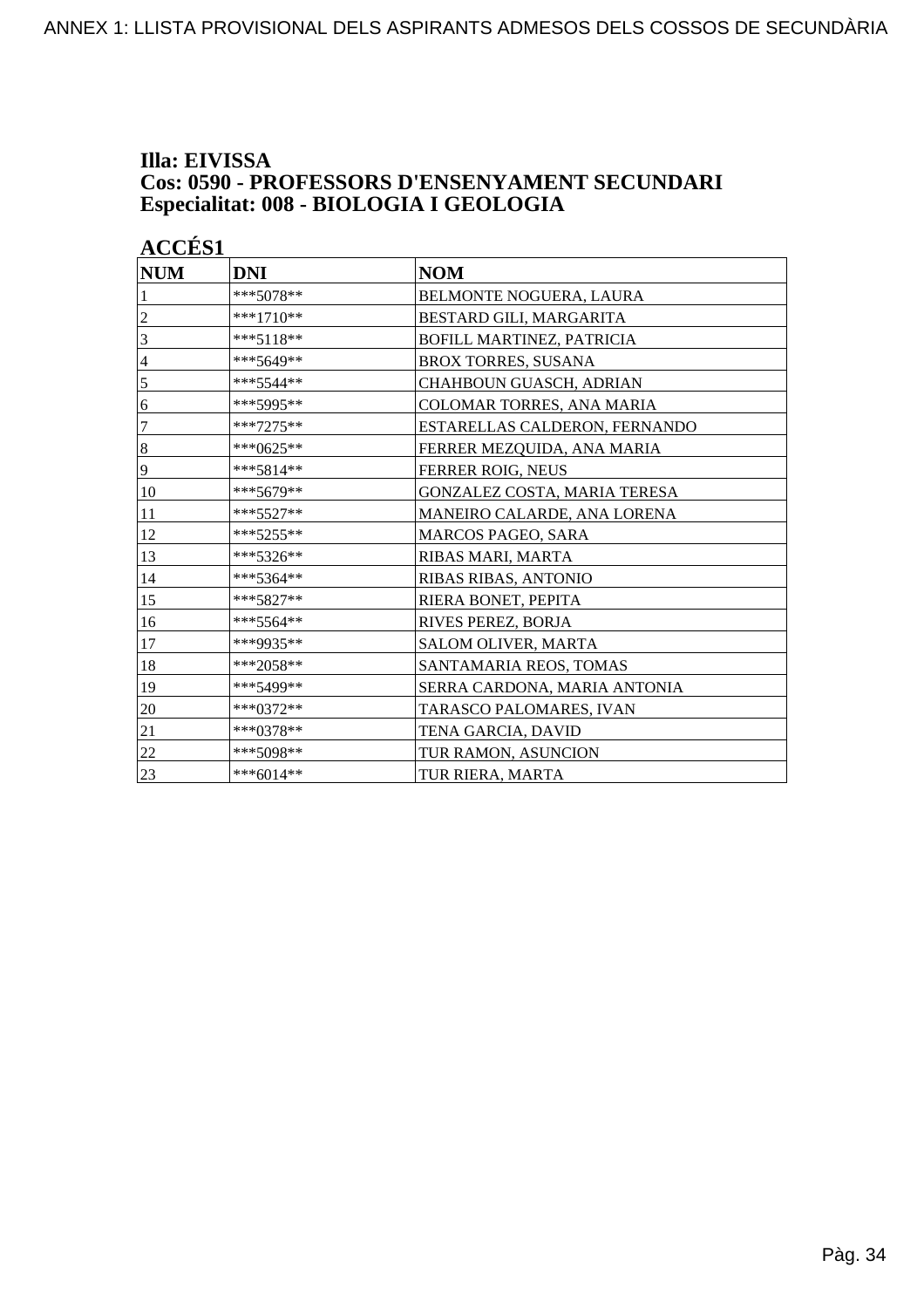### **Illa: MALLORCA Cos: 0590 - PROFESSORS D'ENSENYAMENT SECUNDARI Especialitat: 009 - DIBUIX**

|                  | <b>ACCÉS 1</b> |                                     |  |
|------------------|----------------|-------------------------------------|--|
| <b>NUM</b>       | <b>DNI</b>     | <b>NOM</b>                          |  |
| 1                | ***1486**      | ADROVER MAS, JAUME                  |  |
| $\overline{c}$   | ***3460**      | ARDID CONTI, MARTA                  |  |
| 3                | ***1872**      | ARENAS LLOMPART, M. CARME           |  |
| $\overline{4}$   | ***4651**      | BAQUERO MARTINEZ, ARANZAZU          |  |
| 5                | ***7924**      | BARRIGA MARTINEZ, ENCARNACION       |  |
| 6                | $***1564**$    | BERGAS BAUZA, ANTONIA               |  |
| $\tau$           | ***8540**      | CABELLO CASTELL, AINA MARIA         |  |
| $\boldsymbol{8}$ | ***2210**      | CAIMARI RAMIS, RAMON                |  |
| $\overline{9}$   | ***1721**      | CALATAYUD TIMONER, BARBARA          |  |
| 10               | ***0993**      | CALDENTEY FERRER, MARIA             |  |
| 11               | ***1715**      | CANOVAS RIGO, CATALINA              |  |
| 12               | ***3336**      | CAPO OLIVER, MARIA ANTONIA          |  |
| 13               | ***4105**      | CASASNOVAS SALVADOR, FRANCESC       |  |
| 14               | ***4738**      | CIREROL BIBILONI, ELISABET          |  |
| 15               | ***1975**      | COSTA JAREÑO, CARLOS                |  |
| 16               | ***4468**      | CUNILL ALEMANY, RAQUEL              |  |
| 17               | ***6607**      | DE JUAN LLITERAS, GRACIA            |  |
| 18               | ***1689**      | DE LA TORRE FERNANDEZ, CLARA LUCIA  |  |
| 19               | ***3139**      | DIAZ CABRERA, DESIREE               |  |
| 20               | ***8229**      | ESCUIN MARQUEZ, BLANCA              |  |
| 21               | ***2439**      | ESTEVA MORANTA, JUANA MARIA         |  |
| 22               | ***6413**      | ESTRADES ESPIGARES, MARIA PILAR     |  |
| 23               | ***2288**      | FARIÑAS REBOLLO, NATALIA            |  |
| 24               | ***4874**      | FERRER COLL, AMPARO                 |  |
| 25               | ***3676**      | <b>GALMES FONS, MARIA DEL CARM</b>  |  |
| 26               | ***0416**      | GARAU DUEÑAS, ANGEL                 |  |
| 27               | ***9773**      | <b>GARCIA LOPEZ, ANDREA</b>         |  |
| 28               | ***2243**      | <b>GARCIAS GAYA, ALEXANDRE</b>      |  |
| 29               | ***0879**      | <b>GARRIGA CAMPS, PAU</b>           |  |
| 30               | ***1859**      | GENOVART MARTINEZ, AINA MARIA       |  |
| 31               | ***3544**      | <b>GIL MAYOL, ANTONI</b>            |  |
| 32               | ***8439**      | <b>GOMILA LEPELLETIER, JULIETTE</b> |  |
| 33               | $***9700**$    | GONZALEZ PASCUAL, FRANCISCA MARG    |  |
| 34               | ***4721**      | <b>GUAL FERRER, MARINA</b>          |  |
| 35               | ***7496**      | HORCAS FERNANDEZ, MARTA             |  |
| 36               | ***6400**      | ISERN ALONSO, CASSANDRA             |  |
| 37               | ***6000**      | LARA ESPERT, ELISA MARIA            |  |
| 38               | ***1152**      | LLOPIS VIDAL, NATALIA               |  |
| 39               | ***2262**      | LUIS MORRO, MARIA MAGDALEN          |  |
| 40               | ***9600**      | MARTIN VALDESPINO, OSCAR            |  |
| 41               | ***8808**      | MARTINEZ CUERDA, MARIA CORTES       |  |
| 42               | ***0929**      | MAS ALBA, ENCARNACION               |  |
| 43               | ***5835**      | MATHEU VAQUER, CLARA ISABEL         |  |
| 44               | ***8664**      | MIRALLES PLANTALAMOR, LLUIS         |  |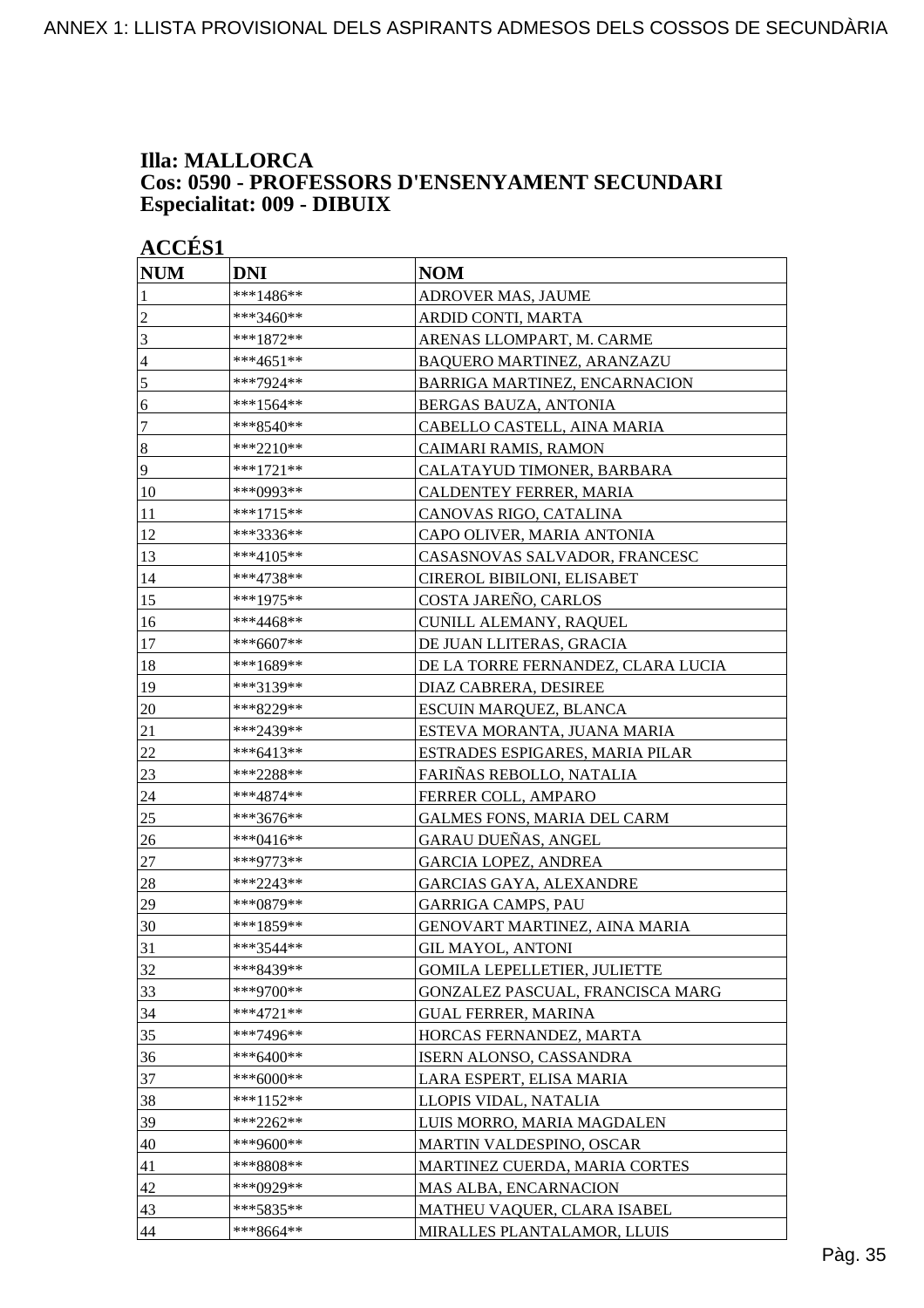| 45 | ***6357**    | MIRO GAYA, JOAN LLUIS               |
|----|--------------|-------------------------------------|
| 46 | ***7857**    | MOLL VIDAL, PABLO                   |
| 47 | ***5720**    | MONDRAGON SANCHEZ, PEDRO            |
| 48 | ***8447**    | MONER CARAYOL, MARINA               |
| 49 | ***2079**    | MONJO BALLESTER, MARTI ANTONI       |
| 50 | ***1168**    | NUÑEZ ALVAREZ, LEYRE                |
| 51 | ***3851**    | OBRADOR RAMIS, MARIONA              |
| 52 | ***2788**    | OLIVER VADELL, MARIA ANTONIA        |
| 53 | ***0934**    | PIÑA FIOL, SILVIA                   |
| 54 | ***6990**    | PLAZA GONZALEZ, RAQUEL              |
| 55 | ***2140**    | QUETGLAS BARROSO, MARIA DE LLUC     |
| 56 | ***9091**    | RAMIREZ SANCHEZ, MARIA JOSE         |
| 57 | ***0960**    | RAMON FEMENIES, XESCA               |
| 58 | ***8791**    | RAMOS EUGENIO, VERONICA             |
| 59 | *** $0434**$ | REGUEIRA PONS, BEATRIZ              |
| 60 | $***7711**$  | RIBAS ESCODA, MIRIAM                |
| 61 | ***6246**    | RODRIGUEZ LAZARO, IRIA              |
| 62 | ***3843**    | ROIG PONS, FRANCINA                 |
| 63 | ***5968**    | ROS GARRO, FERNANDO                 |
| 64 | ***6962**    | ROSSELLO FONT, ROSA MARIA           |
| 65 | ***3231**    | ROSSELLO MATAS, LAURA               |
| 66 | ***3973**    | ROSSELLO XAMENA, ANTONIA            |
| 67 | ***8907**    | <b>SALAS BARCELO, PILAR</b>         |
| 68 | ***6067**    | SANCHEZ JAREÑO, MARIA ROSA          |
| 69 | ***0394**    | SANCHEZ MONTOYA, DAVID              |
| 70 | ***8529**    | <b>SANZ NUEZ, PATRICIA</b>          |
| 71 | ***4846**    | SASTRE MOYA, RITA                   |
| 72 | ***2873**    | SEGUI MOREY, MARGARITA RUTH         |
| 73 | ***5758**    | SOLER PEREZ-PEDRERO, MARIA DE CARME |
| 74 | $***6063**$  | TOMAS BONO, CAROLINA                |
| 75 | ***0500**    | TORRENS PASTOR, MARGARITA           |
| 76 | ***0350**    | TORRES MORCILLO, ISABEL             |
| 77 | ***5245**    | VELASCO DAÑOBEITIA, JAVIER          |
| 78 | ***4197**    | VENY MONSERRAT, XISCA               |
| 79 | ***1326**    | VICENÇ MIRO, PERE                   |
| 80 | ***3213**    | VON FREYHOLD, KENNETH               |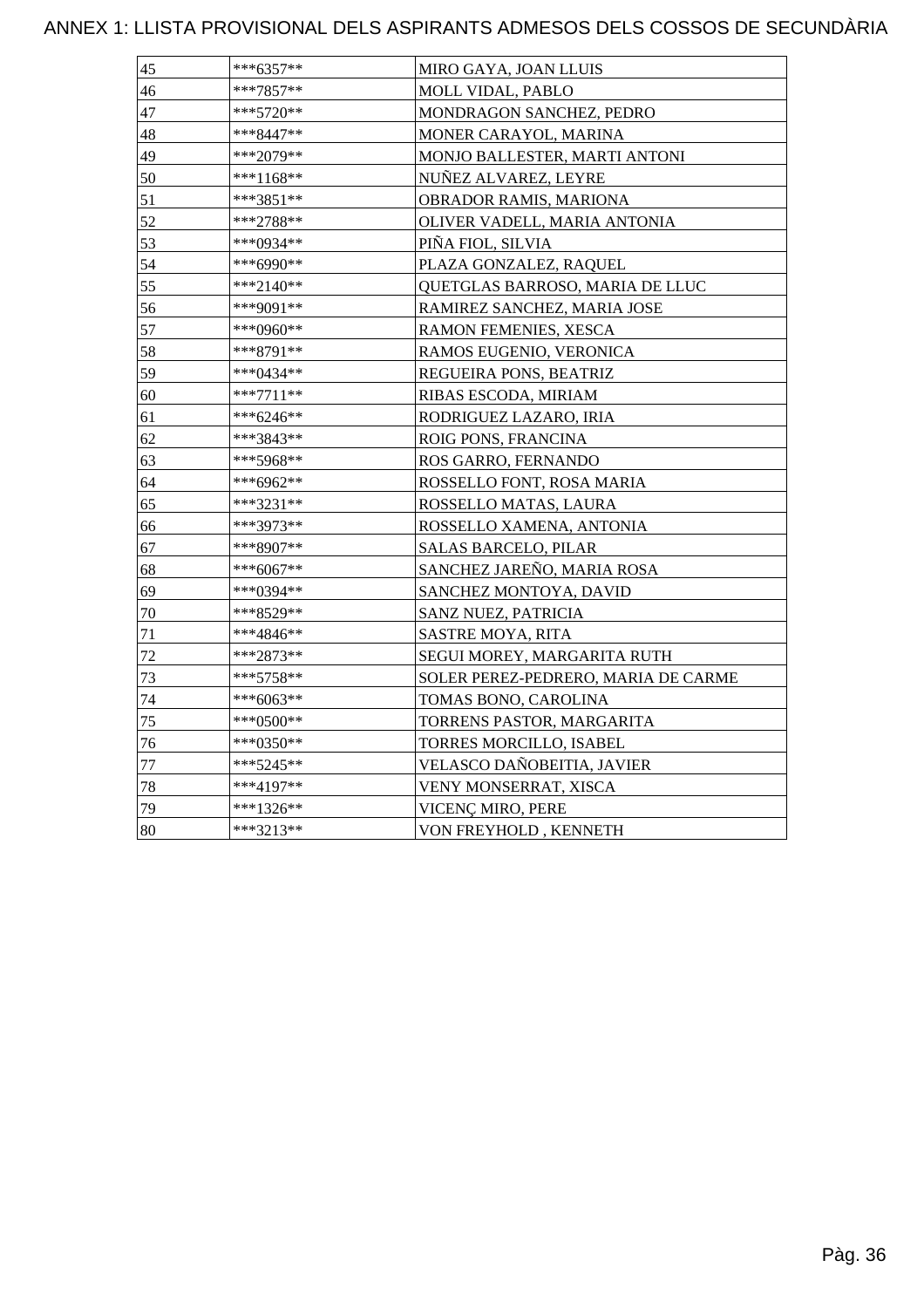## **Illa: MALLORCA Cos: 0590 - PROFESSORS D'ENSENYAMENT SECUNDARI<br>Especialitat: 010 - FRANCÈS**

| NUM            | <b>DNI</b>   | <b>NOM</b>                             |
|----------------|--------------|----------------------------------------|
|                | ***9681**    | CAÑELLAS BARCELO, MARIA DELS ANG       |
| $\overline{2}$ | ***3640**    | FORCADA MARTINEZ, MARIA MARGARIT       |
| 3              | $***2478**$  | GARCIA GONZALEZ, ENCARNACION           |
| 4              | $***5777***$ | HERRANZ CUESTA, ALBERTO                |
| 5              | ***4005**    | OXANDABARAT GALLARDO, MARINA           |
| 6              | ***6435**    | PEREZ-RUBIO VILLALOBOS, MARIA VICTORIA |
|                | $***1816**$  | RUIZ ALONSO, MARIA CARMEN              |
| 8              | ***8494**    | RUIZ DE VILLEGAS DEL COSO, MARINA      |
| 19             | ***4739**    | <b>VIDAL PARIS, MARINA</b>             |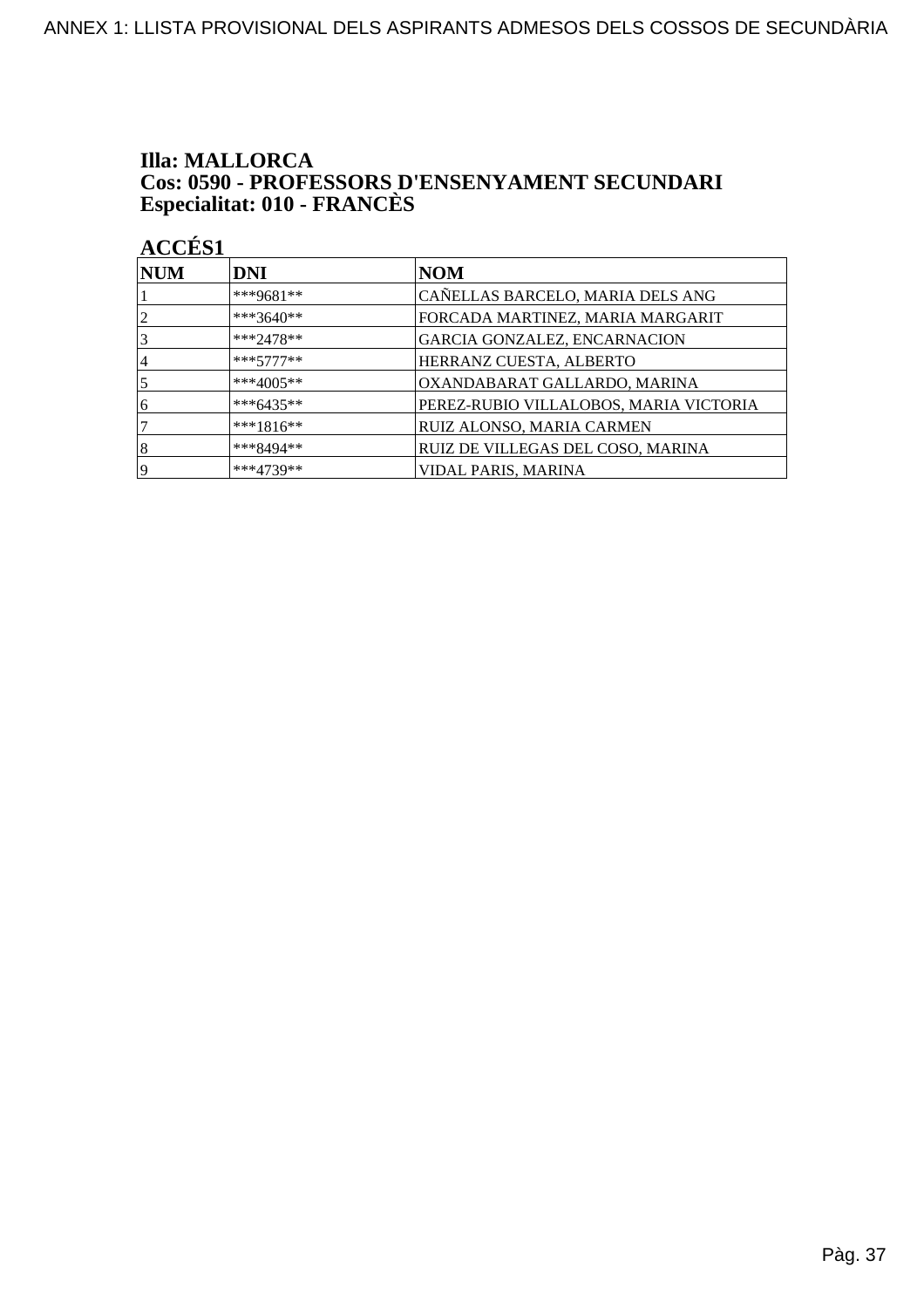### **Illa: MALLORCA Cos: 0590 - PROFESSORS D'ENSENYAMENT SECUNDARI Especialitat: 011 - ANGLÈS**

| <b>ACCÉS 1</b>  |             |                                   |
|-----------------|-------------|-----------------------------------|
| <b>NUM</b>      | DNI         | <b>NOM</b>                        |
| 1               | ***3980**   | AGUSTIÑO DOMINGUEZ, JOSE MARIA    |
| $\overline{c}$  | ***9759**   | ALCANTARA GOMEZ, JOSE ANTONIO     |
| 3               | ***7617**   | ALEDO VILLODRE, TERESA            |
| $\overline{4}$  | ***3169**   | ALEKSANDROV STANEV, MARTIN        |
| 5               | ***8911**   | AMENGUAL SERRA, NEUS              |
| 6               | ***1665**   | AMO NAVARRO, NEREA                |
| $\tau$          | ***7221**   | ANDREU PIRRIE, LAURA              |
| $\vert 8$       | ***3656**   | ARRABE GARCIA, ANA Mª             |
| $\overline{9}$  | ***3297**   | BALLESTER BORRAS, LAURA CATALINA  |
| 10              | ***2424**   | <b>BANDE VISO, MARIA ANGELES</b>  |
| 11              | ***8395**   | BARREYRA CORONAS, GUILLERMINA     |
| 12              | $***0723**$ | <b>BASELGA ROMAN, MONICA</b>      |
| $\overline{13}$ | ***0819**   | BAYO BESCOS, MARIA DEL MAR        |
| 14              | ***5874**   | <b>BAYON MARTINEZ, VICTORIA</b>   |
| 15              | ***7306**   | <b>BENITO BOILLOS, MIGUEL</b>     |
| 16              | ***7051**   | BERNAD SUREDA, MARIA ANTONIA      |
| 17              | ***6565**   | BISAÑEZ RAMON, Mª MAGDALENA       |
| 18              | ***6210**   | <b>BLANCO BARCELO, NEUS</b>       |
| 19              | ***1953**   | BLANES MAYANS, MARIA CARMEN       |
| 20              | ***0805**   | <b>BORDES VIDAL, JOSEP ENRIC</b>  |
| 21              | ***3671**   | BORDOY ADROVER, MARIA             |
| $22\,$          | ***2697**   | BRAZDOVA, LENKA                   |
| 23              | ***0522**   | <b>BUIA, CAMELIA SIMONA</b>       |
| 24              | ***6727**   | CABALGANTE GUASP, JAUME           |
| 25              | ***4748**   | CABALLE GABANDE, MONICA           |
| 26              | ***0827**   | CALAFAT RIVAS, Mª DOLORES         |
| 27              | ***8087**   | CAMPILLO MUNNE, CRISTINA          |
| 28              | ***0428**   | CAMPINS COMAS, MARIA              |
| 29              | ***3896**   | CAMPS FORNARI, MARIA ANTONIA      |
| 30              | ***9741**   | CARRASCOSA MULA, Mª ANGELES       |
| 31              | ***7575**   | CARRATALA MELCHOR, JUANA MERCEDES |
| 32              | ***1916**   | CARRION PORCEL, CRISTINA          |
| 33              | ***4798**   | CASASNOVAS BOU, ELENA             |
| 34              | ***8240**   | CASTAÑO CAÑELLAS, MARINA          |
| 35              | ***0047**   | CATCHOT SEGUI, MARIA J.           |
| 36              | ***4354**   | CEBRIAN FERREROS, MILAGROS        |
| 37              | $***5905**$ | CLADERA FERRER, JUANA MARIA       |
| 38              | ***9784**   | COLL GALINDO, MARIA ANTONIA       |
| 39              | ***2473**   | COMAS ARENAS, ANTONIA MARIA       |
| 40              | ***8527**   | COMPA FERRER, TERESA              |
| 41              | ***9882**   | CRESPI FIGUEROLA, JAIME           |
| 42              | ***0391**   | CUESTA FARRE, MONICA              |
| 43              | ***8252**   | DIAZ BELLON, IRIA                 |
| 44              | ***4781**   | ESPINOSA GALAN, SILVIA            |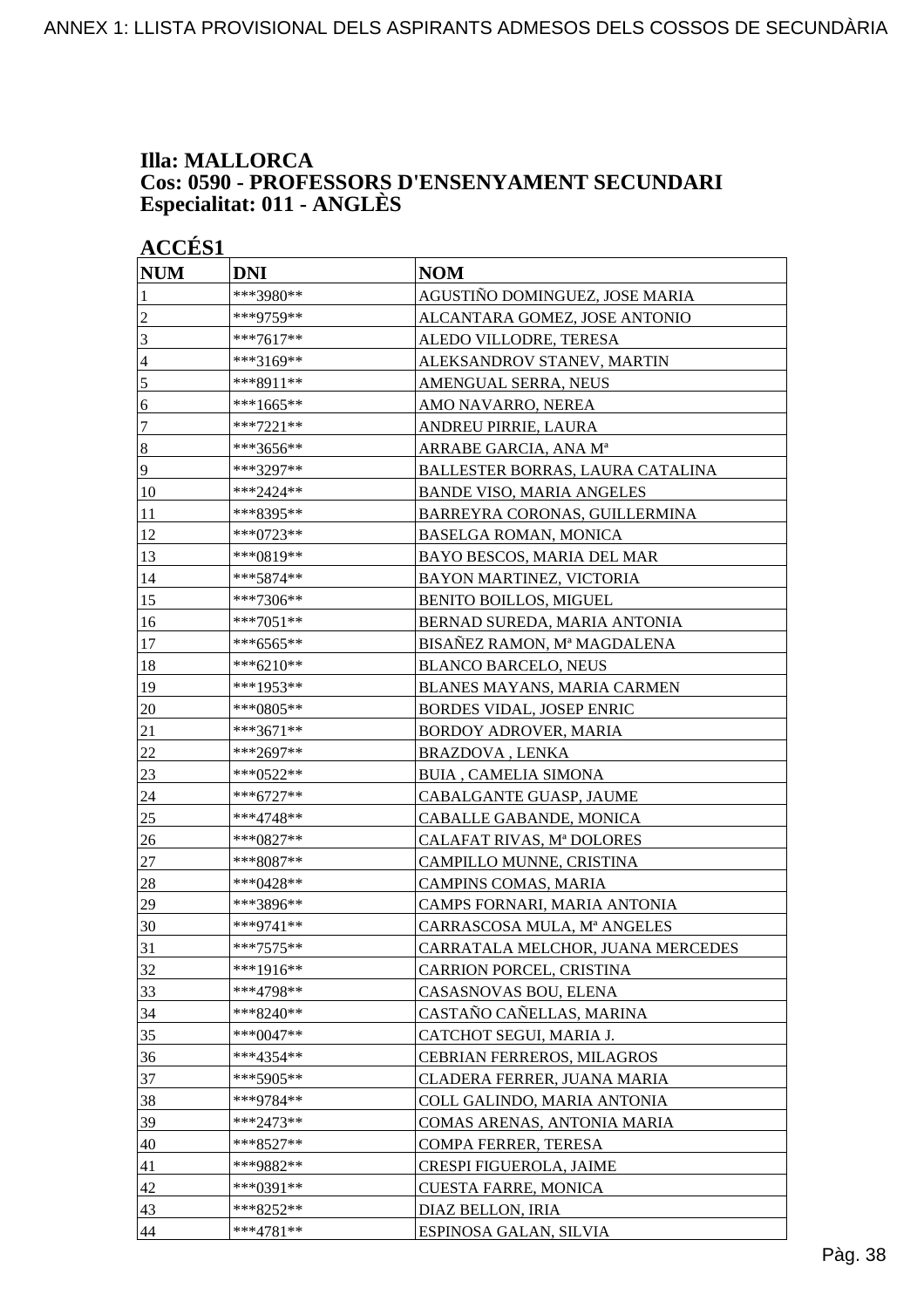| 45     | ***5928**   | ESPLUGAS HERNANDEZ, ANNA          |         |
|--------|-------------|-----------------------------------|---------|
| 46     | ***2364**   | <b>ESTELRICH RIBOT, RAFEL</b>     |         |
| 47     | $***7278**$ | FERNANDEZ SANCHEZ, PAZ            |         |
| 48     | $***4277**$ | FONS PARERA, JUAN                 |         |
| 49     | ***1519**   | FONT JORDA, CATALINA              |         |
| 50     | ***9174**   | FORTEZA GAMUNDI, PAULA            |         |
| 51     | $***7454**$ | FRAU CLAR, MARGALIDA              |         |
| 52     | ***2082**   | FRIAS BLAZQUEZ, HELENA            |         |
| 53     | ***0422**   | FRITSCH, ANNA-LIA                 |         |
| 54     | $***7072**$ | <b>GALMES FEMENIAS, MARINA</b>    |         |
| 55     | ***3972**   | <b>GALMES PERICAS, BARTOLOME</b>  |         |
| 56     | ***6697**   | <b>GARCIA VERA, SONIA</b>         |         |
| 57     | ***7673**   | GAVELA HUIDOBRO, JUAN CARLOS      |         |
| 58     | ***7340**   | GIL CLAR, MARIA ANTONIA           |         |
| 59     | ***0897**   | GONZALEZ MANCHADO, LUCIA XARANZAN |         |
| 60     | ***9794**   | GONZALEZ OLIVA, MARIA MERCEDES    |         |
| 61     | ***6513**   | GUERRA PRADO, MARIA CONSUELO      |         |
| 62     | ***7405**   | <b>GUTIERREZ PARA, LOIDA</b>      |         |
| 63     | ***2415**   | HORMIGO GOMEZ, M. TRINIDAD        |         |
|        |             |                                   |         |
| 64     | ***6504**   | JULIAN FERNANDEZ, ANGEL           |         |
| 65     | ***1037**   | LEBRATO ROJO, JULIO               |         |
| 66     | $***7370**$ | LLANERAS NADAL, ANA LAURA         |         |
| 67     | ***3478**   | LLODRA CARRIO, MARGALIDA LORE     |         |
| 68     | ***0439**   | LOPEZ BONET, ROSA                 |         |
| 69     | ***1835**   | LOPEZ MORENO, MIGUEL              |         |
| 70     | $***7288**$ | MAÑES ORELLANA, FERNANDO          |         |
| 71     | ***2204**   | MARTIN NAVARRO, ANTONIA MARIA     |         |
| $72\,$ | ***4426**   | MARTINEZ HUESO, ISABEL            |         |
| 73     | $***2425**$ | MATAMALAS GALMES, CATALINA        |         |
| 74     | ***6734**   | MATAMALAS PLANELLS, AINA          |         |
| 75     | ***3817**   | MEDINA FORNAS, SILVIA             |         |
| 76     | ***3606**   | MEDINA ROCA, MARIA VICTORIA       |         |
| 77     | ***1792**   | MELLADO CLOWES, LUIS SIMON        |         |
| 78     | $***1288**$ | MESTRE RIERA, ESPERANÇA           |         |
| 79     | ***9356**   | MIRO CARRIO, MARIA DEL MAR        |         |
| 80     | $***8850**$ | MORAN TORRO, LAURA                |         |
| 81     | ***8827**   | MORENO FERRER, ANA                |         |
| 82     | ***3443**   | MURILLO FRANCES, GEMMA            |         |
| 83     | ***3613**   | NADAL ALCOVER, ALICIA             |         |
| 84     | ***3606**   | NOCHE FRAGA, ANA                  |         |
| 85     | $***1122**$ | OLIVER JAUME, MARIA ANGELES       |         |
| 86     | $***1774**$ | OLMEDO ALBA, MARIA MERCEDES       |         |
| 87     | ***9891**   | ORTIZ MURGUI, RAQUEL              |         |
| 88     | ***2813**   | PASCUAL FERRER, IRENE             |         |
| 89     | ***9533**   | PEÑA CANCIO, GREY                 |         |
| 90     | ***1270**   | PERE ROIG, JOAN ANTONI            |         |
| 91     | ***2945**   | PIÑA GELABERT, ANA MARIA DEL      |         |
| 92     | ***1399**   | POL FONT, MARTA                   |         |
| 93     | ***4093**   | PUJOL ROSILLO, ESTHER             |         |
| 94     | $***6610**$ | QUETGLAS TORRENS, AINA MARIA      |         |
| 95     | ***3069**   | REDONDAS LOPEZ, SANDRA            |         |
| 96     | $***5461**$ | REQUENA CADENA, RAUL              |         |
| 97     | $***6344**$ | RIBERA LEAL, NATALIA              |         |
| 98     | ***5346**   | ROMERA PERICAS, LLORENÇ           |         |
| 99     | ***9767**   | ROSS NOVAK, HOLLY MERRYDEW        |         |
|        |             |                                   | Pàg. 39 |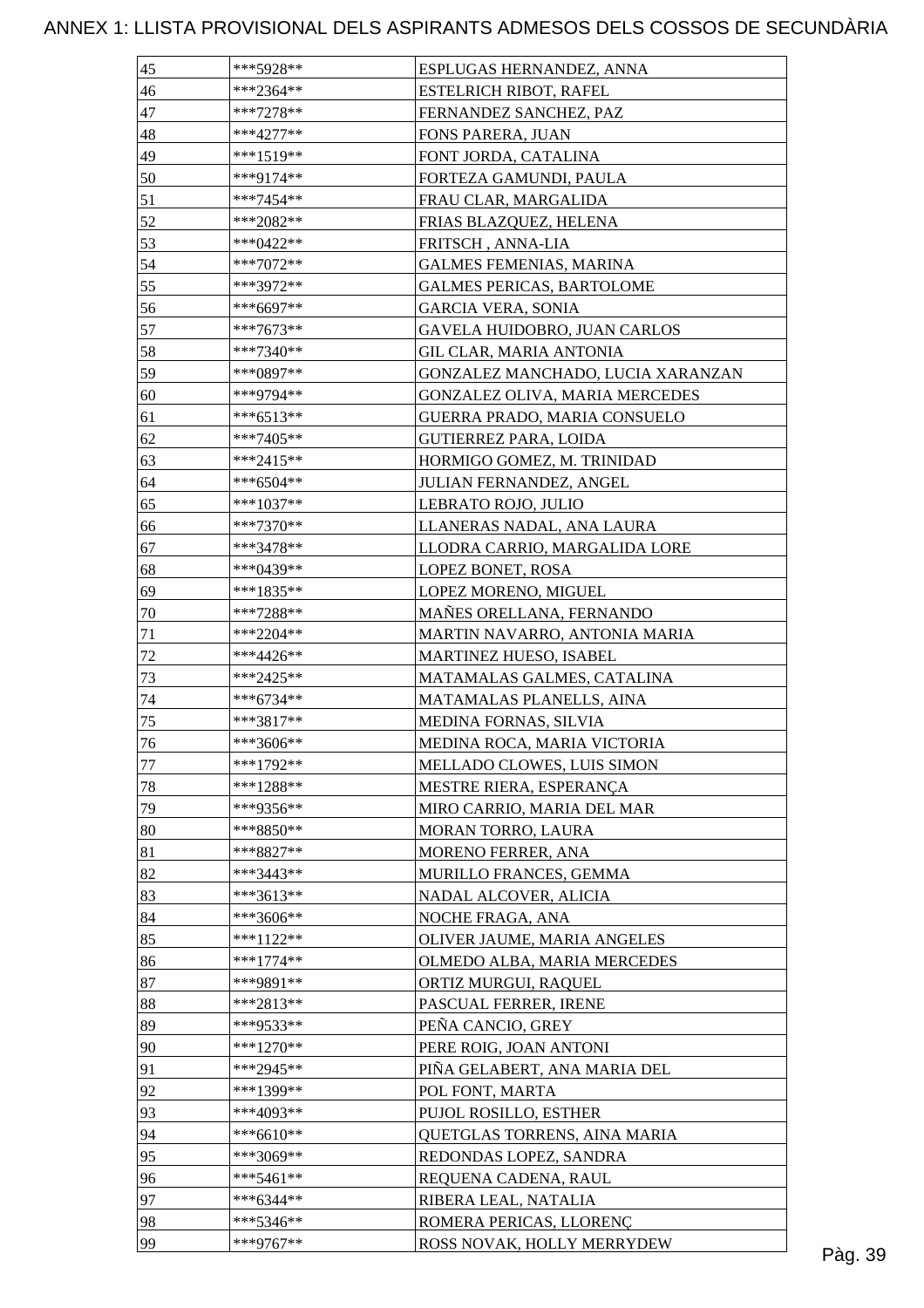| 100 | $***5612**$ | RUIZ JAVALOYES, JAVIER                 |
|-----|-------------|----------------------------------------|
| 101 | $***1807**$ | SASTRE CERRILLO, LORENA                |
| 102 | ***1726**   | SEGUI PASCUAL, CATALINA MARIA          |
| 103 | ***7940**   | SERRA BARBA, MARIA PILAR               |
| 104 | ***8397**   | SERRA ESCARABAJAL, MARIADEL ROCIO      |
| 105 | ***6135**   | <b>SERRA PALMER, ALBERT</b>            |
| 106 | ***0093**   | SIMO SERRA, Mª MAGDALENA               |
| 107 | ***1653**   | SOCIAS CLADERA, MARIA ANTONIA          |
| 108 | ***1826**   | SOCIAS LLABRES, MARGARITA MARI         |
| 109 | ***7782**   | SOLA RISCO, EVA MANUELA                |
| 110 | $***7518**$ | SORIA MARTIN, LIDIA                    |
| 111 | ***6045**   | <b>SUAREZ SANCHEZ, LUIS JOSE</b>       |
| 112 | ***3810**   | SUREDA TOUS, FRANCISCA                 |
| 113 | $***1768**$ | TIMONER GARCIAS, LAURA                 |
| 114 | ***8491**   | TOLL-MESSIA PALMER, ADRIAN             |
| 115 | $***6654**$ | TRUJILLO INSUA, TERESA                 |
| 116 | ***2394**   | VADELL FONT, FRANCESCA                 |
| 117 | ***9508**   | VALENZUELA CAMPOS, ANA BELEN           |
| 118 | ***4185**   | VERA OBRADOR, PEDRO                    |
| 119 | ***4376**   | VERDAGUER DE LAS HERAS, MARIA MERCEDES |
| 120 | ***7906**   | VIDAL JULIA, LAURA                     |
| 121 | ***8618**   | VILANOVA CIFRE, MARIA                  |
| 122 | ***6398**   | VILLENA BURGUERA, BELEN                |
| 123 | ***8428**   | VIVES HUMBERT, LIDIA                   |
| 124 | ***0770**   | VO MEDINA, YASHICA                     |
| 125 | ***3336**   | VORONINA, OLGA                         |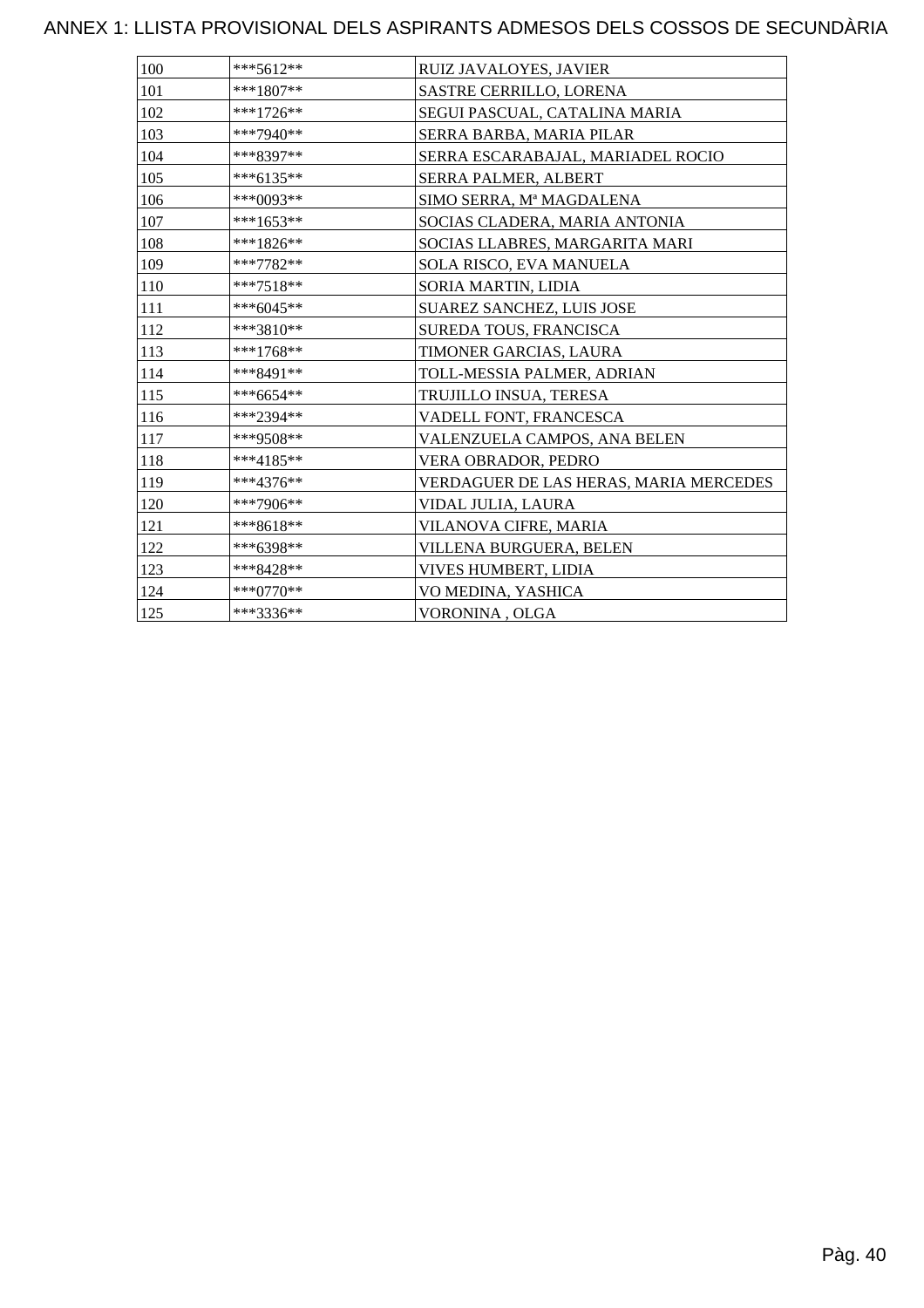### **Illa: MALLORCA** Cos: 0590 - PROFESSORS D'ENSENYAMENT SECUNDARI Especialitat: 012 - ALEMANY

| <b>ACCÉS 1</b> |             |                                       |
|----------------|-------------|---------------------------------------|
| <b>NUM</b>     | <b>DNI</b>  | <b>NOM</b>                            |
|                | ***2159**   | FERNANDEZ HURTADO, FRANCISCO          |
| 2              | $***8321**$ | <b>GALMES PEREZ, MARGARITA</b>        |
| 3              | ***1670**   | <b>GARRIDO BONNIN, LAURA</b>          |
| 4              | ***1819**   | GELABERT GOLDMANN, CATALINA           |
| 5              | ***2891**   | <b>GUTIERREZ FERNANDEZ, ANA BELEN</b> |
| 6              | ***6153**   | LOPEZ AYALA, SANTIAGO                 |
| 7              | ***5161**   | LOPEZ MARTINEZ, ANA                   |
| 8              | $***9177**$ | MARTIN LAGUNA, EDUARDO JESUS          |
| 9              | ***2551**   | MONZONIS CARDA, NURIA ESTHER          |
| 10             | ***7202**   | MORALES VILCHEZ, ANA                  |
| 11             | ***7845**   | SANZ FANDOS, LAURA PILAR              |
| 12             | $***4128**$ | SERRATE REBOLLO, GLORIA               |
| 13             | ***1606**   | TIENDA MARTINEZ, SARA                 |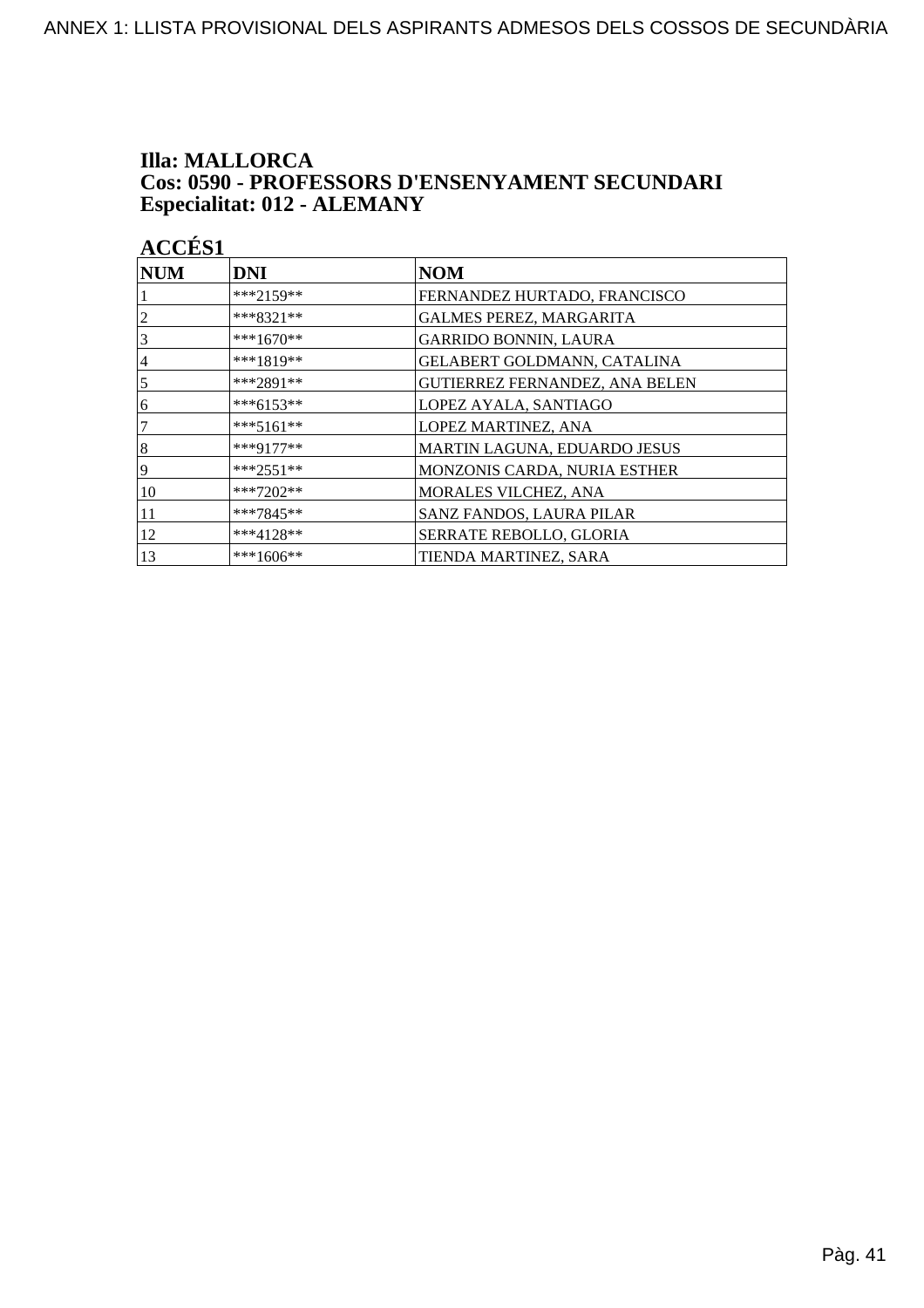### Illa: EIVISSA Cos: 0590 - PROFESSORS D'ENSENYAMENT SECUNDARI Especialitat: 012 - ALEMANY

| <b>NUM</b> | DNI       | <b>NOM</b>                |
|------------|-----------|---------------------------|
|            | ***5250** | FERRER TORRES, PAULA      |
| $\sqrt{ }$ | ***7244** | GORDILLO BEL. M GUADALUPE |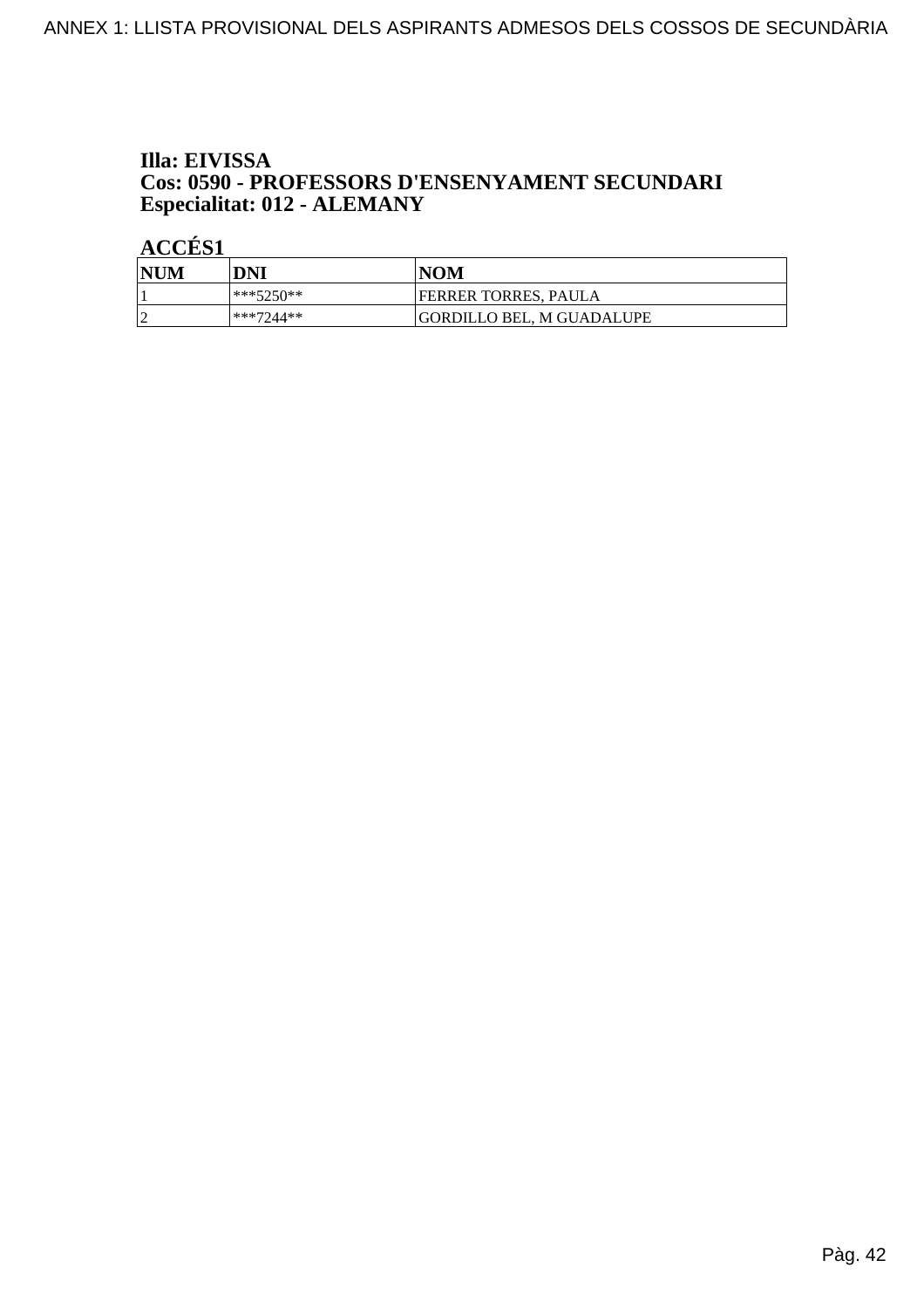### **Illa: MALLORCA Cos: 0590 - PROFESSORS D'ENSENYAMENT SECUNDARI Especialitat: 014 - LLENGUA I LITERATURA CATALANES (ILLES BALEARS)**

| <b>NUM</b>       | <b>DNI</b>  | <b>NOM</b>                         |
|------------------|-------------|------------------------------------|
| 1                | ***2183**   | ADROVER GINARD, MARGALIDA          |
| $\sqrt{2}$       | ***3483**   | ALEGRIA LATORRE, SAMUEL            |
| 3                | ***1210**   | ALEMANY VIVES, ANGELA              |
| $\overline{4}$   | ***7094**   | ALOMAR SUREDA, ISABEL              |
| 5                | ***9502**   | ALONSO SORIANO, MARIA              |
| 6                | ***8664**   | AMENGUAL CAPO, MARIA DE LLUC       |
| $\boldsymbol{7}$ | ***2614**   | AMOROS MATAMOROS, BARBARA          |
| $\vert 8$        | ***8601**   | ARROM ALOMAR, MARTA                |
| $\overline{9}$   | ***1944**   | AUTONELL FERRER, AINA              |
| 10               | ***2651**   | BARCELO MANRESA, MARIA ELVIRA      |
| 11               | ***3372**   | <b>BONAFE HEREDIA, ANGEL GENIS</b> |
| 12               | ***3807**   | BONET CLADERA, MARGALIDA           |
| 13               | ***2059**   | <b>BUADES MORELL, FRANCESCA</b>    |
| 14               | ***8010**   | CABOT DURAN, MARTA                 |
| 15               | ***2275**   | CALDENTEY GOMILA, ALICIA           |
| 16               | ***0428**   | CAMPINS COMAS, SILVIA              |
| 17               | ***6781**   | CANALS JOFRE, CAROLINA             |
| 18               | ***6156**   | CAÑELLAS SIMONET, JOAN LLUIS       |
| 19               | ***3547**   | CATALA HORRACH, MATEU              |
| 20               | ***9611**   | CERVANTES NOGALES, BERTA           |
| 21               | ***9686**   | CREIXELL GOMILA, LAURA             |
| 22               | $***1082**$ | DONOSO FIOL, ANTONIO               |
| 23               | ***7184**   | ESTELRICH LLULL, JOAN              |
| 24               | ***7071**   | ESTEVA SOCIAS, ANTONIA             |
| 25               | ***9185**   | FERNANDEZ JAUME, CRISTINA          |
| 26               | ***3718**   | FERRER GINARD, MARIA               |
| 27               | ***6686**   | FERRER MULET, ROSA                 |
| 28               | ***2898**   | FONT AULI, MARIA ANTONIA           |
| 29               | ***6859**   | FONT PERELLO, CATALINA             |
| $\frac{30}{5}$   | ***9748**   | FONT SOLOMANDO, LAURA              |
| 31               | $***1312**$ | FONTANET COLOM, MARGALIDA          |
| 32               | ***3247**   | FUMANYA GELABERT, IRENE            |
| 33               | ***8298**   | <b>GARCIAS BUADES, MIREIA</b>      |
| 34               | ***6644**   | GELABERT AMENGUAL, FRANCESCA       |
| 35               | ***2122**   | <b>GOMILA BORRAS, FRANCESCA</b>    |
| 36               | $***2872**$ | <b>GONZALEZ SASTRE, JOAN</b>       |
| 37               | $***8320**$ | HENDRIKS SANCHEZ, NATALIA ANTONI   |
| 38               | ***3381**   | IGUALDE GARCIA, ANNA MARIA         |
| 39               | ***8636**   | ILLA TORRENS, ROSA MAGDALENA       |
| 40               | ***3338**   | <b>IRANZO MONTIA, DANIEL</b>       |
| 41               | ***8592**   | JAUME SIMONET, MARIA DEL MAR       |
| 42               | ***3738**   | JUAN SITJAR, MARIA MAGDALEN        |
| 43               | ***2051**   | LLANERAS CARRIO, MARIA DEL MAR     |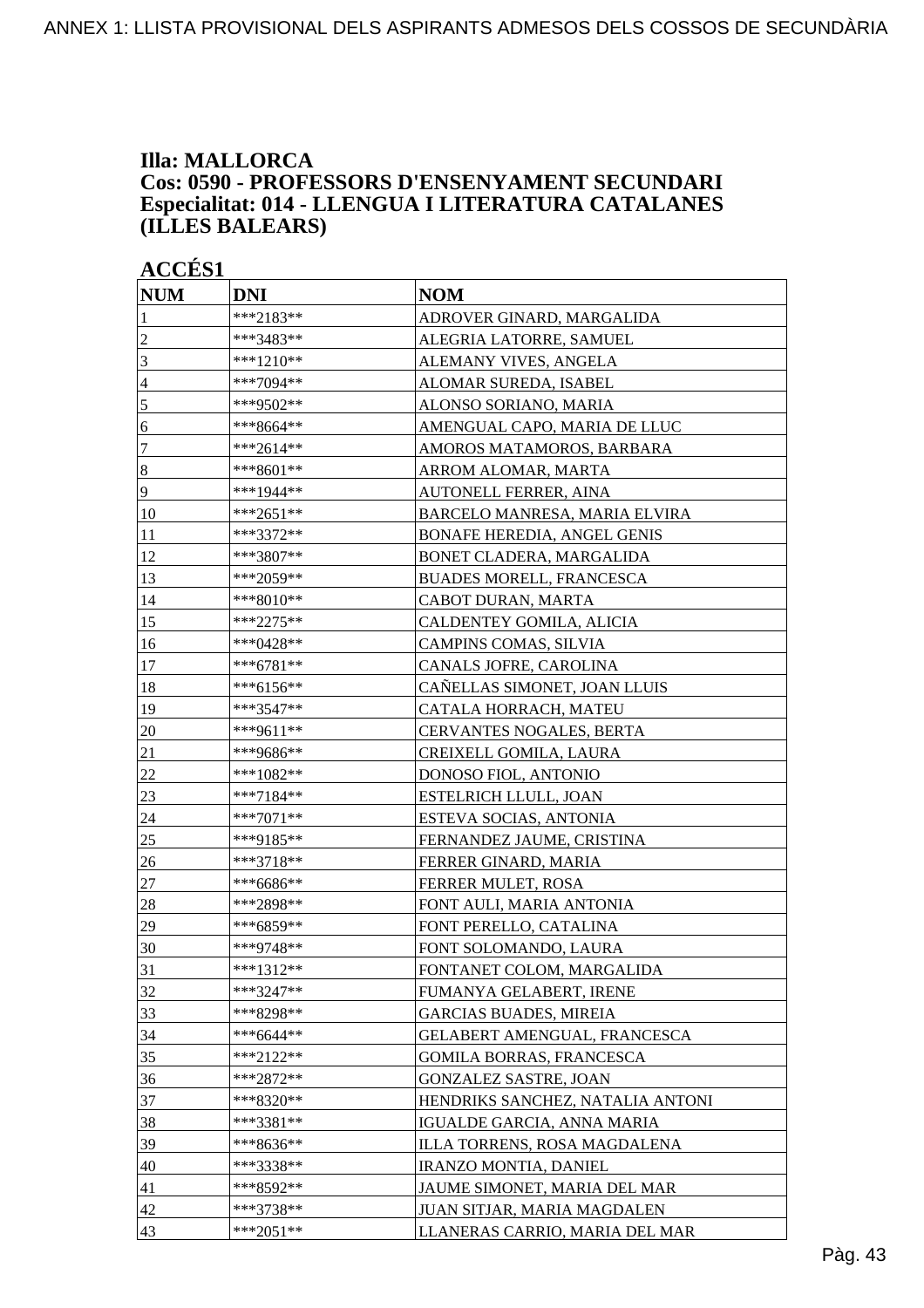| 44 | ***2257**   | LLOBERA MORRO, FRANCESCA        |
|----|-------------|---------------------------------|
| 45 | ***5918**   | LLOMPART CIFRE, MARGALIDA       |
| 46 | ***7076**   | <b>LOPEZ COLL. TOMEU</b>        |
| 47 | ***1148**   | MANRESA OLIVER, LLUCIA          |
| 48 | ***6467**   | MARIMON FRAU, MARIA FRANCESC    |
| 49 | ***3582**   | MARTI RODRIGUEZ, AIDA MARIA     |
| 50 | ***2280**   | MARTINEZ GARCIA, M VICTORIA E   |
| 51 | ***5984**   | MARTINEZ MARTINEZ, ENRIC        |
| 52 | ***3509**   | MAS FONT, FRANCESCA MA.         |
| 53 | ***3688**   | MILTA CLADERA, JUAN             |
| 54 | ***7268**   | MIQUEL OBRADOR, BARTOMEU        |
| 55 | ***6582**   | MIRALLES PONS, AIDA             |
| 56 | $***2573**$ | MORA MOREY, M.ANTONIA           |
| 57 | ***1691**   | MUNAR RIERA, CATALINA           |
| 58 | ***0917**   | MUNTANER JAUME, MARGARITA       |
| 59 | ***2990**   | OLIVES CALBET, ARIADNA          |
| 60 | ***7032**   | OLMOS IBAÑEZ, JOSEFINA          |
| 61 | ***6273**   | PALMER REAL, AINA               |
| 62 | $***7275**$ | PAU GOMEZ, PAU                  |
| 63 | ***1816**   | PERELLO SALETAS, URSULA         |
| 64 | ***8313**   | PIZA AMENGUAL, MAGDALENA        |
| 65 | ***3554**   | PLANAS GELABERT, MARIA NUREDDUN |
| 66 | ***2775**   | PLANISI ADROVER, TERESA         |
| 67 | ***3664**   | POL PAYERAS, FRANCISCA          |
| 68 | ***0303**   | PONS SEGUI, M. ESTER            |
| 69 | ***9087**   | PUBILL LLITERAS, LAIA           |
| 70 | ***1699**   | PUJOL MULET, DAVID              |
| 71 | ***1316**   | QUETGLAS MESQUIDA, MARIA        |
| 72 | ***3132**   | RAFECAS ALEMANY, MERCE          |
| 73 | ***1236**   | <b>RAMON ANEAS, AINA</b>        |
| 74 | ***1835**   | REUS ALVAREZ, CATALINA NEUS     |
| 75 | ***5021**   | REYNES SERRA, JOSEP ANTONI      |
| 76 | ***9226**   | RIERA VADILLO, AINA ISABEL      |
| 77 | ***1912**   | RIGO SOLER, MARIA MAGDALEN      |
| 78 | ***3826**   | ROIG I GRIMALT, MARIA ANTONIA   |
| 79 | ***6682**   | ROTGER SUAREZ, MARIA ANTONIA    |
| 80 | ***6894**   | SALVA PIZA, M FRANCESCA         |
| 81 | ***3216**   | SANTAFE CIVIT, MARTA            |
| 82 | ***2852**   | <b>SASTRE BARROS, LAURA</b>     |
| 83 | ***2934**   | SEGUI CUQUERELLA, MERCE         |
| 84 | ***4618**   | SERRA GARAU, BENITA             |
| 85 | $***1641**$ | SERRA NICOLAU, IGNASI           |
| 86 | ***7192**   | SERVERA CIFO, MARIA FRANCISC    |
| 87 | ***4951**   | SOLDUGA COSTA, SANDRA           |
| 88 | ***3465**   | UMBERT SEGUI, MARIA DEL MAR     |
| 89 | ***8296**   | VALDIVIA FONT, MIQUEL           |
| 90 | ***3270**   | VELASCO SALOMO, MARC            |
| 91 | ***4172**   | VIDAL BARCELO, EVA MARIA        |
| 92 | ***9934**   | VIDAL CAMARENA, MARIA TERESA    |
| 93 | ***1111**   | VILLALONGA ABRAHAM, ANTONIA     |
| 94 | ***3734**   | VILLALONGA BERTOS, MARIA ISABEL |
| 95 | ***2358**   | XAMENA LLITERAS, ANTONIA        |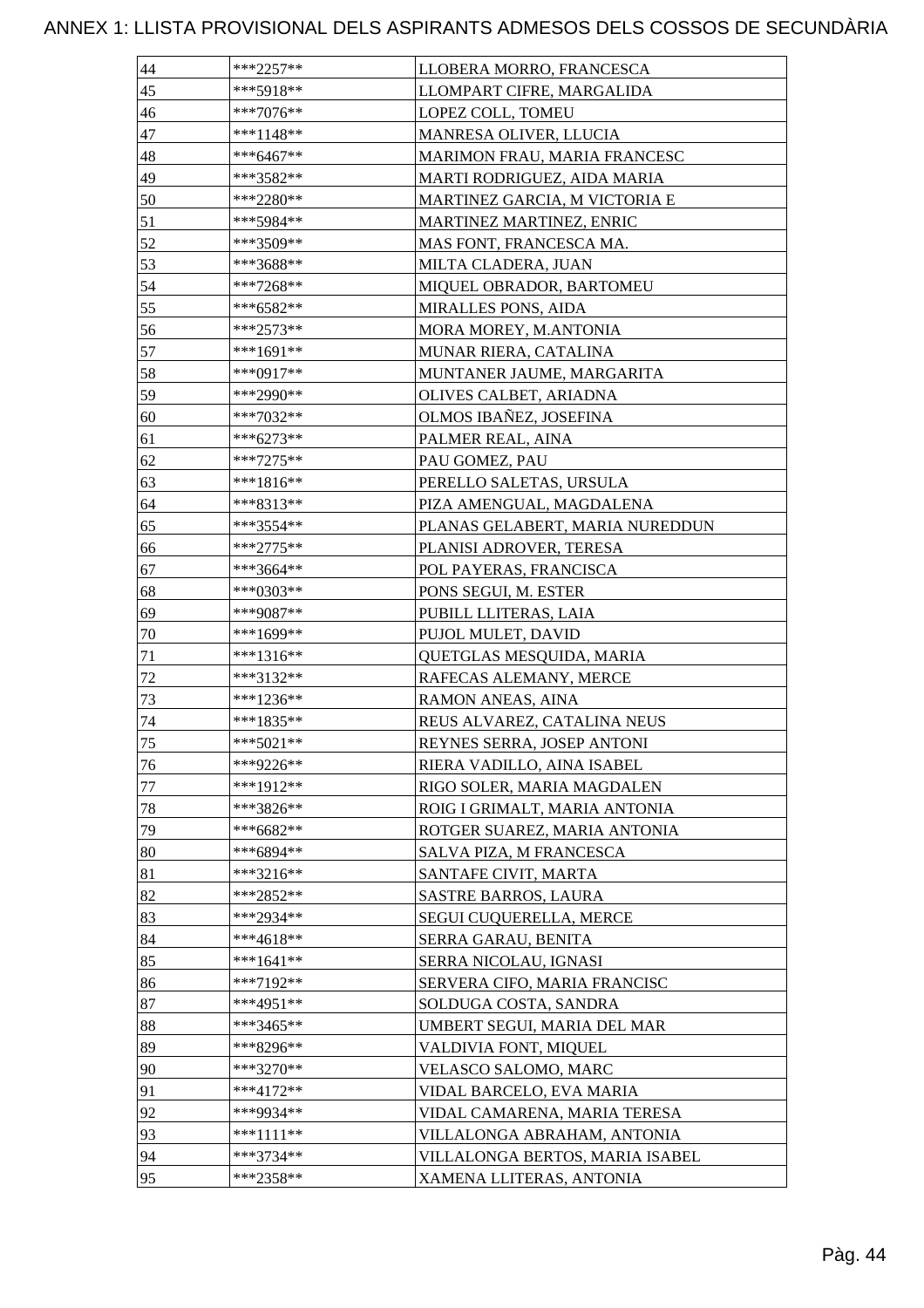### Illa: EIVISSA Cos: 0590 - PROFESSORS D'ENSENYAMENT SECUNDARI Especialitat: 014 - LLENGUA I LITERATURA CATALANES (ILLES BALEARS)

| NUM            | <b>DNI</b>  | <b>NOM</b>                       |
|----------------|-------------|----------------------------------|
|                | $***0297**$ | CABALLERO AYCART, GUILLEM        |
| $\overline{2}$ | ***9695**   | <b>GUILLEM IZQUIERDO, DANIEL</b> |
| 3              | ***4702**   | LOPEZ BERNAL, GENARO             |
| 14             | $***8745**$ | MIRON ALARCON, MARIA DEL CARM    |
| $\overline{5}$ | ***0994**   | PONS PONS, ADRIA                 |
| 6              | $***5193**$ | REINA SELLES, CARME              |
| 17             | $***7125**$ | ROIG I SERRA, MIQUEL             |
| 8              | $***0350**$ | TENA ANDRES, GEMA                |
| 19             | $***1077**$ | TUDURI SUAUS, ANNA               |
| 10             | ***9068**   | VILLOSLADA GELABERT, ANTONI      |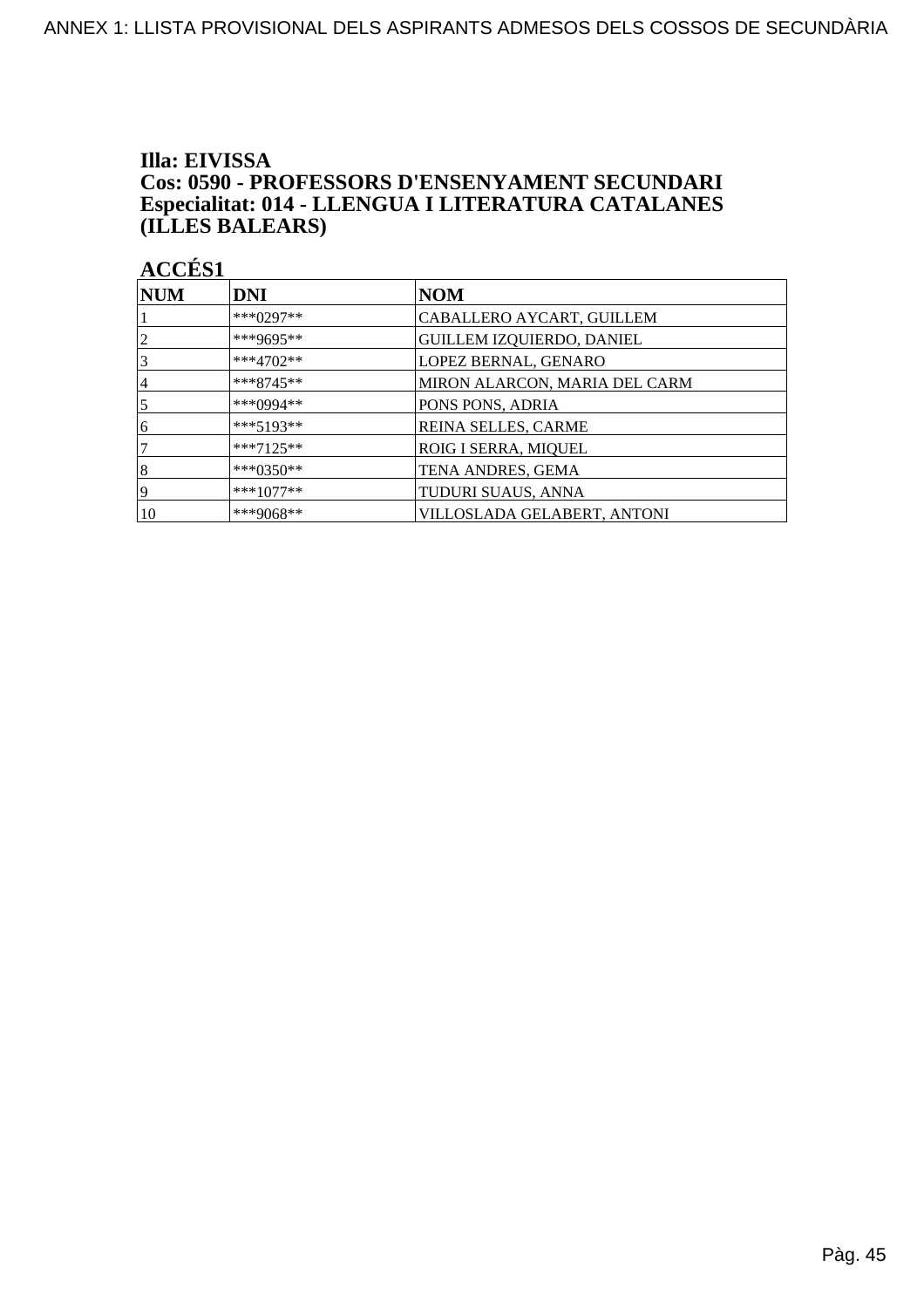### Illa: EIVISSA Cos: 0590 - PROFESSORS D'ENSENYAMENT SECUNDARI Especialitat: 014 - LLENGUA I LITERATURA CATALANES (ILLES BALEARS)

| <b>NUM</b> | <b>DNI</b>  | <b>NOM</b>                   |
|------------|-------------|------------------------------|
|            | $***8401**$ | <b>BARTOMEU</b><br>REUS BAS. |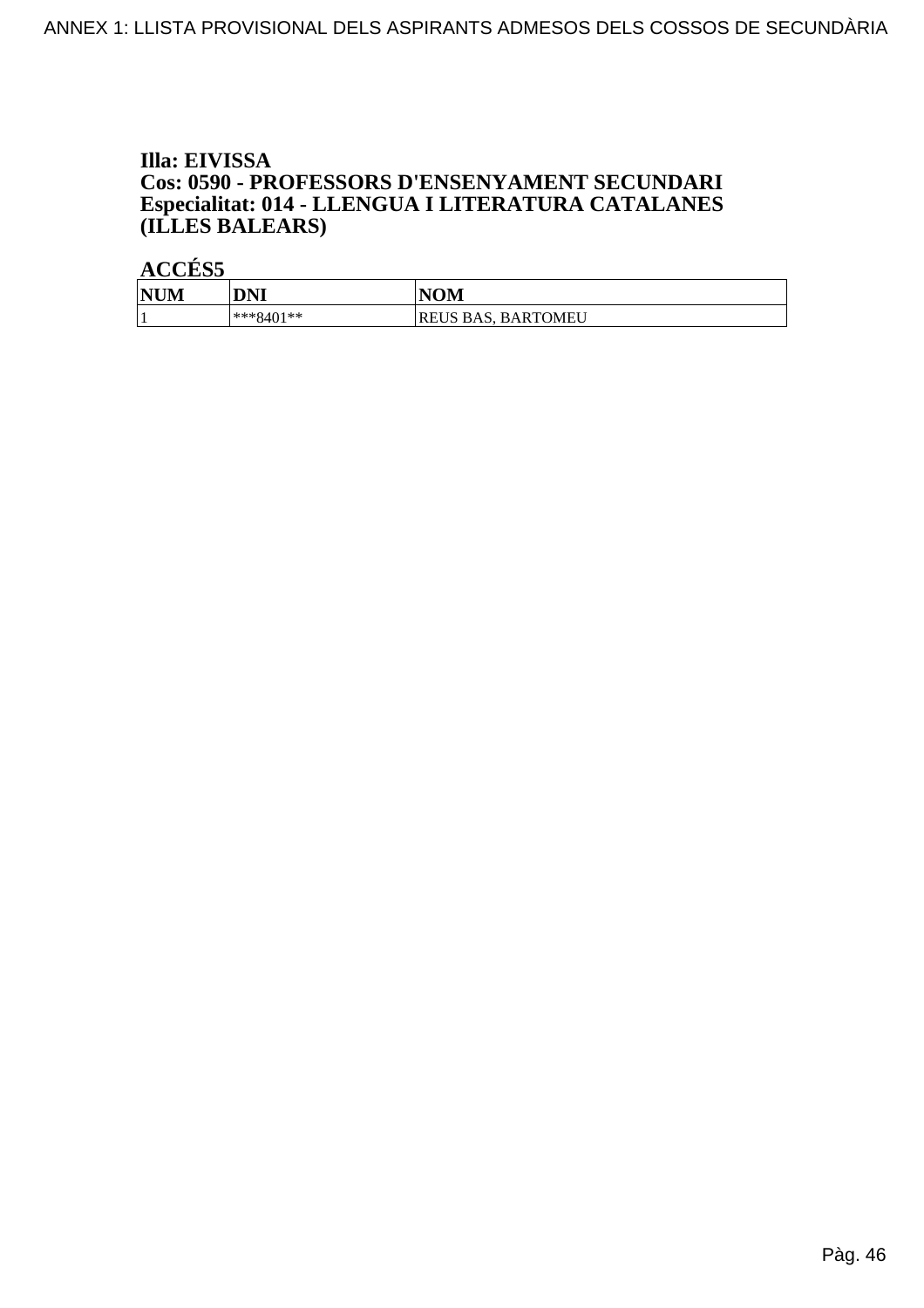### **Illa: MALLORCA Cos: 0590 - PROFESSORS D'ENSENYAMENT SECUNDARI Especialitat: 016 - MÚSICA**

| <b>ACCÉS 1</b>   |             |                                  |
|------------------|-------------|----------------------------------|
| <b>NUM</b>       | <b>DNI</b>  | <b>NOM</b>                       |
| 1                | ***3490**   | ALENYAR TRUYOLS, JERONI GABRIEL  |
| $\overline{2}$   | ***3515**   | AREVALO SOLER, MARIA JOSE        |
| 3                | ***6550**   | <b>BALLESTER COLL, GABRIEL</b>   |
| $\overline{4}$   | ***1919**   | BARCELO GELABERT, JOSE MANUEL    |
| 5                | ***4189**   | BIBILONI MORAGUES, BARBARA       |
| 6                | ***8562**   | <b>BUENO BAUZA, JAUME ANTONI</b> |
| $\overline{7}$   | ***4985**   | CERDA AMENGUAL, JAUME            |
| $\boldsymbol{8}$ | ***7073**   | COSTA GRAU, SERGIO               |
| 9                | ***6510**   | DEYA SIMONET, JOANA AINA         |
| 10               | ***4687**   | DIAZ FRASQUET, ANDREA            |
| 11               | ***3710**   | DIAZ GUTIERREZ, ESTER            |
| 12               | ***1872**   | ESCOBAR SANCHEZ, ANA MARIA       |
| 13               | ***4927**   | GALLEGO CAÑELLAS, EUGENIA        |
| 14               | ***2257**   | <b>GOST DE ARRIBA, AINA</b>      |
| 15               | ***4688**   | <b>GUAL FRAU, MARIA MARGALID</b> |
| 16               | ***5372**   | MARTINEZ PEREZ, MARIA FUENSANT   |
| 17               | ***0961**   | MARTORELL DE OZOLLO, M. ISABEL   |
| 18               | ***0301**   | MICHAVILA PENALBA, JULIA         |
| 19               | ***9042**   | MIQUEL BENNASSAR, JOAN           |
| 20               | ***1551**   | MONTERO SITGES, FERRAN           |
| 21               | ***2491**   | MOYA FLAQUER, MARINA             |
| 22               | ***6853**   | MUÑOZ GARCIA, VICTOR DANIEL      |
| 23               | ***2603**   | ORFI HUGUET, MIQUELA             |
| 24               | $***4717**$ | ORTEGA GOMEZ, PEDRO MANUEL       |
| 25               | ***5298**   | OVIEDO GARCIA, MARCOS            |
| 26               | ***1368**   | PARRADO AGUILAR, JORGE           |
| 27               | ***8463**   | PEREZ PONS, RAUL                 |
| 28               | ***5238**   | PIERA CASCALES, ISABEL           |
| 29               | ***6300**   | PRENDES FAJARDO, MARIA DEL PILA  |
| 30               | ***9500**   | ROMERO GIMENO, FCO FELI          |
| 31               | ***9308**   | SANCHEZ NUÑEZ, MARIA             |
| 32               | ***9792**   | SANCHO VICENTE, ELENA            |
| 33               | ***9518**   | SANTAMARIA SALAS, MARLY NAYLE    |
| 34               | ***3974**   | TORRENS SEGUI, MARGARITA MART    |
| 35               | ***4914**   | TRIAS MAGRANER, MARIA DEL MAR    |
| 36               | $***1545**$ | TUGORES MONCADAS, MARIA MAGDALEN |
| 37               | ***2651**   | VANRELL BUJOSA, M.BONAVENTURA    |
| 38               | ***3728**   | VICENS BOVER, MARIA DEL MAR      |
| 39               | ***1804**   | VIEDMA FONT, MARINA              |
| 40               | ***6179**   | VILLAR WIIANTO, FERNANDO         |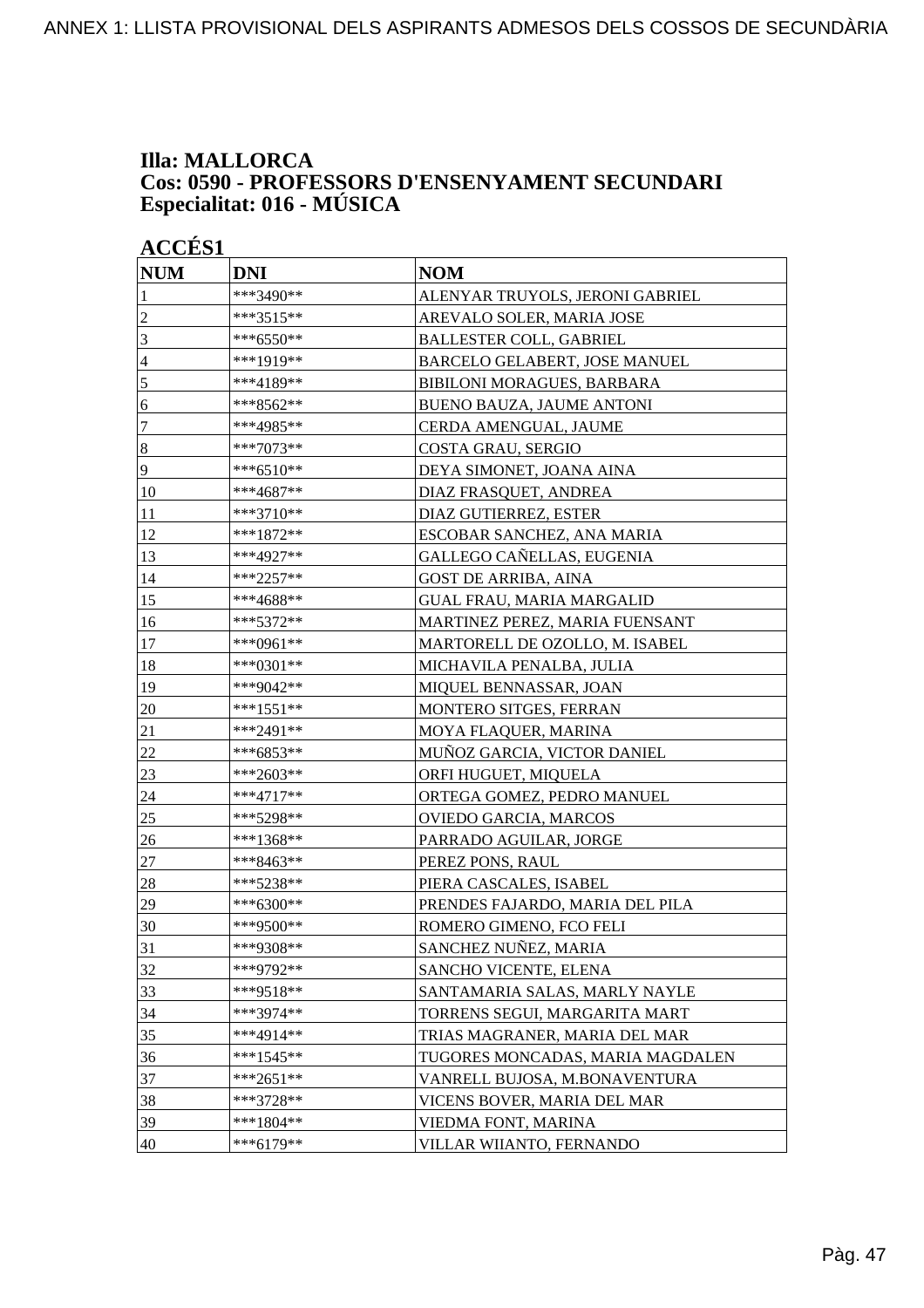## Illa: EIVISSA **Cos: 0590 - PROFESSORS D'ENSENYAMENT SECUNDARI<br>Especialitat: 016 - MÚSICA**

| <b>NUM</b> | DNI         | NOM                          |
|------------|-------------|------------------------------|
|            | $***7408**$ | ARANDES MACIAN, MIRIAM       |
| 12         | $***5754**$ | ASOLAS RAMON, CARLOS ANTONIO |
| 3          | ***2590**   | <b>CUERDA FUENTES, GEMA</b>  |
| 4          | $***5884**$ | <b>IBAÑEZ RAMON, MARIA</b>   |
|            | ***9563**   | MORELLA BOSCH, JOSE          |
| 6          | ***2012**   | NADAL MORENO, GUILLEM        |
|            | $***5742**$ | RODRIGUEZ CABEZAS, DARIO     |
| $\vert 8$  | $***4548**$ | <b>RUETE CAVALLER, JOSEP</b> |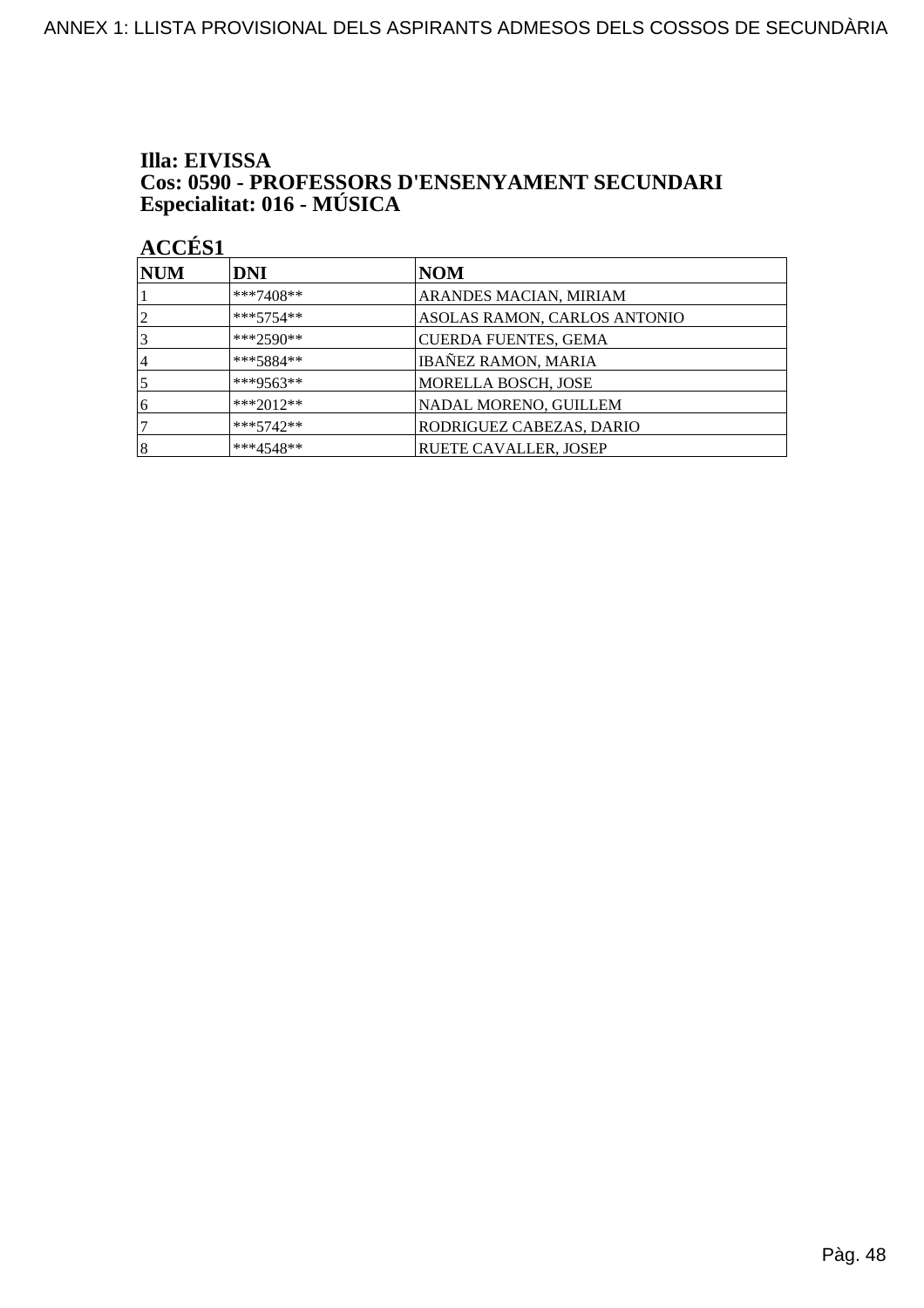### **Illa: MALLORCA Cos: 0590 - PROFESSORS D'ENSENYAMENT SECUNDARI Especialitat: 017 - EDUCACIÓ FÍSICA**

| <b>ACCÉS 1</b>   |             |                                   |
|------------------|-------------|-----------------------------------|
| <b>NUM</b>       | <b>DNI</b>  | <b>NOM</b>                        |
| 1                | ***1348**   | ALCOVER BUADES, MIQUEL            |
| $\overline{2}$   | $***2371**$ | ALIQUE BONET, DAVID               |
| 3                | ***7012**   | AMOROS AMAT, ALEJANDRO            |
| $\overline{4}$   | ***1559**   | BARCELO BISQUERRA, GABRIEL        |
| 5                | ***1650**   | <b>BARCELO OLIVER, BARTOMEU</b>   |
| 6                | ***7709**   | <b>BESTARD COMAS, JOSEP</b>       |
| $\boldsymbol{7}$ | ***9312**   | BRUNET GUASP, MARIA DEL MAR       |
| $\bf 8$          | ***1937**   | BURGUERA SUÑER, ANTONI            |
| 9                | ***5477**   | CALDENTEY SALVA, RAFEL            |
| 10               | ***4442**   | CANO MAESTRE, SARA                |
| 11               | ***2060**   | CANTALLOPS FEMENIA, JOAN          |
| 12               | ***8697**   | CARDONA RIGO, MARTA               |
| 13               | ***5866**   | CARRERAS FERNANDEZ, LIDIA         |
| 14               | ***9173**   | CASTELLVI DOMINGUEZ, MERITXELL    |
| 15               | ***1190**   | CIFRE BIBILONI, Mª ANTONIA        |
| 16               | ***5690**   | CIRERA GONZALEZ, MERITXELL        |
| 17               | ***3709**   | CLADERA GAYA, CARLES              |
| 18               | ***9186**   | CLAR LEZA, GEMMA                  |
| 19               | ***7007**   | COLL MORANTA, CATALINA MARIA      |
| 20               | ***7976**   | CRESPI VALLCANERAS, MARIA INES    |
| 21               | ***2835**   | <b>CUARTERO MARTINEZ, MARCELO</b> |
| 22               | ***7623**   | DI SANTO VALERIO, YAMILA          |
| 23               | ***6388**   | DIAZ MANCHON, ANGEL               |
| 24               | ***3672**   | DURAN SERVERA, FRANCESCA          |
| 25               | ***3608**   | ESCANELLAS GENOVART, PEDRO DAVID  |
| 26               | ***1620**   | ESTRANY SASTRE, CATALINA MARIA    |
| 27               | ***1602**   | FERNANDEZ GINARD, JULIAN          |
| 28               | ***7446**   | FERRER GINARD, JAUME              |
| 29               | ***7446**   | FERRER GINARD, LLUIS              |
| 30               | ***3069**   | FERRER XIMENIS, AINA              |
| 31               | ***1951**   | <b>FERRIOL LLULL, ESTEVE</b>      |
| 32               | ***1862**   | FONT SUREDA, JERONI               |
| 33               | ***2257**   | FRADE GARAU, CARLOS               |
| 34               | ***8919**   | <b>GARCIA LLORENS, FERRAN</b>     |
| 35               | ***0241**   | GARCIA REDONDO, OSCAR             |
| 36               | $***2907**$ | <b>GONZALEZ SERRANO, GINES</b>    |
| 37               | ***1426**   | <b>GUERRERO TORRES, DANIEL</b>    |
| 38               | $***0742**$ | GUERVOS MAIRATA, ALFONSO DAMASO   |
| 39               | ***1741**   | HORRACH COLL, MARC                |
| 40               | ***2018**   | LLOBERA GOST, ANTONIO             |
| 41               | ***3915**   | MAQUEDA ANDRES, LUIS MIGUEL       |
| 42               | ***3293**   | MARTORELL ALBERTI, ANTONI         |
| 43               | ***8402**   | MAS BARCELO, JOANA                |
| 44               | ***2199**   | MAS NICOLAU, COLOMA               |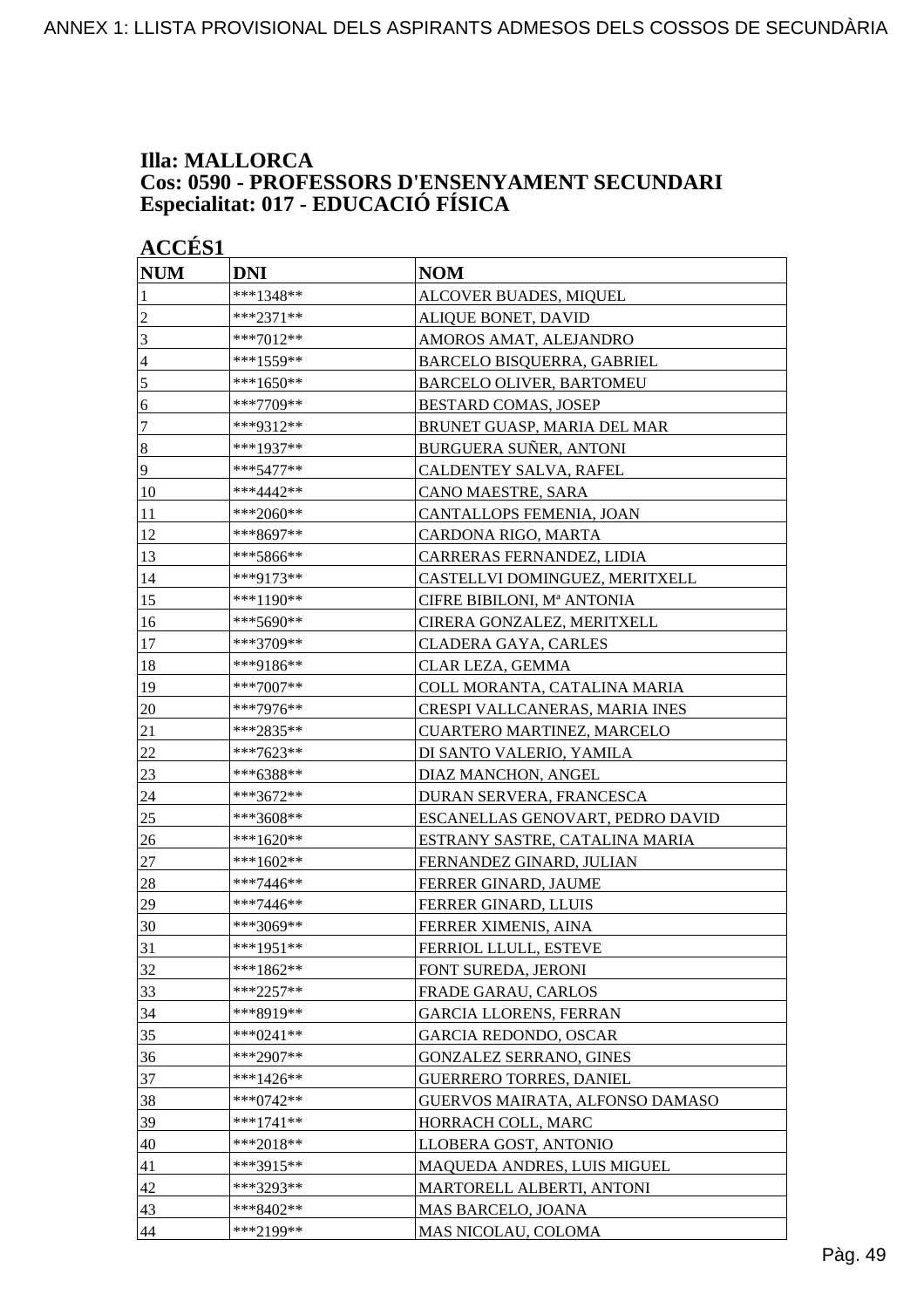| 45 | ***2235**    | MIGUEL SERVERA, CLAUDIA           |
|----|--------------|-----------------------------------|
| 46 | ***9864**    | MIR REY, ALFONSO                  |
| 47 | $***5877**$  | MORALEJO CALAFAT, ESTHER          |
| 48 | ***4442**    | MORENO RUIZ, XAVIER               |
| 49 | ***8164**    | MOREY CAÑELLAS, AIDA              |
| 50 | $***5866***$ | MUNTANER ESTARELLAS, MIQUEL       |
| 51 | ***6805**    | MUÑOZ SERVERA, MATEU              |
| 52 | ***5779**    | OLIVER BERGA, BARTOMEU LLUIS      |
| 53 | ***0716**    | PARPAL RAMIS DE AYREFLOR, LLUIS   |
| 54 | ***1705**    | PICORNELL CARBONELL, MARIA ANGELS |
| 55 | ***7894**    | PLA SIRVENT, PABLO                |
| 56 | ***5652**    | PLATA ROVIRA, ISABEL              |
| 57 | ***1857**    | PONCE BASCUÑANA, MIQUEL ANGEL     |
| 58 | ***5649**    | PONS FULLANA, FRANCISCO VICT      |
| 59 | ***4049**    | RAMOS RODRIGUEZ, JAVIER           |
| 60 | ***9472**    | ROIG ESPI, ROBERTO                |
| 61 | ***9276**    | ROSES SORIANO, JOAQUIN            |
| 62 | ***4497**    | RUBIO CLAROS, MIREIA              |
| 63 | ***0838**    | SAGRERA BAUZA, FRANCISCA          |
| 64 | ***9527**    | SALVA AGUILERA, BARTOMEU          |
| 65 | ***4656**    | SANCHEZ CERVERA, ROCIO            |
| 66 | ***0392**    | SANZ SIMON, ALEXANDRE             |
| 67 | ***3945**    | SASTRE GENOVART, RAFEL            |
| 68 | ***6498**    | SERRA LLOMPART, MIQUEL ANGEL      |
| 69 | ***8821**    | <b>SERRA OLIVER, ELIONOR</b>      |
| 70 | ***6931**    | SERRANO NAVARRO, CARLOS           |
| 71 | ***1863**    | SERVERA SANTANDREU, ANTONIO LUIS  |
| 72 | ***5302**    | SITGES CASALS, ANTONIO            |
| 73 | ***5378**    | SOLIS MARCO, HECTOR               |
| 74 | ***9765**    | TORNILA CANALS, JORDI             |
| 75 | ***9734**    | TORRES FUSTER, SALVADOR           |
| 76 | ***0562**    | TORRES GARCIA, ELOY               |
| 77 | ***4957**    | TROBAT SASTRE, JUAN               |
| 78 | ***2557**    | TUDURI COLL, JOAN                 |
| 79 | $***1635**$  | TUGORES ALOMAR, GABRIEL           |
| 80 | ***6209**    | TUGORES ROCA, JAUME               |
| 81 | $***8151**$  | VALENTI AMENGUAL, JOAN            |
| 82 | ***4790**    | VALENZUELA VERDERA, EMILIO        |
| 83 | $***7124**$  | <b>VALLE FONT, ANTONI JOSEP</b>   |
| 84 | ***4447**    | VALLES PRAT, ESTER                |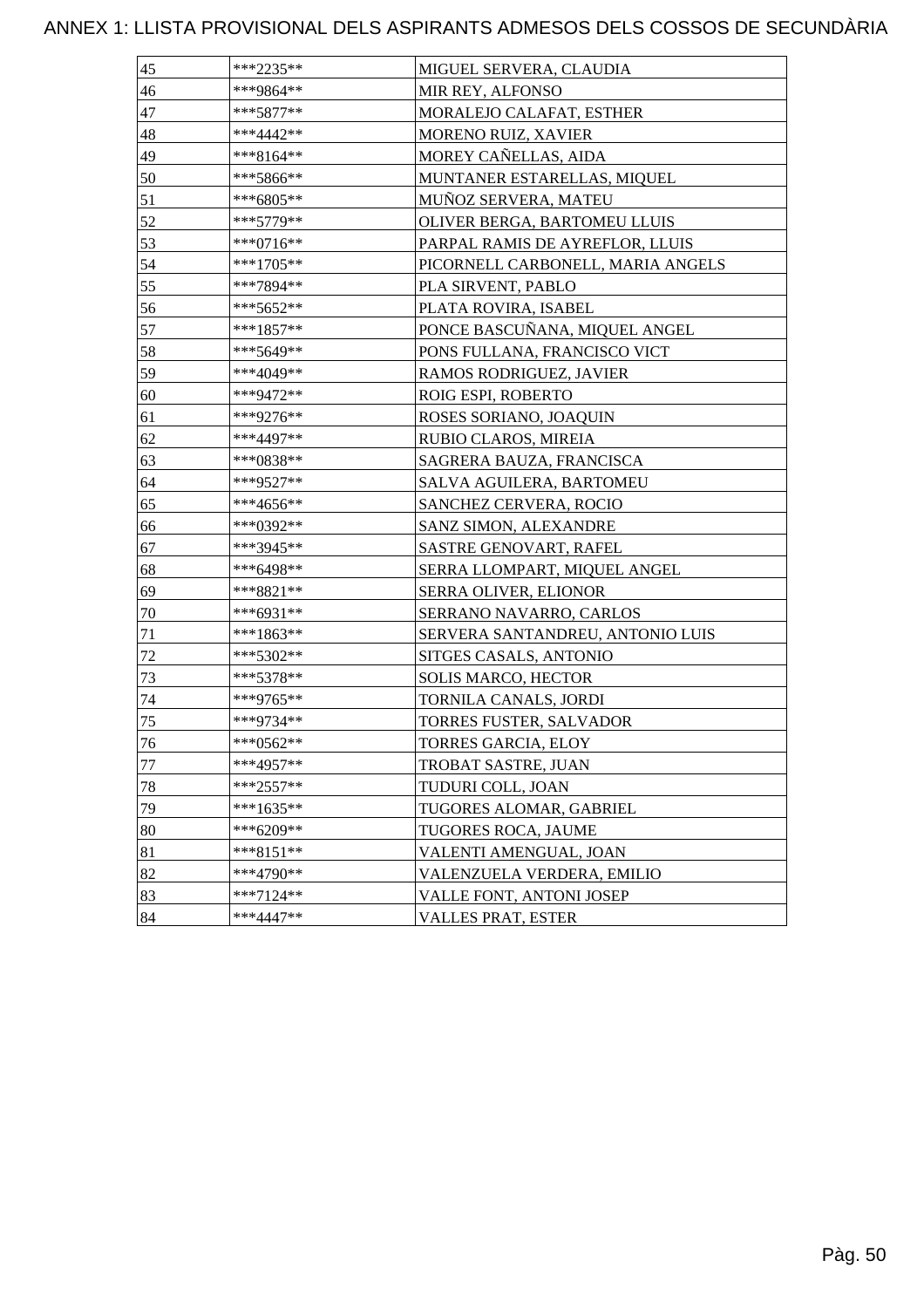# **Illa: MALLORCA Cos: 0590 - PROFESSORS D'ENSENYAMENT SECUNDARI<br>Especialitat: 017 - EDUCACIÓ FÍSICA**

| <b>NUM</b> | DNI         | NOM                    |
|------------|-------------|------------------------|
|            | $***5876**$ | ZARAGOZA SEVILLA, JOSE |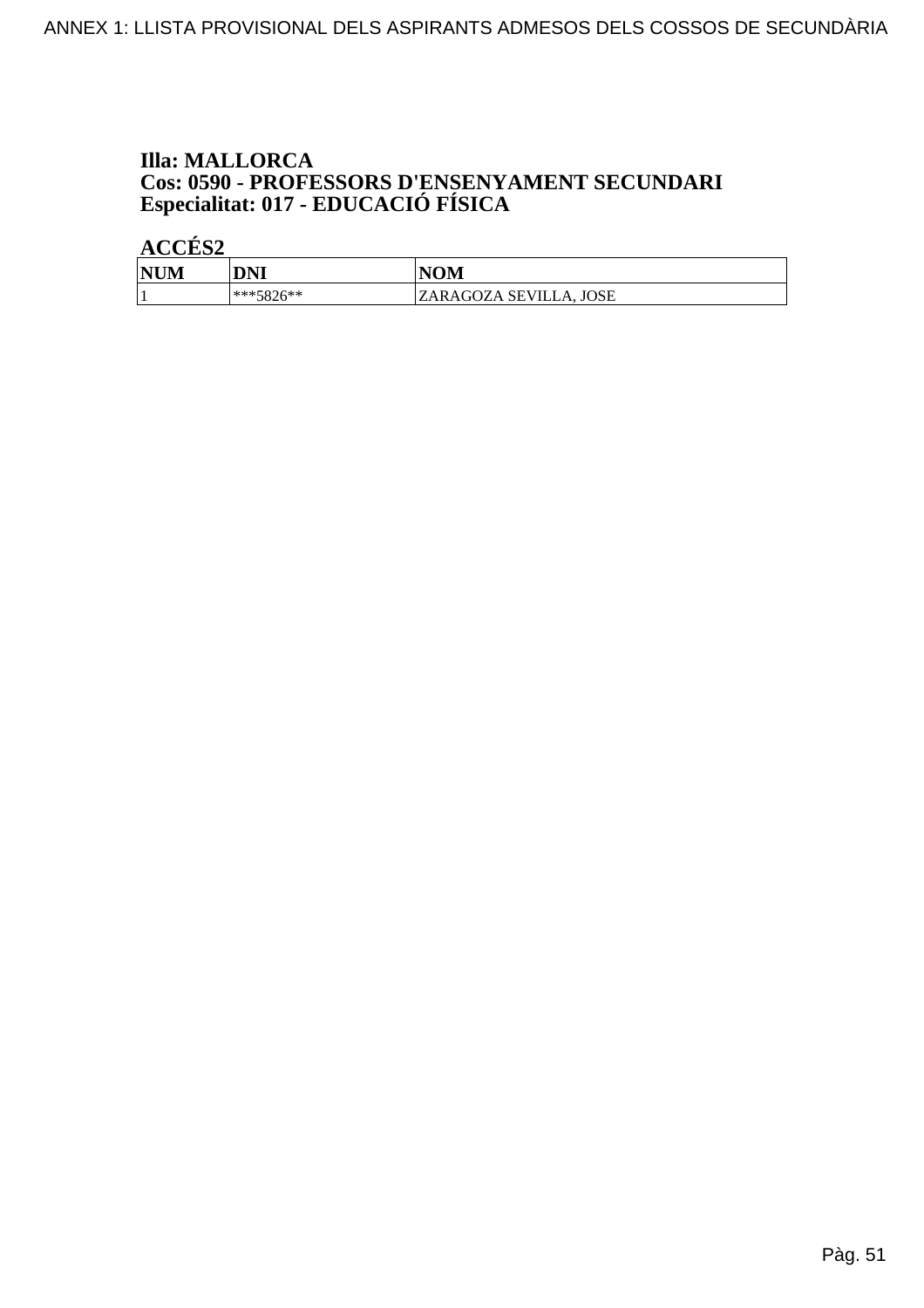# **Illa: MALLORCA Cos: 0590 - PROFESSORS D'ENSENYAMENT SECUNDARI<br>Especialitat: 017 - EDUCACIÓ FÍSICA**

| <b>NUM</b> | DNI          | <b>NOM</b>                    |
|------------|--------------|-------------------------------|
|            | $ ***2671**$ | <b>BRUNO SOLER, ALEJANDRO</b> |
|            | ***0666**    | IPONS VILLALONGA. RAUL        |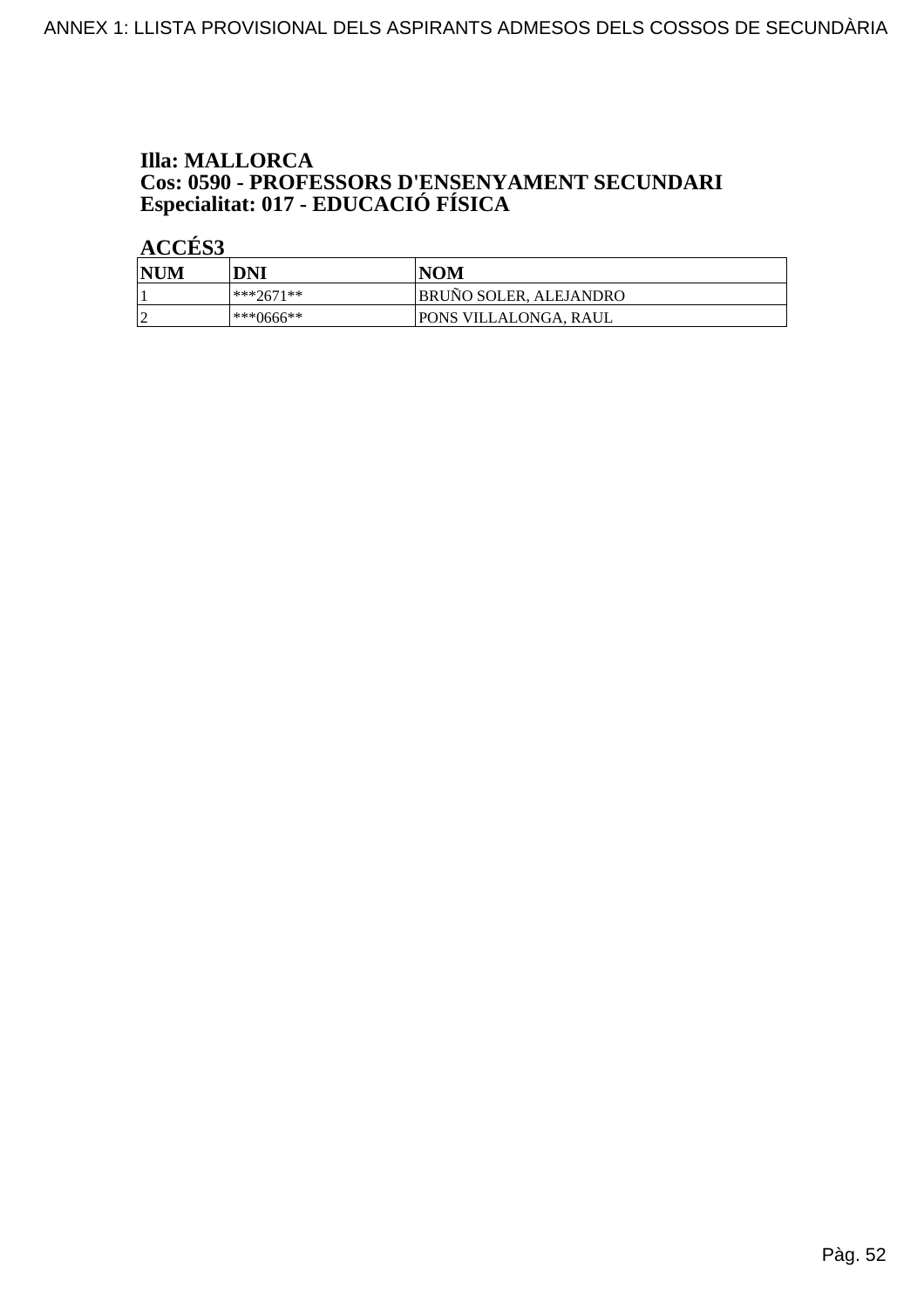## **Illa: MENORCA Cos: 0590 - PROFESSORS D'ENSENYAMENT SECUNDARI<br>Especialitat: 017 - EDUCACIÓ FÍSICA**

| <b>ACCÉS 1</b> |             |                             |
|----------------|-------------|-----------------------------|
| <b>NUM</b>     | <b>DNI</b>  | <b>NOM</b>                  |
|                | ***9793**   | AMELLER BARBER, JOAN        |
| 2              | ***3676**   | ARRIGHI, FLORENCIA          |
| 3              | $***5317**$ | CERVELLO RAGA, ANTONIO      |
| 4              | $***1242**$ | <b>COLLADO LOPEZ, LUCAS</b> |
| 5              | ***4387**   | FLORIT FLORIT, ANTONI       |
| 6              | $***4108**$ | FRAGA PONS, ALBERT          |
| 7              | $***5625**$ | GARCIA FERNANDEZ, CRISTINA  |
| 8              | ***1090**   | IZQUIERDO BORREGO, JAVIER   |
| 9              | ***3846**   | JUANEDA SEGUI, AGUEDA       |
| 10             | ***1019**   | MARIA SOLIVERAS, JAUME      |
| 11             | $***0286**$ | PERIGÜELL LAPORTA, JAVIER   |
| 12             | ***9080**   | PONS GUAL, ALFREDO          |
| 13             | $***4480**$ | SALORD PONS, JOSEP IGNASI   |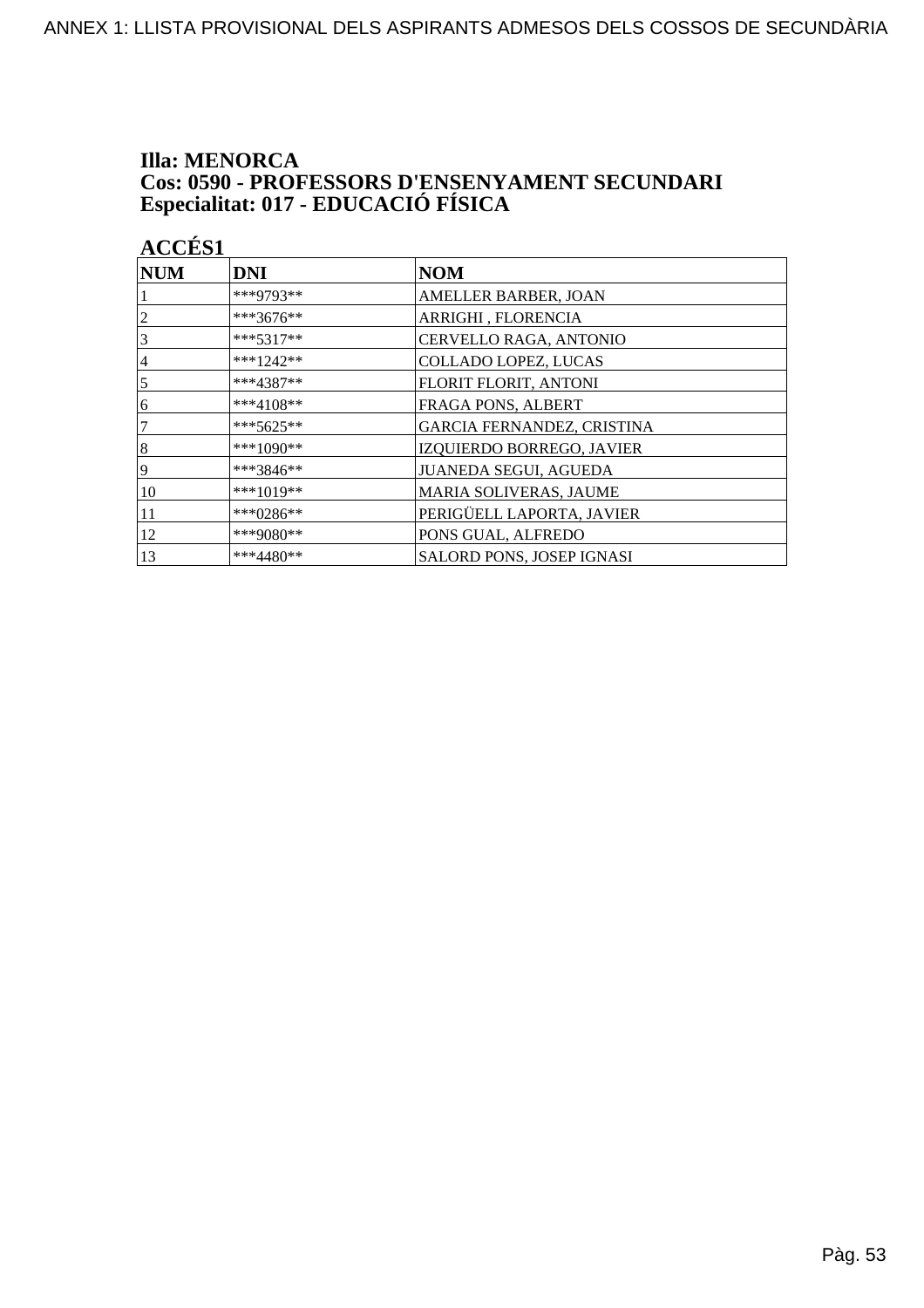### **Illa: EIVISSA Cos: 0590 - PROFESSORS D'ENSENYAMENT SECUNDARI Especialitat: 017 - EDUCACIÓ FÍSICA**

| <b>NUM</b> | <b>DNI</b>  | <b>NOM</b>                       |
|------------|-------------|----------------------------------|
|            | ***3728**   | ALZAMORA DAMIANO, EDUARDO NICOLA |
| 2          | $***7121**$ | AMOROS CANTOS, FERNANDO          |
| 3          | ***3116**   | BEJARANO MARI, RAQUEL            |
| 4          | ***3441**   | CASADO RICO, JOSE LUIS           |
| 5          | ***5883**   | DOMINGUEZ GARCIA, TAMARA         |
| 6          | ***5099**   | FERRER GARCIA, MARIA CRISTINA    |
| 7          | $***2662**$ | GARCIA GARCIA, MIRIAM            |
| 8          | ***2853**   | <b>GIL FORNES, ALEXANDRE</b>     |
| 9          | ***7841**   | GUTIERREZ ESTRADA, ANDRES        |
| 10         | ***5407**   | <b>IBAÑEZ CLIMENT, ALEX</b>      |
| 11         | $***5174**$ | LLOBET BUSCATO, FCO. JAVIER      |
| 12         | ***5300**   | MIELGO NICOLAS, LAURA            |
| 13         | ***2182**   | NAVARRO MARTINEZ, RAQUEL         |
| 14         | ***5267**   | NOVKOVIC RUBIO, BRUNO            |
| 15         | ***8066**   | PICORELLI SASTRE, DANIEL         |
| 16         | ***5320**   | RIBAS GARCIA, VICENT             |
| 17         | ***2328**   | RIZO MARTINEZ, CARLES            |
| 18         | ***2412**   | SANCHEZ POMARES, BARBARA         |
| 19         | $***0672**$ | SANTOS MEDRANO, SARA             |
| 20         | ***9066**   | TEJEDOR CARRILLO, DANIEL         |
| 21         | $***5111**$ | VILLEN BUENO, ANDRES SALVADO     |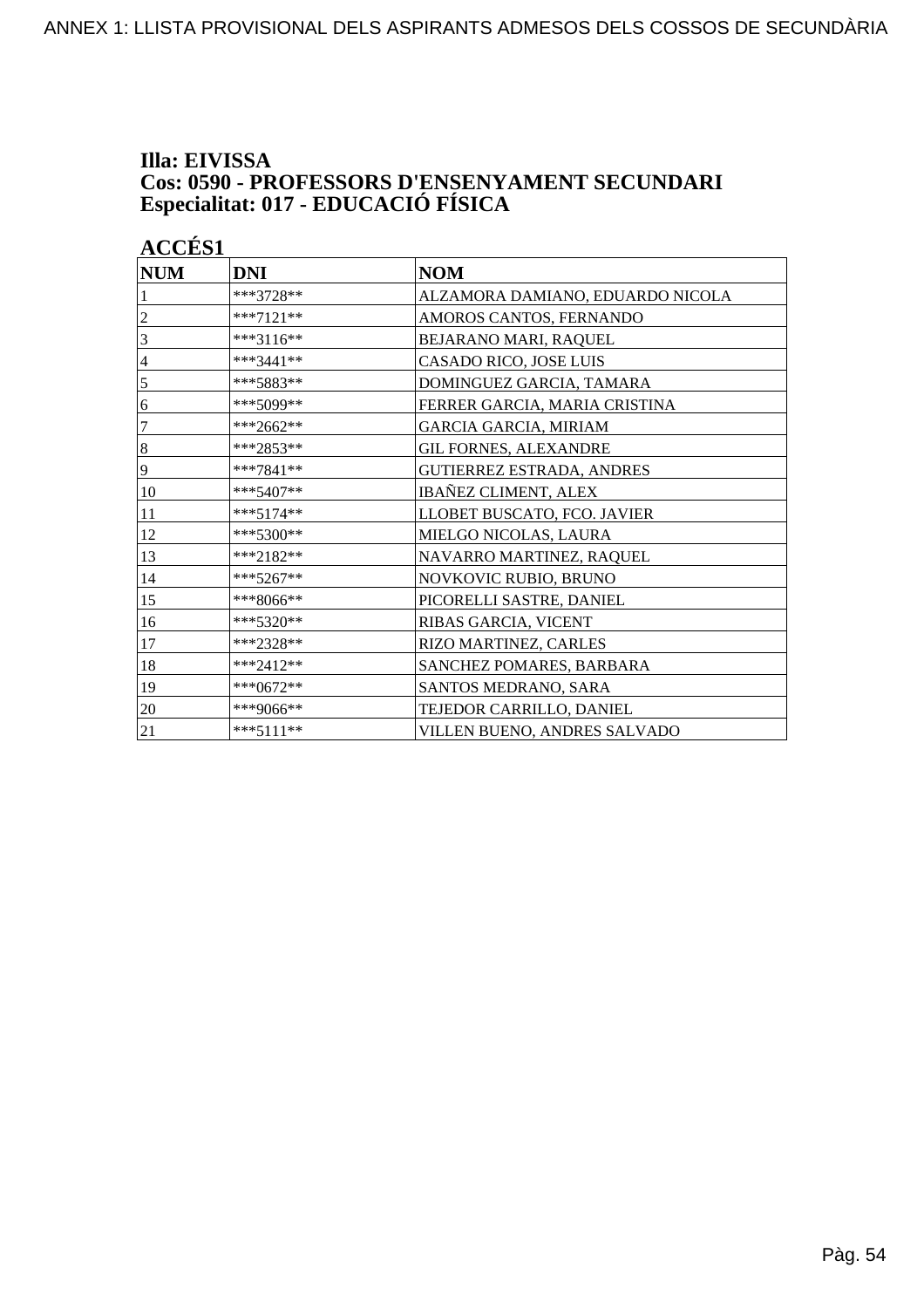### **Illa: MALLORCA Cos: 0590 - PROFESSORS D'ENSENYAMENT SECUNDARI Especialitat: 018 - ORIENTACIÓ EDUCATIVA**

| <b>ACCÉS 1</b> |             |                                  |
|----------------|-------------|----------------------------------|
| <b>NUM</b>     | <b>DNI</b>  | <b>NOM</b>                       |
| 1              | ***7902**   | ALEMANY GELABERT, CATALINA       |
| $\overline{c}$ | ***7040**   | ALOU SOLER, MAGDALENA            |
| 3              | ***8544**   | ARBONA ALBIÑANA, MARIA BEATRIU   |
| $\overline{4}$ | ***1120**   | ARBOS MARTORELL, M. CRISTINA     |
| 5              | ***9407**   | ARIZA MARTIN, ANTONIO JAVIER     |
| 6              | ***9575**   | BARBANCHO DIAZ, ALEJANDRO        |
| 7              | ***8183**   | BARCELO FERRER, MARIA ETELVINA   |
| $\bf 8$        | ***1826**   | <b>BARCELO LLULL, MARIA</b>      |
| 9              | ***9009**   | BARCELO NICOLAU, ANA MARIA       |
| 10             | ***6630**   | <b>BATLE VALLES, CRISTINA</b>    |
| 11             | ***1792**   | BENNASSAR MUNTANER, JUANA MARIA  |
| 12             | ***9035**   | <b>BONET ARBOS, MARIA</b>        |
| 13             | ***2367**   | BONET COSANO, MARTA              |
| 14             | ***4250**   | BORDOY MESQUIDA, MIQUELA         |
| 15             | ***2440**   | BORDOY RIERA, MARGALIDA          |
| 16             | ***2527**   | <b>BOSCH FITZNER, IRMA</b>       |
| 17             | ***7481**   | BOYERAS SASTRE, LAURA            |
| 18             | ***9853**   | BRONDO MONSERRAT, MARIA MAGDALEN |
| 19             | ***7324**   | CALVENTE CERDA, CONCEPCION       |
| 20             | ***2676**   | CANYELLES DOLÇ, ROSA             |
| 21             | ***7379**   | CAÑAVATE SEGURADO, CARMEN        |
| 22             | ***2256**   | CAPO RIBOT, ANTONIA              |
| 23             | ***9621**   | CARRETERO PIZA, JUAN             |
| 24             | ***3435**   | CARRIO PALOU, AINA               |
| 25             | ***0834**   | CASTRO LOPEZ, Mª JOSE            |
| 26             | ***3718**   | CLADERA BALLESTER, ROSA M.       |
| $27\,$         | ***4223**   | CLAR AYARTE, JUANA               |
| 28             | $***5602**$ | <b>COSTA FERRER, ESTER</b>       |
| 29             | ***2922**   | CUART SINTES, MARIA ISABEL       |
| 30             | ***8127**   | DEL RIO CAMPAÑA, ANA Mª          |
| 31             | ***7408**   | DEL RIO CLAR, MARIA              |
| 32             | ***5897**   | DOMENECH PEREZ, DAVID            |
| 33             | ***4732**   | ENSEÑAT MIGUEL, HELENA           |
| 34             | ***4564**   | ESCALERA CASTILLA, AGUEDA        |
| 35             | ***7199**   | ESTELRICH ESTADES, GABRIEL       |
| 36             | $***7587**$ | ESTEVA SOBRINO, MARTA            |
| 37             | ***6041**   | FERNANDEZ BALAGUER, CARMEN       |
| 38             | ***5975**   | FERRAGUT JAUME, CRISTINA         |
| 39             | $***4171**$ | FERRER SALAS, ANTONIA MARIA      |
| 40             | ***6666**   | FIOL BUSQUETS, ANTONIA           |
| 41             | ***5811**   | FULLANA ABRINAS, CATALINA MARIA  |
| 42             | ***6940**   | FULLANA DOMINGUEZ, ELOISA        |
| 43             | ***6792**   | GAGO ALONSO, MONICA              |
| 44             | ***3991**   | <b>GALMES GALMES, CRISTINA</b>   |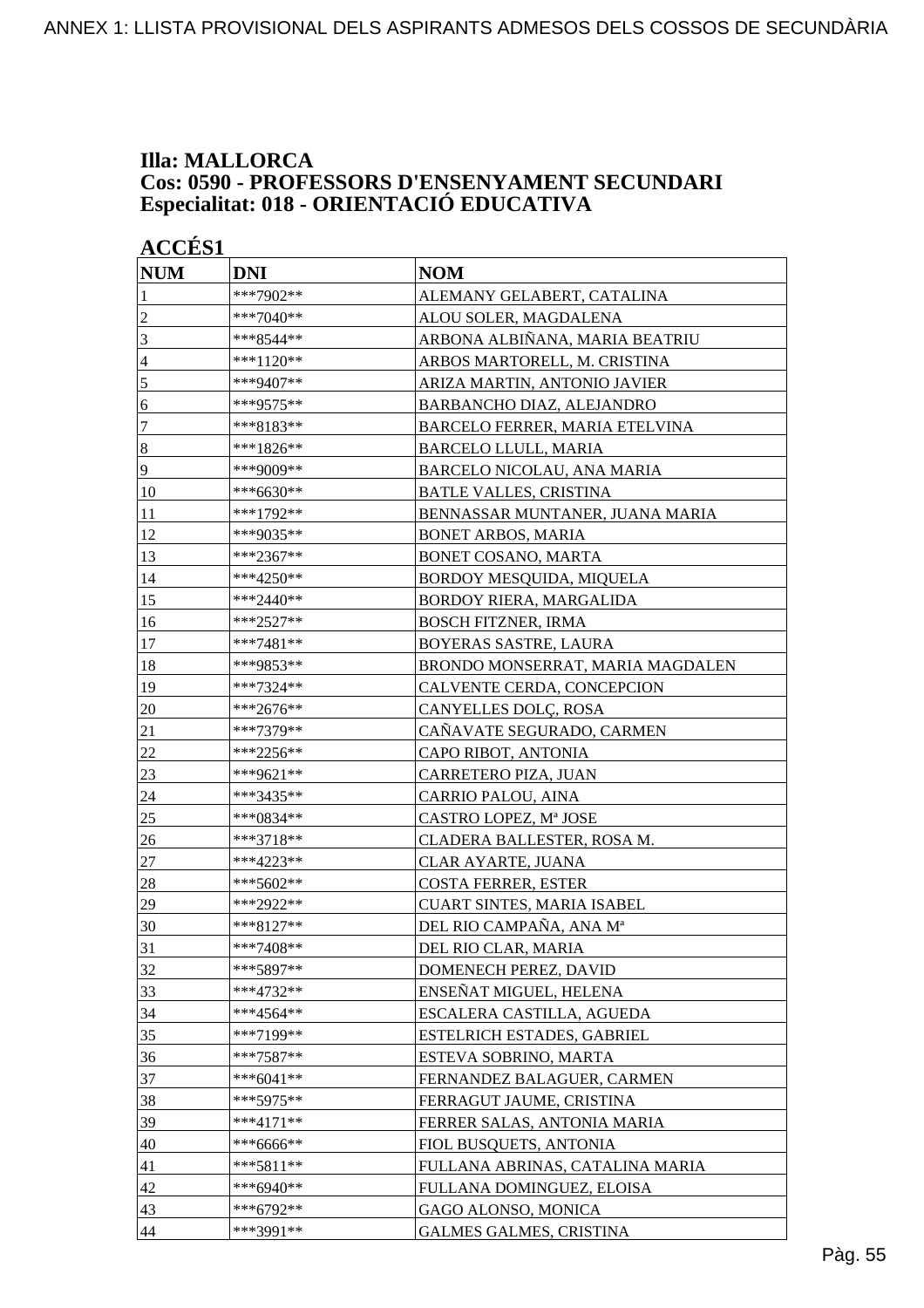| 45     | ***2773**   | GARAU SITJAR, CATALINA                  |  |
|--------|-------------|-----------------------------------------|--|
| 46     | $***5178**$ | GARCIA FERNANDEZ, MARIA ESTHER          |  |
| 47     | ***9621**   | GARCIA HERNANDEZ, ALEJANDRO             |  |
| 48     | ***4539**   | <b>GARCIA MERINO, ROSARIO</b>           |  |
| 49     | ***8874**   | <b>GARCIA SALAS, GABRIEL</b>            |  |
| 50     | ***1974**   | <b>GARI PRATS, MARGALIDA</b>            |  |
| 51     | ***4114**   | <b>GARRIDO CANALS, CRISTINA</b>         |  |
| 52     | ***4083**   | GARRIDO PASCUAL, MARIA                  |  |
| 53     | ***5745**   | GARRIGO HOMAR, ROSA MARIA               |  |
| 54     | $***1615**$ | GONZALEZ NADAL, MIGUEL ANGEL            |  |
| 55     | ***1131**   | GONZALEZ REDONDO, SILVIA                |  |
| 56     | $***1567**$ | GRACIA CAÑAS, SUSANA                    |  |
| 57     | ***3261**   | HEVIA CAÑELLAS, ANA MARGARITA           |  |
| 58     | $***6733**$ | HORRACH ESTARELLAS, MARIA MAGDALEN      |  |
| 59     | ***5199**   | JANER GELABERT, MIQUEL ANGEL            |  |
| 60     | ***3699**   | <b>JULIA TUGORES, JOSEP ALEXANDR</b>    |  |
| 61     | ***0510**   | LATORRE GONZALEZ, BEATRIZ               |  |
| 62     | ***5504**   | LLATAS PIERA, SONIA                     |  |
| 63     | ***6868**   | LLOFRIU BUSQUETS, JOANA MARIA           |  |
| 64     | $***2113**$ | LLULL SALOM, MARGALIDA                  |  |
| 65     | ***9397**   | LOPEZ ARROYO, MERCEDES                  |  |
|        | $***7453**$ |                                         |  |
| 66     |             | LOPEZ ESTEVA, CARMEN                    |  |
| 67     | ***4014**   | LOPEZ GIL, PATRICIA                     |  |
| 68     | ***9865**   | LOPEZ-URRUTIA BRAVO DE LAGUNA, CAROLINA |  |
| 69     | ***2021**   | MAIRATA BAUZA, MAGDALENA                |  |
| 70     | ***0347**   | MAÑAS PICO, Mª DEL CARMEN               |  |
| 71     | ***8667**   | MARTIN BALLE, MARTA                     |  |
| $72\,$ | ***0598**   | MARTORELL MORELL, BARBARA               |  |
| 73     | ***5730**   | MERCADAL SILVA, LUIS                    |  |
| $74\,$ | ***3146**   | MOLINA POMAR, SILVIA                    |  |
| 75     | ***3934**   | MORAGUES TUR, MARGARITA                 |  |
| 76     | $***4527**$ | MORELL LLITERAS, ADRIANA                |  |
| 77     | $***8811**$ | MORENO VALLES, RAQUEL                   |  |
| $78\,$ | ***5206**   | MOREY FERRIOL, CATALINA                 |  |
| 79     | ***3440**   | MORLA GARCIAS, MARIA MICAELA            |  |
| 80     | $***2140**$ | MUNAR SOCIAS, JOANA AINA                |  |
| 81     | $***1715**$ | MUÑOZ MEDINA, ANTONIO                   |  |
| 82     | $***2503**$ | NADAL CARRIO, ALBA                      |  |
| 83     | ***3616**   | NADAL MORENO, MARGALIDA                 |  |
| 84     | ***6012**   | ORFILA ARBONA, ANA MARIA                |  |
| 85     | $***2317**$ | PALOU QUETGLAS, PEDRO                   |  |
| 86     | $***2241**$ | PERELLO TARRAGONA, MERCE                |  |
| 87     | $***6601**$ | PERELLO TORRENS, M. ASSUMPTA            |  |
| 88     | $***6703**$ | PEREZ MARTORELL, TERESA                 |  |
| 89     | ***7159**   | PERICAS PALOU, GUILLEM JUAN             |  |
| 90     | ***2436**   | PICO DURAN, MARIA BEL                   |  |
| 91     | ***7789**   | PONS HORRACH, MARGALIDA                 |  |
| 92     | ***2269**   | PONS LLOBERA, MARGALIDA                 |  |
| 93     | $***1048**$ | PORCEL BAREA, MIQUEL                    |  |
| 94     | ***1940**   | POU ADROVER, MIQUEL SEBASTI             |  |
| 95     | ***2464**   | PUIGSERVER SERVERA, MARGALIDA           |  |
| 96     | ***4880**   | RAMON SALVA, MERCEDES                   |  |
| 97     | ***7363**   | REBASSA PERICAS, MARIA ANTONIA          |  |
|        | $***0153**$ |                                         |  |
| 98     |             | REYNES RAMIS, MARIA ROSA                |  |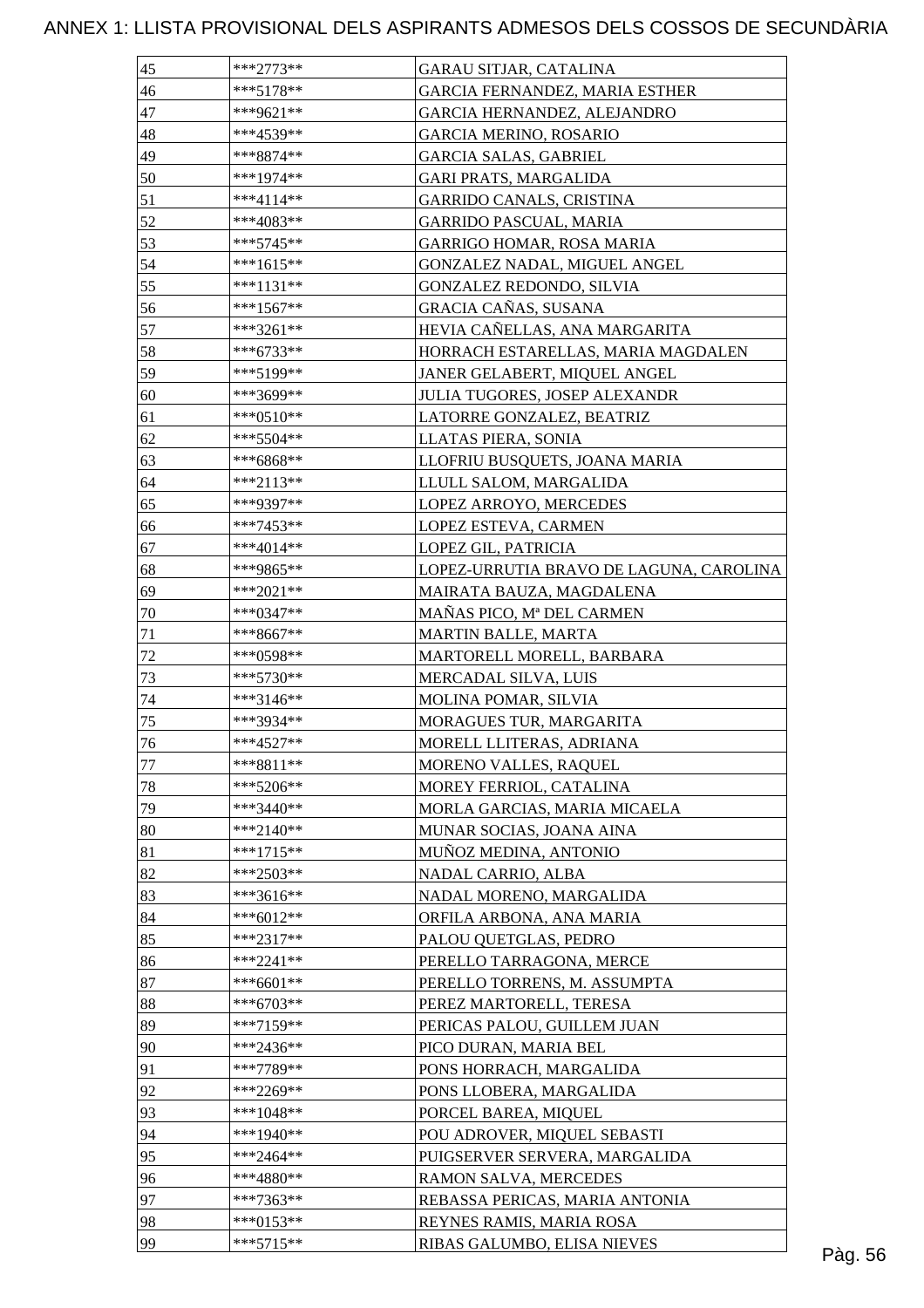| 100 | ***1987**   | RIBOT BINIMELIS, COLOMA           |
|-----|-------------|-----------------------------------|
| 101 | ***0233**   | RIUTORT TUGORES, ANTONIA          |
| 102 | ***8428**   | ROBLES MATEOS, F. JAVIER          |
| 103 | ***9936**   | RODRIGUEZ PEREZ, JOSEFINA         |
| 104 | ***3461**   | RODRIGUEZ REDONDO, ESTEFANIA      |
| 105 | ***5677**   | ROMERO JIMENEZ, CRISTINA          |
| 106 | ***2268**   | RUBERT FRAU, CATALINA             |
| 107 | ***7131**   | SALVA ROMARTINEZ, FRANCISCA       |
| 108 | ***2627**   | SANCHEZ CERVERA, Mª DEL CARMEN    |
| 109 | ***2121**   | SANCHEZ GINARD, FRANCISCA         |
| 110 | ***1688**   | SANSO BARCELO, CATALINA           |
| 111 | ***9168**   | SANTMARTI ANGULO, PATRICIA        |
| 112 | $***0451**$ | SAORIN RODRIGUEZ, SANDRA          |
| 113 | ***2921**   | SERRA LLAMBIAS, JULIA             |
| 114 | ***7793**   | SOLER SOCIAS, MERCEDES            |
| 115 | ***5787**   | SOTO BORT, SUSANA                 |
| 116 | ***3999**   | SUREDA SOLER, MARGARITA           |
| 117 | ***6755**   | TERRASA CENDRA, MARIA TERESA      |
| 118 | ***4580**   | TUR MARTI, PATRICIA               |
| 119 | $***1720**$ | URIBARRI CABANELLAS, M. ANGELS    |
| 120 | ***8188**   | VAQUER SERVERA, M. ANGELS         |
| 121 | ***3817**   | VELASCO LLODRA, FRANCISCA VICT    |
| 122 | ***2386**   | VICENS CLER, BARBARA              |
| 123 | ***2671**   | VICH RAMIREZ, ELENA               |
| 124 | $***7707**$ | VILLAGARCIA JOFRE, SEBASTIAN ALBE |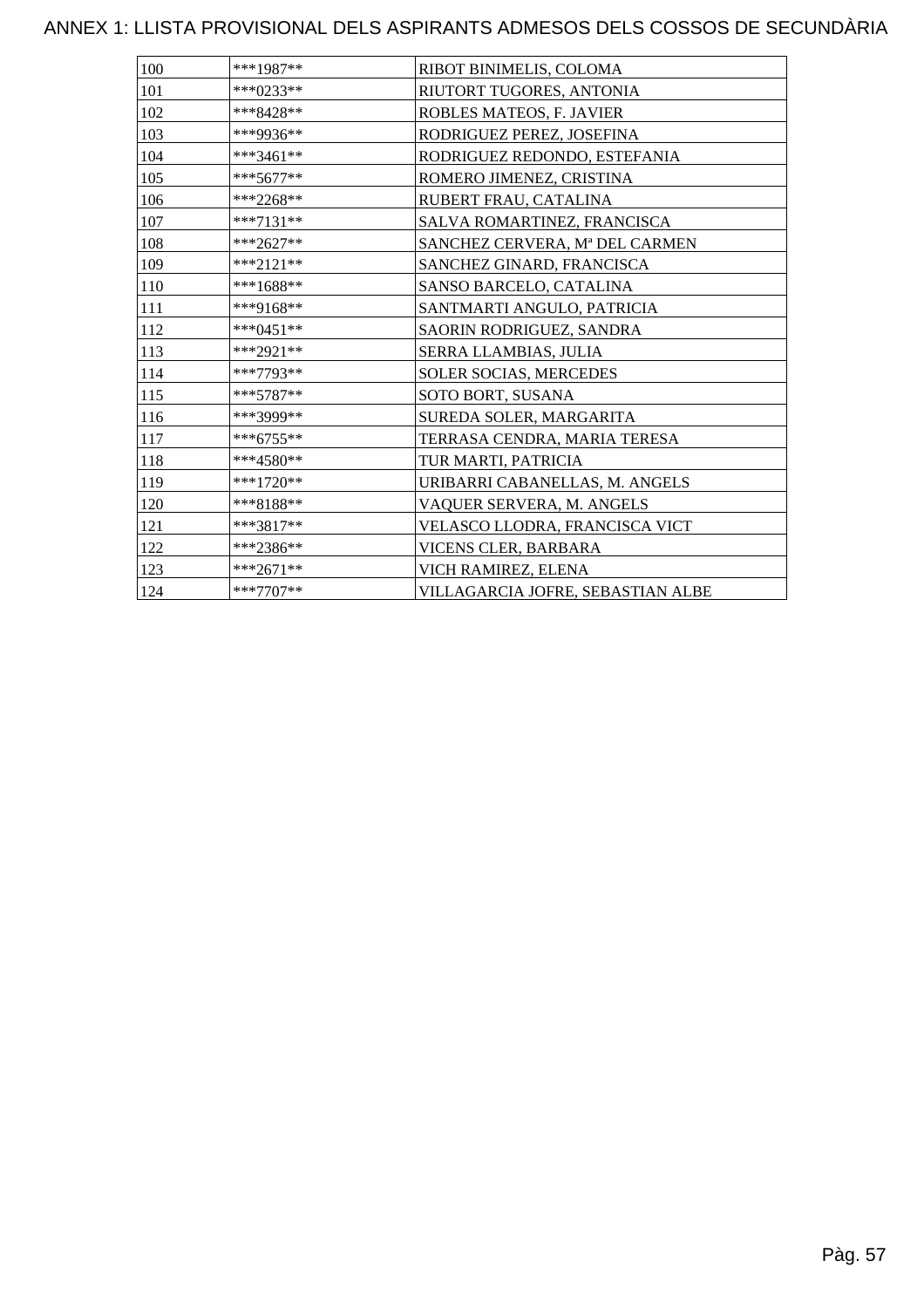## **Illa: MALLORCA Cos: 0590 - PROFESSORS D'ENSENYAMENT SECUNDARI<br>Especialitat: 018 - ORIENTACIÓ EDUCATIVA**

| <b>INUM</b> | DNI          | NOM                        |
|-------------|--------------|----------------------------|
|             | $ ***3633**$ | CAMPS BOSCH, MARIA ISABEL  |
|             | $***3532**$  | LOPEZ ROCA, NURIA          |
|             | $***8976**$  | LOPEZ TOMAS, AGUSTINA ROSA |
| 4           | ***2959**    | MOLINA FERRER, ISABEL      |
|             | ***9600**    | NICOLAU RIUTORT, FRANCESCA |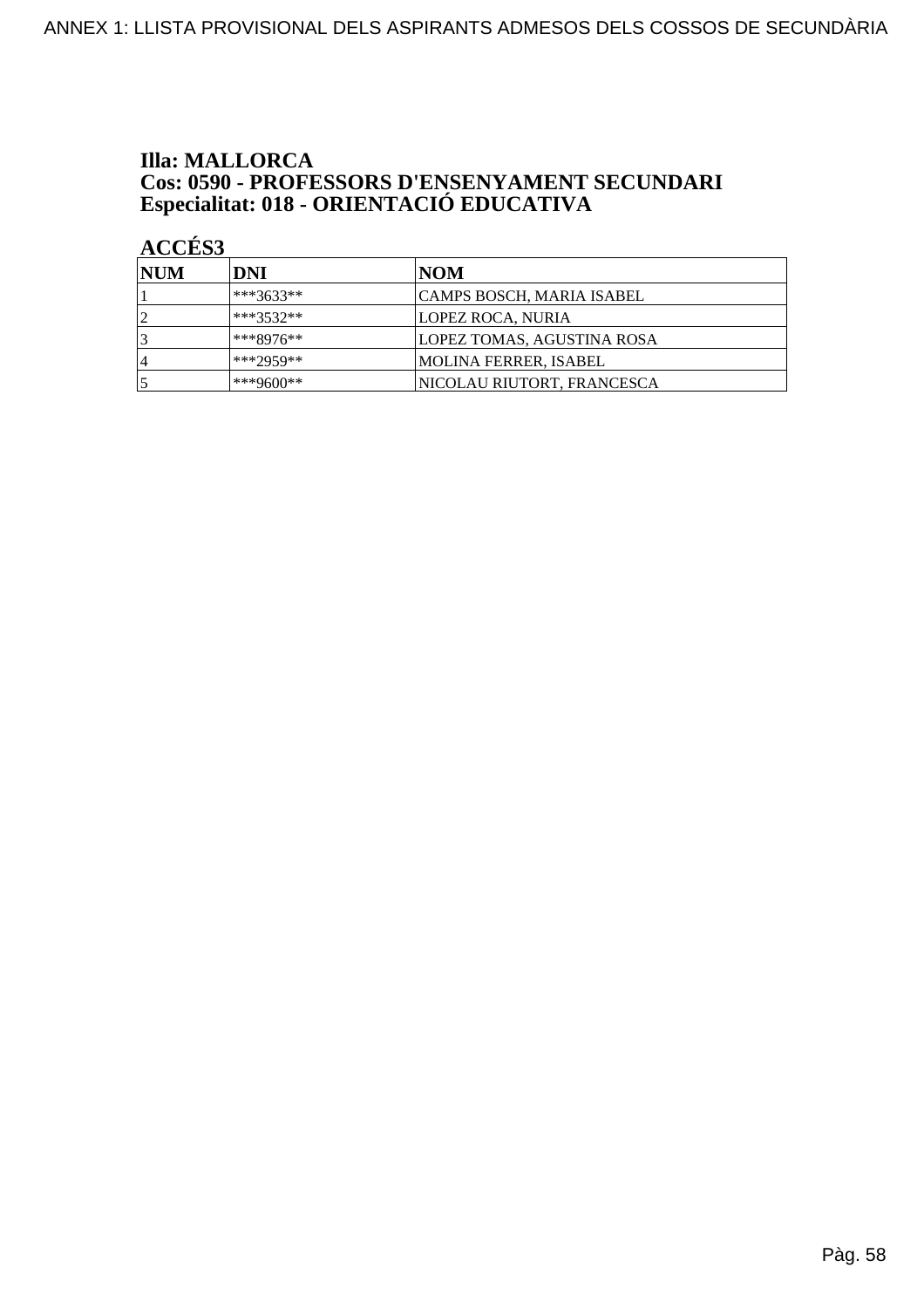## **Illa: MALLORCA Cos: 0590 - PROFESSORS D'ENSENYAMENT SECUNDARI<br>Especialitat: 018 - ORIENTACIÓ EDUCATIVA**

| NUM | DNI       | <b>NOM</b>                           |
|-----|-----------|--------------------------------------|
|     | ***1796** | <b>CASANOVAS STOBART, MONTSERRAT</b> |
|     | ***1381** | MASCARO GENESTAR, CEL                |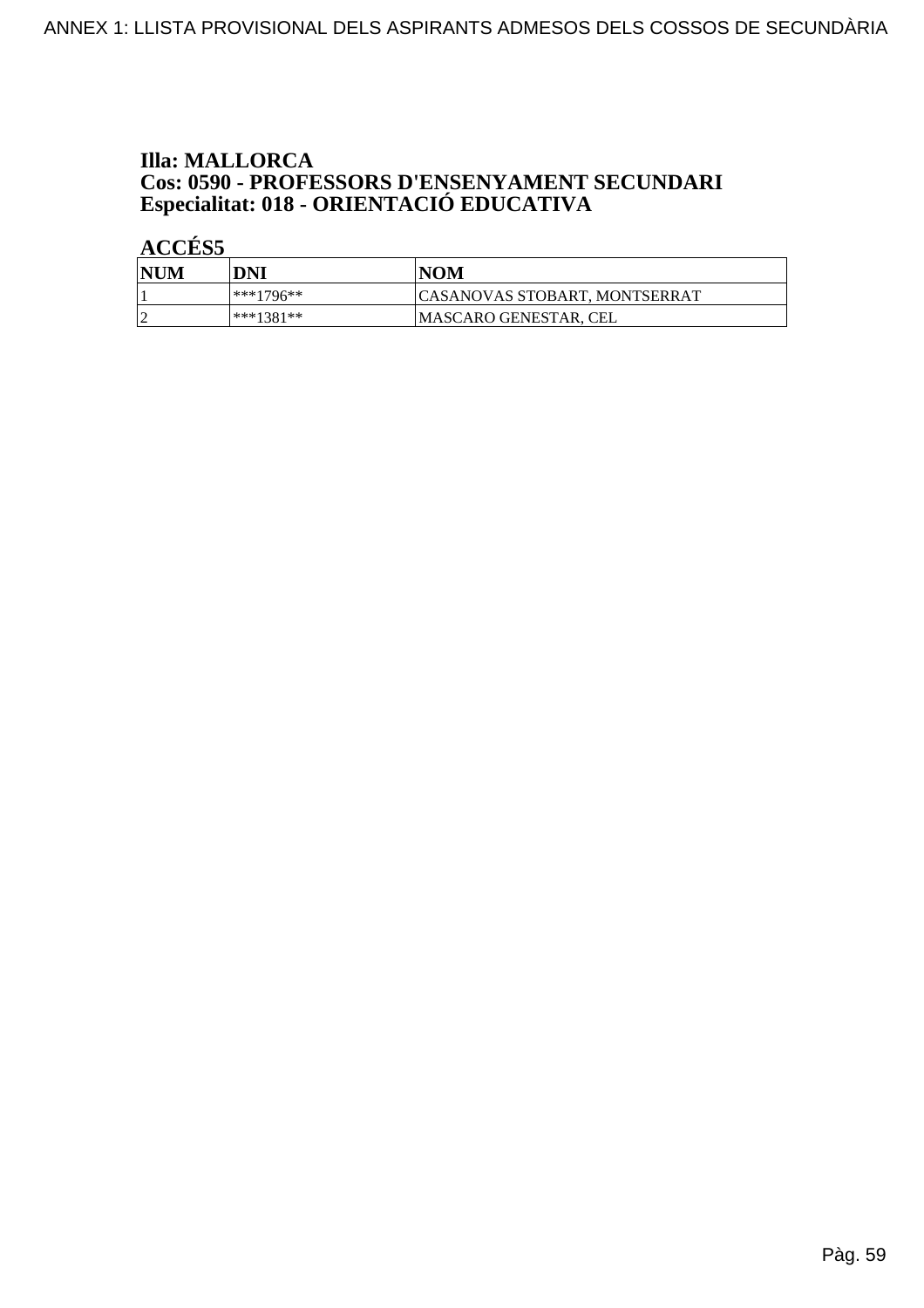## **Illa: MENORCA Cos: 0590 - PROFESSORS D'ENSENYAMENT SECUNDARI<br>Especialitat: 018 - ORIENTACIÓ EDUCATIVA**

| <b>ACCES 1</b> |             |                               |
|----------------|-------------|-------------------------------|
| <b>NUM</b>     | DNI         | <b>NOM</b>                    |
|                | $***5714**$ | CABRERA RUIZ, ESTEBAN         |
| $\overline{c}$ | ***1226**   | DOMINGUEZ JUANICO, RAFAEL     |
| 3              | ***1242**   | <b>GOMIS ESPINOSA, RAQUEL</b> |
| $\overline{4}$ | ***1117**   | IZQUIERDO GALEOTE, LORENA     |
| 5              | ***0089**   | MARIN LOPEZ, RAFAEL JOSE      |
| 6              | ***5829**   | MARTINEZ TEBAS, SUSANA        |
| 7              | ***0859**   | MELIA MARQUES, MARIA DOLORS   |
| $\sqrt{8}$     | ***4886**   | NEGRETE TALTAVULL, CLARA      |
| 9              | ***0570**   | SINTES ROTGER, PAMELA         |
| 10             | ***0782**   | <b>SUAREZ CAMPS, SANDRA</b>   |
| 11             | ***4364**   | TALTAVULL BARBER, DIDAC       |
| 12             | ***1088**   | TORAL SALES, FRANCISCA        |
| 13             | ***4093**   | TRUYOL VIVO, LAURA            |
| 14             | ***8702**   | VALERO CORTES, EVA Mª         |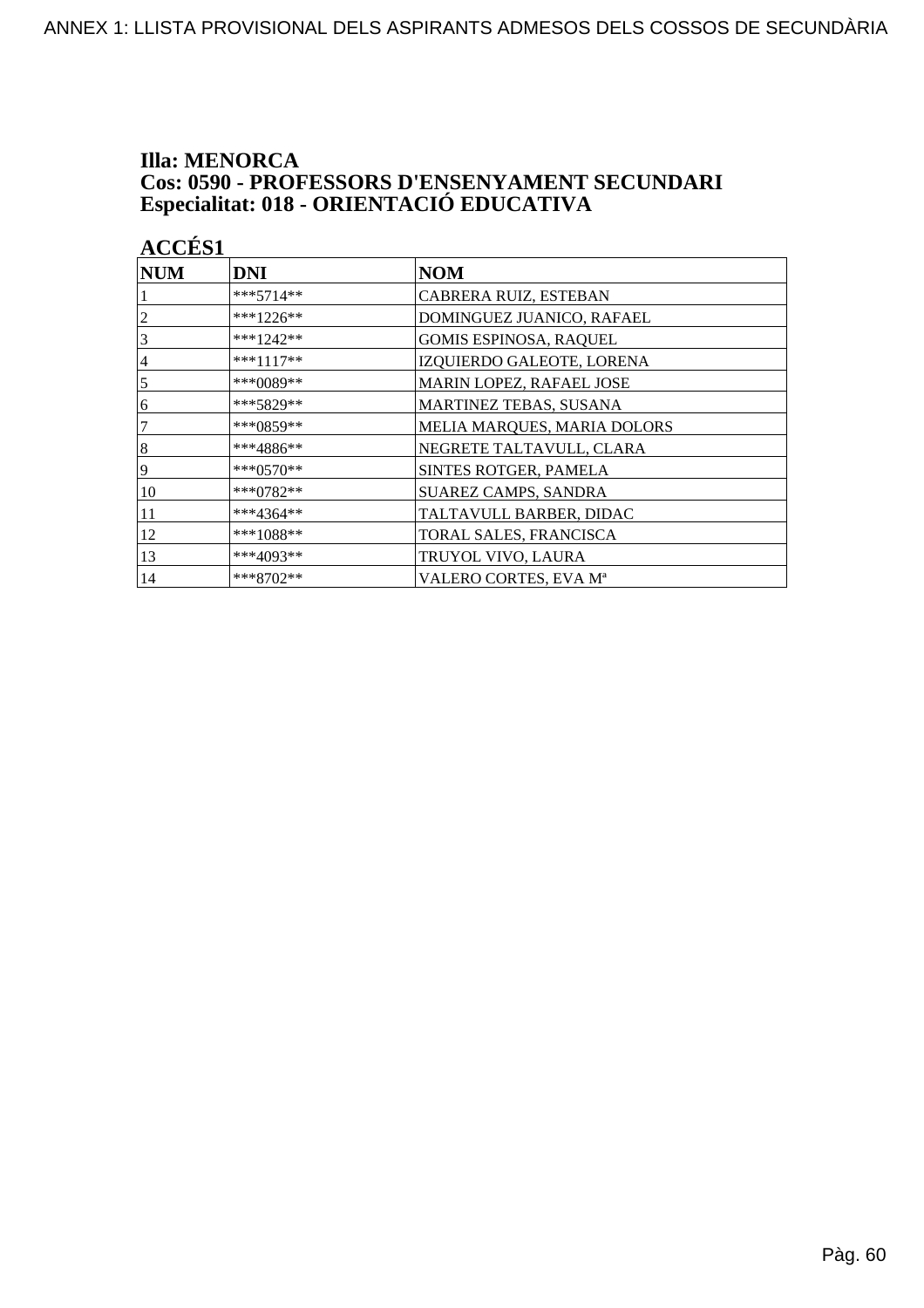## Illa: EIVISSA **Cos: 0590 - PROFESSORS D'ENSENYAMENT SECUNDARI<br>Especialitat: 018 - ORIENTACIÓ EDUCATIVA**

| <b>ACCÉS 1</b> |             |                                    |  |
|----------------|-------------|------------------------------------|--|
| <b>NUM</b>     | <b>DNI</b>  | <b>NOM</b>                         |  |
|                | ***5680**   | CANO RODRIGUEZ, MARINA             |  |
| $\overline{2}$ | ***0992**   | <b>GARCIA REDONDO, LARA</b>        |  |
| 3              | ***6310**   | GIMENEZ FERNANDEZ, ELENA           |  |
| $\overline{4}$ | ***5108**   | LAZARO CALVENTOS, RAUL             |  |
| 5              | ***5305**   | LOPEZ HERBERT, LUIS ANTONIO        |  |
| 6              | ***0359**   | LUIS RODRIGUEZ, PERE               |  |
| 7              | ***2991**   | MARTINEZ LOPEZ, DOLORES            |  |
| $\overline{8}$ | ***5518**   | MELENDEZ GUERAU DE ARELLANO, SONIA |  |
| 9              | ***3851**   | NAVAL ESCARTIN, VIRGINIA           |  |
| 10             | ***5852**   | PALLAS MIRALLES, ANA MARIA         |  |
| 11             | ***5565**   | PLANELLS ROIG, FRANCISCA           |  |
| 12             | ***5369**   | REIG GASO, M. CARMEN               |  |
| 13             | ***7316**   | ROJAS MOLINERO, ROCIO              |  |
| 14             | ***5903**   | SANCHEZ BUENAVIDA, FRANCISCO       |  |
| 15             | $***2504**$ | SENOVILLA TASIS, OLIVIA            |  |
| 16             | $***5762**$ | YERN TORRES, NAIKA                 |  |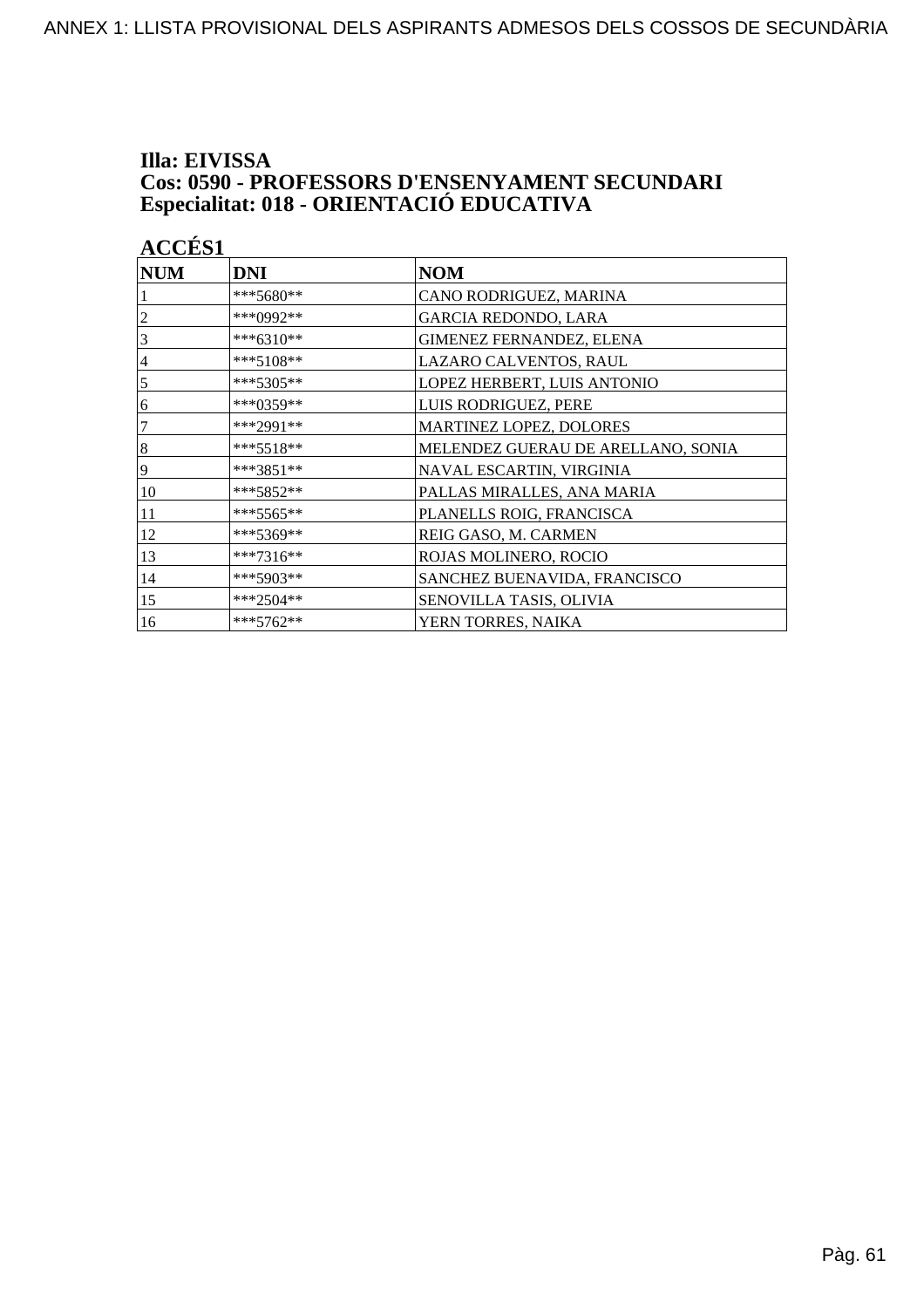### **Illa: MALLORCA Cos: 0590 - PROFESSORS D'ENSENYAMENT SECUNDARI Especialitat: 019 - TECNOLOGIA**

| <b>ACCÉS 1</b>   |             |                                   |
|------------------|-------------|-----------------------------------|
| <b>NUM</b>       | <b>DNI</b>  | <b>NOM</b>                        |
| 1                | ***4124**   | ADROVER OBRADOR, SIMON            |
| $\overline{2}$   | ***7611**   | AGUILERA SERRANO, DANIEL          |
| 3                | ***2273**   | AGUILO LOPEZ, Mª INES             |
| $\overline{4}$   | ***7520**   | AMOROS PASCUAL, JOSE ANTONIO      |
| $\sqrt{5}$       | ***0060**   | <b>BARDAJI CUSO, JORGE</b>        |
| 6                | ***7245**   | BERNAUS MIR, MARIA ELISABET       |
| $\boldsymbol{7}$ | ***8497**   | <b>BILBAO BATIZ, IKER</b>         |
| $\bf 8$          | ***1413**   | <b>BISBAL PETRO, ANTONIA</b>      |
| 9                | ***9967**   | BONET CUENCA, MARIA PILAR         |
| 10               | $***4181**$ | BONNIN MADIKO, ALBERT             |
| 11               | ***5935**   | BORRALLO SANCHEZ, ANTONIO         |
| 12               | ***2962**   | CALVO RIGO, GABRIEL               |
| 13               | ***9600**   | CAMACHO BELENGUER, CRISTINA       |
| 14               | ***4861**   | CASTAÑO TARRAGO, ANDREA           |
| 15               | ***1906**   | COLOM OZORES, JAIME               |
| 16               | $***1761**$ | CUNI FERNANDEZ, OSCAR             |
| 17               | ***7585**   | DEL CANTO TORRES, ALBERTO         |
| 18               | ***8767**   | <b>DRUCKER, TANIA</b>             |
| 19               | ***6859**   | <b>ESTEVE GIL, SERGIO</b>         |
| 20               | ***6959**   | FERRER MAYOL, ANTONI              |
| 21               | ***2425**   | FUENTES FORT, CARLOTA             |
| 22               | ***2082**   | FURIO MAS, MARIA DEL ORET         |
| 23               | ***7054**   | GALINDO BADIA, MARIA DEL CARM     |
| 24               | ***6280**   | <b>GARAU SINTES, AGNES</b>        |
| 25               | ***4903**   | <b>GARCIA ORTIZ, RAUL</b>         |
| 26               | ***7766**   | GIRALDO PEREIRA, JUAN ANTONIO     |
| $27\,$           | ***1883**   | <b>GOMEZ ABALOS, ELENA</b>        |
| 28               | ***3550**   | GONZALEZ BURGUERA, JAUME          |
| 29               | ***6907**   | <b>GONZALEZ LARA, EMILIO</b>      |
| 30               | ***1955**   | GONZALEZ MAIMO, JAVIER            |
| 31               | ***2132**   | <b>IBERNON GIL, AURELIA</b>       |
| 32               | ***7017**   | LARA JULIAN, ANTONIO              |
| 33               | ***4241**   | LOPEZ MARTI, M DEL MAR            |
| 34               | ***0927**   | LOPEZ NAVARRO, ELVIRA             |
| 35               | ***6758**   | LORENTE TERREN, SUSANA            |
| 36               | ***1950**   | MALONDA MENA, FRANCESC XAVIE      |
| 37               | ***2035**   | MAYOL CERDA, ANTONIA              |
| 38               | ***6978**   | MEROU SANCHEZ, JEAN RENE          |
| 39               | ***0102**   | MORENO NAVARRO, MARIA             |
| 40               | ***2150**   | MOYA ROSSELLO, PAU                |
| 41               | ***8273**   | NAVARRO ESCRIBANO, MARIA DEL PILA |
| 42               | ***0245**   | PALOU CALDENTEY, ALBERT           |
| 43               | ***8635**   | PANE FARRE, EUDALD                |
| 44               | ***5792**   | PASCUAL FUENTES, FERNANDO         |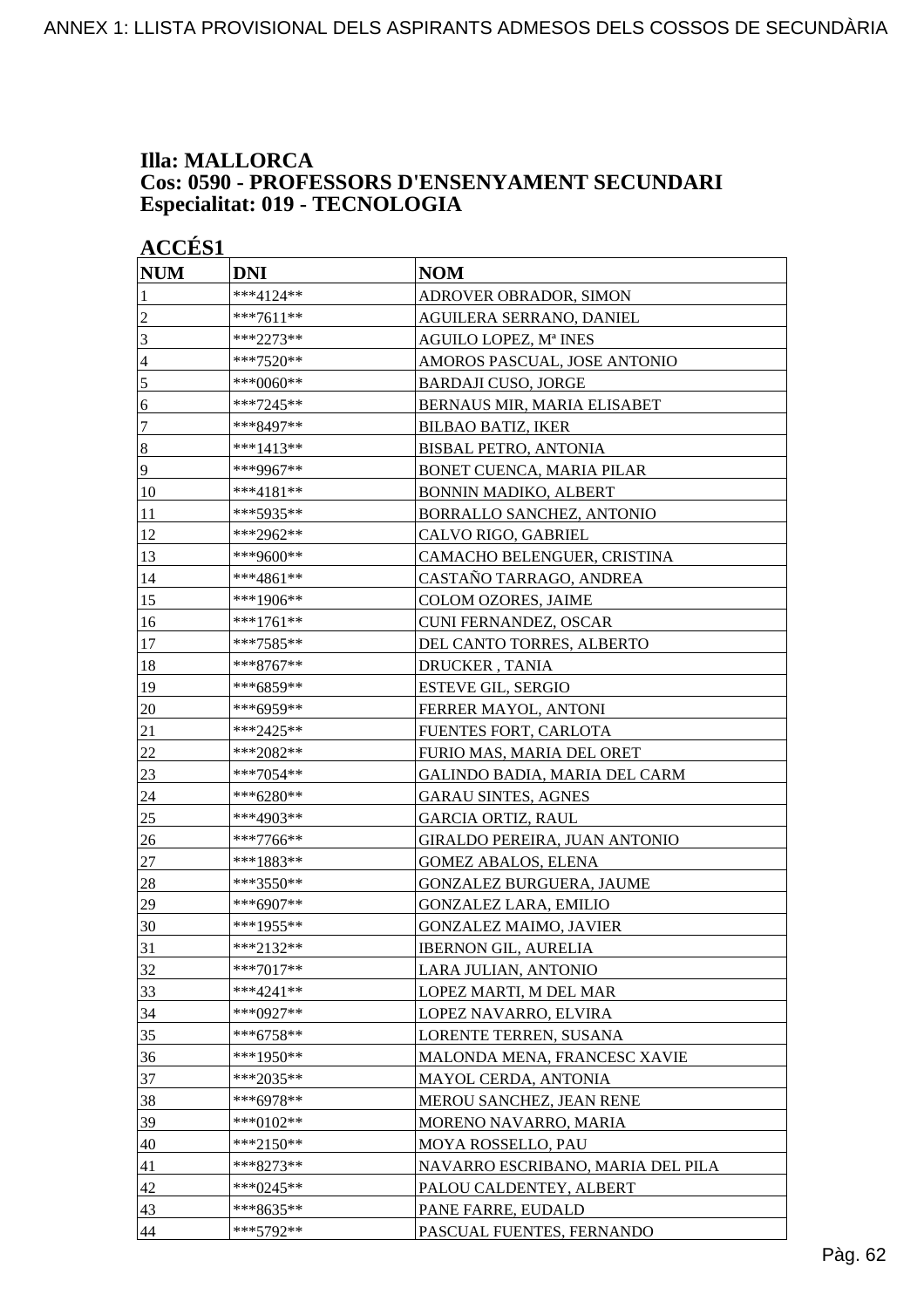| 45 | $***5765**$ | PERIS GONZALEZ, VALENTIN        |
|----|-------------|---------------------------------|
| 46 | ***3833**   | PICO FERNANDEZ, FRANCESC XAVIE  |
| 47 | ***6685**   | PIZA GARI, AMADOR JUAN          |
| 48 | ***1488**   | PRADOS CHISVERT, Mª ROSA        |
| 49 | $***7501**$ | ROMERO MARCH, ANTONIO           |
| 50 | $***2814**$ | RUBIO MONTORO, VERONICA         |
| 51 | ***1098**   | SALINAS GARCIA, JOSE RAUL       |
| 52 | $***1131**$ | SASTRE MANERA, GUILLEM          |
| 53 | ***1530**   | SOLER BUSQUETS, MARIA ISABEL    |
| 54 | ***3049**   | VALENCIANO GENER, DIDAC         |
| 55 | ***3880**   | VALLES RAMIS, AINA              |
| 56 | $***1318**$ | <b>VALLES RAMIS, MATIAS</b>     |
| 57 | ***0658**   | VALLS GRADAILLE, DANIEL         |
| 58 | $***2588**$ | VAZQUEZ HERNANDEZ, FCO DE BORJA |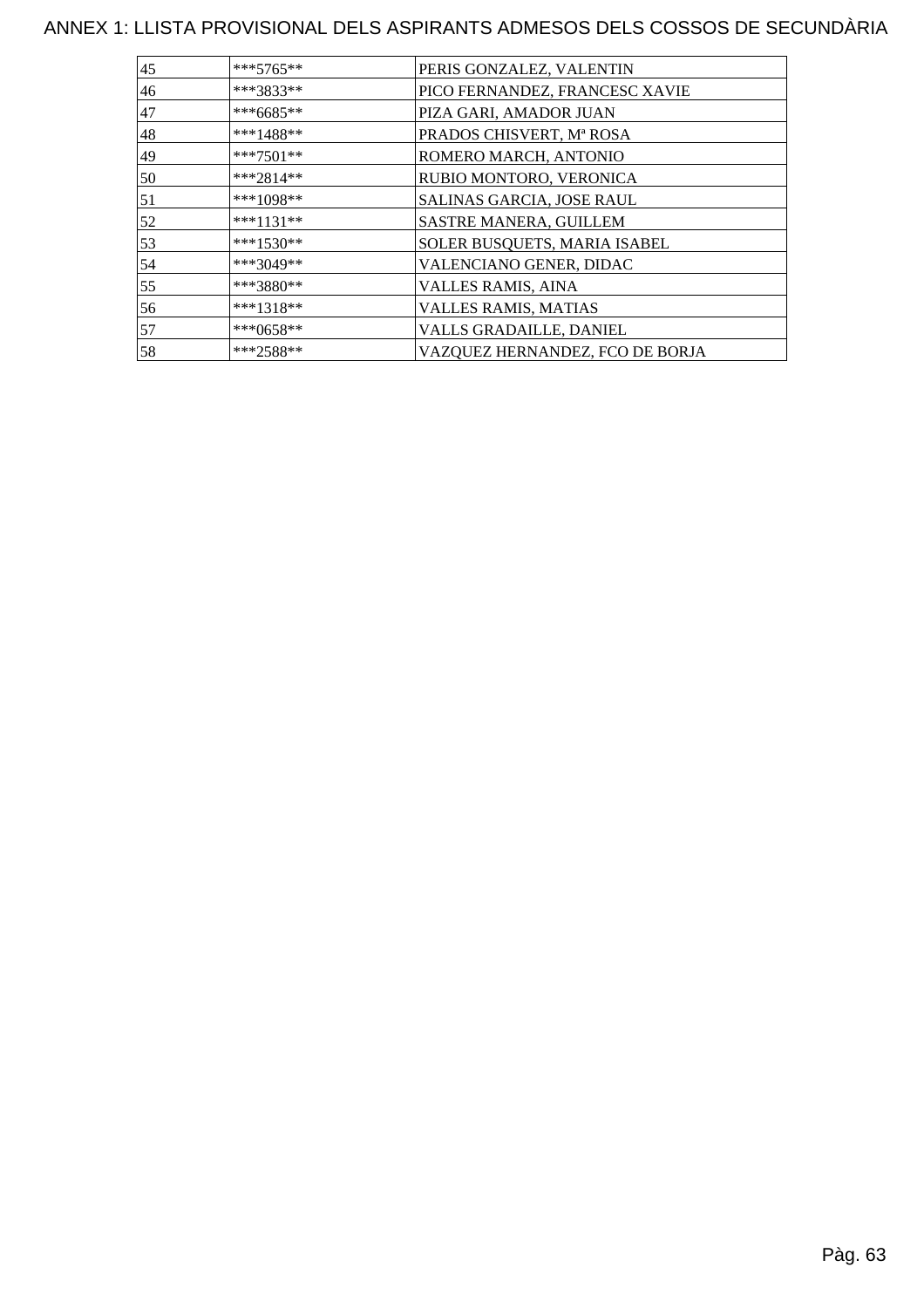### **Illa: MENORCA** Cos: 0590 - PROFESSORS D'ENSENYAMENT SECUNDARI Especialitat: 019 - TECNOLOGIA

| NUM            | <b>DNI</b>   | <b>NOM</b>                     |
|----------------|--------------|--------------------------------|
|                | ***3695**    | <b>ARGUIMBAU PONS, JAUME</b>   |
| $\overline{2}$ | $***1123**$  | ARNAIZ MORA, JORDI PERE        |
| 3              | ***7063**    | <b>BRUALLA SEVILLA, SILVIA</b> |
| 4              | $***0129**$  | CENDRERO GIL, JUAN LUIS        |
| 5              | $***4477**$  | CEREZO PECO, SANDRA            |
| 6              | ***5665**    | DIAZ IRIBERRI, ISABEL          |
|                | $***1779**$  | DOMENGE PEREZ, FRANCESCA       |
| 8              | ***0265**    | FLORIT JUANEDA, FRANCINA       |
| 19             | *** $0081**$ | MONACO, SERGIO                 |
| 10             | $***4112**$  | <b>TORRES MESQUIDA, JOSEP</b>  |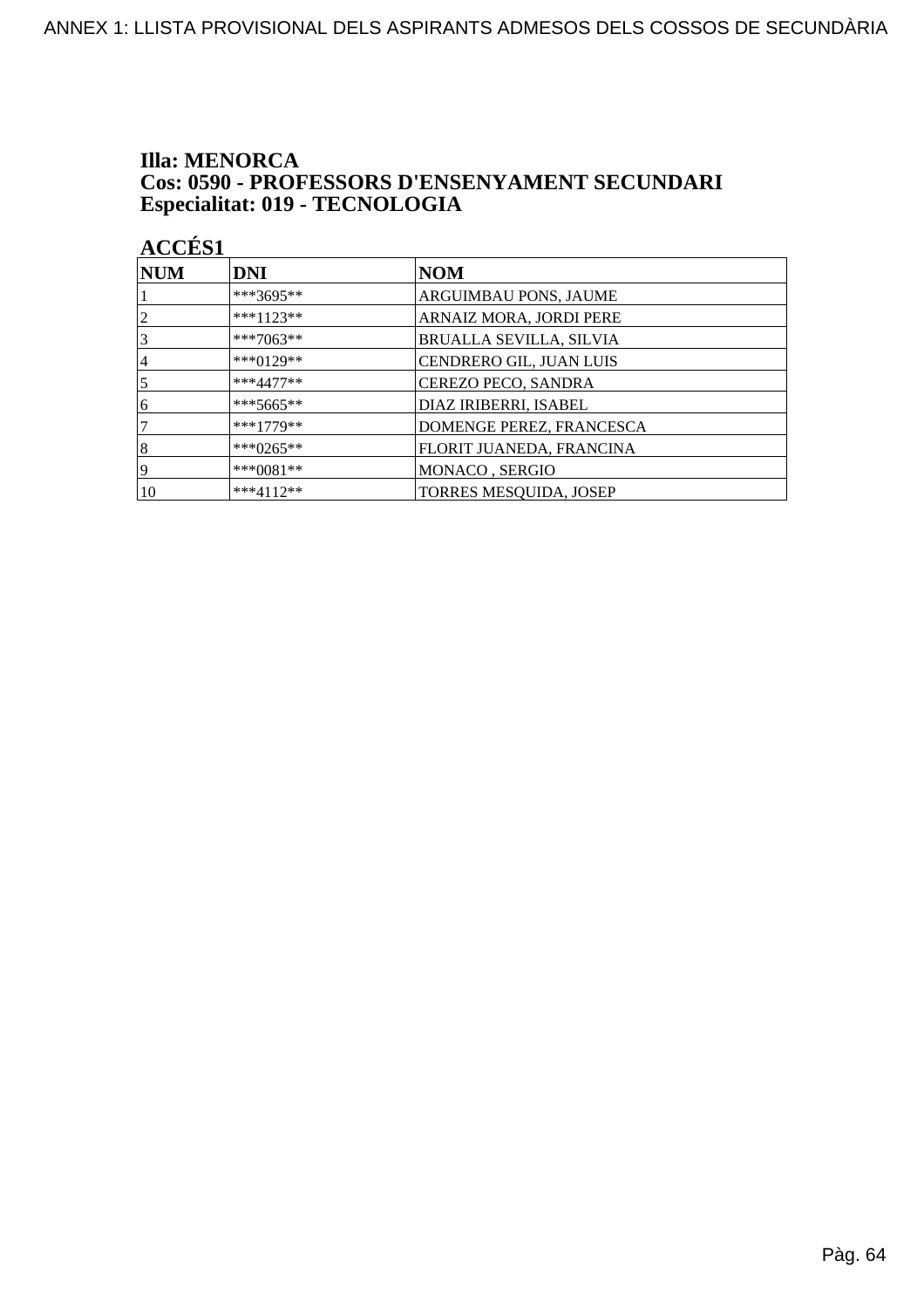### Illa: EIVISSA **Cos: 0590 - PROFESSORS D'ENSENYAMENT SECUNDARI** Especialitat: 019 - TECNOLOGIA

| <b>NUM</b>     | <b>DNI</b>  | NOM                                |
|----------------|-------------|------------------------------------|
|                | ***5249**   | <b>BONET MAS, MARINA</b>           |
| $\overline{2}$ | $***5302**$ | <b>MUNAR TORRES, JORDI</b>         |
| 3              | $***8584**$ | PEREZ INCINILLAS, IRENE            |
| 4              | $***5177**$ | <b>RIBAS DIXON, RICARDO ENRIQU</b> |
|                | $***5320**$ | RIBAS GARCIA, MARGALIDA            |
| 6              | ***5984**   | RIBAS PALERM, ALBERTO              |
|                | ***5423**   | <b>ROIG MARTINEZ, FELIX</b>        |
| $\vert 8$      | ***3966**   | <b>SIMO ESTEVE, JOAN</b>           |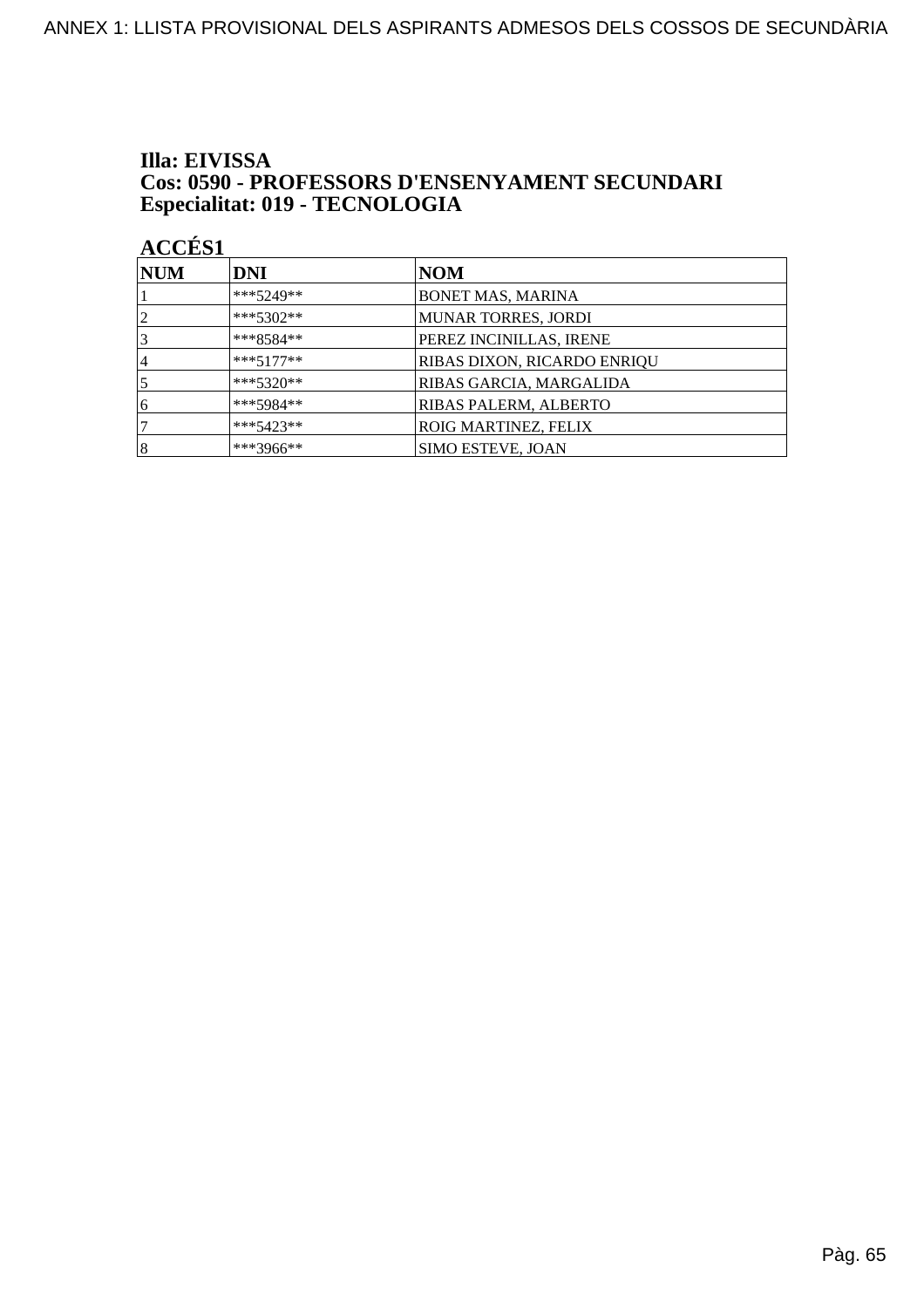### **Illa: MALLORCA Cos: 0590 - PROFESSORS D'ENSENYAMENT SECUNDARI Especialitat: 061 - ECONOMIA**

| <b>ACCÉS 1</b>   |             |                                       |
|------------------|-------------|---------------------------------------|
| <b>NUM</b>       | <b>DNI</b>  | <b>NOM</b>                            |
| 1                | ***7001**   | AGUILAR BAUZA, MARGALIDA              |
| 2                | ***3566**   | ALBONS ESCARRER, MARGALIDA            |
| 3                | ***3095**   | ANDREU RIBELLES, JESSICA              |
| 4                | ***0078**   | ARMIÑANZAS ROYO, PEDRO                |
| $\mathfrak s$    | ***2481**   | BARCELO VANRELL, MARIA MAGDALEN       |
| 6                | ***5007**   | BENNASAR RAMIS, JOAN                  |
| 7                | ***3572**   | BERGAS FORTEZA, JERONIMA              |
| $\boldsymbol{8}$ | ***1907**   | BERNA CORDERO, JOAQUIN                |
| 9                | ***2384**   | <b>BLANES RIERA, ANTONIA</b>          |
| 10               | ***2747**   | <b>BO PERIS, VERONICA</b>             |
| 11               | ***6783**   | BONED ALVAREZ, EVA LOURDES            |
| 12               | ***4407**   | CALAFAT CASTELL, JOAN                 |
| 13               | ***4527**   | CAMPDELACREU VILA, DAVID              |
| 14               | ***9212**   | CAÑELLAS NICOLAU, BARTOMEU            |
| 15               | ***3915**   | CAPO ARTIGUES, AINA MARIA             |
| 16               | ***5656**   | CARDONA SERRA, ANDREA                 |
| 17               | ***4886**   | CARRO HUERTAS, EVA MARIA              |
| 18               | ***2200**   | DOMINGUEZ CEJUDO, ROBERTO             |
| 19               | ***2784**   | FONTANET SOLER, FRANCISCA             |
| 20               | ***1515**   | FORNES SACARES, FRANCISCA             |
| 21               | ***6006**   | FRANCO SAMPER, JOSE                   |
| 22               | ***2866**   | <b>GABARRO FADRIQUE, LAURA</b>        |
| 23               | ***1627**   | <b>GAYA BARCELO, RAMON</b>            |
| 24               | ***2044**   | <b>GONZALEZ MAIMO, MIGUEL</b>         |
| 25               | ***0310**   | JAEN MERCADAL, MONTSERRAT             |
| 26               | ***4595**   | JIMENEZ GARCIA, MARIA TERESA          |
| 27               | ***3948**   | LLANERAS PASCUAL, MARIA DEL MAR       |
| 28               | ***0763**   | MARTORELL AMENGUAL, CATERINA          |
| 29               | ***0204**   | MIRA NIETO, RAFAEL                    |
| 30               | ***3558**   | MIRALLES NIELL, FRANCESCA MARI        |
| 31               | ***5834**   | MORENO LARA, FCO. JAVIER              |
| 32               | ***3680**   | MULET SERRA, MARC                     |
| 33               | ***4040**   | NAVARRO GALLEGO, SERGIO               |
| 34               | ***2045**   | OLIVER MAS, MARIA DEL CARM            |
| 35               | ***8391**   | PANDO TORRES, CONCEPCIO               |
| 36               | ***6929**   | PERELLO COLUMBRAM, CATALINA           |
| 37               | $***0435**$ | PINEDA IVARS, PAULA JOSEFA            |
| 38               | $***6874**$ | PUJADAS FERRER, JUANA MARIA           |
| 39               | ***9963**   | QUETGLAS PERELLO, MARIA               |
| 40               | ***7616**   | RAMIS DE AYREFLOR DE DIEGO, JOSE LUIS |
| 41               | ***7865**   | RIBAS GOMILA, JORDI                   |
| 42               | ***8210**   | RIGO MAS, BARTOLOME                   |
| 43               | ***8386**   | ROMA ORTEU, JORDI                     |
| 44               | ***7362**   | SANCHEZ PEDRO, RUT                    |
|                  |             |                                       |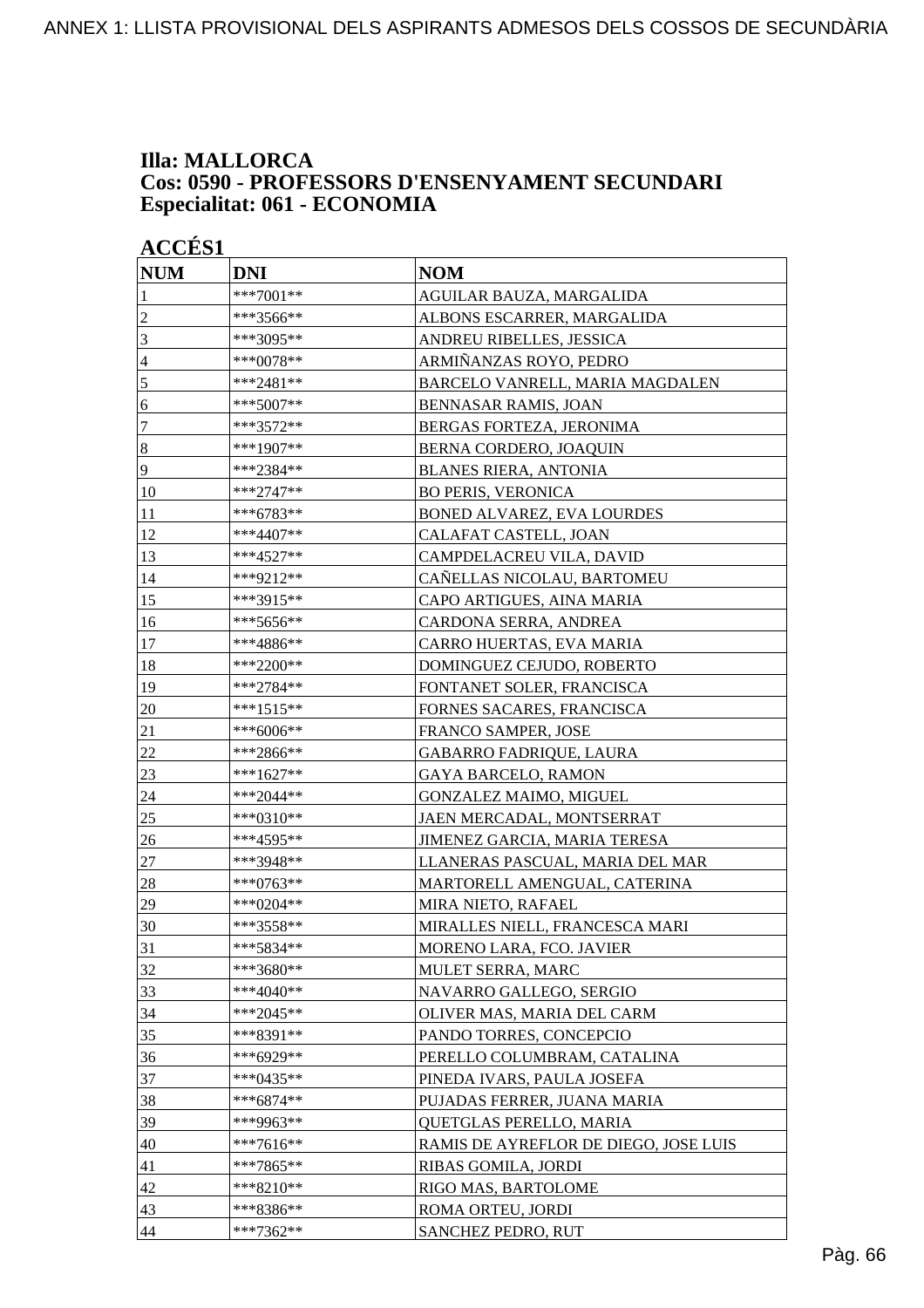| 45  | $***2362**$ | SANTOS NEBOT, MIQUEL ANGEL        |
|-----|-------------|-----------------------------------|
| 46  | ***3596**   | SERRA MARTINEZ, CATALINA          |
| .47 | ***2409**   | TROBAT SASTRE, ANDREU             |
| 48  | $***8780**$ | VALENZUELA VANMOOCK-CHAVES, SONIA |
| 49  | $***8832**$ | VEDREÑO HERRERO, IRENE            |
| 50  | $***2882**$ | VILLAPLANA AZNAR, ANA MARIA       |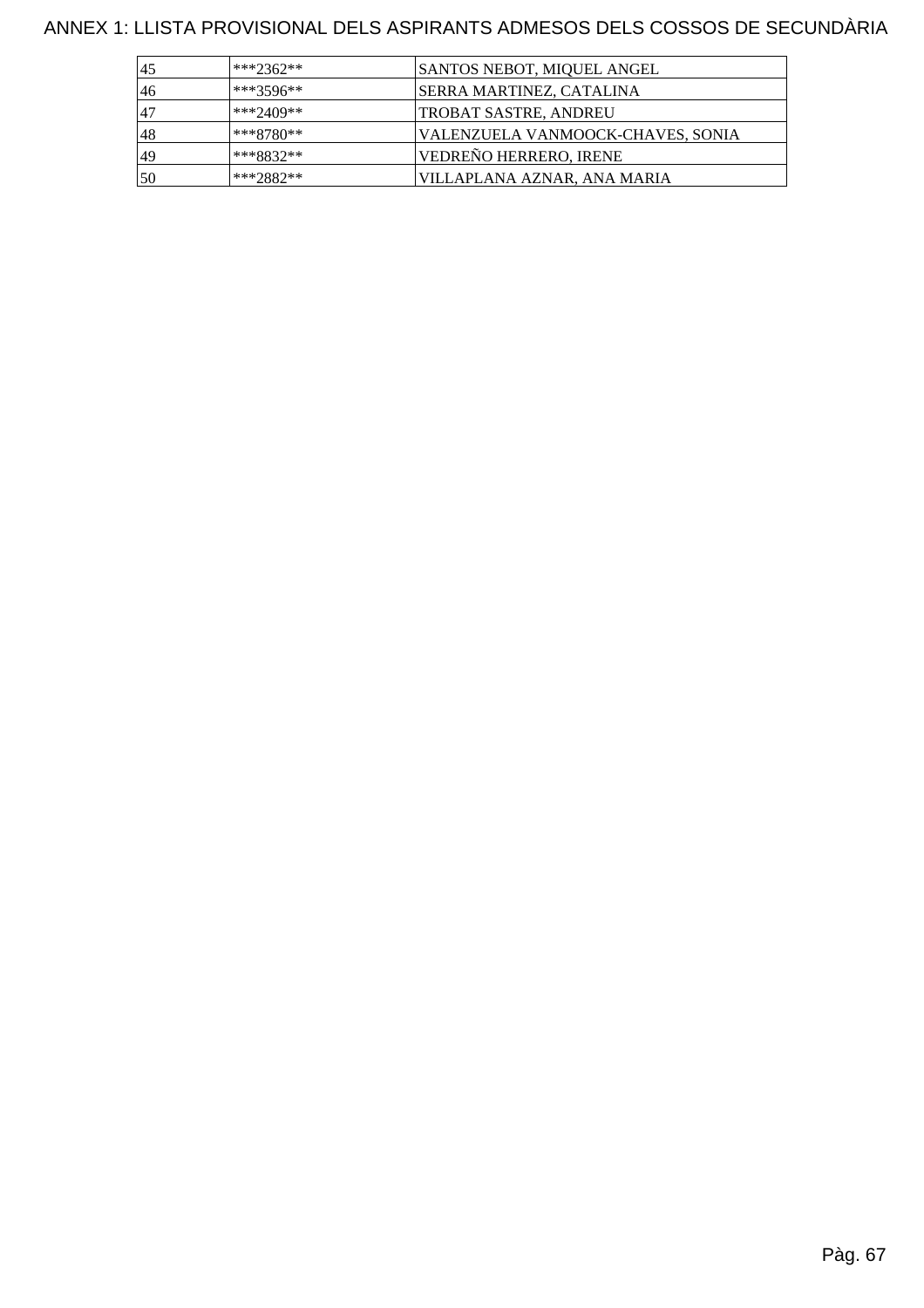### **Illa: MALLORCA Cos: 0590 - PROFESSORS D'ENSENYAMENT SECUNDARI Especialitat: 101 - ADMINISTRACIÓ D'EMPRESES**

| <b>ACCÉS 1</b>   |             |                                  |  |
|------------------|-------------|----------------------------------|--|
| <b>NUM</b>       | <b>DNI</b>  | <b>NOM</b>                       |  |
| 1                | ***2466**   | ADROVER NADAL, MICAELA MARIA     |  |
| $\overline{c}$   | ***8962**   | BENNASAR CALDENTEY, MIQUEL ANGEL |  |
| $\overline{3}$   | ***4530**   | <b>BONILLA MARQUEZ, ANABEL</b>   |  |
| $\overline{4}$   | ***9566**   | <b>CANET OLIVER, PERE</b>        |  |
| 5                | ***7491**   | CANO TUDELA, ANGELA              |  |
| 6                | ***2715**   | <b>CIFRE PONS, CATALINA</b>      |  |
| $\boldsymbol{7}$ | ***0771**   | CRESPI TUGORES, MARGALIDA        |  |
| $\vert 8$        | ***2524**   | DOMENECH BERENGUER, ANTONIO      |  |
| 9                | ***5648**   | FERNANDEZ MARTINEZ, SUSANA MARIA |  |
| 10               | ***7791**   | FERRIOL QUETGLAS, JOAN           |  |
| 11               | ***8607**   | FORNES ROSSELLO, LIDIA           |  |
| 12               | ***0493**   | FORTEZA COLOM, ANTONIO           |  |
| 13               | ***2047**   | FULLANA FEBRER, JUAN             |  |
| 14               | $***7227**$ | <b>IBAÑEZ GARCIA, JESICA</b>     |  |
| 15               | ***0796**   | <b>JIMENEZ DAVIA, JUAN</b>       |  |
| 16               | ***9683**   | JOVER NAVARRO, MARIA DOLORES     |  |
| 17               | ***0146**   | LOPEZ MUÑOZ, SARA                |  |
| 18               | ***7864**   | MONSERRAT SOLER, JUANA ANA       |  |
| 19               | ***2406**   | MORAGUES SEGUI, ANTONI           |  |
| 20               | $***2757**$ | NICOLAU NADAL, BARTOLOME         |  |
| 21               | ***4546**   | PALACIOS SOLE, MARIA             |  |
| 22               | ***3502**   | PALERM VIDAL, BENITO             |  |
| 23               | ***3654**   | PARERA BLANES, ANTONIA           |  |
| 24               | ***4339**   | PAYERAS BALLESTER, MARGALIDA     |  |
| 25               | ***1893**   | RENDON MARQUEZ, EUCLIDES         |  |
| 26               | ***2449**   | SANTIAGO GOMEZ, JESSICA          |  |
| 27               | $***1624**$ | SERRA MATEU, MARTINA             |  |
| 28               | ***5951**   | <b>SUREDA TORRES, TERESA</b>     |  |
| 29               | ***3762**   | UMBERT BARCELO, CATALINA         |  |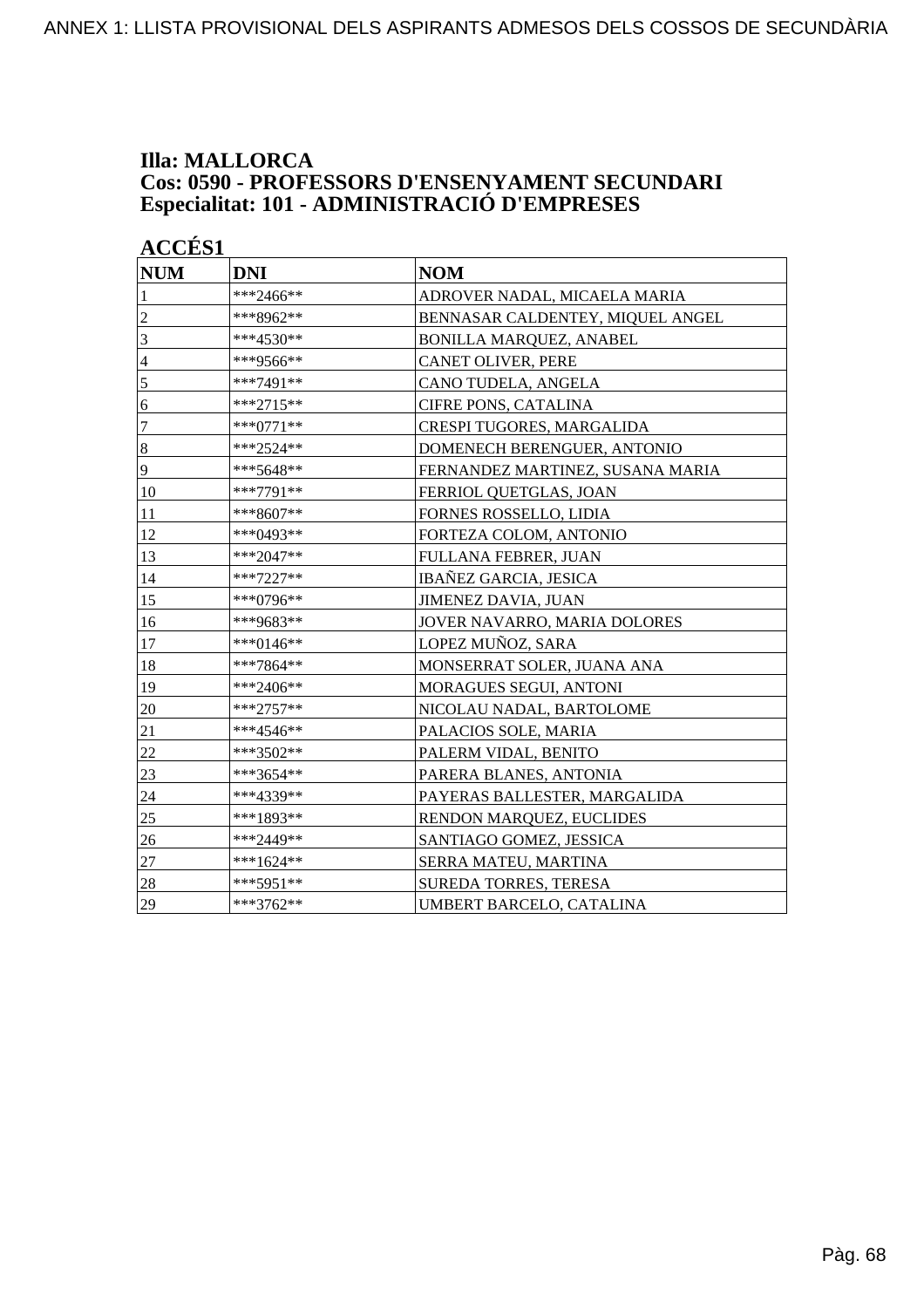### **Illa: MALLORCA Cos: 0590 - PROFESSORS D'ENSENYAMENT SECUNDARI Especialitat: 107 - INFORMÀTICA**

| <b>NUM</b>       | <b>DNI</b> | <b>NOM</b>                       |
|------------------|------------|----------------------------------|
| 1                | ***7982**  | <b>AMAT FIOL, PAU</b>            |
| $\overline{c}$   | ***1714**  | AMENGUAL VALLS, RAFEL            |
| $\overline{3}$   | ***2782**  | ARBONA NADAL, ROSA MARIA         |
| $\overline{4}$   | ***3594**  | <b>BARCELO VICENS, JAUME</b>     |
| 5                | ***5295**  | <b>BARCELO VICENS, JOSEP</b>     |
| 6                | ***2758**  | BENNASAR ALBONS, PERE ANTONI     |
| $\boldsymbol{7}$ | ***1699**  | <b>BOVER RIPOLL, JAUME</b>       |
| $\sqrt{8}$       | ***4290**  | BUJOSA VICH, Mª ADELA            |
| 9                | ***0718**  | CANTALLOPS NOCERAS, ANTONIA      |
| 10               | ***1485**  | CANYELLES FALCO, TOMEU           |
| 11               | ***7104**  | CRESPI VILLALONGA, JOAN JOSEP    |
| 12               | ***2625**  | DARDER CANYELLES, BENET JOAN     |
| 13               | ***4166**  | FERRANDO VIDAL, JAUME ANTONI     |
| 14               | ***3400**  | FERRER HAUETER, DANIEL GREGORY   |
| 15               | ***4928**  | FORTEZA CRESPI, MACIA            |
| 16               | ***4960**  | <b>GUILLEM CLADERA, CRISTINA</b> |
| 17               | ***1708**  | HERNANDEZ ALIQUE, ARSENIO        |
| 18               | ***7040**  | ISUSI FAGOAGA, VIOLETA LUCIA     |
| 19               | ***9191**  | LLABRES DARDER, ALBERT           |
| 20               | ***7301**  | LOZANO GARCIA, ALEJANDRO         |
| 21               | ***5393**  | MARIMON MUNAR, JUAN              |
| 22               | ***3596**  | MAS MONSERRAT, FRANCESC XAVIE    |
| 23               | ***3573**  | MOREY PASCUAL, BARBARA           |
| 24               | ***7109**  | NADAL GINARD, JOAN               |
| 25               | ***4827**  | PERICAS NOGUERA, JAUME           |
| 26               | ***4225**  | PERICAS OLIVER, JAIME JUAN       |
| 27               | ***0253**  | PETRUS PONS, IVAN MATEO          |
| 28               | ***0523**  | PIULATS MATEU, MIQUEL            |
| 29               | ***2628**  | RIBOT JIMENEZ, TOMAS             |
| 30               | ***2682**  | ROSSIÑOL PUJOL, JAUME            |
| 31               | ***7235**  | UTIEL CREUS, ANGEL JAVIER        |
| 32               | ***1333**  | VERGER VIDAL, DAMIA ANDREU       |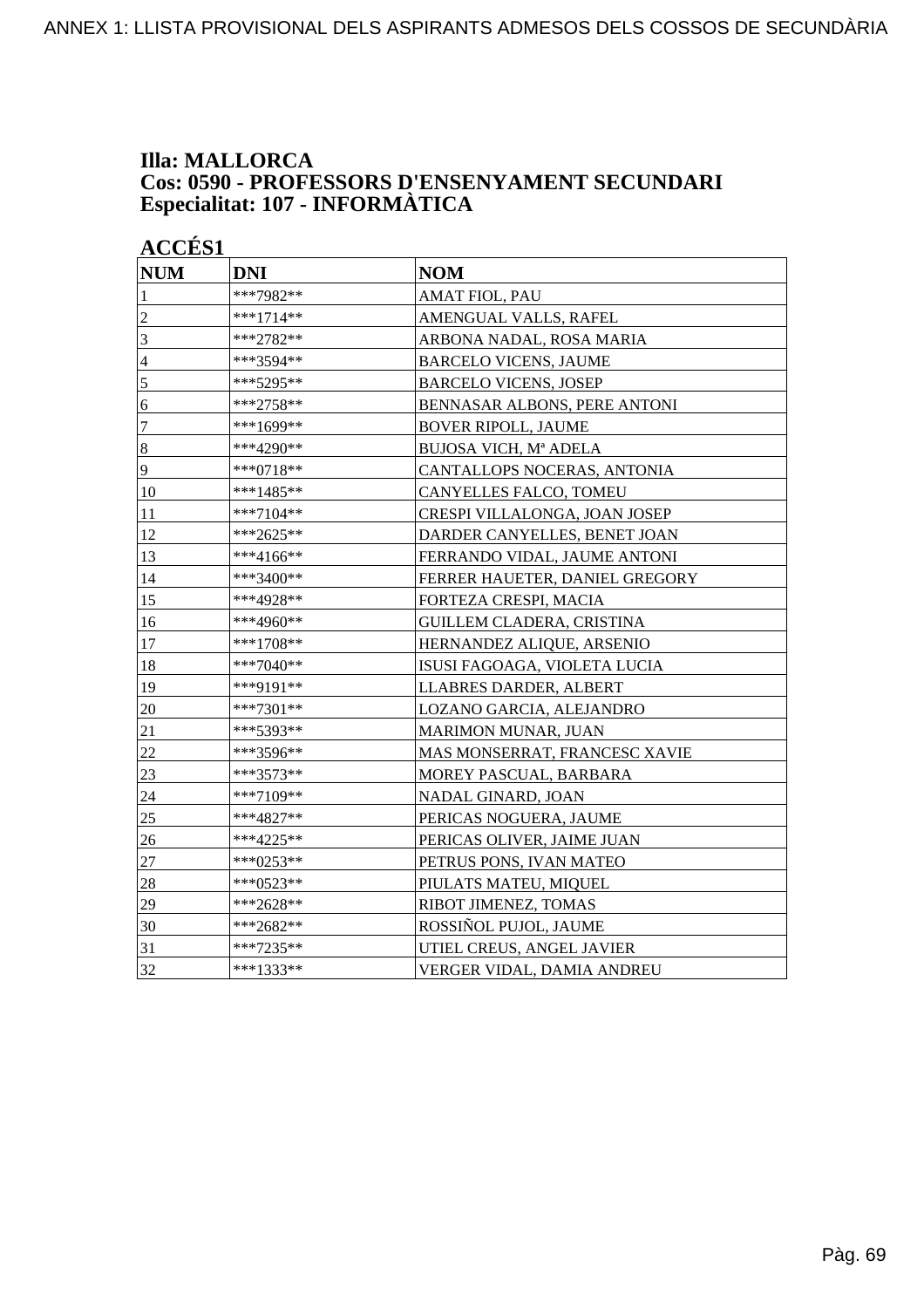## **Illa: MALLORCA Cos: 0590 - PROFESSORS D'ENSENYAMENT SECUNDARI<br>Especialitat: 107 - INFORMÀTICA**

| <b>NUM</b> | <b>DNI</b>  | <b>NOM</b>                      |
|------------|-------------|---------------------------------|
|            | $***3374**$ | <b>FRAU AGUILO, SION XAVIER</b> |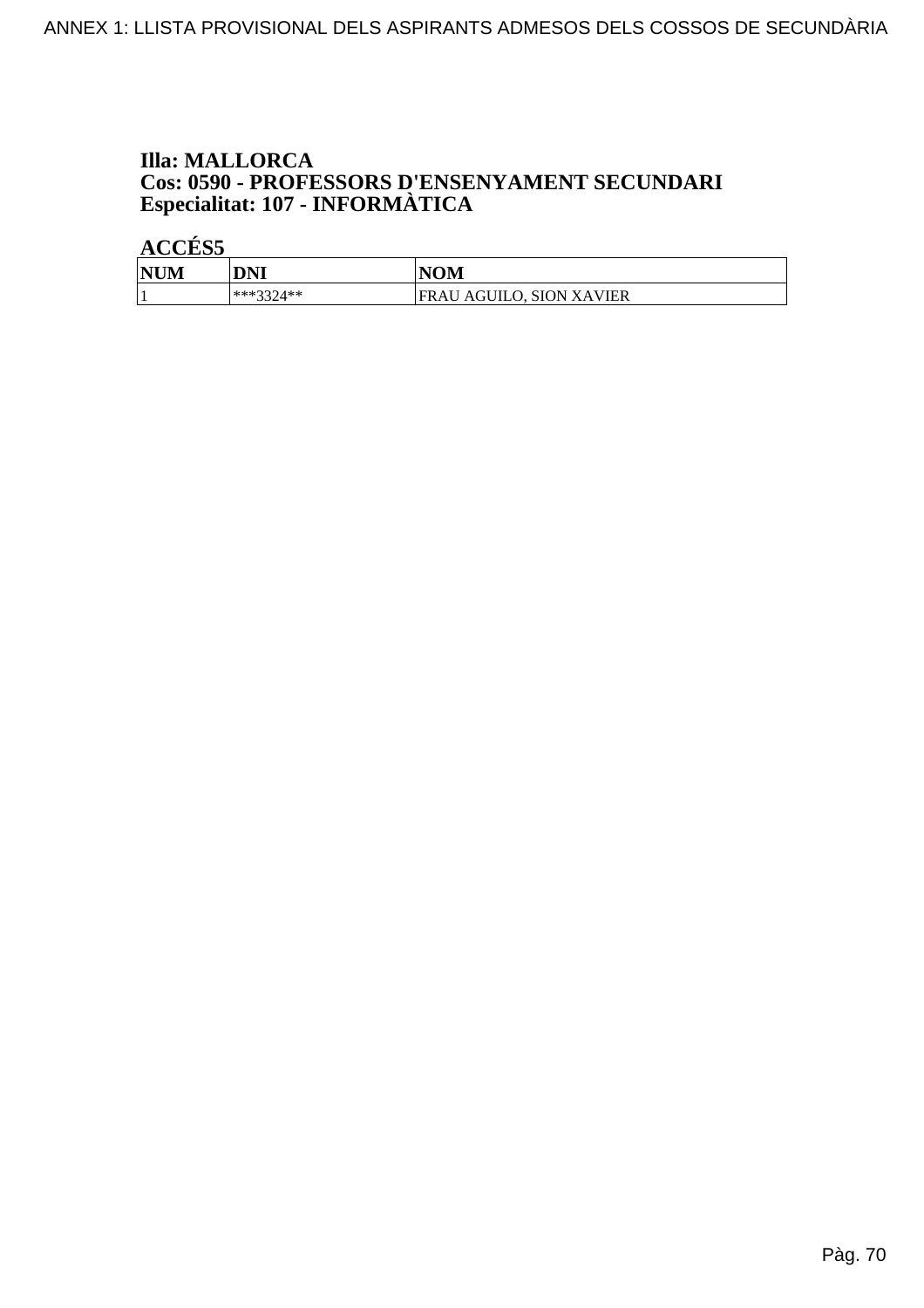### **Illa: MENORCA** Cos: 0590 - PROFESSORS D'ENSENYAMENT SECUNDARI Especialitat: 107 - INFORMÀTICA

| <b>NUM</b> | DNI       | <b>NOM</b>                    |
|------------|-----------|-------------------------------|
|            | ***0065** | PETRUS CANUS, MIGUEL          |
| $\sim$     | ***5184** | VICENT RIPOLL. IGNACIO DE LOY |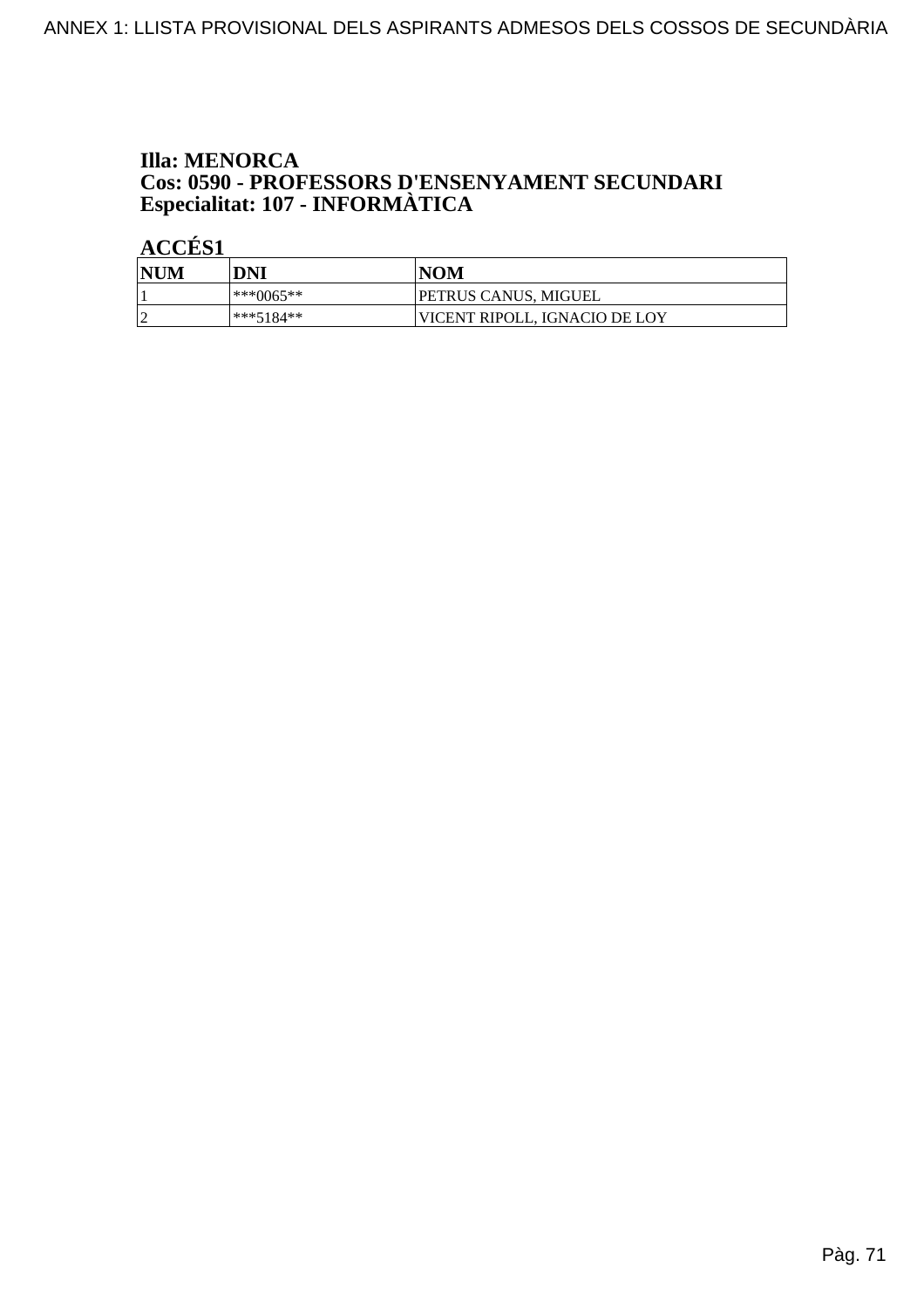### Illa: EIVISSA Cos: 0590 - PROFESSORS D'ENSENYAMENT SECUNDARI Especialitat: 107 - INFORMÀTICA

| <b>NUM</b> | DNI       | <b>NOM</b>               |
|------------|-----------|--------------------------|
|            | ***5307** | CARDONA COSTA, JUAN JOSE |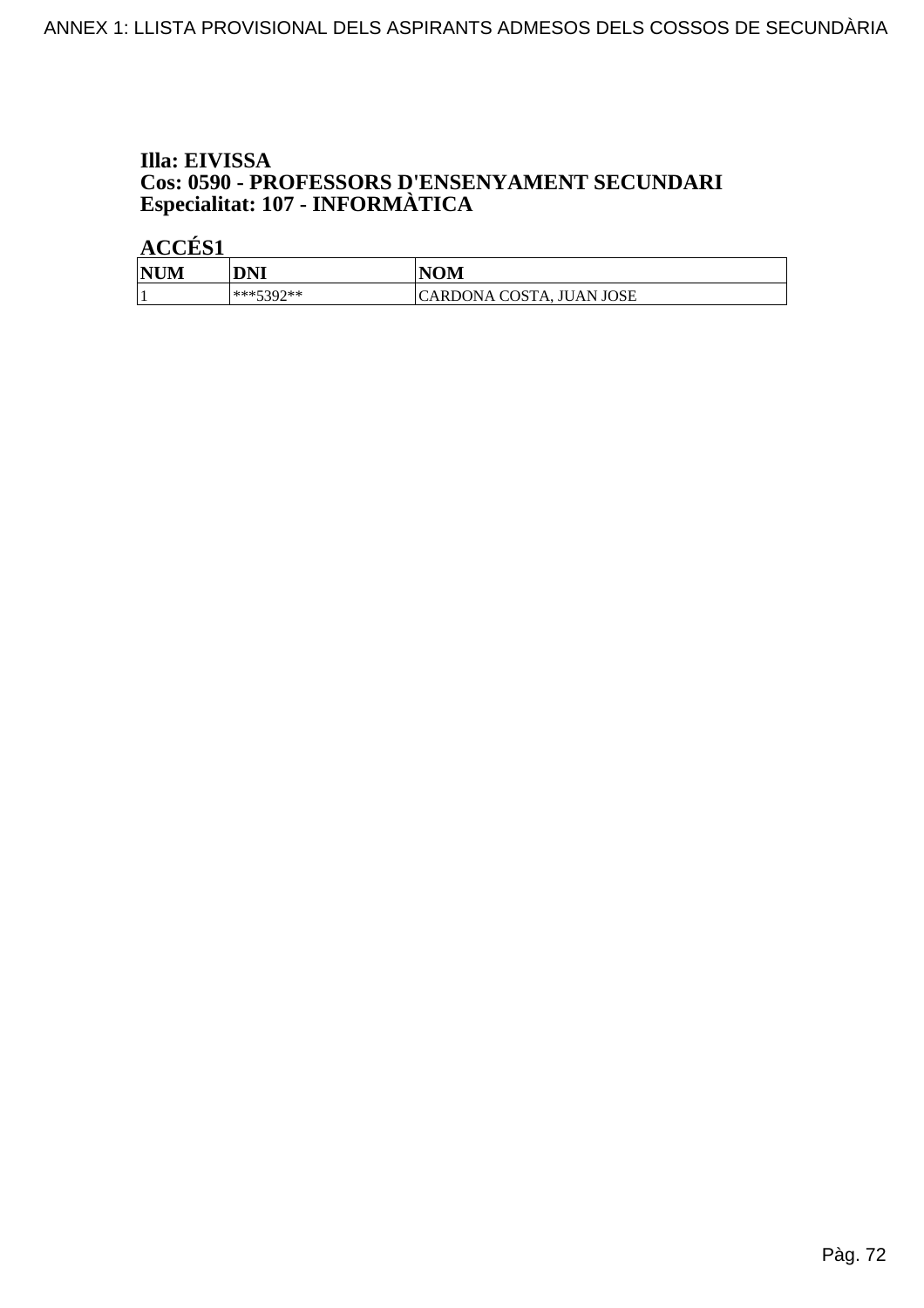## **Illa: MALLORCA Cos: 0590 - PROFESSORS D'ENSENYAMENT SECUNDARI<br>Especialitat: 108 - INTERVENCIÓ SOCIOCOMUNITÀRIA**

| <b>NUM</b>       | <b>DNI</b>   | <b>NOM</b>                     |
|------------------|--------------|--------------------------------|
|                  | $***0.594**$ | BARCELO ORDINAS, MARIA PAZ     |
|                  | ***4004**    | <b>BAZAN HIRALDO, ENRIQUE</b>  |
| 3                | ***1793**    | CABALLERO REYES, MARGARITA     |
| $\overline{4}$   | ***3824**    | EIRAS MARTIN, SUSANA           |
| 5                | $***8411**$  | FERNANDEZ HERNANDEZ, JUAN      |
| 6                | ***2029**    | FERRA TERRASSA, JOAN           |
| 7                | ***9935**    | FIOL NADAL, LOURDES            |
| $\boldsymbol{8}$ | $***5112**$  | FLAQUER ANTEROINEN, ADRIA      |
| 9                | ***1626**    | GALMES AMER, CATALINA MARIA    |
| 10               | $***3567**$  | <b>GARCIA PINERO, TAMARA</b>   |
| 11               | ***0558**    | LLOPIS BALLESTER, JOAN         |
| 12               | ***5971**    | MACHI OLTRA, ALVAR             |
| 13               | ***0554**    | MANRESA MONSERRAT, AINA MARIA  |
| 14               | $***1970**$  | MARCH VILANOVA, PERE JOAN      |
| 15               | $***1458**$  | MIRANDA BERGILLOS, ISABEL      |
| 16               | $***7381**$  | OLIVER ROSSELLO, AIDA          |
| 17               | $***2453**$  | PALOU ESTEVA, MARIA ANTONIA    |
| 18               | $***5218**$  | PEÑALVER GARCIA, JOSE ROBERTO  |
| 19               | $***6472**$  | SOTO PEREZ, IGNACIO            |
| 20               | $***1410**$  | VAZQUEZ GONZALEZ, SERGIO RAMON |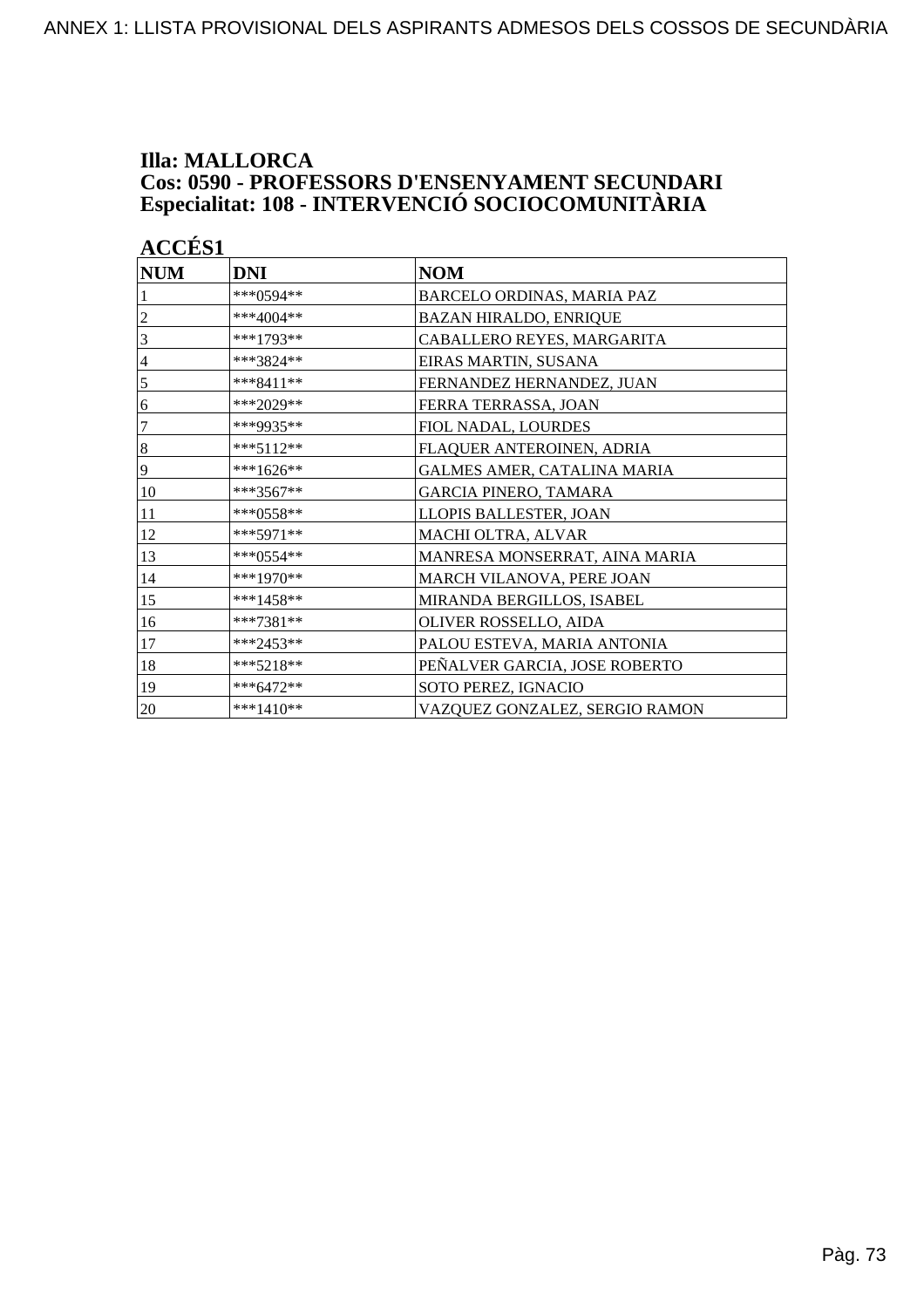### **Illa: MALLORCA Cos: 0590 - PROFESSORS D'ENSENYAMENT SECUNDARI<br>Especialitat: 123 - PROCESSOS I PRODUCTES DE FUSTA I MOBLE**

| NUM | DNI       | <b>NOM</b>                 |
|-----|-----------|----------------------------|
|     | ***5577** | BONET CLADERA, JOAN MIOUEL |
| 2   | ***7551** | <b>RICO LINK, NOAH</b>     |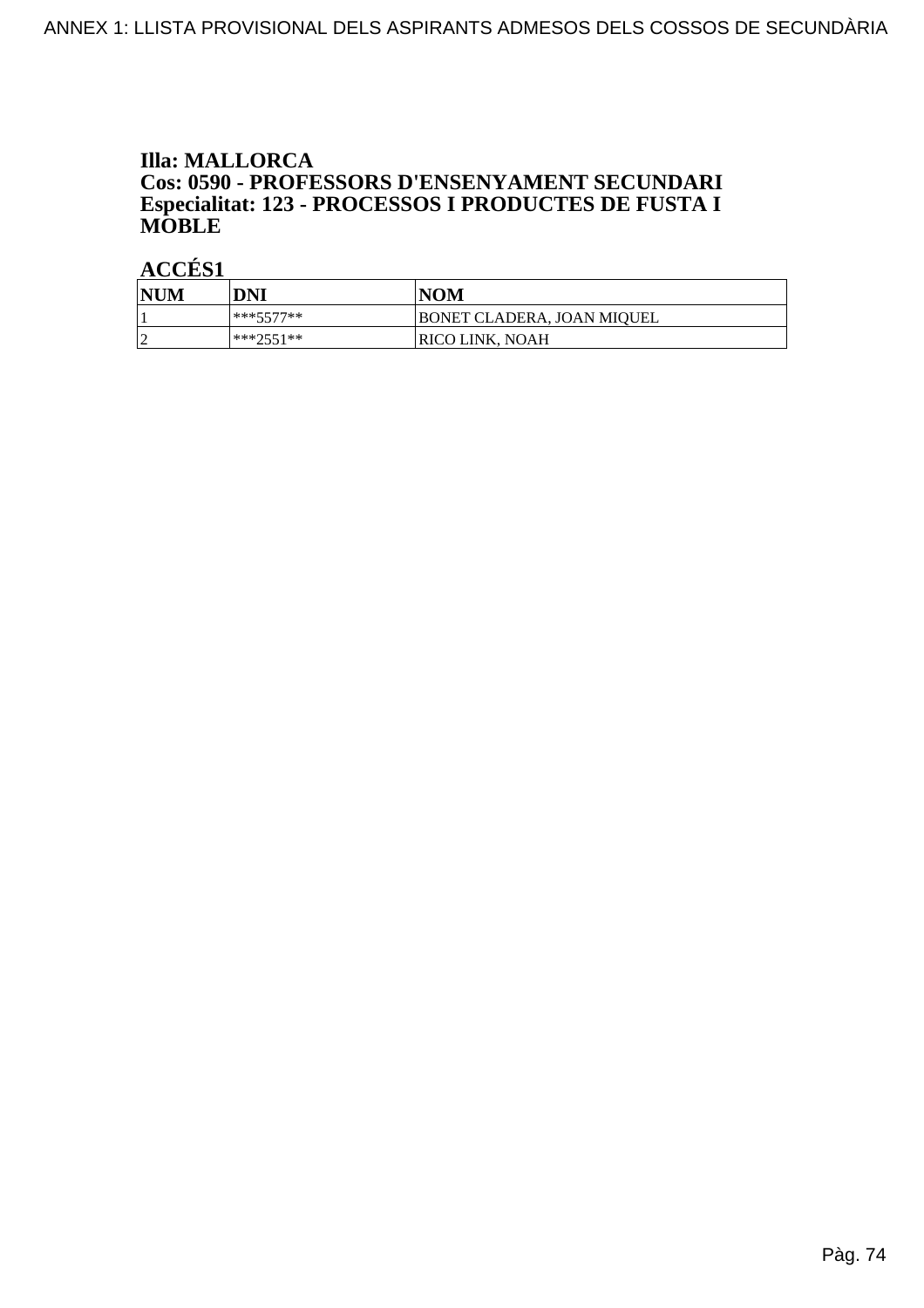## **Illa: MALLORCA Cos: 0590 - PROFESSORS D'ENSENYAMENT SECUNDARI<br>Especialitat: 124 - SISTEMES ELECTRÒNICS**

| <b>NUM</b> | DNI       | 'NOM                           |
|------------|-----------|--------------------------------|
|            | ***6281** | AREVALO RUIZ, LUNA             |
|            | ***4077** | FERNANDEZ COBOS, MARIA DOLORES |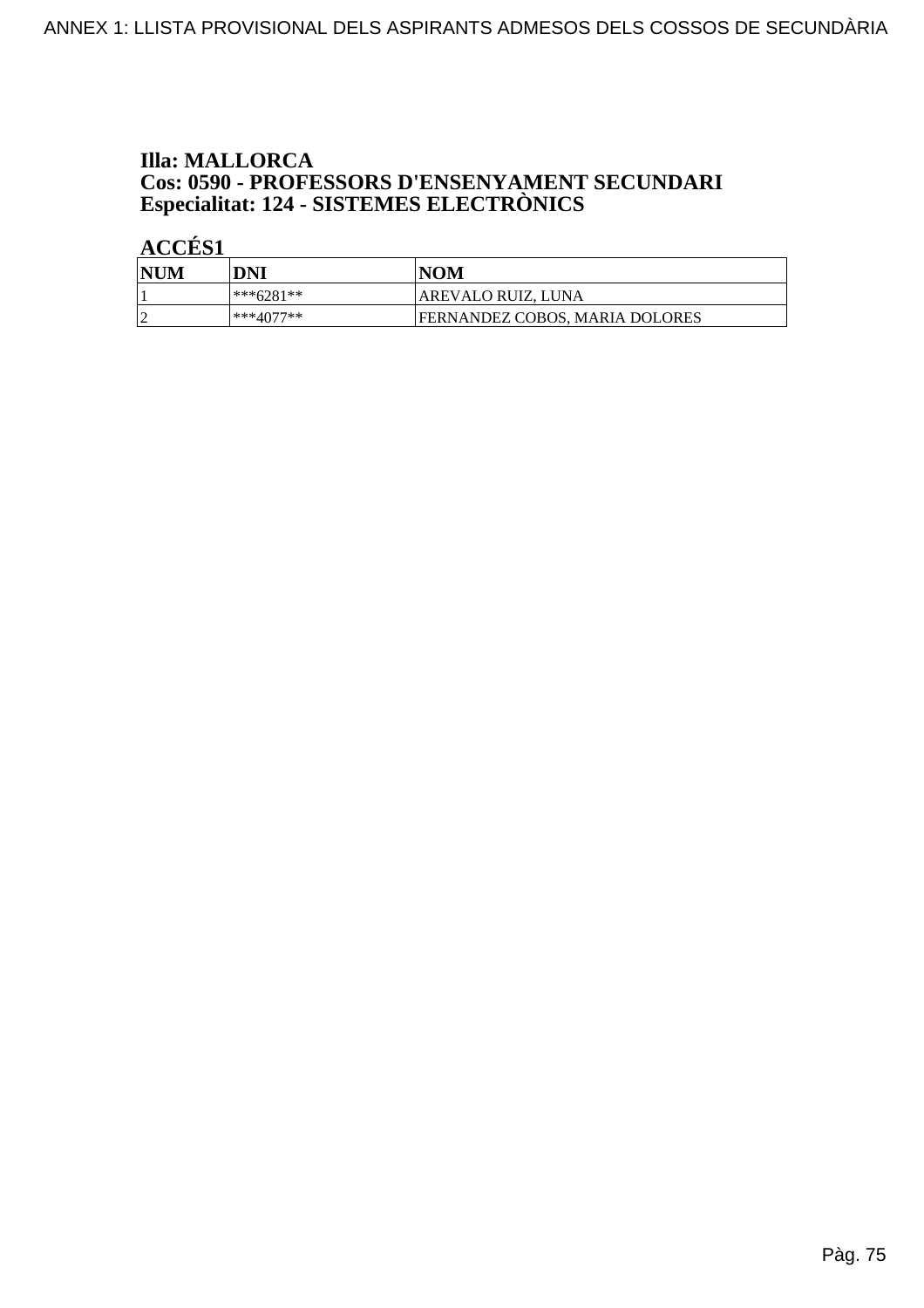# **Illa: MALLORCA** Cos: 0590 - PROFESSORS D'ENSENYAMENT SECUNDARI<br>Especialitat: 125 - SISTEMES ELECTROTÈCNICS I<br>AUTOMÀTICS

| <b>NUM</b> | DNI       | NOM                         |
|------------|-----------|-----------------------------|
|            | ***6474** | ARENAS PUIG, FRANCISCO JAVI |
|            | ***1540** | CESARI BOHIGAS, JOAN        |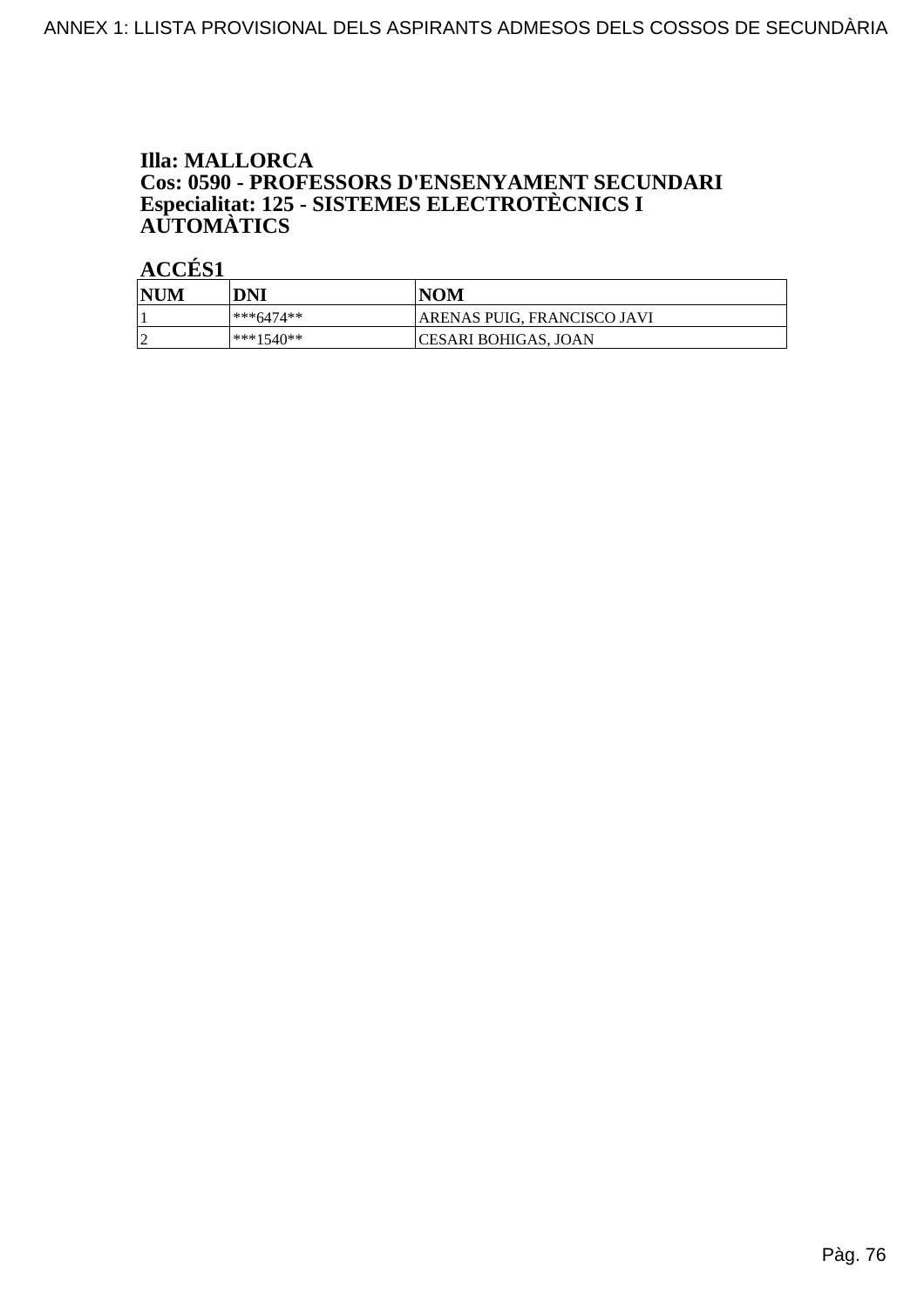# **Illa: MALLORCA** Cos: 0590 - PROFESSORS D'ENSENYAMENT SECUNDARI<br>Especialitat: 125 - SISTEMES ELECTROTÈCNICS I<br>AUTOMÀTICS

| <b>NIN</b><br>INUM | DNI                 | $\mathbf{IOM}$                      |
|--------------------|---------------------|-------------------------------------|
|                    | $***7985**$<br>رن ر | MIRALLES.<br><b>BERNAT</b><br>'IDAL |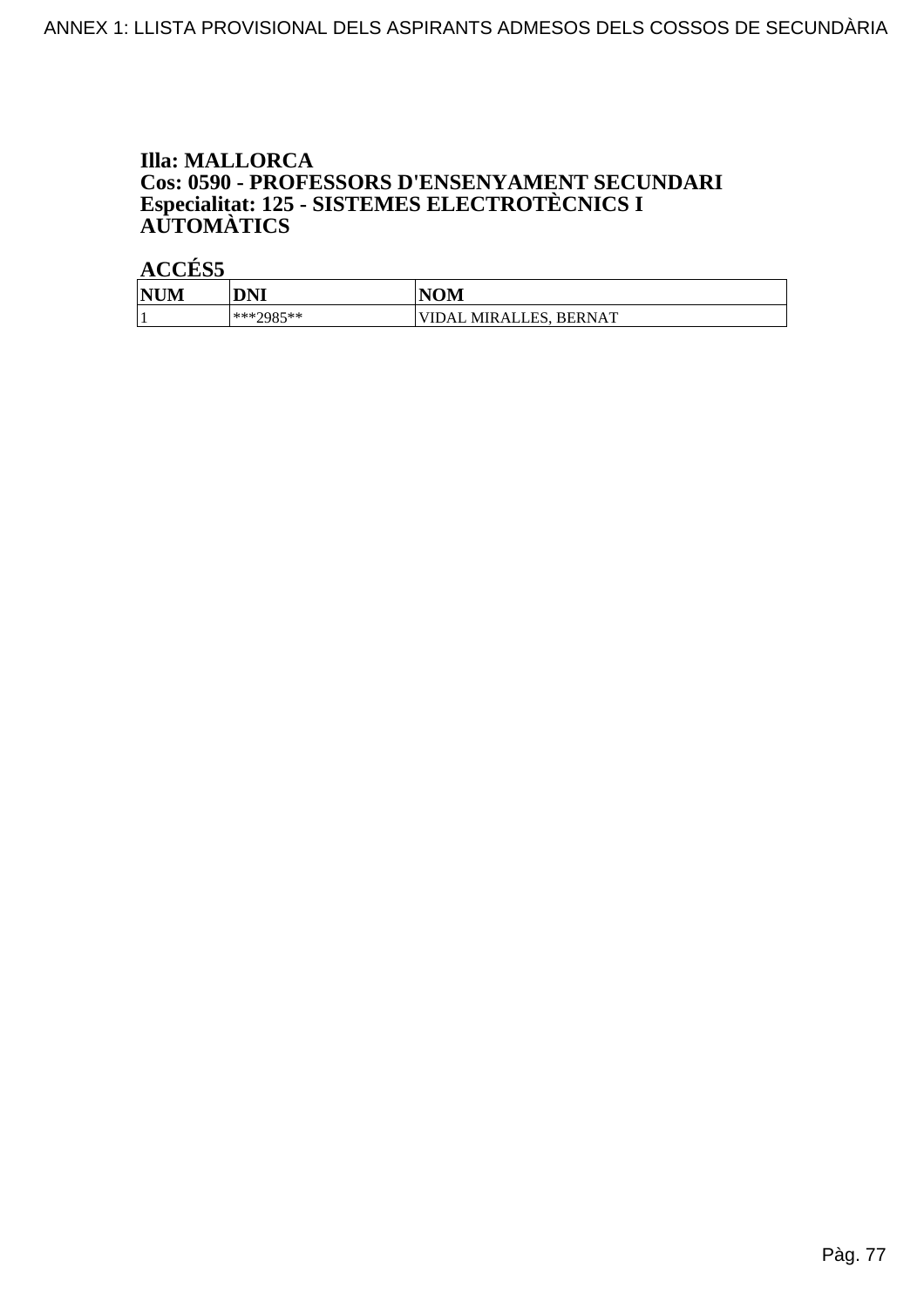# Illa: EIVISSA Cos: 0590 - PROFESSORS D'ENSENYAMENT SECUNDARI<br>Especialitat: 125 - SISTEMES ELECTROTÈCNICS I<br>AUTOMÀTICS

| <b>NUM</b> | DNI         | <b>NOM</b>                       |
|------------|-------------|----------------------------------|
|            | $***6196**$ | UNES ALCARAZ, JOSE ANTONIO<br>ЕI |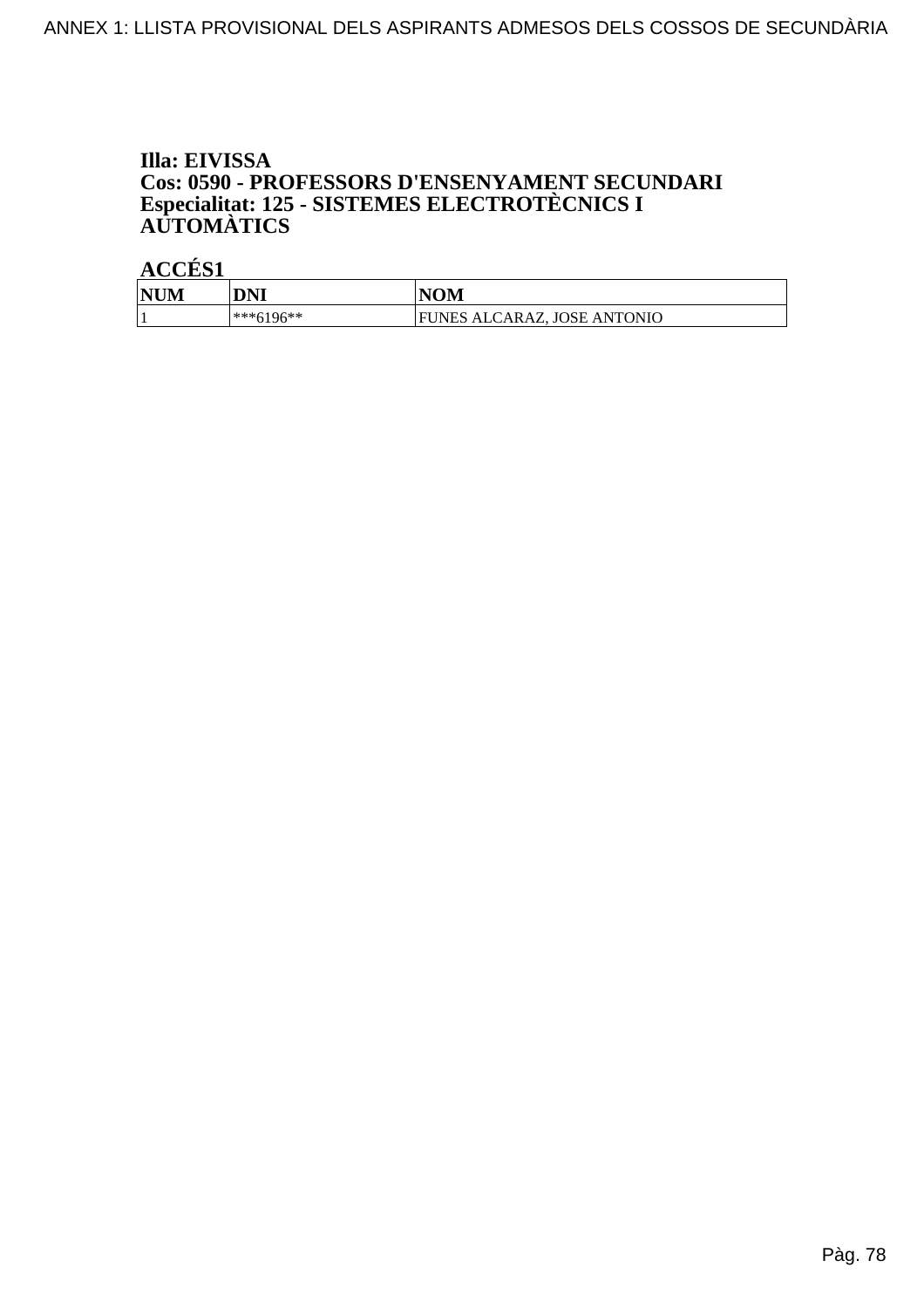### **Illa: MALLORCA Cos: 0591 - PROFESSORS TÈCNICS DE FORMACIÓ<br>PROFESSIONAL** Especialitat: 202 - EQUIPS ELECTRÒNICS

| NUM | DNI         | INOM                           |
|-----|-------------|--------------------------------|
|     | ***2918**   | BLASCO DONOSO, GUILLERMO       |
|     | ***8269**   | <b>BORRAS ALCOVER, JOAQUIN</b> |
|     | ***5085**   | <b>GOMEZ CERVANTES, GINES</b>  |
| 4   | $***3086**$ | TRAVERSO FERRA, XAVIER         |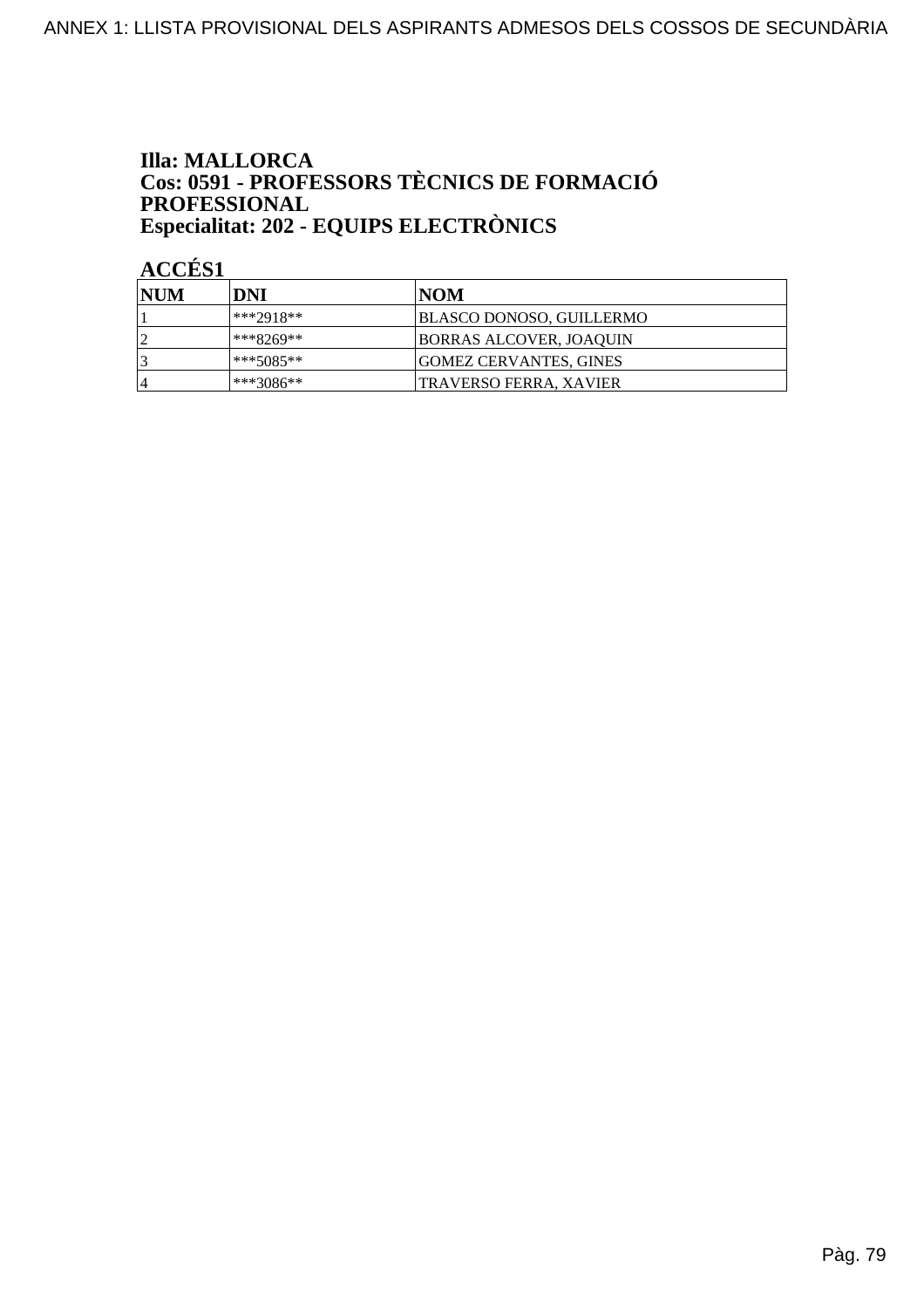### **Illa: MALLORCA** Cos: 0591 - PROFESSORS TÈCNICS DE FORMACIÓ **PROFESSIONAL** Especialitat: 204 - FABRICACIÓ I INSTAL.LACIÓ DE FUSTERIA **I MOBLES**

| <b>INUM</b> | DNI       | NOM                              |
|-------------|-----------|----------------------------------|
|             | ***4416** | BARBERAN LLOPIS, JUAN MANUEL     |
|             | ***5823** | FEMENIAS MORATINOS, TOMEU        |
|             | ***6594** | PASCUAL TRULLENOUE, JUAN ANTONIO |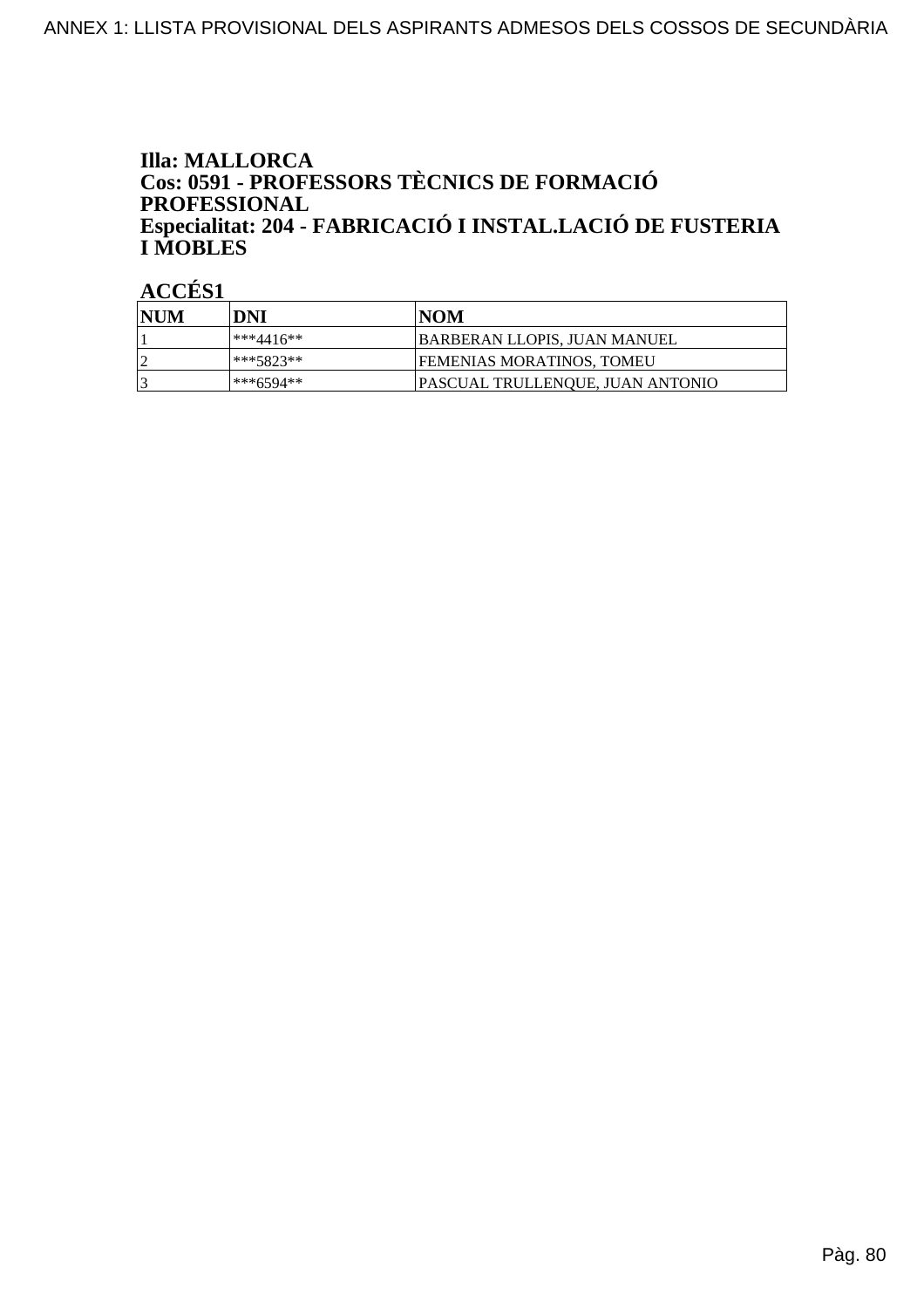### **Illa: MALLORCA** Cos: 0591 - PROFESSORS TÈCNICS DE FORMACIÓ PROFESSIONAL Especialitat: 206 - INSTAL.LACIONS ELECTROTÈCNIQUES

| <b>NUM</b>     | DNI         | NOM                            |
|----------------|-------------|--------------------------------|
|                | ***0138**   | FERNANDEZ BELTRAN, DANIEL      |
| $\overline{2}$ | $***4280**$ | GARCIA BUJALANCE, JOSE ANTONIO |
| 3              | $***5871**$ | MIÑANA SEGURA, GUILLEM         |
| 14             | ***6626**   | MOLTO SIRERA, JOSE MARIA       |
|                | ***1560**   | PONS OLIVER, GUILLEM DAVID     |
| 6              | $***7047**$ | <b>REBASA BUJOSA, MATIAS</b>   |
|                | $***1816**$ | SERRA ALAMINOS, JOAN ANDREU    |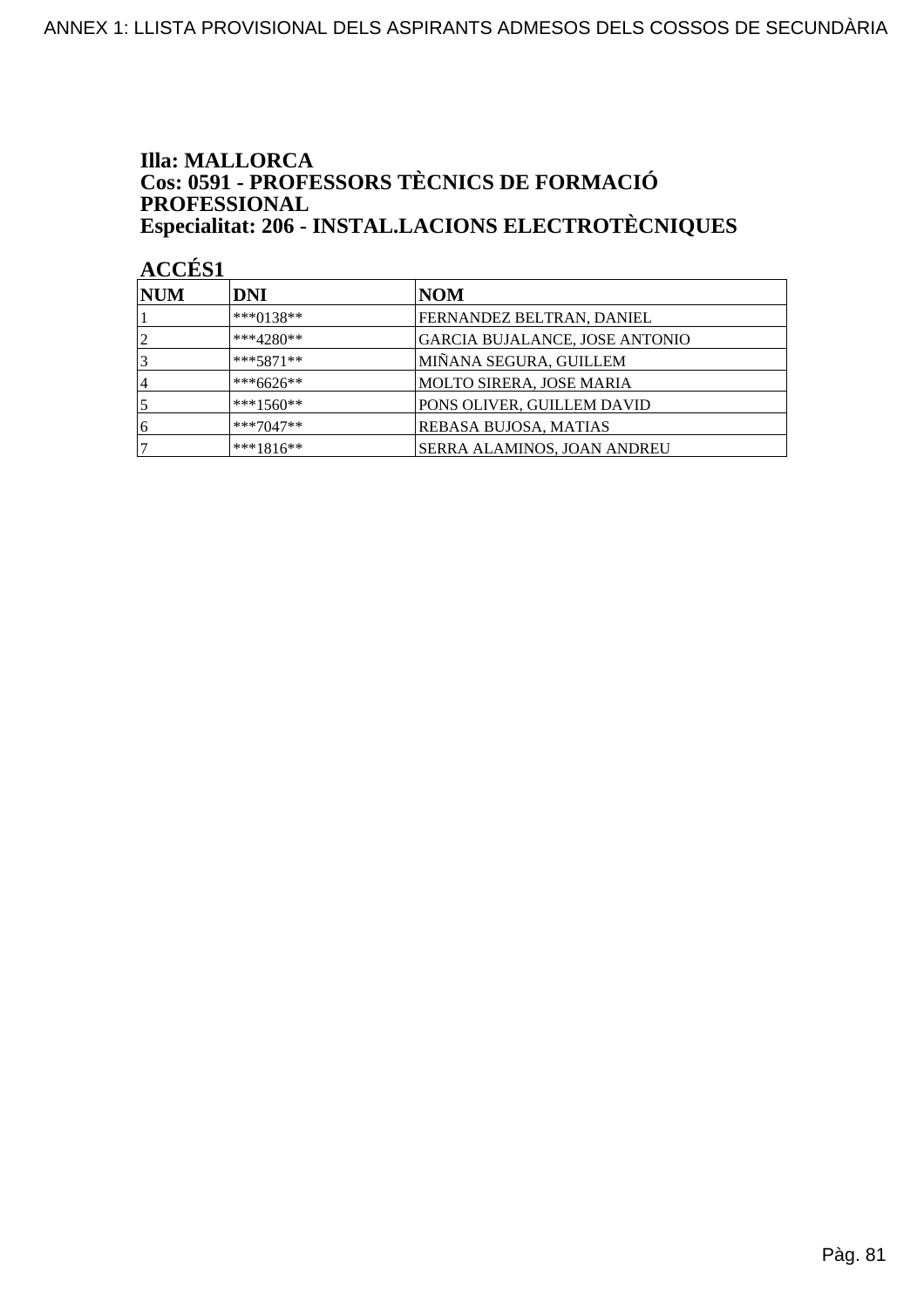### **Illa: MENORCA** Cos: 0591 - PROFESSORS TÈCNICS DE FORMACIÓ PROFESSIONAL Especialitat: 206 - INSTAL.LACIONS ELECTROTÈCNIQUES

| NUM        | DNI          | <b>NOM</b>                      |
|------------|--------------|---------------------------------|
|            | ***9500**    | FERNANDEZ ORFILA. MIGUEL CASTOR |
| $\sqrt{ }$ | *** $0440**$ | MERCADAL PONS, LAURA            |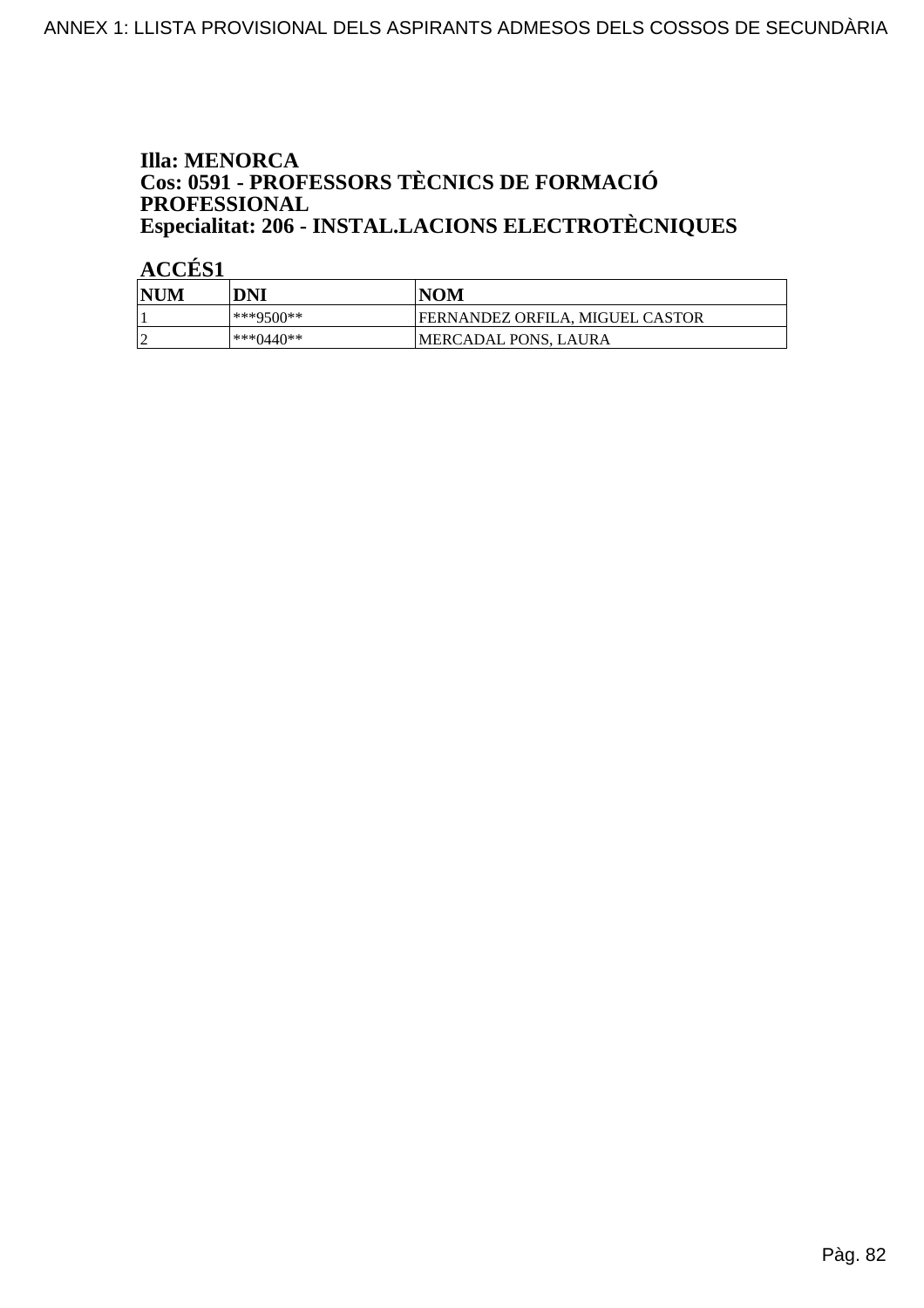#### **Illa: MALLORCA** Cos: 0591 - PROFESSORS TÈCNICS DE FORMACIÓ PROFESSIONAL **Especialitat: 209 - MANTENIMENT DE VEHICLES**

| NUM | <b>DNI</b>  | <b>NOM</b>                        |
|-----|-------------|-----------------------------------|
|     | $***7223**$ | AMENGUAL MONSERRAT, SEBASTIA      |
| 2   | ***3619**   | CANTOS TUSET, HECTOR              |
| 3   | ***7466**   | CAÑELLAS CIRER, JOAN MIQUEL       |
| 4   | ***7694**   | <b>CARRERO RAMOS, JESUS</b>       |
| 5   | ***7688**   | CLADERA SANCHEZ, MARTIN           |
| 6   | $***7181**$ | <b>GARCIA SAN NICOLAS, JAVIER</b> |
| 7   | $***2005**$ | GAYA ROTGER, MIGUEL               |
| 8   | ***3632**   | <b>MARTINEZ BONNIN, ERIC</b>      |
| 9   | $***5670**$ | MOLINA BELLVER, FRANCISCO JAVI    |
| 10  | $***5069**$ | MORAGON MONDEJAR, JOSE LUIS       |
| 11  | ***9845**   | RIPOLL SUAU, ANTONI               |
| 12  | $***7312**$ | SEGURA AGUILO, ELOI               |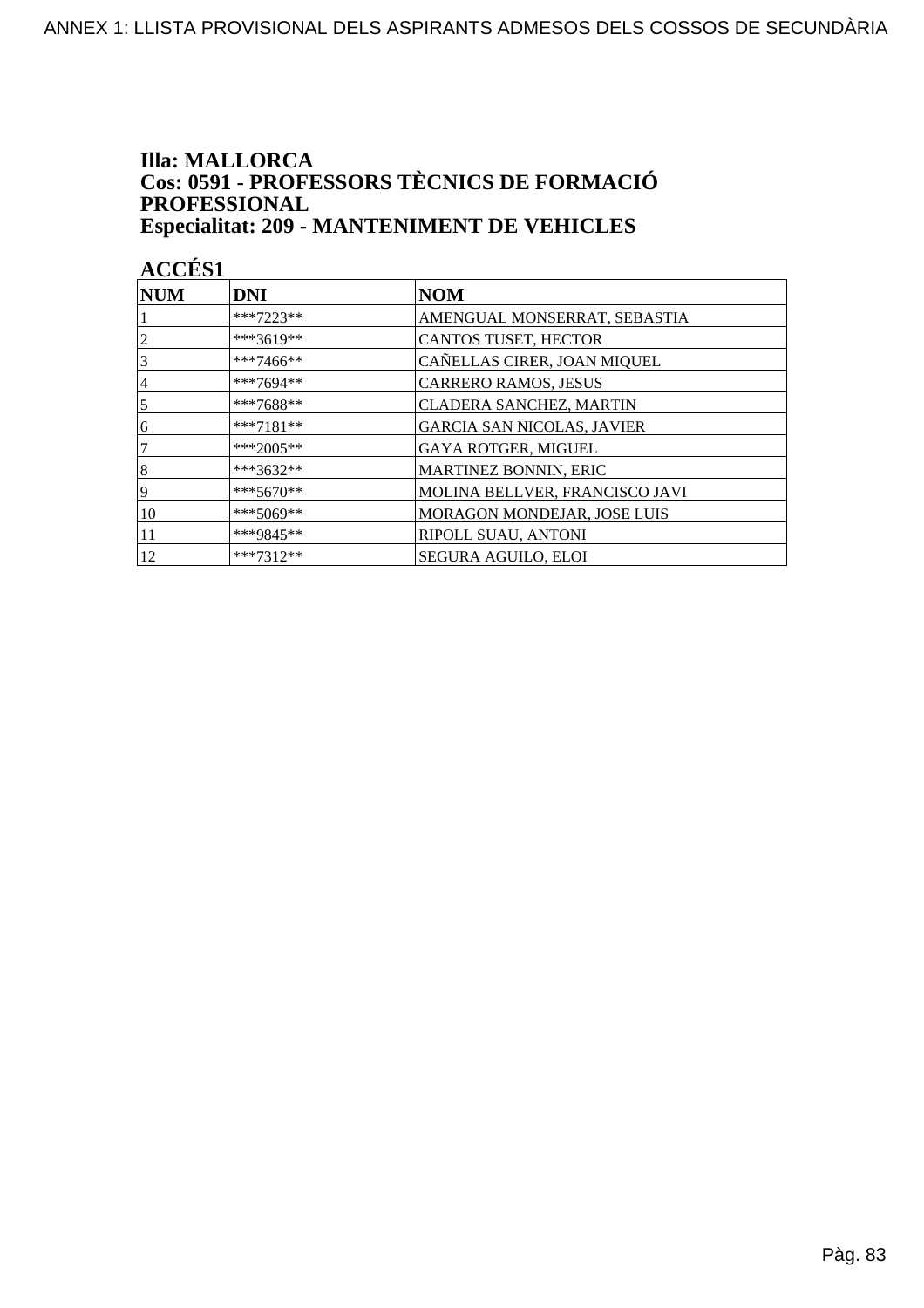### Illa: EIVISSA **Cos: 0591 - PROFESSORS TÈCNICS DE FORMACIÓ<br>PROFESSIONAL Especialitat: 209 - MANTENIMENT DE VEHICLES**

| <b>NUM</b> | DNI         | <b>NOM</b>              |
|------------|-------------|-------------------------|
|            | $***5148**$ | GARIN ALCOVER, MARCOS   |
| h          | $***4701**$ | RIBAS PLANELLS, VICENTE |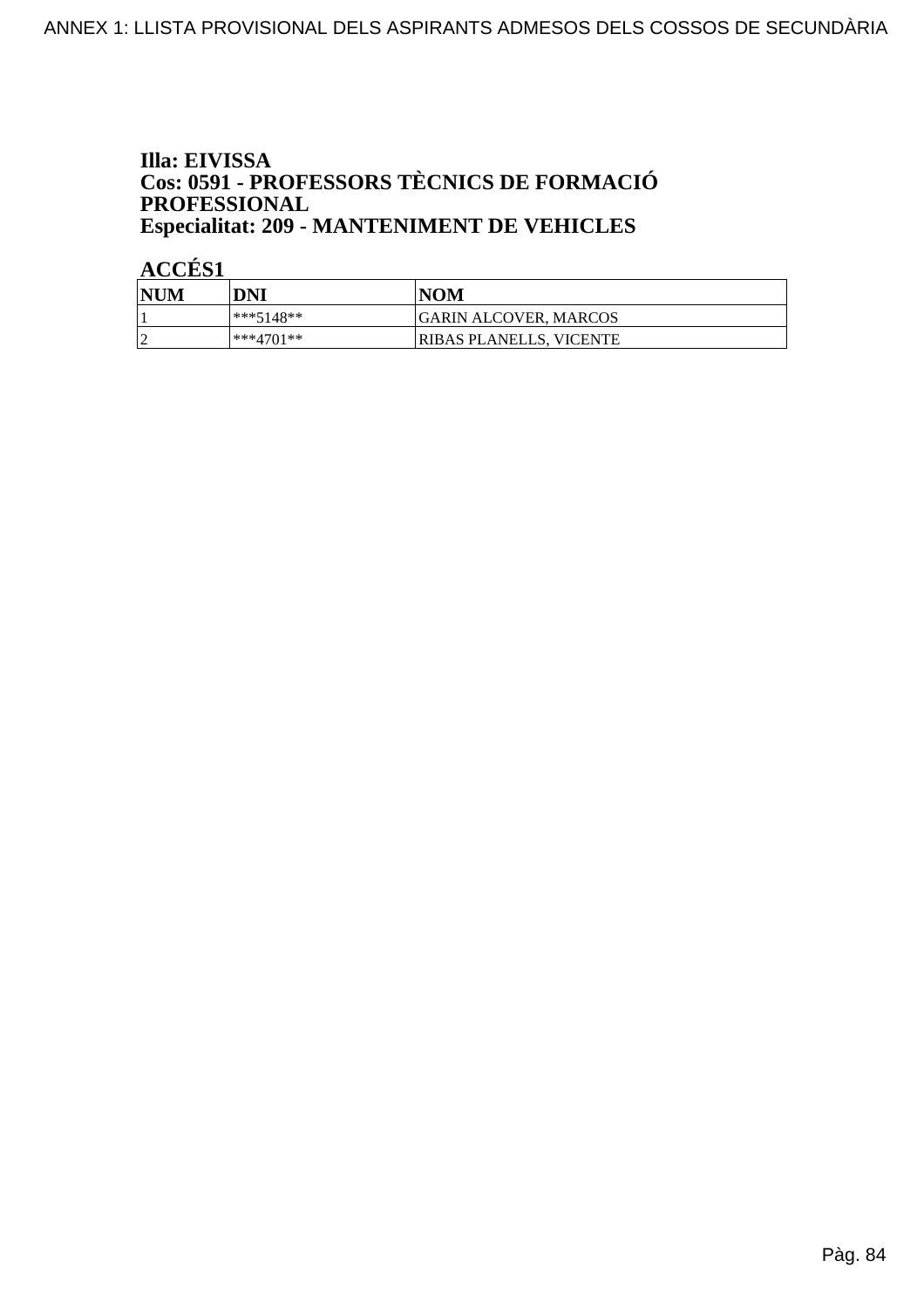### **Illa: MALLORCA Cos: 0591 - PROFESSORS TÈCNICS DE FORMACIÓ<br>PROFESSIONAL** Especialitat: 218 - PERRUQUERIA

| <b>NUM</b> | DNI       | NOM                                |
|------------|-----------|------------------------------------|
|            | ***2030** | <b>GUERRERO MEJIAS, INES MARIA</b> |
|            | ***5811** | LOPEZ ORTEGA, DOLORES              |
|            | ***5680** | POU SEGURA, MARGARITA              |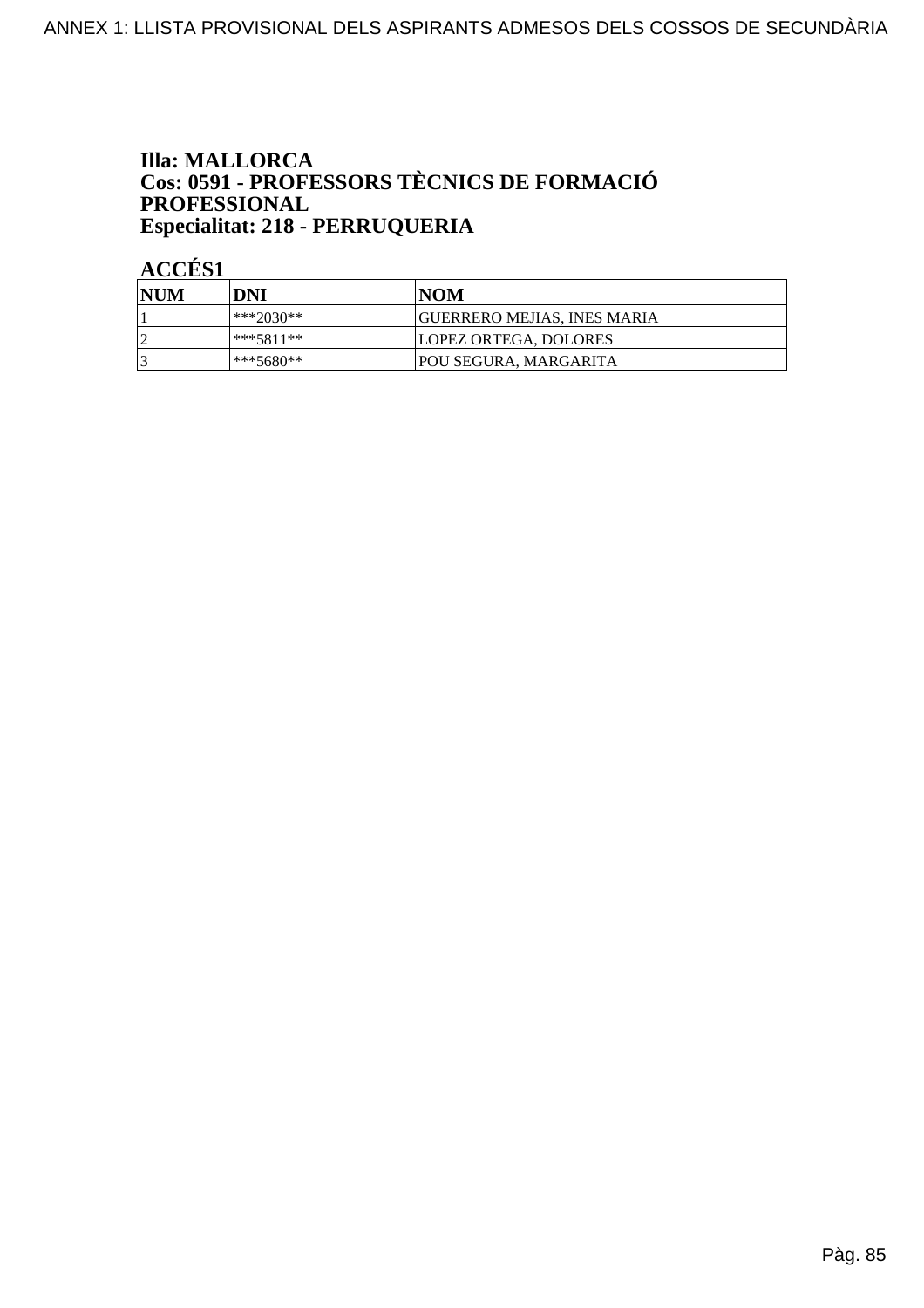### **Illa: MALLORCA Cos: 0591 - PROFESSORS TÈCNICS DE FORMACIÓ PROFESSIONAL Especialitat: 220 - PROCEDIMENTS SANITARIS I ASSISTENCIALS**

| <b>NUM</b>     | <b>DNI</b>  | <b>NOM</b>                      |
|----------------|-------------|---------------------------------|
|                | ***6738**   | ADROVER JAUME, MARIA CRISTINA   |
| 2              | $***2434**$ | ALVAREZ-OSSORIO DOMINGUEZ, JOAN |
| 3              | $***0812**$ | ARNAU PONS, JOANA               |
| $\overline{4}$ | ***4996**   | ARROM COLL, ANTONIA             |
| 5              | ***9302**   | CALVO RODRIGUEZ, YOLANDA        |
| 6              | ***9500**   | CAÑELLAS COLL, MARIA TERESA     |
| 7              | $***6975**$ | CASELLAS MARTI, ELENA FRANCISC  |
| 8              | ***4039**   | FERRER PUJOL, CATALINA          |
| 9              | ***8426**   | FRONTERA FLORIT, MARGALIDA      |
| 10             | ***5885**   | GUARDIOLA SERRANO, FRANCISCA    |
| 11             | $***2877**$ | IZQUIERDO GARCIA, ANA CRISTINA  |
| 12             | ***2152**   | JULBE SALLES, MARIA LOURDES     |
| 13             | ***7896**   | MENCHON NAJAS, CRISTINA         |
| 14             | ***2326**   | MESTRE GENOVART, MARIA AMALIA   |
| 15             | ***2688**   | NICOLAU GALMES, FRANCESCA       |
| 16             | ***2494**   | RIGO ADROVER, MARIA DEL MAR     |
| 17             | ***0662**   | ROA MINGUEZ, YARA               |
| 18             | ***8757**   | SERVERA BENITEZ, CATALINA E.    |
| 19             | $***7114**$ | TAMARIT ADELL, LLUIS ALBERT     |
| 20             | ***2779**   | TOUS PASCUAL, MARIA ESPERANZ    |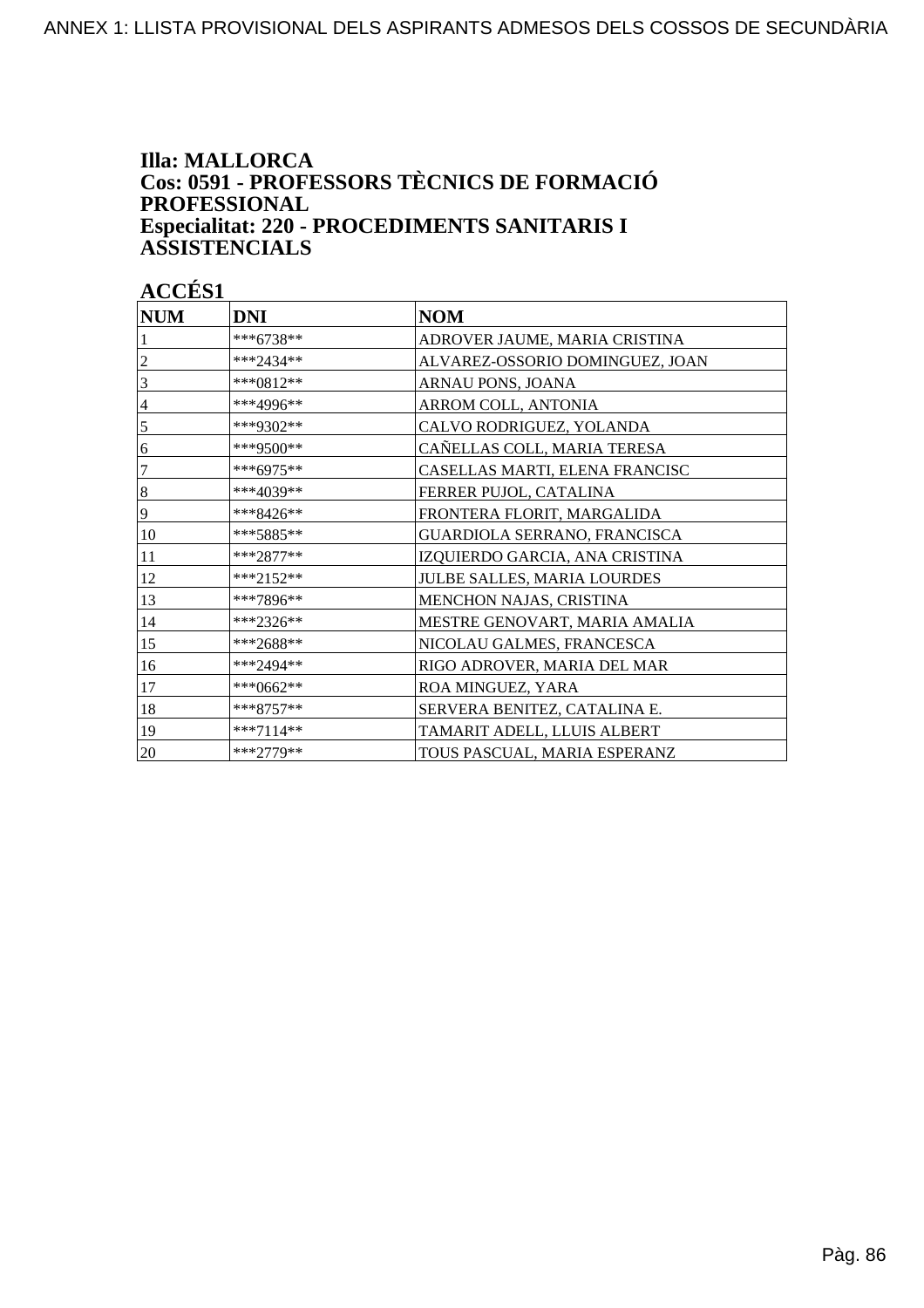#### **Illa: MALLORCA Cos: 0591 - PROFESSORS TÈCNICS DE FORMACIÓ PROFESSIONAL Especialitat: 222 - PROCESSOS DE GESTIÓ ADMINISTRATIVA**

| <b>NUM</b>       | <b>DNI</b>  | <b>NOM</b>                        |
|------------------|-------------|-----------------------------------|
| 1                | ***7995**   | ALBERTI CAMPINS, AINA             |
| $\overline{c}$   | ***4167**   | AMENGUAL ARTIGUES, AINA           |
| 3                | ***3639**   | ARBONA CERDA, JUANA MARIA         |
| $\overline{4}$   | ***0588**   | <b>BARCELO MOLL, AGNES</b>        |
| 5                | ***0156**   | CARRION MARTINEZ, FRANCISCO       |
| 6                | ***4042**   | <b>COLL GRAU, MATEO</b>           |
| $\overline{7}$   | ***5899**   | FANALS BERNAT, MARIA ANTONIA      |
| $\boldsymbol{8}$ | ***7171**   | FERNANDEZ FUSTER, ARTURO          |
| $\overline{9}$   | ***4811**   | FERRER ALOU, MARIA DEL MAR        |
| 10               | ***3654**   | FONT GAYA, CATALINA               |
| 11               | ***1919**   | <b>GINARD BAUZA, AINA</b>         |
| 12               | ***3405**   | JAUME VAN COOLPUT, CATALINA       |
| 13               | ***9639**   | LAS PAYA, M. ESTHER               |
| 14               | ***2493**   | MAIRATA MUNAR, MARIA COLOMA       |
| 15               | ***3424**   | MARTINEZ LEON, MONICA             |
| 16               | ***2456**   | MAS VADELL, BARTOLOME             |
| 17               | ***3504**   | MASDEU PARERA, MARTA              |
| 18               | ***4662**   | MASSANET LEZCANO, MARIA ALICIA    |
| 19               | ***9636**   | NAVARRO LOPEZ, CAROLINA           |
| 20               | ***1801**   | ORTIZ VAZQUEZ, CARMEN             |
| 21               | ***5860**   | RIBAS GALLARDO, PAU               |
| 22               | ***0135**   | RICART ROSELLO, CRISTINA ISABE    |
| 23               | ***7215**   | RIPOLL MATAS, MARIA MAGDALEN      |
| 24               | ***3293**   | RUBIO ALAMOS, FERNANDO            |
| 25               | $***1075**$ | <b>SASTRE MORAGUES, CRISTOFOL</b> |
| 26               | ***1727**   | SERRALTA FONT, BARBARA            |
| 27               | $***7513**$ | VICO MAIMO, ELENA                 |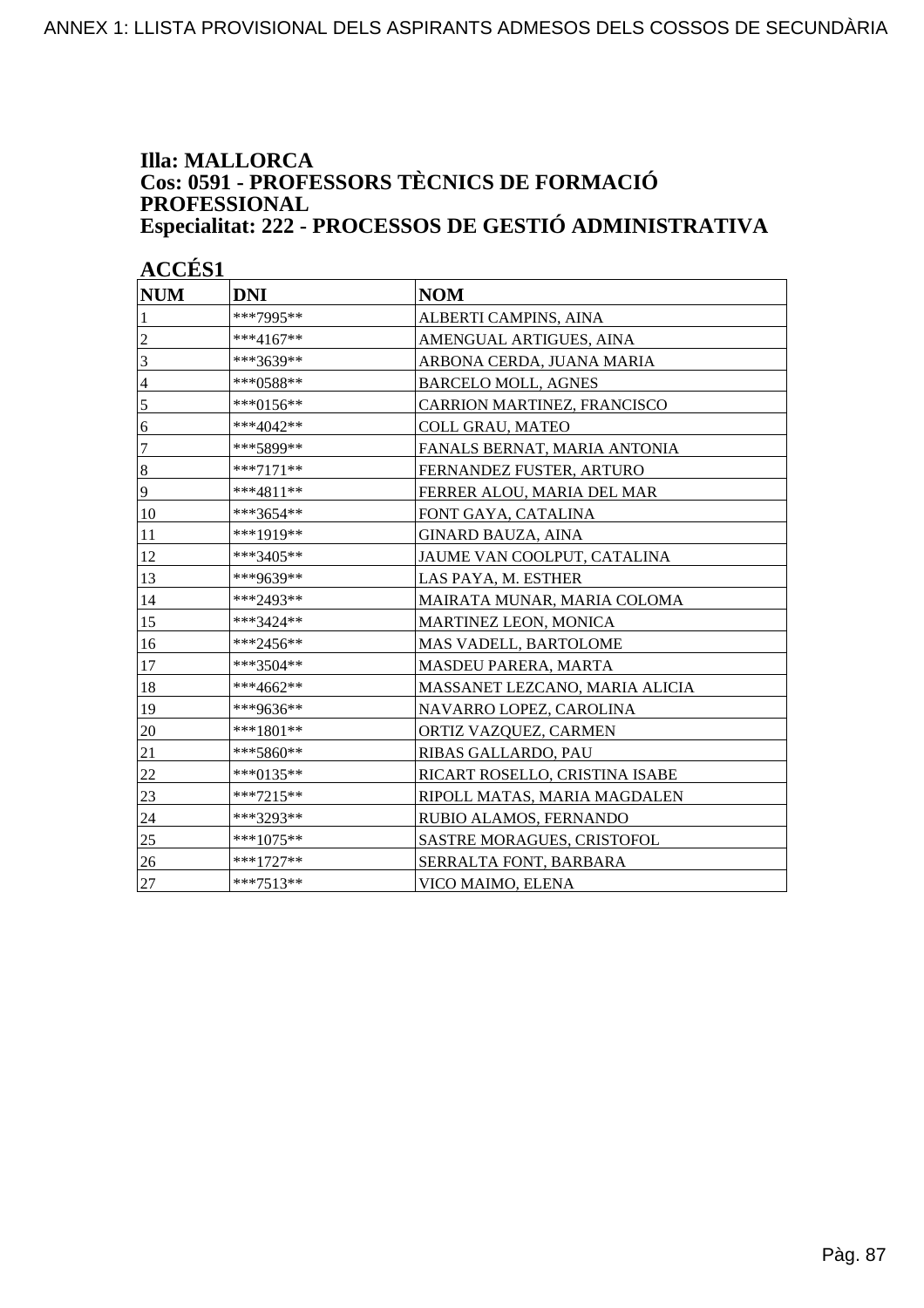#### **Illa: MALLORCA Cos: 0591 - PROFESSORS TÈCNICS DE FORMACIÓ PROFESSIONAL Especialitat: 225 - SERVEIS A LA COMUNITAT**

| <b>NUM</b>     | <b>DNI</b>  | <b>NOM</b>                       |
|----------------|-------------|----------------------------------|
| 1              | ***6437**   | ADROVER COLOM, FRANCISCA         |
| $\overline{c}$ | ***6549**   | <b>AGUILO VEGA, DOLORES</b>      |
| 3              | ***0019**   | ARTIGUES REBASSA, MARGALIDA      |
| $\overline{4}$ | ***4143**   | <b>BAGUR COLL, CATALINA</b>      |
| 5              | ***6369**   | BEAS TERUEL, JOSE ANTONIO        |
| 6              | ***3702**   | <b>BLASCOS GUAL, ELENA</b>       |
| $\overline{7}$ | ***2342**   | BURGUERA BURGUERA, MARIA DEL MAR |
| $\bf 8$        | ***1904**   | CAÑELLAS ARTIGUES, CRISTINA      |
| 9              | ***8940**   | CHECA FERRA, MARIA DEL MAR       |
| 10             | ***1256**   | CIFRE CARSI, MARIA               |
| 11             | $***6387**$ | FLORIT SUAREZ, ANTONIA           |
| 12             | ***8756**   | FUSTER GONZALEZ, ESTER           |
| 13             | ***2241**   | GARCIA NAVARRO, GLORIA           |
| 14             | ***8582**   | ISERN LLADO, MARGARITA           |
| 15             | ***4945**   | JUAN FERRER, Mª DEL CARMEN       |
| 16             | ***8174**   | MAÑEZ TABERNER, LAURA            |
| 17             | ***6885**   | MERINO MARTIN, ANA               |
| 18             | $***3311**$ | MUNAR RIERA, CATERINA MARTA      |
| 19             | ***1020**   | PERELLO PERELLO, MARIA CATALINA  |
| 20             | ***0172**   | ROSSELLO BIBILONI, MIQUEL ANGEL  |
| 21             | ***0924**   | ROTGER CAMPOMAR, ANTONIA         |
| 22             | ***6640**   | SANS CUNILL, ANA BELEN           |
| 23             | ***1649**   | SORELL RUEDA, AINA               |
| 24             | ***7162**   | TUR GARCIA, Mª DE LA SALUD       |
| 25             | ***0436**   | VELA GARZON, ANTONIO ANGEL       |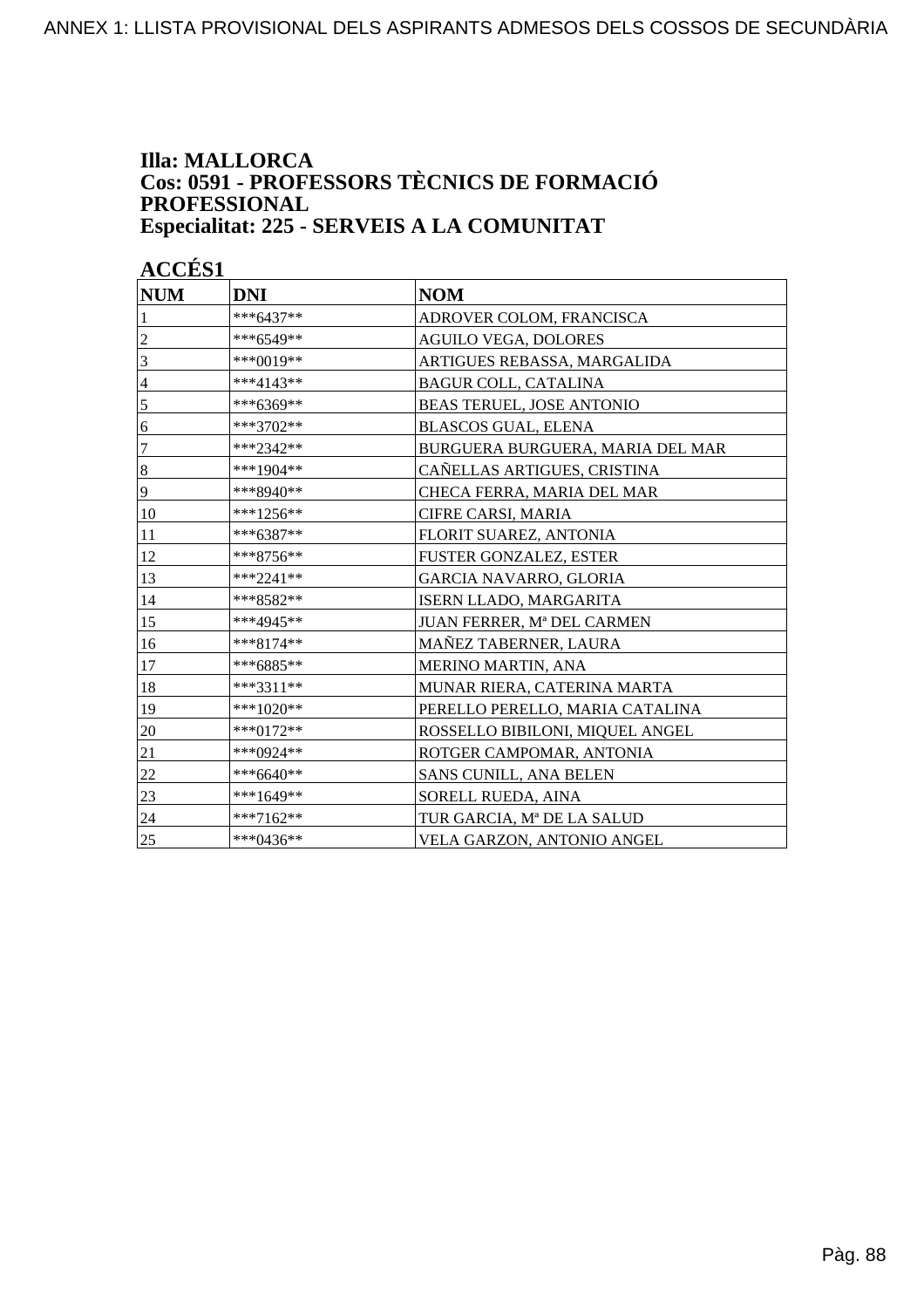### **Illa: MALLORCA** Cos: 0591 - PROFESSORS TÈCNICS DE FORMACIÓ PROFESSIONAL Especialitat: 226 - SERVEIS DE RESTAURACIÓ

| <b>NUM</b>      | DNI         | <b>NOM</b>                        |
|-----------------|-------------|-----------------------------------|
|                 | $***5154**$ | ANGIOLI RUIZ, ISRAEL              |
| $\overline{2}$  | $***8442**$ | <b>COLL ALCAZAR, JOAN</b>         |
| $\vert 3 \vert$ | ***9121**   | <b>GARCIA PALOMARES, MARIO</b>    |
| 4               | $***1592**$ | <b>GOMILA OLIVER, MIGUEL</b>      |
| $\overline{5}$  | ***7634**   | <b>MARIN MONTES, FRANCISCO</b>    |
| 6               | ***6789**   | <b>MARTINEZ RIERA, PEDRO JOSE</b> |
| 7               | $***2353**$ | MOREY CAMARA, ANA MATEO           |
| 8               | $***5170**$ | SASTRE SIMO, NURIA                |
| 19              | ***3464**   | SERVERA NICOLAU, BALTASAR         |
| 10              | $***8070**$ | VIDAL COMPANY, ANTONIA            |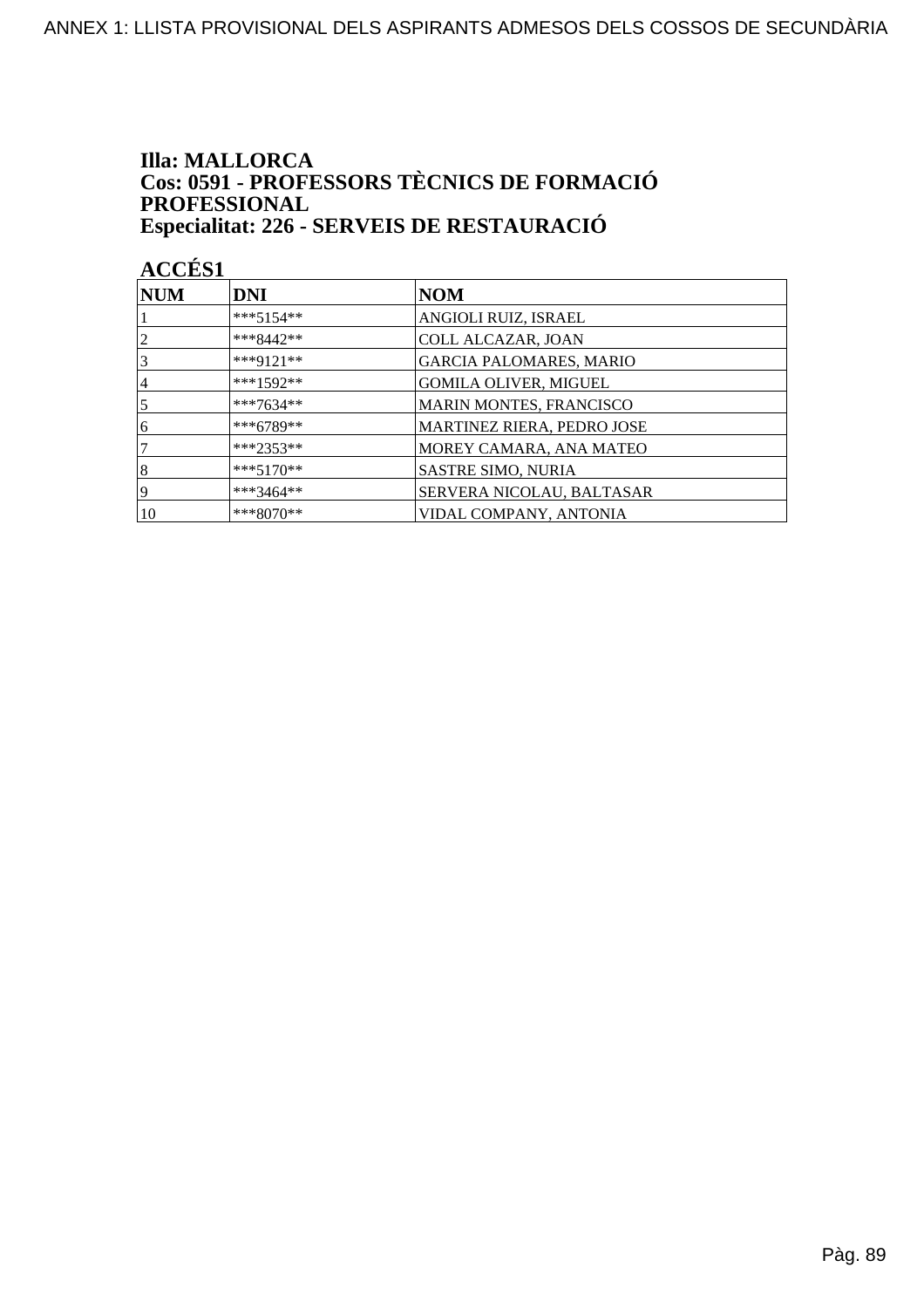### **Illa: MALLORCA** Cos: 0591 - PROFESSORS TÈCNICS DE FORMACIÓ **PROFESSIONAL** Especialitat: 227 - SISTEMES I APLICACIONS<br>INFORMÀTIQUES

| <b>NUM</b>     | <b>DNI</b>  | <b>NOM</b>                    |
|----------------|-------------|-------------------------------|
|                | ***3727**   | AMER OLIVER, JULIAN CESAR     |
|                | ***4135**   | BERGAS AMENGUAL, JAUME        |
| $\overline{3}$ | ***4136**   | BERGAS AMENGUAL, MIQUEL ANGEL |
| 4              | ***1480**   | BURGUERA GARI, NADAL          |
| $\overline{5}$ | $***3560**$ | FERRER RAMIS, PERE JOAN       |
| 16             | ***3990**   | <b>GOMILA BARCELO, JAUME</b>  |
| 7              | $***2581**$ | JANER LLOBERA, SEBASTIAN      |
| 8              | $***0551**$ | JAUME VIDAL, RAMON            |
| 19             | ***7043**   | MONSERRAT PICO, JUAN JOSE     |
| 10             | $***6784**$ | MUT PEREZ, JOSEP              |
| 11             | ***7798**   | OLIVER GELABERT, ANTONIO      |
| 12             | $***2177**$ | RIOS LLAMAZARES, FERNANDO     |
| 13             | $***3501**$ | TORRENS KARMANY, NADAL        |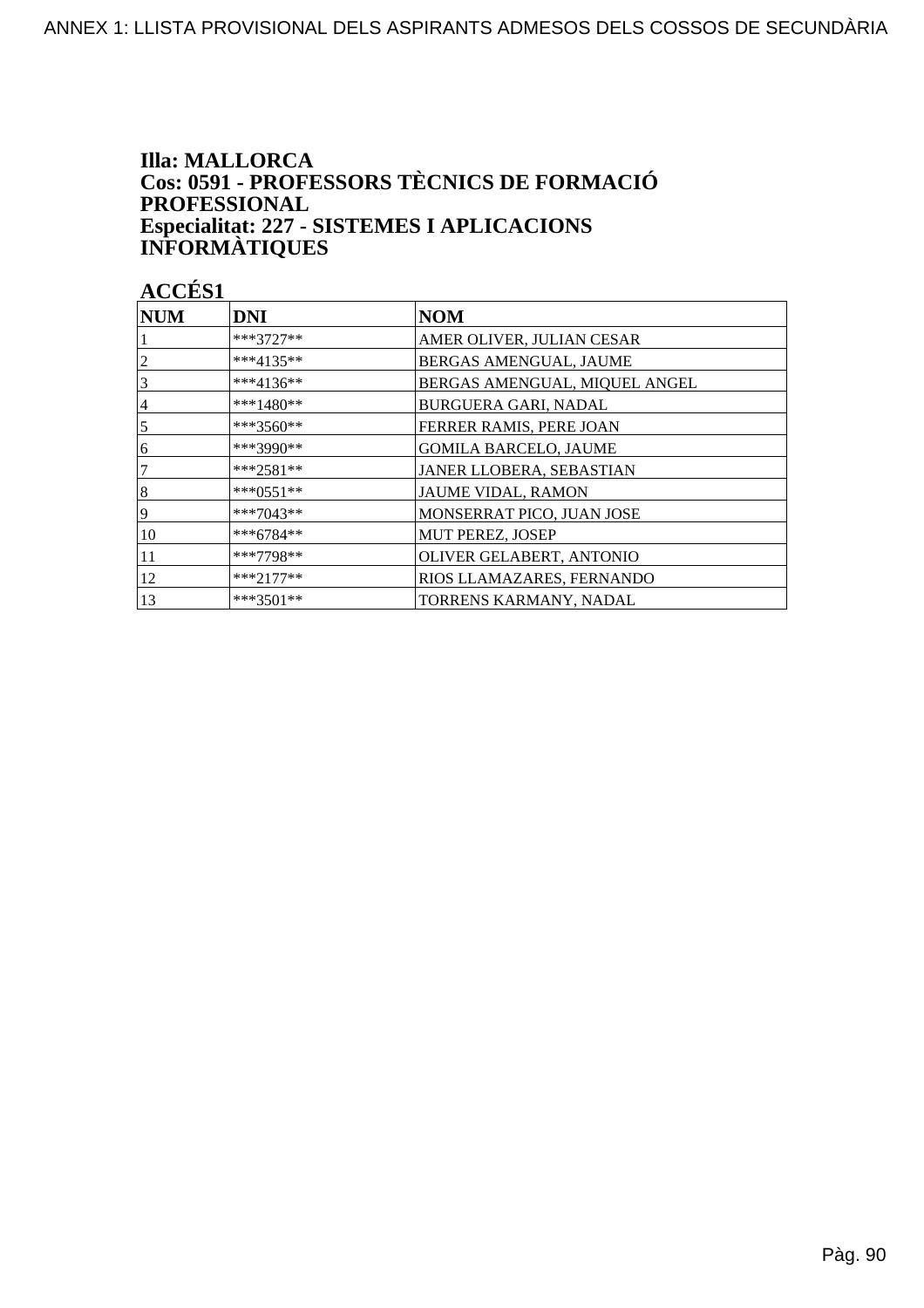### **Illa: MENORCA** Cos: 0591 - PROFESSORS TÈCNICS DE FORMACIÓ PROFESSIONAL Especialitat: 227 - SISTEMES I APLICACIONS<br>INFORMÀTIQUES

| <b>NUM</b> | <b>DNI</b> | <b>NOM</b>                   |
|------------|------------|------------------------------|
| л.         | ***0151**  | <b>CASILLAS ALLES, NURIA</b> |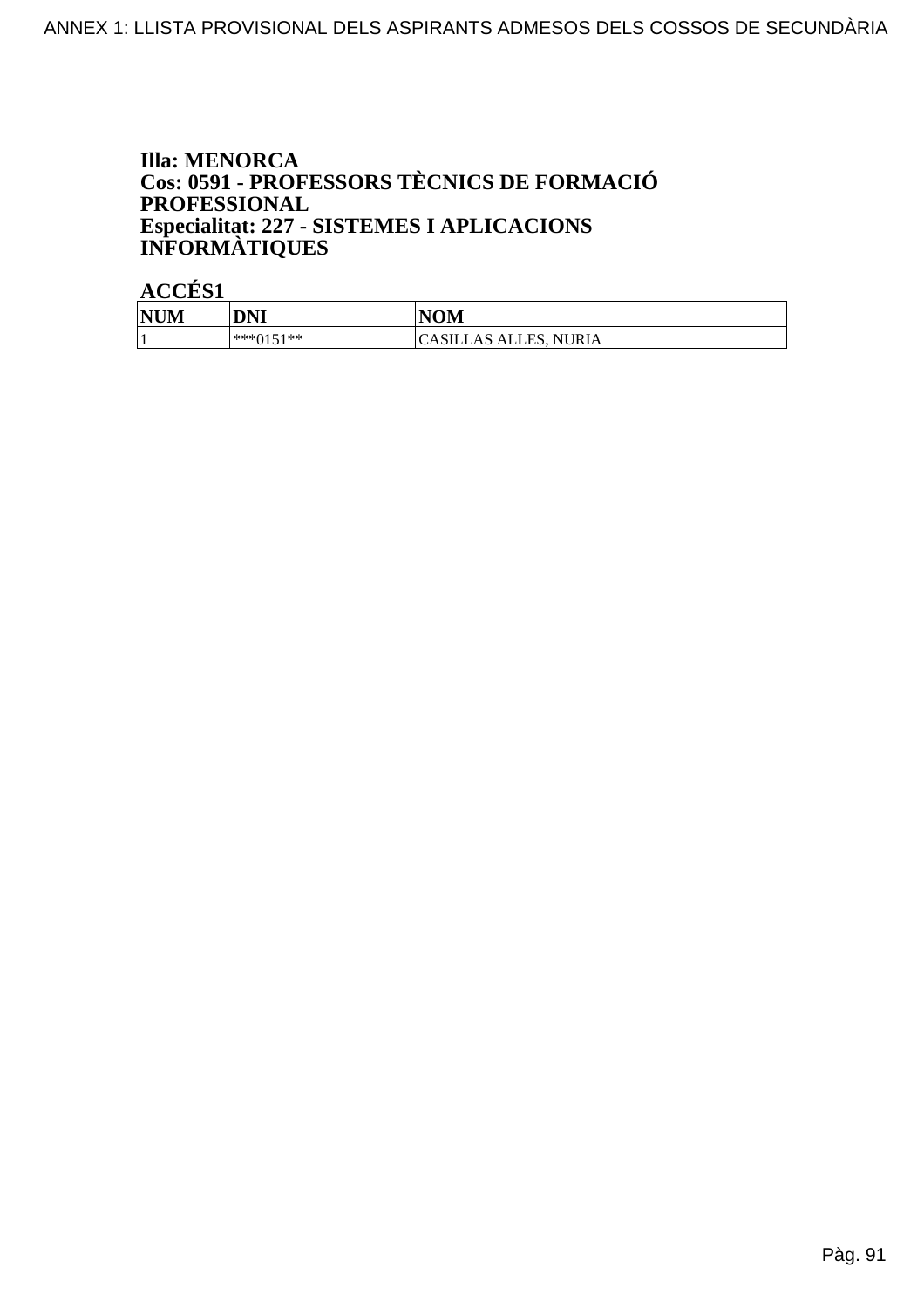### Illa: EIVISSA Cos: 0591 - PROFESSORS TÈCNICS DE FORMACIÓ PROFESSIONAL Especialitat: 227 - SISTEMES I APLICACIONS<br>INFORMÀTIQUES

| <b>INUM</b>    | DNI        | INOM                           |
|----------------|------------|--------------------------------|
|                | ***3462**  | <b>BONNIN SANSO, JUAN JOSE</b> |
|                | l***6056** | <b>COLOMAR PRATS, VICENT</b>   |
|                | ***5050**  | <b>COSTA BONED, JOSEP</b>      |
| $\overline{4}$ | ***5445**  | HERREROS FERNANDEZ, M CRISTINA |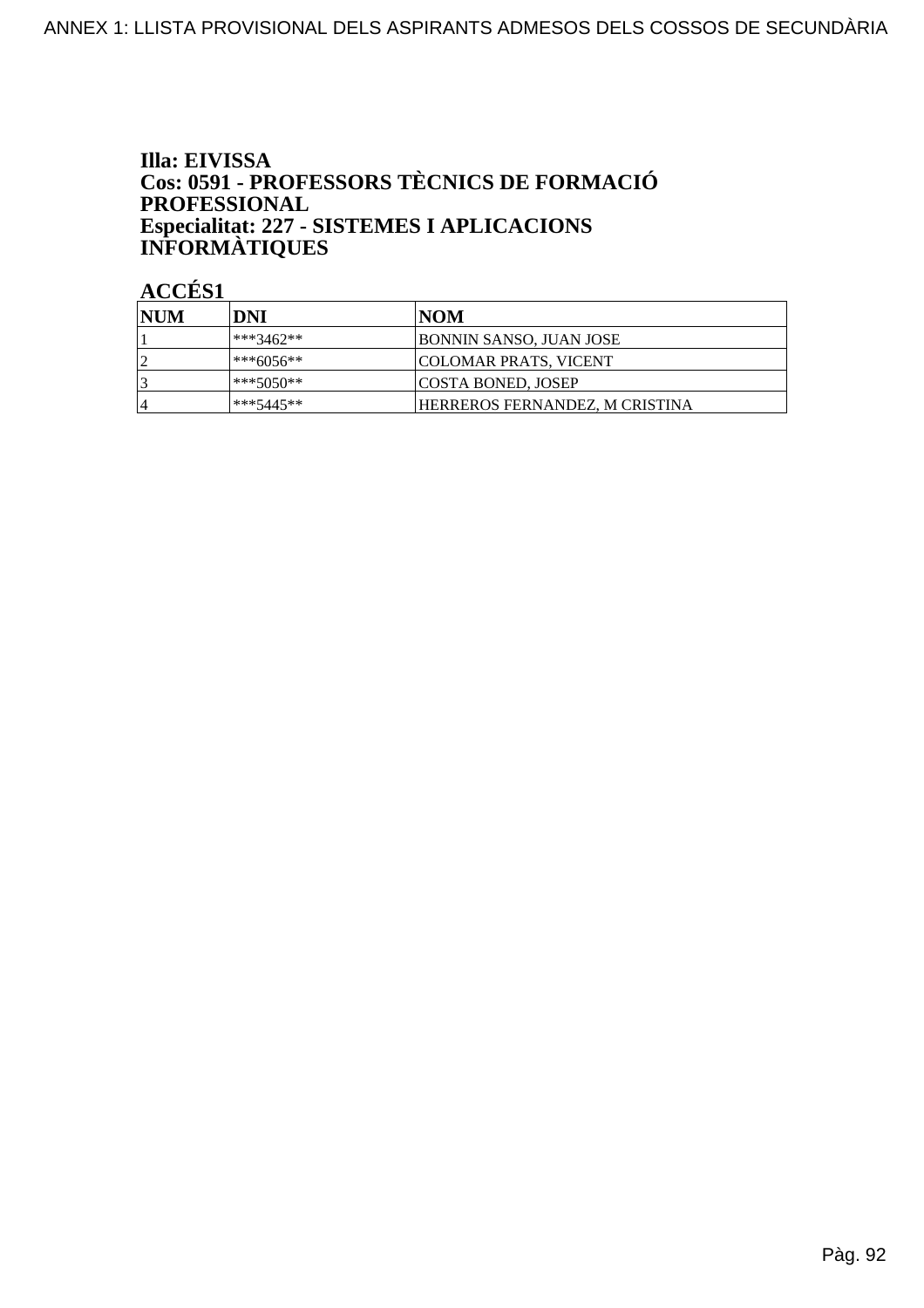#### **Illa: MALLORCA** Cos: 0592 - PROFESSORS D'ESCOLES OFICIALS D'IDIOMES Especialitat: 001 - ALEMANY

| <b>NUM</b>     | DNI         | NOM                      |
|----------------|-------------|--------------------------|
|                | $***6384**$ | GARCIA GONZALEZ, GUSTAVO |
| $\overline{2}$ | ***2049**   | POL ARROM, MACIA         |
| 3              | $***6116**$ | SASTRE BESTARD, BARBARA  |
| 14             | $***1529**$ | <b>SCHLÜTER, MAIKEN</b>  |
|                | $***4443**$ | TIRADO ALMIÑANA, CARLOS  |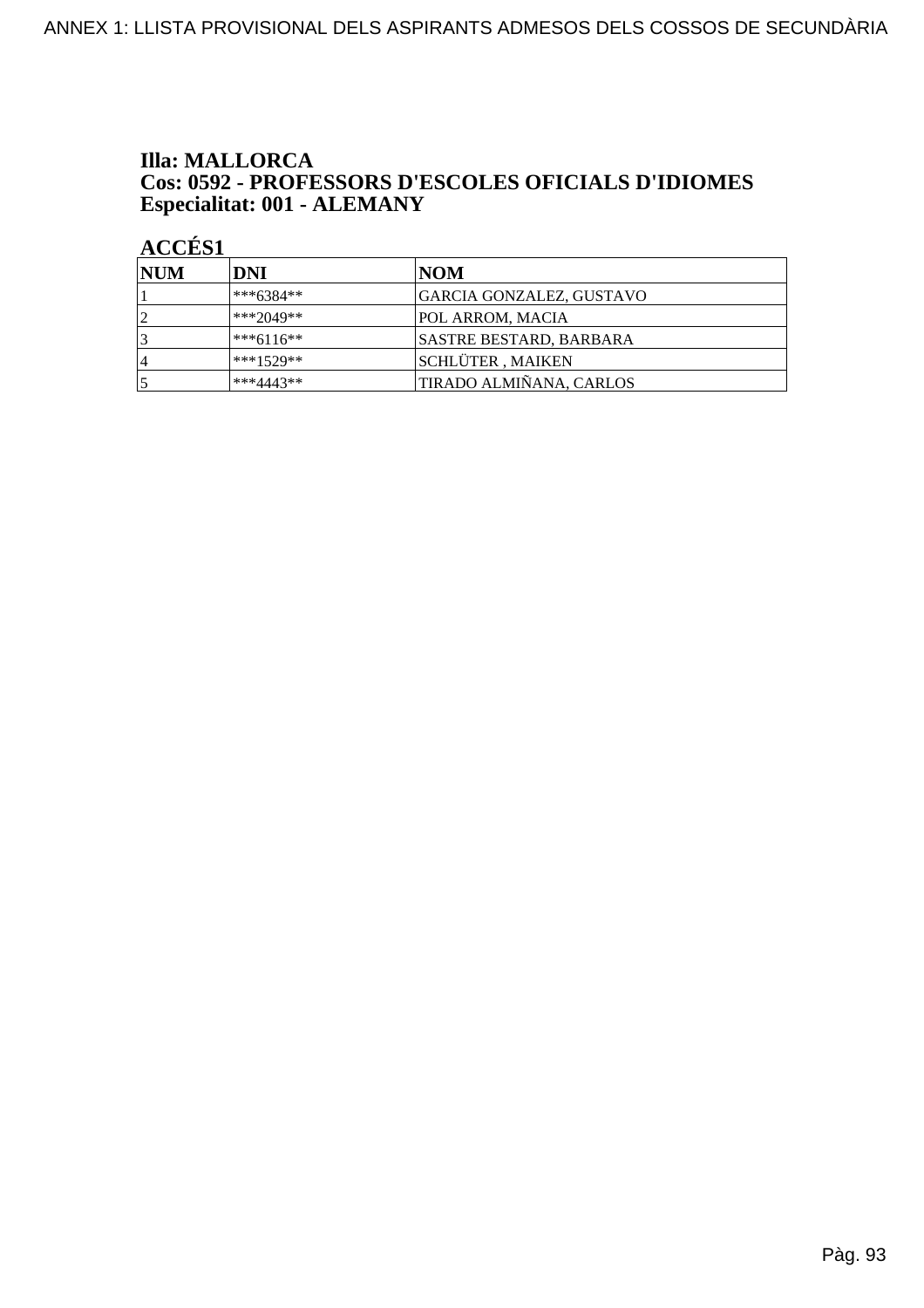### Illa: EIVISSA Cos: 0592 - PROFESSORS D'ESCOLES OFICIALS D'IDIOMES Especialitat: 001 - ALEMANY

| <b>NUM</b> | DNI       | <b>NOM</b>                        |
|------------|-----------|-----------------------------------|
|            | ***2845** | <b>CORRO MACIAS, ISABEL MARIA</b> |
| $\sqrt{ }$ | ***2140** | ISANZ SERRANO. RAFAEL             |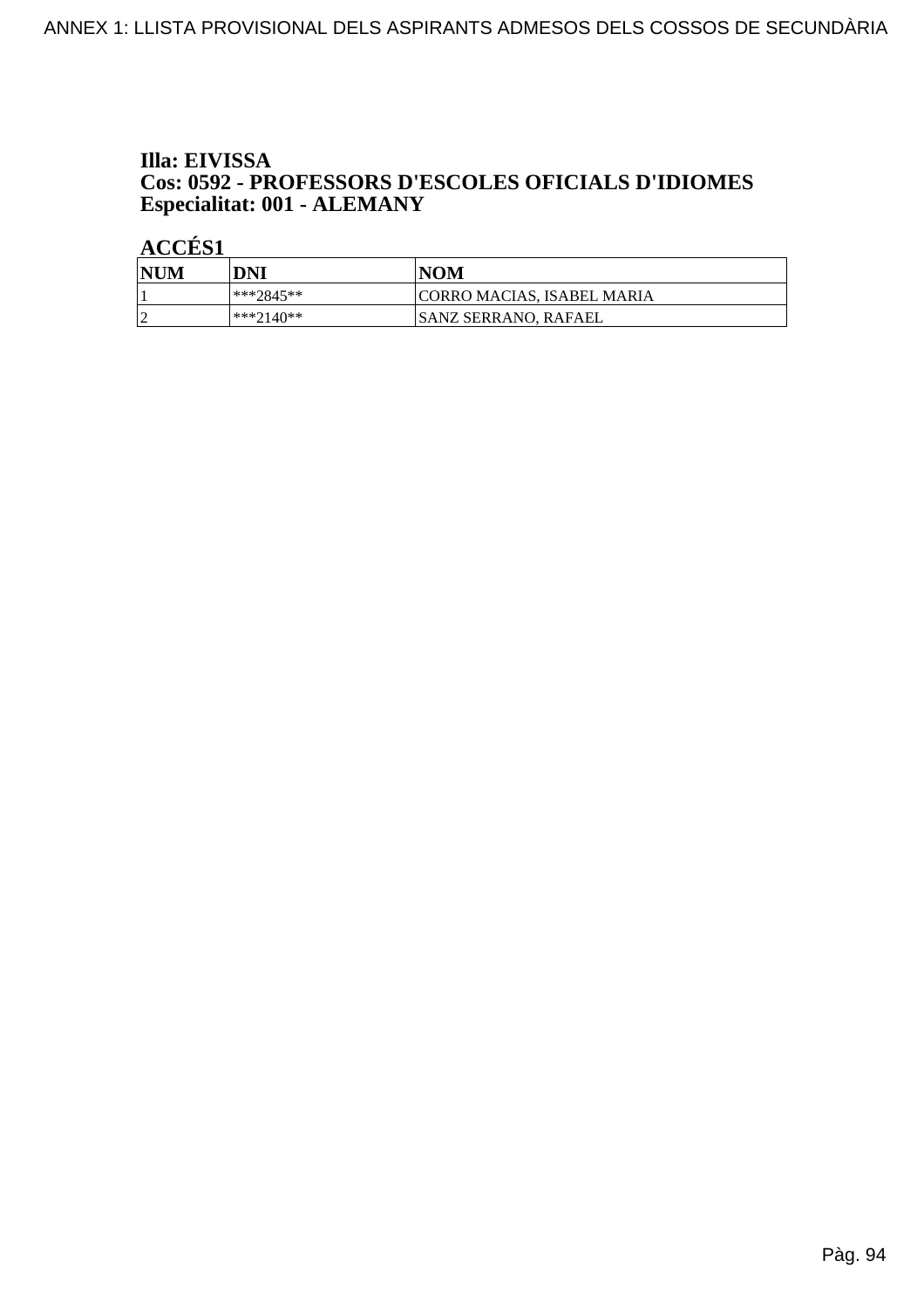# Illa: MALLORCA Cos: 0592 - PROFESSORS D'ESCOLES OFICIALS D'IDIOMES<br>Especialitat: 011 - ANGLÈS

| <b>ACCÉS 1</b> |            |
|----------------|------------|
| $\bf NUM$      | <b>DNI</b> |

| <b>NUM</b> | <b>DNI</b>  | <b>NOM</b>                      |
|------------|-------------|---------------------------------|
|            | ***3800**   | ALVAREZ ALVAREZ, ANA            |
|            | ***7670**   | ALVES BAUZA, MARIA DEL MAR      |
| 3          | ***7080**   | BLANCO TRONCOSO, DIANA LETICIA  |
| 4          | ***7502**   | CAPARROS GELABERT, CRISTINA     |
| 5          | ***1736**   | CARASOL CEBOLLADA, FATIMA IRENE |
| 6          | ***7208**   | DIEGUEZ JULIA, ROSA Mª          |
| 7          | $***8756**$ | GARCIA PEREZ, MARIA ISABEL      |
| 8          | ***9490**   | GIMENEZ GOMEZ, VIRGINIA         |
| 9          | ***9683**   | <b>GONZALEZ PEREZ, MARCOS</b>   |
| 10         | ***8755**   | LAGO LESTON, MANUEL FELIPE      |
| 11         | ***1739**   | LLANO GALLEGO, Mª DEL ROSARIO   |
| 12         | $***0759**$ | LOPEZ SEGURA, MAGDALENA         |
| 13         | ***7336**   | MORENO ORTUÑO, ROSALIA DE JES   |
| 14         | ***8963**   | REAL LEVACHER, ANTONI           |
| 15         | $***3851**$ | SAURA WOODS, EMILIA C.          |
| 16         | $***0410**$ | SERRA BALLESTER, BARBARA PILAR  |
| 17         | ***3603**   | SOCIAS MUT, JOSE LUIS           |

 $\overline{\phantom{a}}$